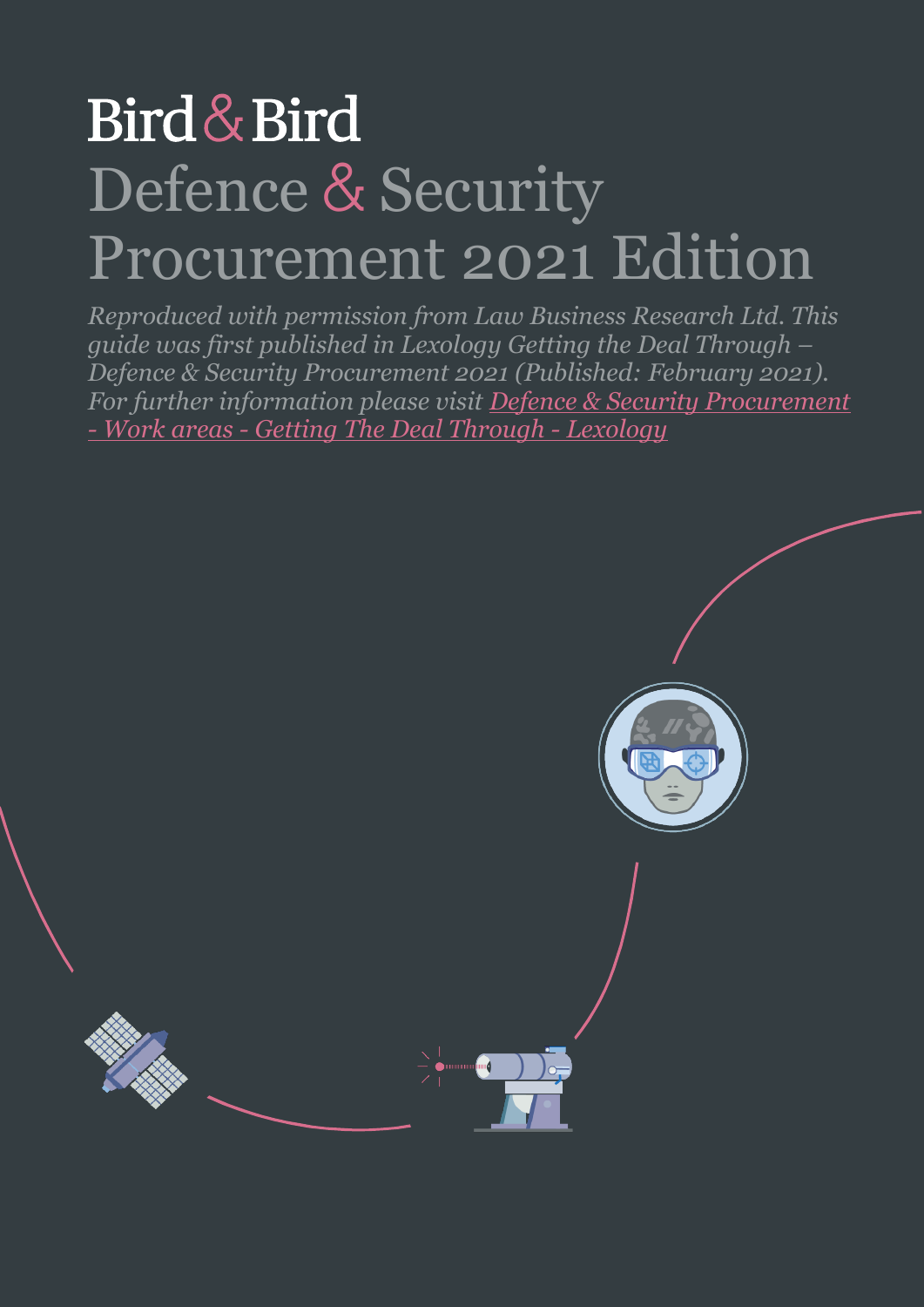*Bird & Bird's International Defence & Security team are delighted to have contributed to the global 2021 edition of ['Getting the Deal](https://www.lexology.com/gtdt/workareas/defence-and-security-procurement?utm_source=Lexology%2bDaily%2bNewsfeed&utm_medium=HTML%2bemail%2b-%2bPro%2bExtra%2b-%2bGeneral%2bsection&utm_campaign=Lexology%2bsubscriber%2bdaily%2bfeed&utm_content=Lexology%2bDaily%2bNewsfeed%2b2021-01-28)  [Through: Defence & Security Procurement'.](https://www.lexology.com/gtdt/workareas/defence-and-security-procurement?utm_source=Lexology%2bDaily%2bNewsfeed&utm_medium=HTML%2bemail%2b-%2bPro%2bExtra%2b-%2bGeneral%2bsection&utm_campaign=Lexology%2bsubscriber%2bdaily%2bfeed&utm_content=Lexology%2bDaily%2bNewsfeed%2b2021-01-28)* Our *team has written the chapters for France, Germany, Italy, Poland and the UK and Elizabeth Reid is contributing editor for the publication.*

*This annual publication provides excellent expert analysis of how government procurement works in this highly regulated sector and is an ideal tool for in-house counsel and commercial practitioners.* 

*Technology continues to disrupt this sector: as the assets and services being procured become more complex, a fit for purpose procurement process is vital for both the procuring entities and suppliers. Our experts analyse all the hot topics, including single source regulations, competitive processes, intellectual property, standard form contracts, anti-bribery & corruption, export controls and sanctions. They also explore some of the wider macroeconomic factors driving change: Covid-19, Brexit and a free trade agreement, and the election of a new US president.* 

*Please get in touch if you would like to hear more about how our international team can help you.*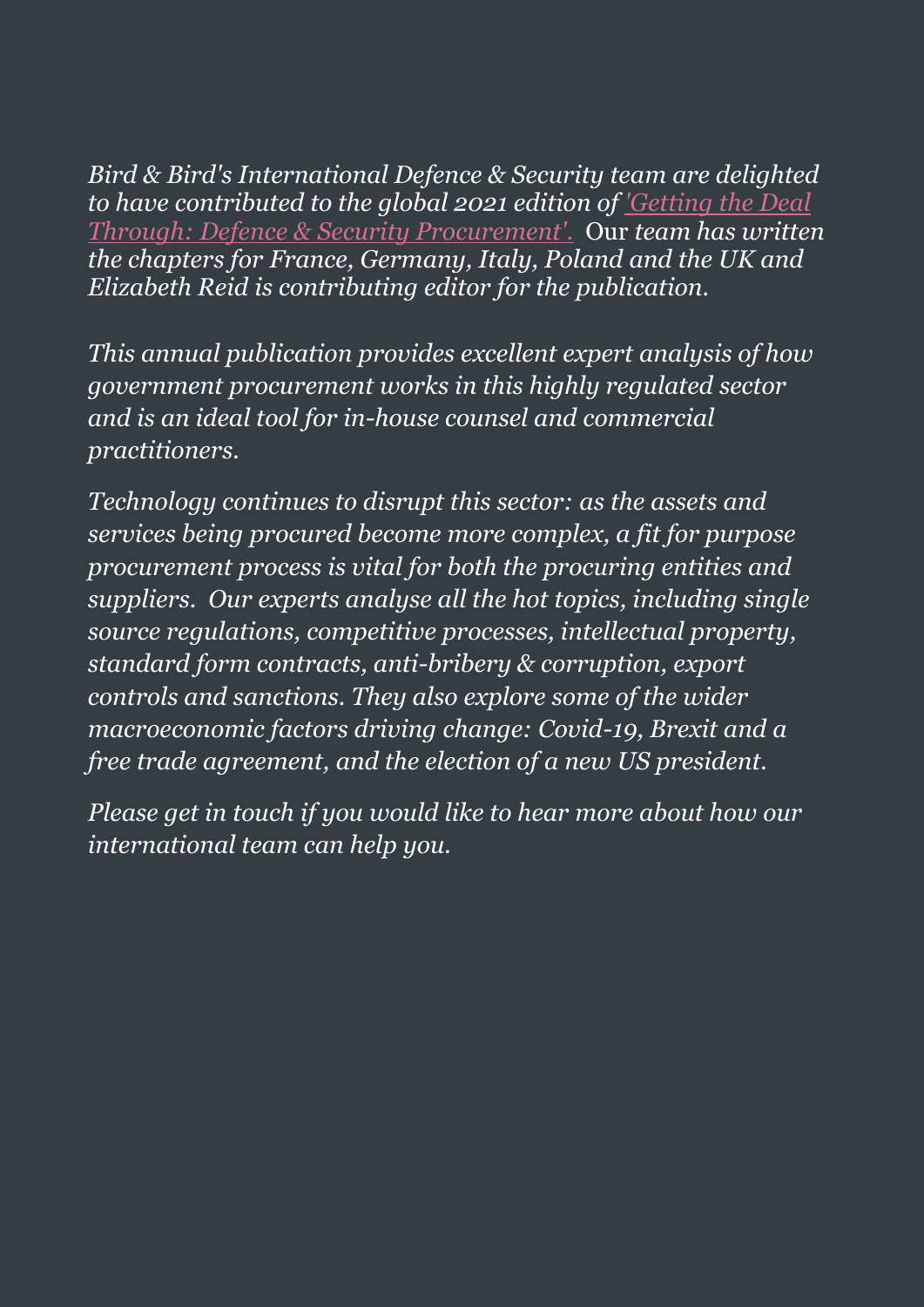# Defence & Security Procurement 2021

Contributing editor Elizabeth Reid



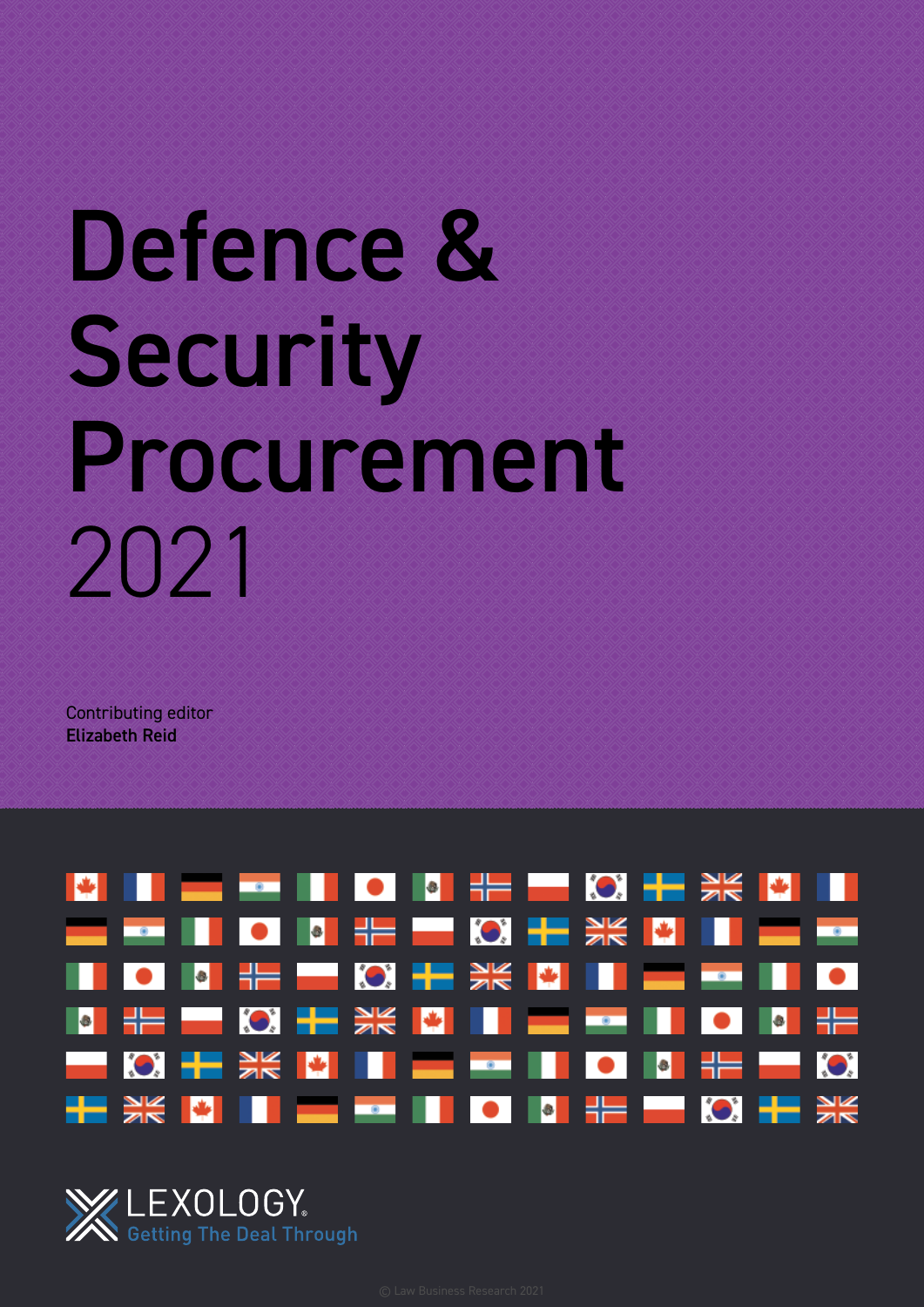#### Publisher Tom Barnes tom.barnes@lbresearch.com

**Subscriptions** Claire Bagnall claire.bagnall@lbresearch.com

#### Senior business development manager Adam Sargent

adam.sargent@gettingthedealthrough.com

#### Published by

Law Business Research Ltd Meridian House, 34-35 Farringdon Street London, EC4A 4HL, UK

The information provided in this publication is general and may not apply in a specific situation. Legal advice should always be sought before taking any legal action based on the information provided. This information is not intended to create, nor does receipt of it constitute, a lawyer– client relationship. The publishers and authors accept no responsibility for any acts or omissions contained herein. The information provided was verified between December 2020 and January 2021. Be advised that this is a developing area.

© Law Business Research Ltd 2021 No photocopying without a CLA licence. First published 2017 Fifth edition ISBN 978-1-83862-646-4

Printed and distributed by Encompass Print Solutions Tel: 0844 2480 112



# **Defence & Security Procurement** 2021

Contributing editor Elizabeth Reid Bird & Bird

Lexology Getting The Deal Through is delighted to publish the fifth edition of *Defence & Security Procurement*, which is available in print and online at www.lexology.com/gtdt.

Lexology Getting The Deal Through provides international expert analysis in key areas of law, practice and regulation for corporate counsel, cross-border legal practitioners, and company directors and officers.

Throughout this edition, and following the unique Lexology Getting The Deal Through format, the same key questions are answered by leading practitioners in each of the jurisdictions featured. Our coverage this year includes a new chapter on Sweden.

Lexology Getting The Deal Through titles are published annually in print. Please ensure you are referring to the latest edition or to the online version at www.lexology.com/gtdt.

Every effort has been made to cover all matters of concern to readers. However, specific legal advice should always be sought from experienced local advisers.

Lexology Getting The Deal Through gratefully acknowledges the efforts of all the contributors to this volume, who were chosen for their recognised expertise. We also extend special thanks to the contributing editor, Elizabeth Reid of Bird & Bird, for her assistance with this volume.



London January 2021

Reproduced with permission from Law Business Research Ltd This article was first published in January 2021 For further information please contact editorial@gettingthedealthrough.com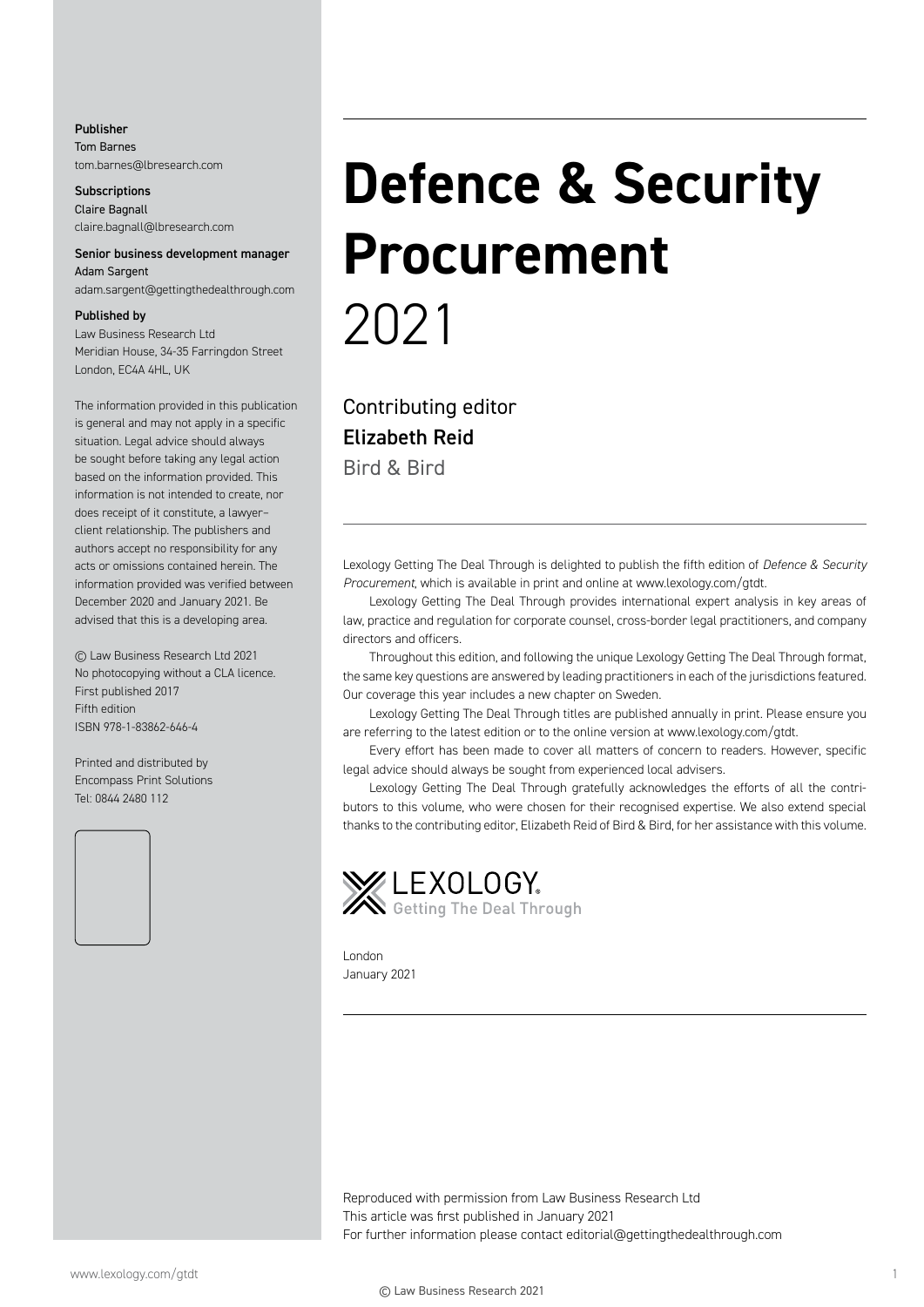# **Contents**

| <b>Global Overview</b>                                                                              | $\mathbf{3}$    | <b>Mexico</b>                                                              | 46 |
|-----------------------------------------------------------------------------------------------------|-----------------|----------------------------------------------------------------------------|----|
| Elizabeth Reid<br>Bird & Bird                                                                       |                 | Sergio Chagoya D and José Antonio López González<br>Santamarina y Steta SC |    |
| Canada                                                                                              | 4               | <b>Norway</b>                                                              | 54 |
| <b>Ben Mills</b><br>Conlin Bedard LLP                                                               |                 | Christian Bendiksen and Alexander Mollan<br>Brækhus Advokatfirma           |    |
| <b>France</b>                                                                                       | 10 <sub>1</sub> | <b>Poland</b>                                                              | 62 |
| Jean-Claude Vecchiatto, Jean-Michel Communier, Loic Poullain and<br>Alia Jenayah<br>Bird & Bird LLP |                 | Tomasz Zalewski and Karolina Niewiadomska<br>Bird & Bird LLP               |    |
|                                                                                                     |                 | <b>South Korea</b>                                                         | 70 |
| Germany<br>Alexander Csaki and Martin Conrads<br>Bird & Bird LLP                                    | 18              | Geunbae Park, Sung Duk Kim, Se Bin Lee and Dae Seog Kim<br>Yoon & Yang LLC |    |
|                                                                                                     |                 | <b>Sweden</b>                                                              | 77 |
| India                                                                                               | 24              | Max Florenius                                                              |    |
| Kabir Bogra<br>Khaitan & Co                                                                         |                 | Advokatfirman Florenius & Co AB                                            |    |
|                                                                                                     |                 | <b>United Kingdom</b>                                                      | 86 |
| <b>Italy</b>                                                                                        | 31              | Elizabeth Reid, Brian Mulier, Lucy England, Sophie Eyre,                   |    |
| Simone Cadeddu, Jacopo Nardelli, Chiara Tortorella and<br>Maddalena Was<br>Bird & Bird LLP          |                 | Simon Phippard and Chris Murray<br>Bird & Bird LLP                         |    |
| Japan                                                                                               | 37              |                                                                            |    |
| Go Hashimoto and Yuko Nihonmatsu<br>Atsumi & Sakai                                                  |                 |                                                                            |    |

2 Defence & Security Procurement 2021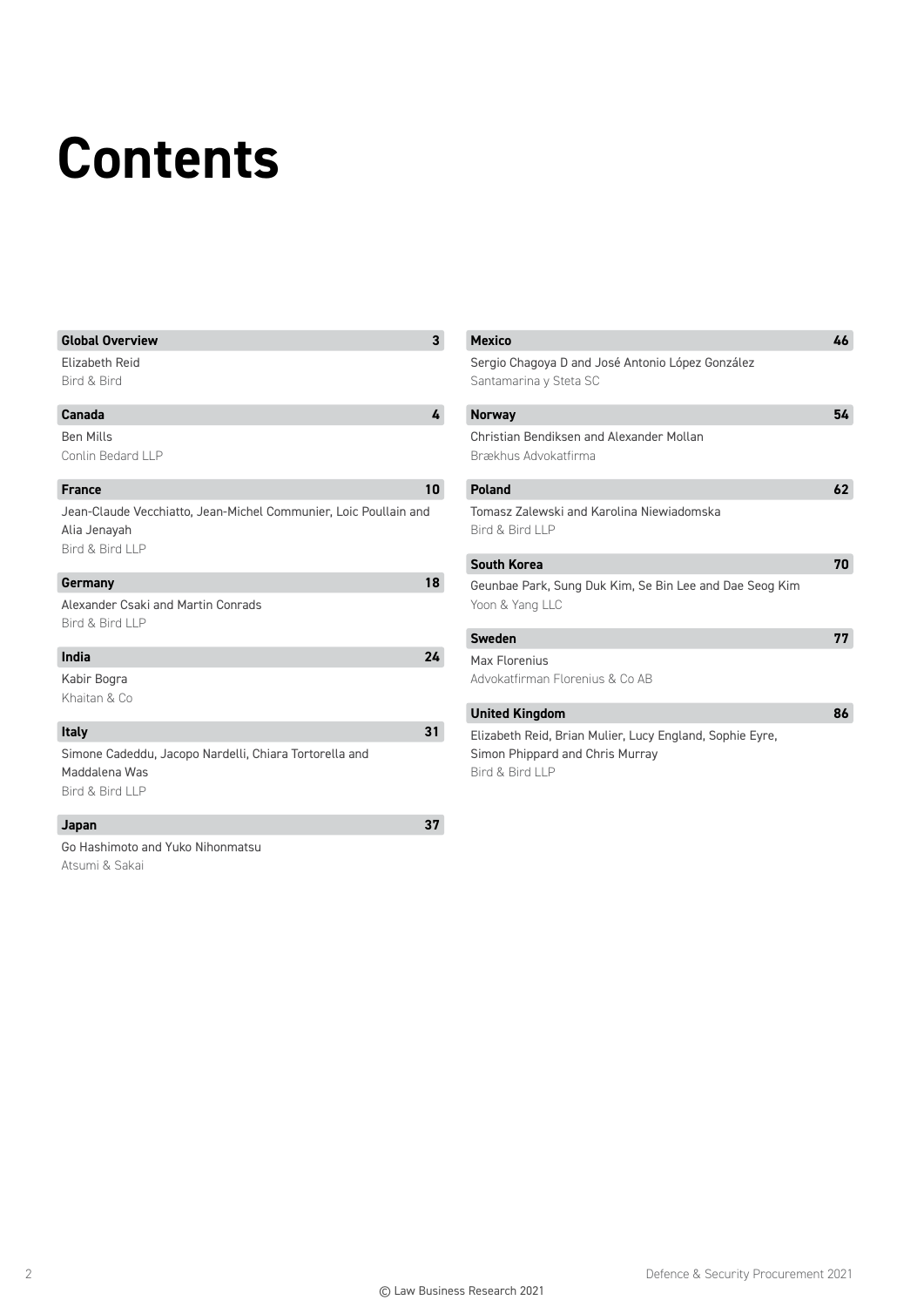# **Global Overview**

# Elizabeth Reid

Bird & Bird

Upon reaching the end of a tumultuous 2020, we look ahead to what promises to be another year of global upheaval. As the world struggles to emerge from the covid-19 crisis – a hugely economically destructive and impactful event – international threats to security, privacy and freedom of both expression and information are rising. With social media becoming increasingly weaponised, the hurling of digital insults can only continue for so long before fights spill over into cyber attacks, data thefts or physical military conflicts. As a result, there is a huge pressure on countries to reinforce innovative efforts and research and development to stay ahead of the defence game.

Whilst defence manufacturing held up reasonably well during the covid-19 crisis, the pandemic has caused nations' economies to drastically slow and many countries' gross domestic products to crash. The World Bank has projected the global economy will shrink by 5.2% in 2020. While countries regroup following the repercussions of the pandemic, priorities will likely move towards other public services and defence budgets will likely suffer. While the severe economic damage will probably lead to reduced government spending in 2021, the global geopolitical situation means some countries are still prioritising defence. For example, in November, the UK's prime minister Boris Johnson revealed a £16.5bn increase in defence spending over the next four years – the largest practical increase in the country's defence budget since Margaret Thatcher's tenure.

With the Brexit transition period ending on 31 December 2020, and by reaching a free trade agreement (the EU–UK Trade and Cooperation Agreement), which does not cover cooperation on foreign policy, external security and defence, the questions remain as to what the UK's future defence and security relationship with the EU will look like, and in which areas of defence and security policies industry partners will still be able to coordinate their efforts. Even though the free trade agreement has been concluded, Brexit is likely to cause delay and disruption for any cross-border trade with the UK, both with and outside the EU.

Meanwhile, across the Atlantic, the 2020 United States presidential election was one of the most significant for decades in terms of foreign policy. President-elect Joe Biden's administration is likely to be less boisterous than Trump's, and will certainly promote globalisation. It is expected that Biden will strengthen US relations with Nato countries, Japan and South Korea, and that he will work towards reducing the tension with China and Russia that mounted under Trump's leadership.

With international conflict progressing beyond the confines of land and air, the defence and security sector inevitably continues to involve the procurement of high-value, technologically complex, mission-critical assets. Major military powers are showing a hugely increased interest in space – with a particular regard to the need to ensure the security of satellites, given Russian and Chinese efforts to develop anti-satellite capabilities. Satellites govern bank transactions, traffic systems, national power grids and even elements of governments' coronavirus responses (eg, logistics of rolling out vaccines). In the UK, a new National Cyber Force – which recruits personnel from GCHQ, the Ministry of Defence, the Secret Intelligence Service (MI6) and the Defence Science and Technology Laboratory – is working alongside GCHQ's National Cyber Security Centre, and a new 'Space Command' is to be formed under the Ministry of Defence. These moves came less than a year after Trump, arguing that "space is the world's new war-fighting domain", announced the creation of the United States Space Force and France launched its Space Defence Strategy in 2019, and attached a major space command to its existing air force to create the French Air and Space Force.

The covid-19 crisis has highlighted how the use of propaganda and manipulated influence is creating new and fast-developing challenges for policymakers. The above geopolitical aspects, supported by a pandemic that has shifted the focus of most economies to public health and containment, may mean that defence and security procurement will decrease globally in 2021. In the short term, procurement programmes are likely to be affected by the challenges posed by the pandemic for defence companies, such as cash flow issues and supply chain disruptions (particularly for those defence companies impacted by the severe downturn in the aerospace sector). In the long term, procurement budgets may need to prioritise expenditure on specific programmes. It is vital that procurement entities are able to make full use of relevant commercial innovations.

Therefore, we are pleased to present the fifth annual edition of *Lexology Getting the Deal Through – Defence and Security Procurement*.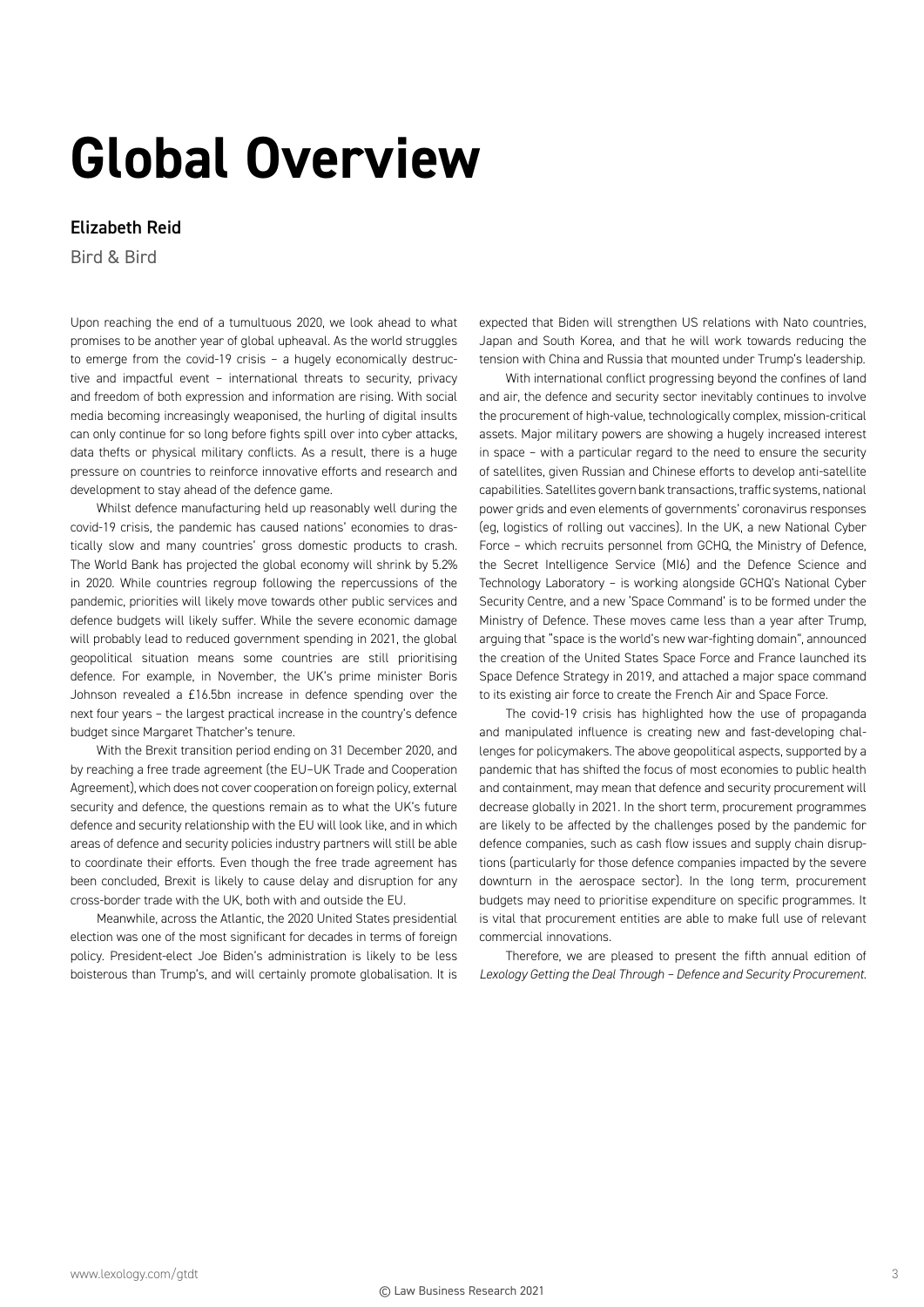# **Canada**

# Ben Mills

Conlin Bedard LLP

# **LEGAL FRAMEWORK**

#### **Relevant legislation**

1 What statutes or regulations govern procurement of defence and security articles?

The procurement of goods and services for defence and security is governed by laws and regulations that pertain to procurement law generally and to security requirements specifically associated with the goods and services that are typically identified as being related to defence and security.

At the federal level, laws and regulations of general application include the Government Contracts Regulations and any applicable policies promulgated by the Treasury Board and Public Services and Procurement Canada. The government procures defence and security articles in a manner similar to other goods and services and uses a competitive solicitation process. While Canada has exempted security and defence-related procurements from the procurement disciplines of international trade agreements (such as the World Trade Organization Agreement on Government Procurement (GPA) and the Comprehensive Economic Trade Agreement (CETA)), Canada nonetheless conducts such procurement in a manner consistent with those agreements by using competitive solicitation processes that (subject to security concerns) are open to foreign suppliers. Absent a specific exemption being applied on the basis of, for example, national security, defence-related procurements are subject to the Canadian Free Trade Agreement (CFTA). The CFTA is a domestic trade agreement between Canada's federal, provincial and territorial governments. It includes disciplines similar to those set out in the GPA and CETA. However, only Canadian suppliers may challenge non-adherence to those disciplines.

Laws and regulations that specifically apply to the procurement of defence and security articles include the Defence Production Act, the Controlled Goods Regulations and the Security of Information Act.

The Defence Production Act address two key issues.

It grants the Minister of Public Services and Procurement Canada (whose department was formerly known as the Department of Public Works and Government Services) significant ministerial oversight of 'defence contracts' and powers to secure goods, technology and services necessary for the defence of Canada. For example, the Minister has the power to review amounts paid under a defence contract to ensure that a defence contractor is not being paid amounts 'in excess of the fair and reasonable cost of performing the contract together with a fair and reasonable profit'. Also, the Minister has the power to relieve a contractor 'from any claims, actions or proceedings for the payment of royalties for the use or infringement of any intellectual property rights' and to pay the holder of such rights 'reasonable compensation' for the infringement.

It creates the legislative framework and statutory offences with respect to the handling of 'controlled goods' pursuant to the Controlled Goods Regulations. The Controlled Goods Regulations, which are made under the Defence Production Act, govern the transfer of 'controlled goods'. Controlled goods are those listed in the Schedule to the Defence Production Act, which lists various articles and associated data that have military applications. Pursuant to the Controlled Goods Regulations, a firm that handles controlled goods must register with the government's Industrial Security Directorate and handle and transfer such goods in the manner prescribed by the regulations. Subject to certain limited exemptions, a firm may only grant access to persons registered with the Industrial Security Directorate.

The Security of Information Act is legislation designed to ensure that classified or protected information is safeguarded against unauthorised disclosure. Pursuant to the Security of Information Act, the government has implemented a series of policies, procedures and protocols associated with accessing, storing and handling of classified or protected information, which are administered by the Industrial Security Directorate.

#### **Identification**

# 2 How are defence and security procurements identified as such and are they treated differently from civil procurements?

Defence and security procurements are not identified as such. However, the solicitation documents pertaining to defence and security procurements will reference requirements that are unique to defence and security procurements, such as being subject to the Defence Production Act, Controlled Goods Regulations and security requirements.

#### **Conduct**

# 3 How are defence and security procurements typically conducted?

Defence and security procurements are conducted in the same manner as other procurements in that the government will use a request for proposal process to solicit bids. Complex procurements or those that involve access to classified information may involve an initial vetting of potential suppliers through a 'letter of interest' process, whereby the government requests that potential suppliers indicate their interest in participating in the procurement and may conduct an initial assessment of potential suppliers to ensure that bidders meet minimum requirements.

#### **Proposed changes**

# $4 \mid$  Are there significant proposals pending to change the defence and security procurement process?

The procurement of sophisticated and expensive defence goods, such as ships, aircraft and vehicles, is complex. The government continues to look at ways of making the process more efficient and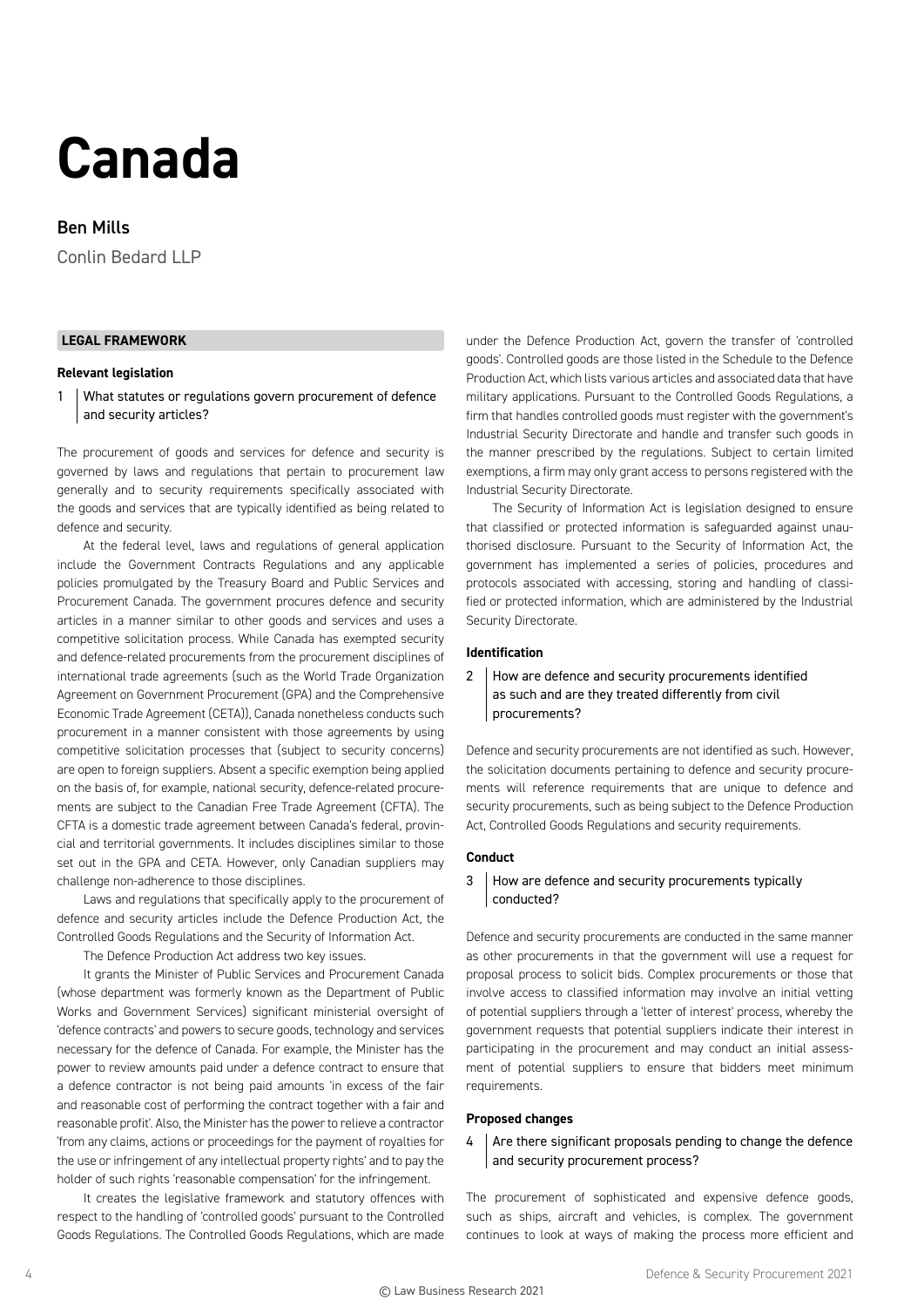less time-consuming. Also, the government continues to assess how defence procurement can be leveraged to meet socioeconomic goals, such as increased domestic employment or subcontracting or business opportunities for Canadian-based business. However, defence and security procurements have not changed in a material way in recent years.

#### **Information technology**

5 Are there different or additional procurement rules for information technology versus non-IT goods and services?

There are no different or additional procurement rules for information technology. However, the contract resulting from the procurement will include provisions regarding ownership of intellectual property, which may be a specific concern to suppliers of information technology.

#### **Relevant treaties**

 $6$  Are most defence and security procurements conducted in accordance with the GPA or other treaty-based procurement rules, or does this jurisdiction commonly use the national security exemption to procure them?

Most defence and security procurements are conducted in a manner that accords with the GPA and other treaty-based procurement rules (such as those in CETA) in the sense that the solicitation documents reflect the procedural requirements of treaty-based procurement rules (such as including a clear statement of work, evaluation criteria, etc).

However, most defence and security procurements conducted in Canada are exempt from the GPA as defence and security goods are not included in Canada's schedule to the GPA, CETA and other international trade agreements. As a result, the non-discrimination and national treatment provisions of the GPA, CETA and other international trade agreements do not apply. Equally, the procurement dispute process under such treaties does not apply.

Having said that, the government is a party to the CFTA with provincial and territorial governments. Absent the application of a specific exemption (such as national security), CFTA applies to the procurements for defence and security items. On that basis, CFTA prescribes the minimum procedural requirements for a procurement of defence and security articles and services and affords national and non-discrimination treatment to 'Canadian Suppliers'. Equally, 'Canadian Suppliers' have standing to bring a dispute to the Canadian International Trade Tribunal with respect to an alleged breach of the CFTA. The threshold to be considered a 'Canadian Supplier' is low and is defined as being 'a supplier that has a place of business in Canada' at which it 'conducts activities on a permanent basis that is clearly identified by name and accessible during normal business hours'. 'Foreign suppliers' often open an office in Canada as a means of supporting bidding efforts and also to qualify as 'Canadian suppliers'.

# **DISPUTES AND RISK ALLOCATION**

#### **Dispute resolution**

7 How are disputes between the government and defence contractor resolved?

In the context of a dispute regarding the procurement process, a supplier that qualifies as a Canadian supplier has standing under the Canadian Free Trade Agreement (CFTA) to bring a procurement complaint to the Canadian International Trade Tribunal, which is Canada's bid dispute resolution authority. The government may invoke a 'national security exemption' that has the effect of precluding challenges under the CFTA or any other trade agreement.

Also, suppliers that cannot advance a complaint before the Canadian International Trade Tribunal owing to standing or jurisdictional considerations, may seek judicial review of the procurement decision by making an application to the Federal Court of Canada.

In a situation where the dispute relates to the contract between a successful bidder and the government, disputes will be resolved in accordance with any applicable contract provisions (such as mediation or arbitration) or otherwise resolved through the domestic court process applicable to contract disputes.

# $8$  To what extent is alternative dispute resolution used to resolve conflicts? What is typical for this jurisdiction?

Government contracts often include the potential use of alternative dispute resolution processes. However, these are normally only available with the consent of the government. Without such provisions or in the event that the government does not consent to using alternative dispute mechanisms, the typical jurisdiction for resolution of contract disputes would be the superior court of a province, such as the Ontario Superior Court of Justice. The Federal Court of Canada has concurrent (but not exclusive) jurisdiction over contract disputes involving the government as a defendant. The Federal Court of Canada does not have jurisdiction over disputes between contractors and subcontractors. Put another way, a contractor may start a proceeding against the government in Federal Court or, alternatively, in the superior court of a province. All other contract claims would normally be advanced in the superior court of a province.

### **Indemnification**

9 | What limits exist on the government's ability to indemnify the contractor in this jurisdiction and must the contractor indemnify the government in a defence procurement?

Normally, the government limits its liability to a contractor to the full value of the contract. This would preclude claims for amounts that exceed the contract value.

It is only in rare circumstances that the government would put a limit on the contractor's liability. Often the government will seek guarantees from a contractor's parent company to ensure contractual performance.

#### **Limits on liability**

 $10$  Can the government agree to limit the contractor's liability under the contract? Are there limits to the contractor's potential recovery against the government for breach?

Yes, the government may agree to limit the contract's liability under the contract. However, the government tends to be reluctant to do so.

There are no statutory or regulatory limits to the contractors' potential recovery against the government for breach. However, the government's standard contracting documents limit liability to a stated amount, which is often identified as limitation of expenditure or limitation of liability.

#### **Risk of non-payment**

 $11$  | Is there risk of non-payment when the government enters into a contract but does not ensure there are adequate funds to meet the contractual obligations?

The contracting procedures used by the government require Treasury Board approval for major contracts, which entails that funds have been budgeted and allocated to meet the terms of payment. The government is not known to have defaulted on a payment owing to a lack of funds.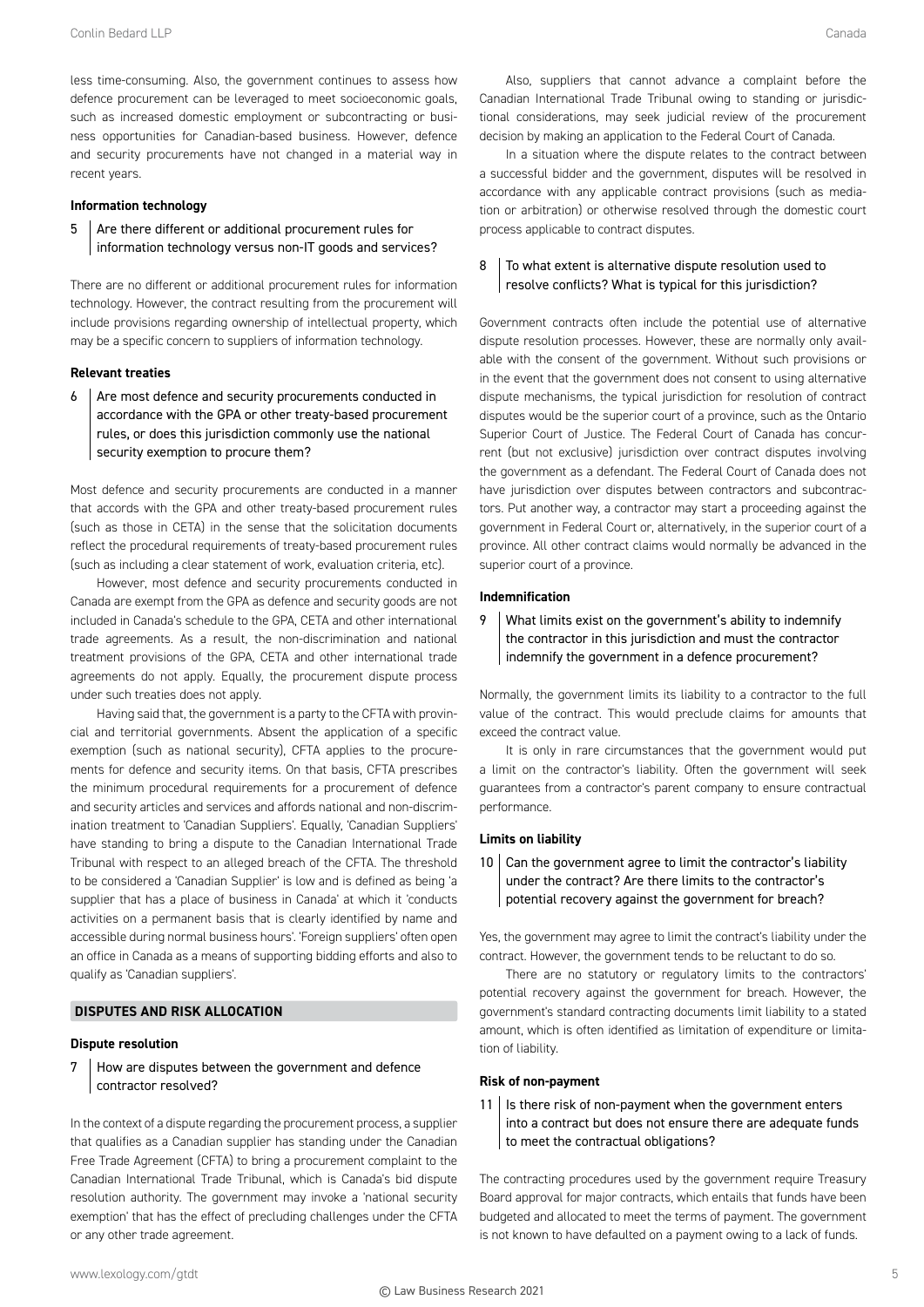#### **Parent guarantee**

# 12 Under what circumstances must a contractor provide a parent guarantee?

The government may seek a parent guarantee in circumstances where there is a concern regarding the contractor's financial capability to fulfil the contract requirements. The assessment of a contractor's financial capability is based on a review of its audited financial statements and other relevant information. In a situation where the contractor is a subsidiary of a larger corporate structure, the government will often require the parent organisation provides a guarantee, particularly with respect to complex or major procurements.

# **DEFENCE PROCUREMENT LAW FUNDAMENTALS**

#### **Mandatory procurement clauses**

13  $\vert$  Are there mandatory procurement clauses that must be included in a defence procurement contract or that will be read into the contract regardless of their actual inclusion?

At the most basic level, the Government Contracts Regulations require that Canada solicits bids for government contracts by giving public notice or inviting suppliers to participate.

Also, the Government Contracts Regulations include terms that are deemed to be included in any government contract such as:

- the contractor has not paid any contingency fee to obtain the contract;
- the contractor's accounts and records shall be subject to audit;
- the contractor has not committed any specified offences; and
- the Access to Information Act applies to information received under the contract.

#### **Cost allocation**

14 | How are costs allocated between the contractor and government within a contract?

The allocation of costs between the contractor and government will vary depending on the contract.

For example, in the context of service type contracts that include the provision of commodity-type goods that can vary in costs over time (such as fuel), the government may reimburse the contractor for such costs without any markups.

Also, in certain circumstances, the government may use a 'costplus' model where the contractor is compensated for its costs plus a reasonable markup for profit. In such circumstances, standard government contracting provisions apply to define what is an appropriate 'cost' for reimbursement.

#### **Disclosures**

15 What disclosures must the contractor make regarding its cost and pricing?

This depends upon the contract. If a 'cost-plus' model is used, then there is significant disclosure regarding the contractor's costs and pricing. This is most often an issue in the context of contracts that have a large service component (such as retrofitting and repairs).

Also, standard government contracting clauses and legislation (such as the Defence Production Act) allow the government to conduct audits.

# **Audits**

16 How are audits of defence and security procurements conducted in this jurisdiction?

Audits are conducted by government officials pursuant to accounting and audit rules of general application, and pursuant to any applicable contract provisions.

# **IP rights**

# 17 Who gets the ownership rights to intellectual property created during performance of the contract? What licences are typically given and how?

The Treasury Board's Policy on Title to Intellectual Property Arising Under Crown Procurement Contracts provides that:

*The objective of this Policy is to enhance Canada's economic growth by increasing commercialization of Intellectual Property. To this end, the contractor is to own the rights to Foreground Intellectual Property created as a result of a Crown Procurement Contract.*

This position is subject to certain exceptions and exemptions.

'Foreground intellectual property' means intellectual property 'first conceived, developed, produced or reduced to practice as part of the work under a Crown Procurement Contract'. The government would maintain a broad licence to any foreground intellectual property.

A variety of exceptions and exemptions exists with regard to this general position, including national security requirements; statutory and regulatory requirements or prior obligations of the government regarding the intellectual property at issue; and where the purpose of the procurement contract is incompatible with the contractor owning the foreground intellectual property, such as when the purpose of the contract is to generate knowledge and information for public dissemination or relates to the development of intellectual property owned by the government.

#### **Economic zones**

18  $\vert$  Are there economic zones or other special programmes in this jurisdiction commonly utilised by foreign defence and security contractors for financial or other procurement related benefits?

No.

# **Forming legal entities**

19 | Describe the process for forming legal entities, including joint ventures, in this jurisdiction.

Legal entities, such as corporations, are formed pursuant to the Business Corporations Acts in effect throughout Canada's various jurisdictions (ie, federal, provincial and territorial). Joint ventures may take on the form of a corporate entity or may be formulated on the basis of a contractual relationship.

# **Access to government records**

 $20$  Are there statutes or regulations enabling access to copies of government records? How does it work? Can one obtain versions of previous contracts?

The Access to Information Act allows a person to request documents in the possession of departments and agencies of the government. The process for making a request is simple. A requester completes a form describing the documents or information sought and the office in the government department where the documents or information are likely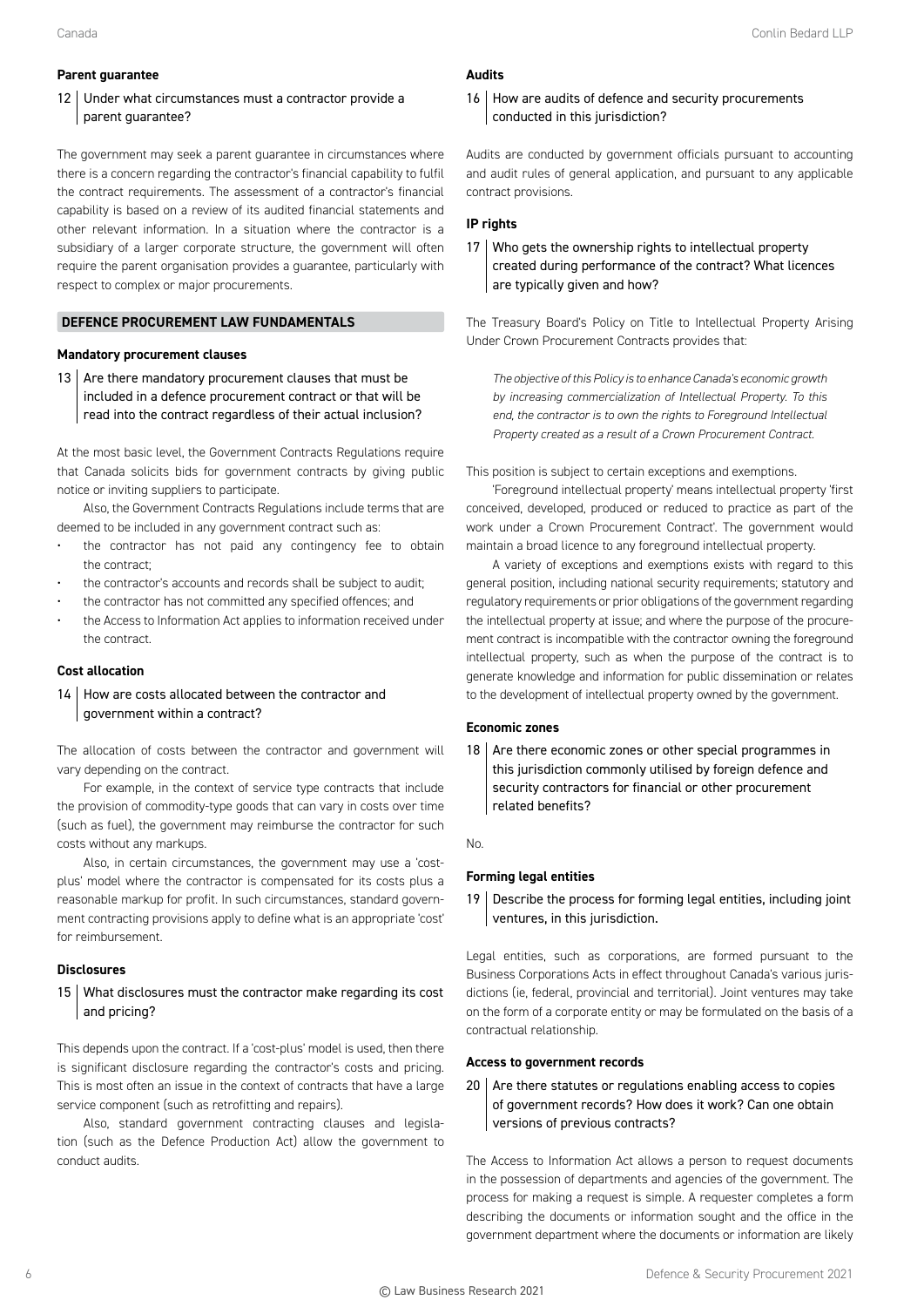to be stored. An initial nominal payment is required with the request. A further fee for making reproductions may also apply.

Contracts (or redacted portions thereof) may be exempt from disclosure on various grounds, including that the disclosure of the information would be contrary to national security interests, include personal information or include third-party information such as trade secrets, confidential commercial information or information the disclosure of which would prejudice the third party's competitive position.

The Access to Information process has been criticised as being slow in providing access to documents.

#### **Supply chain management**

21 What are the rules regarding eligible suppliers and supply chain management and anti-counterfeit parts for defence and security procurements?

There are no rules of general application. This would be addressed on a contract-by-contract basis.

# **INTERNATIONAL TRADE RULES**

#### **Export controls**

22 What export controls limit international trade in defence and security articles? Who administers them?

Exports from Canada are subject to the Export and Import Permits Act, which authorises the creation of an Export Control List. The exportation of articles listed on the Export Control List must be specifically authorised by a permit issued by the Minister of Global Affairs.

#### **Domestic preferences**

23 What domestic preferences are applied to defence and security procurements? Can a foreign contractor bid on a procurement directly?

A foreign contractor may bid on a defence and security procurement directly. Subject to security concerns, defence and security procurements are generally open.

However, major defence and security procurements require the successful bidder to commit to Industrial and Technological Benefits (ITB), which generally provide that the successful bidder is to make certain investments in Canada or carry out certain work in Canada. The ITB programme is designed to foster investment in Canada in specified sectors, including manufacturing, aerospace and technology. Normally, the ITB commitment is equivalent to the value paid by Canada to the successful bidder.

#### **Favourable treatment**

24 Are certain treaty partners treated more favourably?

No.

#### **Sanctions**

 $25$  Are there any boycotts, embargoes or other trade sanctions between this jurisdiction and others?

Yes, the government has imposed trade sanctions on various jurisdictions through the United Nations Act (which implements United Nations Security Council sanctions) and the Special Economic Measures Act (which implements autonomous sanctions issued by the government of Canada). Also, Canada adopted the Justice for Victims of Corrupt Foreign Officials Act, which allows Canada to impose an asset freeze and a dealings prohibition against individuals who, in the opinion of the Governor in Council, are responsible for or complicit in gross violations of internationally recognised human rights or are foreign public officials or their associates, who are responsible for or complicit in acts of significant corruption.

Measures under the United Nations Act and the Special Economic Measures Act are currently in place with respect to the following jurisdictions:

- Central African Republic;
- the Democratic Republic of the Congo;
- Eritrea;
- Iran;
- Iraq;
- Lebanon;
- Libya;
- Nicaragua;
- Myanmar;
- North Korea;
- Russia;
- Somalia;
- South Sudan; Sudan:
- Syria:
- 
- Ukraine (linked to Russia's ongoing violations of Ukraine's sovereignty and territorial integrity);
- Venezuela;
- Yemen; and
- Zimbabwe.

Canada has also taken measures against specific individuals and groups on the basis of their activities or associations, such as terrorist entities, including Al-Qaida and the Taliban.

#### **Trade offsets**

# $26$  Are defence trade offsets part of this country's defence and security procurement regime? How are they administered?

Yes, defence trade offsets are part of Canada defence and security procurement regime. The government has adopted the ITB Policy. The ITB programme is administered by Industry Canada. Under the ITB Policy, contractors awarded defence procurement contracts are required to undertake business activities in Canada, equal to the value of the contract. Bidders are required to articulate the proposed business activities in their respective proposals submitted in response to the procurement and bids are evaluated on the basis of the 'value proposition' that the bidder proposes to Canada at the time of the bid. After a contract is awarded, the contractor is required to start fulfilling its commitments and to identify further business activities in Canada, as may be required to meet its overall ITB obligation (ie, 100 per cent of contract value). For example, if contractor's value proposition includes specific commitments and activities equal to 75 per cent of the contract value, it will be required to identify additional activities equal to 25 per cent of the contract value after the contract is awarded.

#### **ETHICS AND ANTI-CORRUPTION**

#### **Private sector appointments**

27 When and how may former government employees take up appointments in the private sector and vice versa?

Former government employees are subject to restrictions associated with their employment. Generally, former government employees must undergo a 'cooling-off' period before they may join a private-sector employer that has significant dealings with government.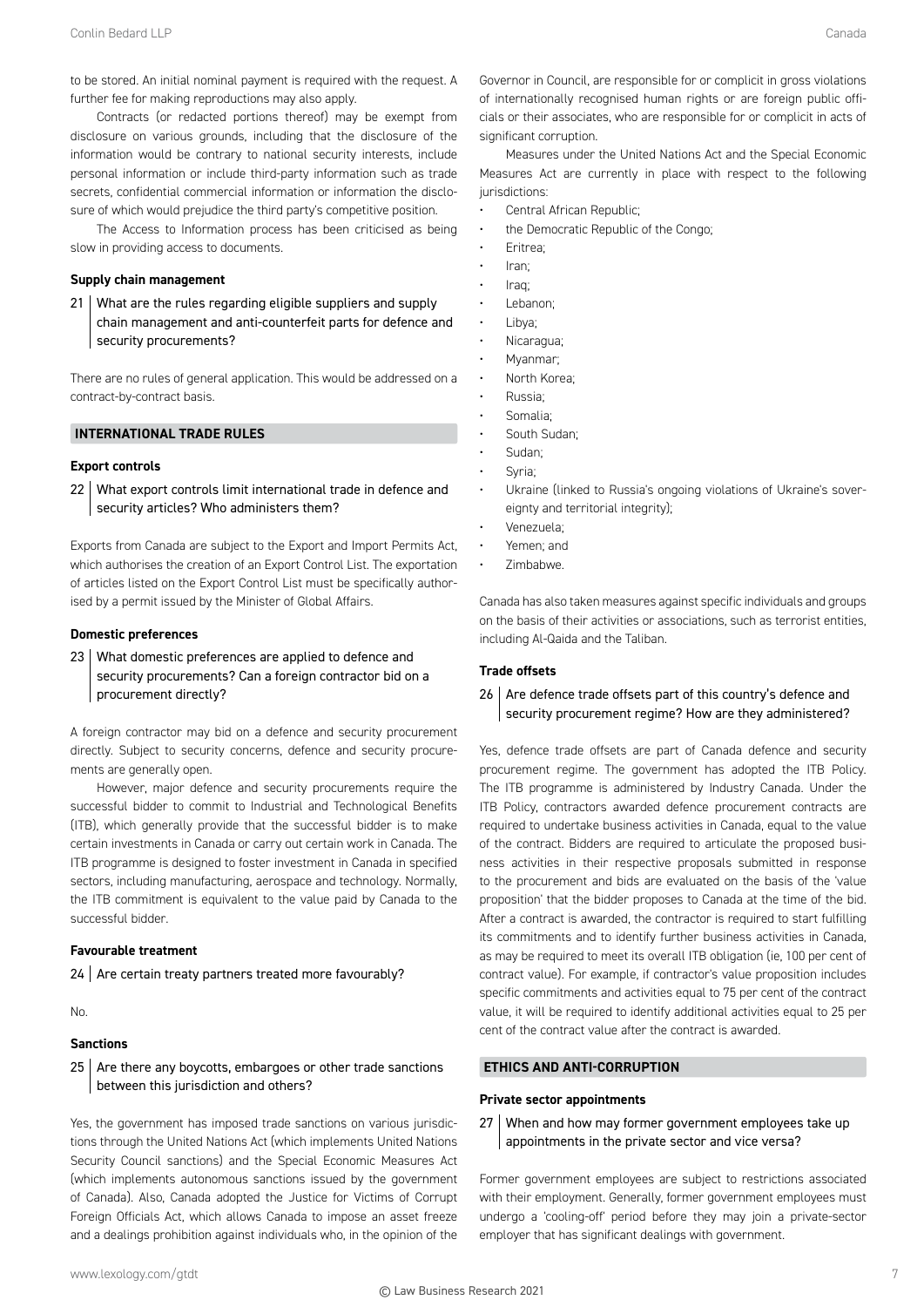The government hires employees from the private sector. Such employees are subject to conflict-of-interest guidelines.

#### **Addressing corruption**

28 How is domestic and foreign corruption addressed and what requirements are placed on contractors?

Domestic and foreign corruption is addressed through criminal laws of general application, which include the Criminal Code and the Corruption of Foreign Public Officials Act. Also, the government has adopted the Integrity Regime, which is a set of contractual provisions and associated policies (such as the Ineligibility and Suspension Policy) that have the effect of prohibiting bidders and contractors that have been convicted of specific offences from participating in procurements. The offences that may result in disqualification range from offices related to the participation in a criminal organisation, fraud against the government or bid rigging. Disqualification may result from the commission of an offence as articulated as being part of Canada's domestic law or a foreign equivalent to a listed domestic offence.

#### **Lobbyists**

29 What are the registration requirements for lobbyists or commercial agents?

Lobbyists or commercial agents are required to register under lobbyist registry legislation. With respect to procurements conducted by the government, the applicable legislation is the Lobbying Act. The Lobbying Act requires lobbyist and commercial agents to file a registration identifying themselves, their clients, the topic of their lobbying activity and the government offices or officials that are being lobbied.

### **Limitations on agents**

30 Are there limitations on the use of agents or representatives that earn a commission on the transaction?

Yes. Pursuant to the Lobbying Act and standard contracting provisions, the paying of a commission to a third-party agent or representative is prohibited.

# **AVIATION**

#### **Conversion of aircraft**

31 How are aircraft converted from military to civil use, and vice versa?

Not applicable.

#### **Drones**

32 What restrictions are there on manufacture and trade of unmanned aircraft systems or drones?

Unmanned aircraft systems or drones for military purposes are subject to export and import controls.

#### **MISCELLANEOUS**

#### **Employment law**

33 Which domestic labour and employment rules apply to foreign defence contractors?

Domestic labour and employment rules apply to work done in Canada. Pursuant to the Federal Contractors Program, contractors who bid on an initial goods and services contract, a standing offer, or a supply

arrangement estimated at C\$1 million or more (including applicable taxes) with the government must first certify their commitment to implement employment equity by signing the Agreement to Implement Employment Equity prior to contract award. Once an eligible contract is awarded to the contractor, the contractor is then required to meet Federal Contractors Program requirements, which include collecting of information regarding employment equity, carrying out a workforce analysis, establishing short- and long-term goals with respect to employment equity, and make reasonable progress and efforts in reaching those goals.

#### **Defence contract rules**

 $34$  Are there any specific rules that contractors, foreign or domestic, are bound by in defence contracts?

Not applicable.

35 Do contractors avail themselves of these rules when they perform work exclusively outside of the jurisdiction?

Not applicable.

# **Personal information**

36 Must directors, officers or employees of the contractor provide personal information or certify that they fulfil any particular requirements to contract with a government entity?

The review of personal information of directors, officers and employees occurs in three contexts. First, to the extent that a security requirement applies to access sensitive or classified information either at the bidding stage or under the resulting contract, directors, officers or employees may be required to undergo a security check. Second, a security check is generally required to handle goods or technical information that are subject to the Controlled Goods Regulations. Third, the government has adopted the integrity regime, which consists of various contractual provisions that require bidders and contractors to certify that the bidder, contractor or related entities have not been convicted or charged with specified offences, which range from being part of a criminal organisation to competition law offences to frauds against the government.

#### **Licensing requirements**

37 What registration or licensing requirements exist to operate in the defence and security sector in the jurisdiction?

There are no registration or licensing requirements that generally pertain to the defence and security sector as such. However, registrations may be required with respect to the handling of certain goods and technical data. For example, pursuant to the Controlled Goods Regulations, a company handling military-type goods or technical data is required to register with the Industrial Security Directorate and maintain a Controlled Goods Registration. Also, individuals who have access to classified or protected information and establishments that house such information will have to undergo a security assessment and adhere to relevant policies administered by the Industrial Security Directorate.

#### **Environmental legislation**

38 What environmental statutes or regulations must contractors comply with?

Contractors are expected to comply with environmental statutes and regulations of general application. Environmental legislation exists at both the federal level of government and the provincial or territorial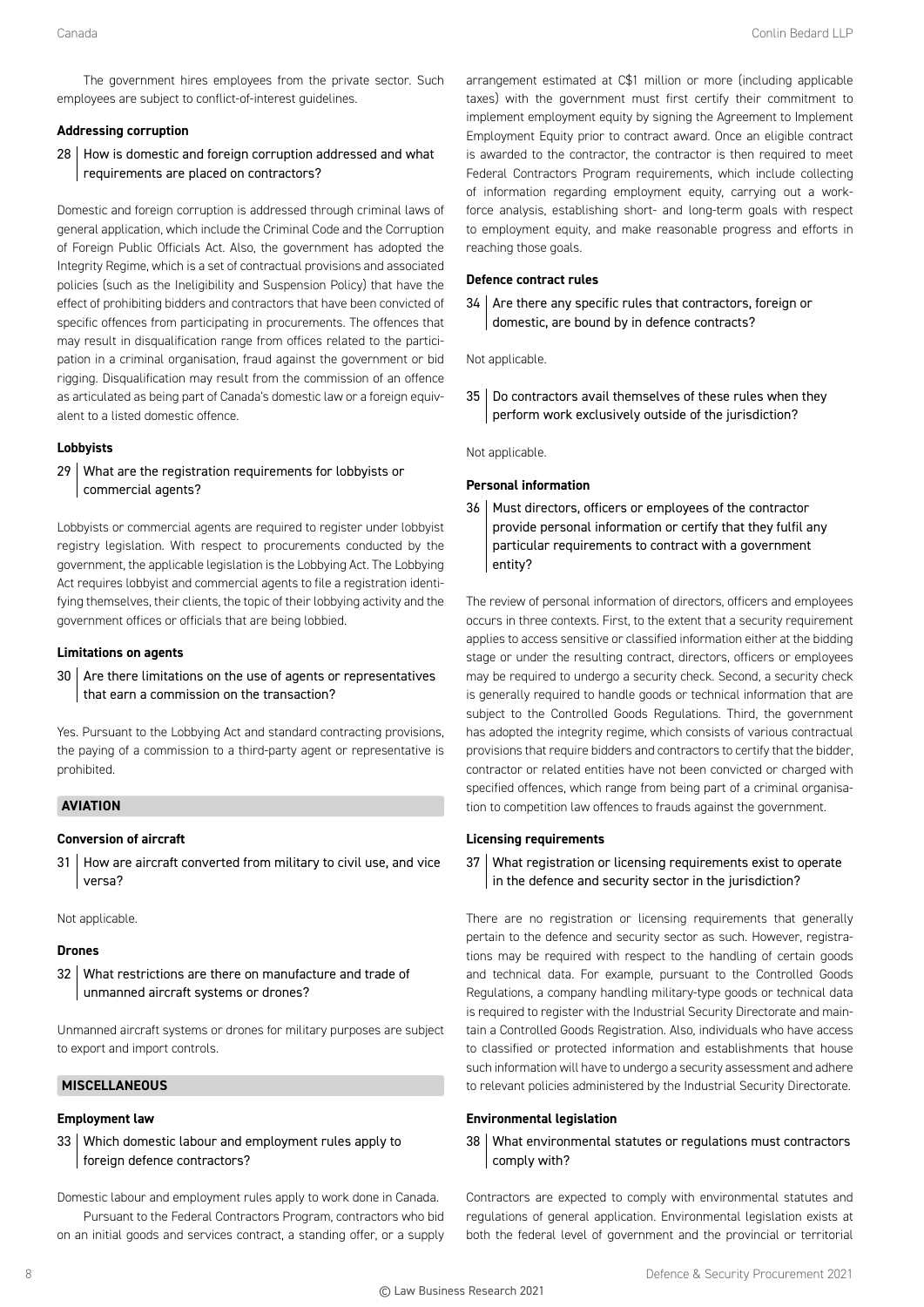level of government. As such, legislative and regulatory requirements depend on the jurisdiction in which the work is being conducted. As a general example, contractors would be expected to comply with the Canadian Environmental Protection Act and environmental legislation applicable in the provinces or territories in which they operate such as, for example, the Ontario Environmental Protection Act.

# 39 | Must companies meet environmental targets? What are these initiatives and what agency determines compliance?

At present, companies are not required to meet specific environmental targets. They are expected to meet any environmental laws of general application for work that is being conducted in Canada. The government has adopted the Policy on Green Procurement. This policy requires the procuring entity to consider the environmental impact of the procurement and to include measures in any resulting contract that lessen any adverse environmental impacts and, to the extent such measures are included, the enforcement becomes an issue of contract law.

#### 40 | Do 'green' solutions have an advantage in procurements?

Green solutions do not have an advantage unless they are evaluated as part of the evaluation criteria expressly included in the solicitation documents.

#### **UPDATE AND TRENDS**

#### **Key developments of the past year**

41 | What were the key cases, decisions, judgments and policy and legislative developments of the past year?

Canada amended the Canadian International Trade Tribunal Procurement Inquiry Regulations. The amendments remove the Tribunal's jurisdiction to conduct inquiries into procurement complaints in circumstances where the government has exempted the procurement from the application of the trade agreements on the basis of a national security exemption. Prior to the regulatory amendments, the Tribunal maintained jurisdiction to conduct an inquiry into procurements that were subject to national security exemptions. In such cases, the Tribunal would determine the ambit of the national security exemption at issue and then consider whether the Tribunal could inquire into, and provide a remedy regarding, the subject matter of the procurement complaint in light of the national security exemption. If so, the Tribunal would conduct its inquiry and make the appropriate remedy. If not, the Tribunal would decline to conduct an inquiry. The implication and effect of the regulatory amendments are that the Tribunal does not have any jurisdiction over a procurement that is subject to a national security exemption and may not conduct any inquiry when the exemption is invoked.

Canada also experienced significant controversy with respect to its application of deferred prosecution agreements (DPAs) under the Criminal Code. A DPA allows a person to avoid prosecution for specified offences if they agree to implement various measures to address alleged corrupt conduct and be subject to monitoring. The controversy arose when the attorney general was allegedly pressured to reconsider the use of a DPA with respect to a company accused of corrupt practices. The implications of this controversy are not known at this time. However, it is likely that there will be significant debate regarding the availability and use of DPAs in the future.

Also, there seems to be an increasing trend for Canada to engage in audit and cost review type of activities. Canada may engage in these activities on its own behalf. In addition, Canada may conduct price certifications at the request of allied governments (ie, certain Nato countries) seeking to conduct price review of Canada-based security and defence

# **CONLIN BEDARD**

# BARRISTERS & SOLICITORS

Ben Mills bmills@conlinbedard.com

Suite 700, 220 Laurier Avenue West **Ottawa** ON K1P 5Z9 Canada Tel: +1 613 782 5777 Fax: +1 613 249 7226 www.conlinbedard.com

contractors in the context of non-competitive contracting processes. Equally, Canada may request an allied government conduct price certification reviews of companies based in the allied country that are seeking to supply defence and security goods and services to Canada.

#### **Coronavirus**

42 What emergency legislation, relief programmes and other initiatives specific to your practice area has your state implemented to address the pandemic? Have any existing government programmes, laws or regulations been amended to address these concerns? What best practices are advisable for clients?

The government of Canada and the provincial-territorial governments have implemented a number of measures, relief programmes and other initiatives to address coronavirus. These measures have been focused more broadly on the Canadian population and economy and are not specifically focused on the defence and security practice areas. Procurement efforts in Canada for goods and services related to coronavirus response have been coordinated by the government of Canada and there has been extensive reliance on the 'national security exemption' to conduct procurements in an expedited manner that does not conform with disciplines normally associated with the acquisition of such goods and services in Canada.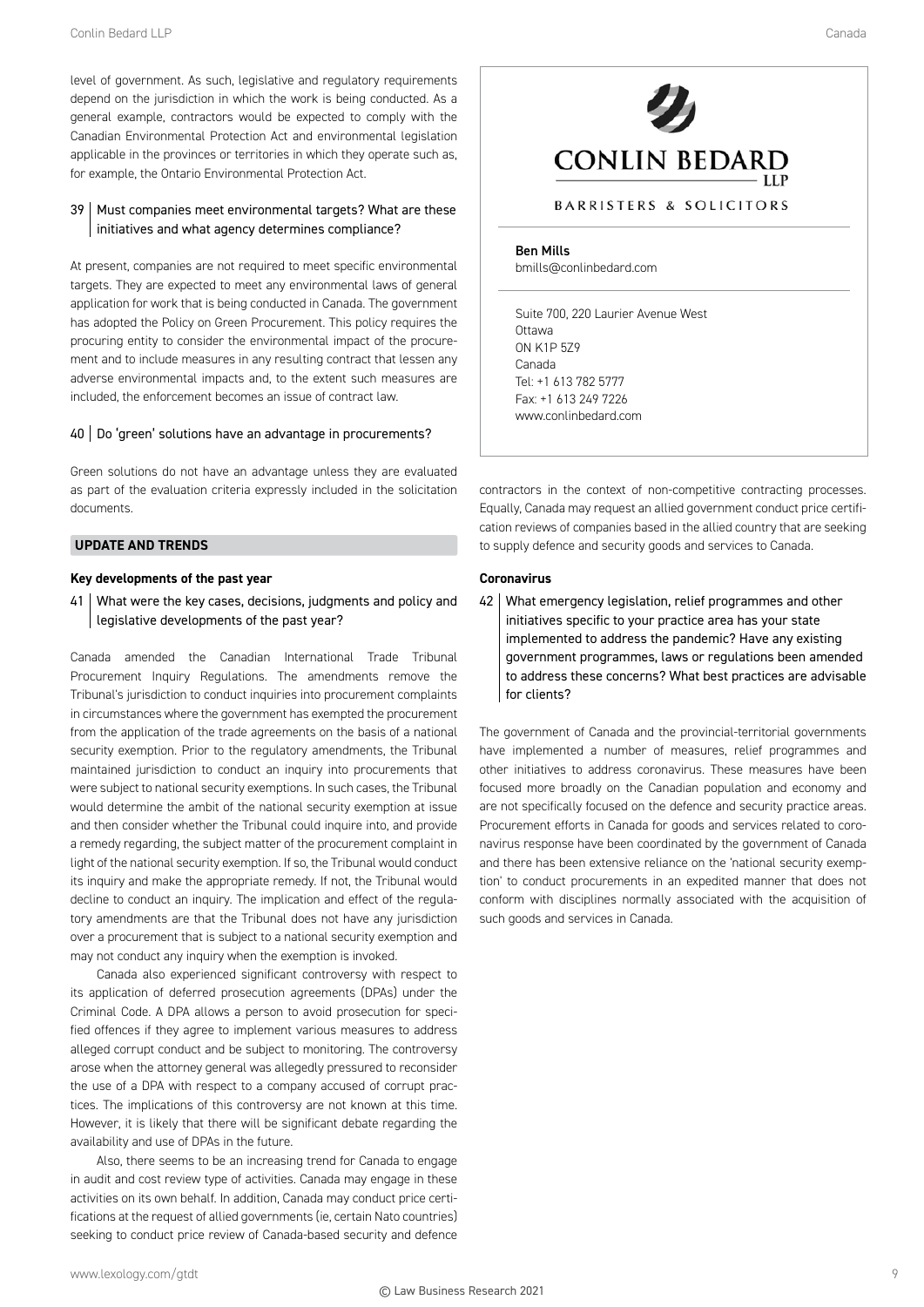# **France**

# Jean-Claude Vecchiatto, Jean-Michel Communier, Loic Poullain and Alia Jenayah

Bird & Bird LLP

# **LEGAL FRAMEWORK**

#### **Relevant legislation**

1 What statutes or regulations govern procurement of defence and security articles?

Contracts for defence and sensitive security equipment and services (MPDS) are public procurement contracts. Three public procurement codes have been successfully implemented since 2001. Furthermore, the French government has recently integrated public procurement rules into a single code, the Public Procurement Code (PPC). MPDS are public procurement contracts (PPC, article L. 2) and therefore governed, since 1 April 2019, by articles L. 1113–1, L. 2300–1 to L. 2397–3, and R. 2300–1 to R. 2397–4 of the PPC.

The EU Defence and Security Directive (DSPCR) (2009/81/EC) has been incorporated into French law and has resulted in the development of a series of legislative acts governing defence procurement (dated 2004, 2011, and finally 2016).

Other laws, regulations and policies are applicable to defence contracts, most notably the Standard administrative clauses which are specific to the French Defence Procurement Agency and the technical note of the Legal Affairs Department of the Ministry of Finance dated 1 January 2020.

General principles derived from the Treaty on the Functioning of the European Union also apply to defence procurements, including the principles of equal treatment, non-discrimination, transparency, proportionality and mutual recognition. However, due to the strategic nature of some defence procurement, many MPDS are subject to classification measures in accordance with the regulations governing the protection of secrecy (arising in particular from the Criminal Code and the Defence Code). Such contracts are, as a result, excluded from the public procurement rules, subject to certain exclusions.

#### **Identification**

2 How are defence and security procurements identified as such and are they treated differently from civil procurements?

Article L. 1113–1 of the PPC defines MPDS as contracts concluded by the state or one of its public institutions that have one of the following activities:

- the supply of military equipment, including any parts, components or subassemblies thereof;
- the supply of sensitive equipment, including any parts, components or subassemblies thereof;
- works, goods and services directly related to military or sensitive equipment for any and all elements of its life cycle; and
- works and services for specifically military purposes or sensitive works and sensitive services.

However, some defence procurement is excluded from the application of the PPC. According to article 2515–1 of the PPC, this applies to:

- public procurement of financial services, excluding insurance services;
- public procurement of arms, ammunition or war materiel where the protection of the essential security interests of the state so requires; and
- public contracts for which the application of the regulation would require the disclosure of information contrary to the essential security interests of the state.

#### **Conduct**

3 How are defence and security procurements typically conducted?

The PPC provides three main procedures for awarding MPDS.

First, those that are not subject to the PPC and can be directly awarded without the use of competitive procedures. These are expressly listed in article L. 2515–1 of the PPC.

Second, for MPDS falling within the scope of the PPC, a distinction is made between those that can be subject to a negotiated procedure and those that are subject to a formalised procedure.

For MPDS covered by a negotiated procedure, the availability of the negotiated procedure without prior publication or competition is greater than for public procurement in the traditional sector (articles R. 2322–1 to R. 2322–14 of the PPC). In such cases, the public entity is free to organise this procedure but must proceed in accordance with the normal principles of public procurement law.

Above certain specific thresholds (up to €443,000 before tax for supplies and services and €5,548,000 before tax for works contracts), the contracting authority may freely choose one of the following formalised procedures with publication and competition: restricted invitation to tender, competitive procedure with negotiation, or competitive dialogue.

Finally, for MPDS not expressly falling into these two categories and when the estimated value of the needs of the contracting authority is below the thresholds of a formalised procedure, the contracts will be subject to an adapted procedure that enables the public entity to award their contracts according to a transparent competitive tendering procedure freely determined according to the subject matter and special features of the contract.

#### **Proposed changes**

 $4 \mid$  Are there significant proposals pending to change the defence and security procurement process?

The European Commission reviewed the MPDS regime in 2016 and determined that no legislative changes were necessary. However, it has indicated that it will take a stricter approach to enforcing compliance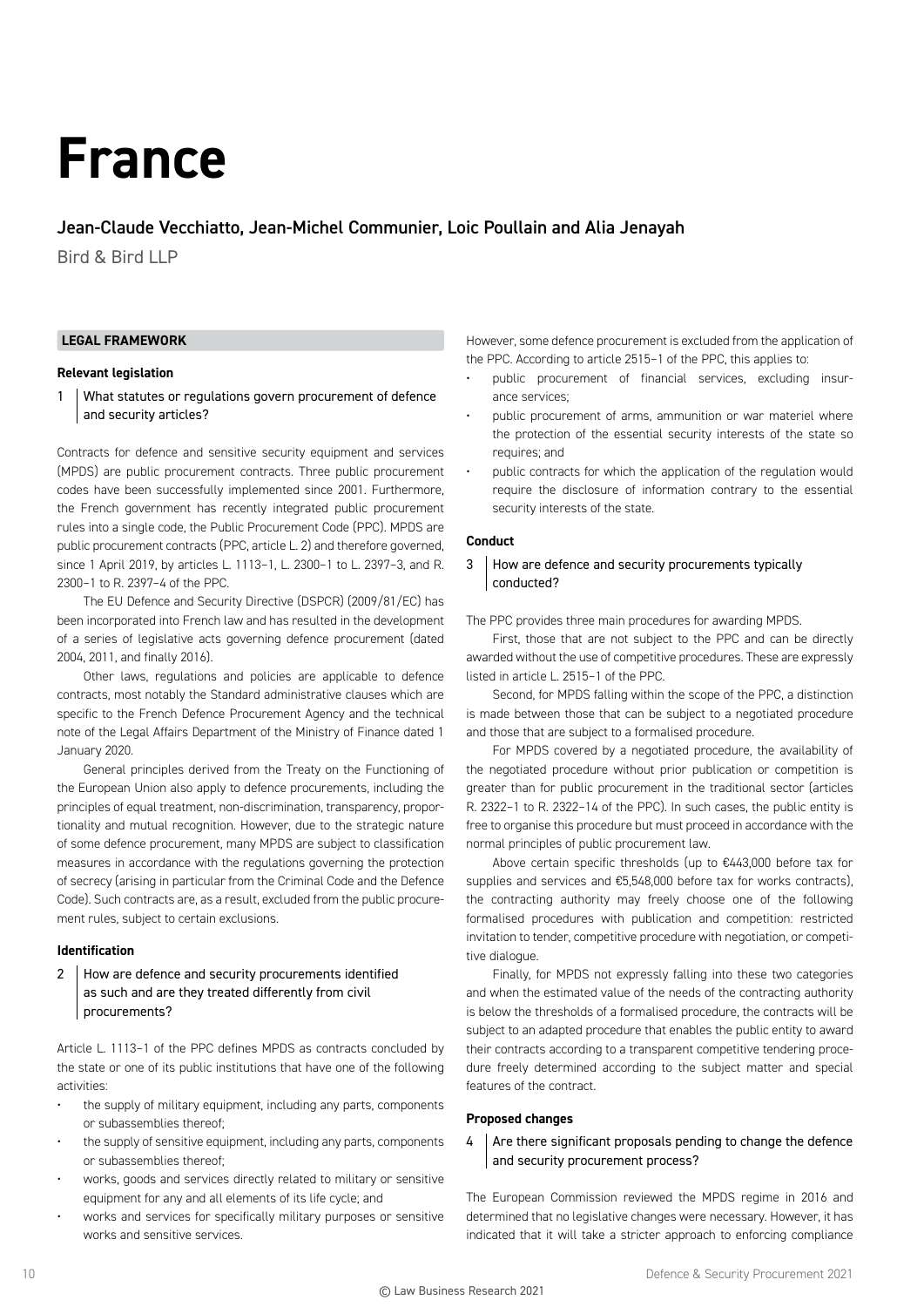#### **Information technology**

# 5 Are there different or additional procurement rules for information technology versus non-IT goods and services?

There are specific rules that relate to IT procurement. Most IT procurement will be undertaken under the general administrative clauses (CCAG) applicable to IT procurement (IT procurement CCAG), which was published on 16 October 2009 by a ministerial order of 16 September 2009. In many instances, the IT procurement CCAG will only apply to contracts that expressly refer to these clauses.

If the contracting authority chooses to refer to the IT procurement CCAG, it will have to adapt the provisions of the contract to reflect the specific features of IT procurement. This will be done through a set of special administrative clauses (CCAP), either to supplement or to derogate from the IT procurement CCAG (article R. 2112–3 of the PPC). If the contracting authority chooses not to refer to the IT procurement CCAG, it will have to include the provisions necessary for the management of these kinds of contracts in its CCAP.

It should be noted that the IT procurement CCAG was not adapted to the provisions of the ordinance of 23 July 2015 on public procurement and its two implementing decrees of 25 March 2016, which entered into force on 1 April 2016. The first decree relates to public procurement contracts in general, and the second, the MPDS Decree, to public procurement in the defence sector. However, this mechanism is still enforceable if the contracting authority chooses to refer to the IT procurement CCAG (see article 151 of the MPDS Decree).

#### **Relevant treaties**

 $6$  Are most defence and security procurements conducted in accordance with the GPA or other treaty-based procurement rules, or does this jurisdiction commonly use the national security exemption to procure them?

The majority (70 per cent) of defence and security procurement in France is negotiated by mutual agreement. The predominance of this mode of awarding contracts is explained by the complexity of the trans actions at stake, the necessity for a comprehensive exchange of information prior to the contract being awarded, as well as the willingness of the public authorities to support the industrial defence sector. However, the statistics published by the French Ministry of Defence do not provide for specific percentages regarding the use of the national security exemption. The Observatory of European Defence and Security Procurement published an eight-year review of the application of the DSPCR in June 2019. This review does not mention the number of contracts that are exempt from the normal requirement to compete openly, but it does show that 24 per cent of French defence contracts use a procedure that does not utilise prior publication.

# **DISPUTES AND RISK ALLOCATION**

#### **Dispute resolution**

7 How are disputes between the government and defence contractor resolved?

Two types of dispute settlement are usually used to resolve disputes: a conciliation procedure or a procedure before a French administrative judge. However, most defence and security contracts provide for an amicable settlement of disputes before the case is referred to the competent court.

In France, amicable settlements of defence and security disputes are referred to the National Committee for the Amicable Settlement of Disputes in Public Procurement (CCNRA). This committee is neither a court of law nor an arbitration body. Its mission is to seek legal and factual elements with a view to proposing an amicable and equitable solution (articles R. 2197–1 of the Public Procurement Code (PPC)). The CCNRA then issues opinions, which the parties are free to follow or to disregard.

Where a dispute is referred to a conciliator, the referral suspends the limitation period, which resumes if the solution proposed by the conciliator is rejected by the contracting authority. If the conciliation fails, the party who initiated it can refer the matter to the administrative court within the time limit that runs from notification of the administration's decision to refuse to follow the opinion of the conciliation committee. If a party prefers to bring the dispute before the administrative court, it must do so within two months of the rejection of its prior administrative complaint.

# 8 To what extent is alternative dispute resolution used to resolve conflicts? What is typical for this jurisdiction?

Conciliation procedures, procedures before a French administrative judge, and seeking an amicable settlement with the assistance of CCNRA are only attempted in disputes between the administration and a contractor, or the defence consortium and a security contractor, therefore a referral can only be done by the administration or the contractor. A referral to the CCNRA is not possible if the dispute is among members of the defence consortium holding the contract, or between a contractor and a tier 1 subcontractor, or a tier 1 subcontractor with a tier 2 subcontractor. However, there is nothing preventing any of the latter parties from trying to reach out-of-court settlements. If they choose to pursue litigation, the case can only be brought before a judicial judge, not an administrative judge.

# **Indemnification**

9 What limits exist on the government's ability to indemnify the contractor in this jurisdiction and must the contractor indemnify the government in a defence procurement?

Public procurement is subject to an extensive system of law characterised by a balance of power that gives the public contracting party the means to enable it to impose its will on its contracting partner. The government has the right (even if there is no contractual clause stipulating it) to terminate the contract unilaterally for public policy reasons, subject to the total indemnification of the operator for the damage suffered (which is composed of the loss incurred and the lost profit). The government also has extensive power to impose unilateral modifications on the contract. The use of this prerogative must, however, not lead to the economic disruption of the contract. A judicial tool – unpredictability theory – provides an essential guarantee for the contractor against the risk of economic uncertainties. It provides that if certain conditions are met (in the case of an event that is unpredictable, independent from the will of the parties and that leads to the economic disruption of the public contract) the operator is obliged to continue to perform the contract. However, the government is required to pay a fee to the operator relative to any increased cost of performing the contract. In general, French administrative jurisprudence has set this percentage at 90 per cent of the losses caused by the unforeseen event. Furthermore, the French administrative courts provide compensation in a situation where the contractor carries out, under its own initiative and outside the scope of the contract, work that it considers necessary for the proper performance of the contract.

The government may request indemnification from the contractor in case of third-party claims for loss or damage to property, personal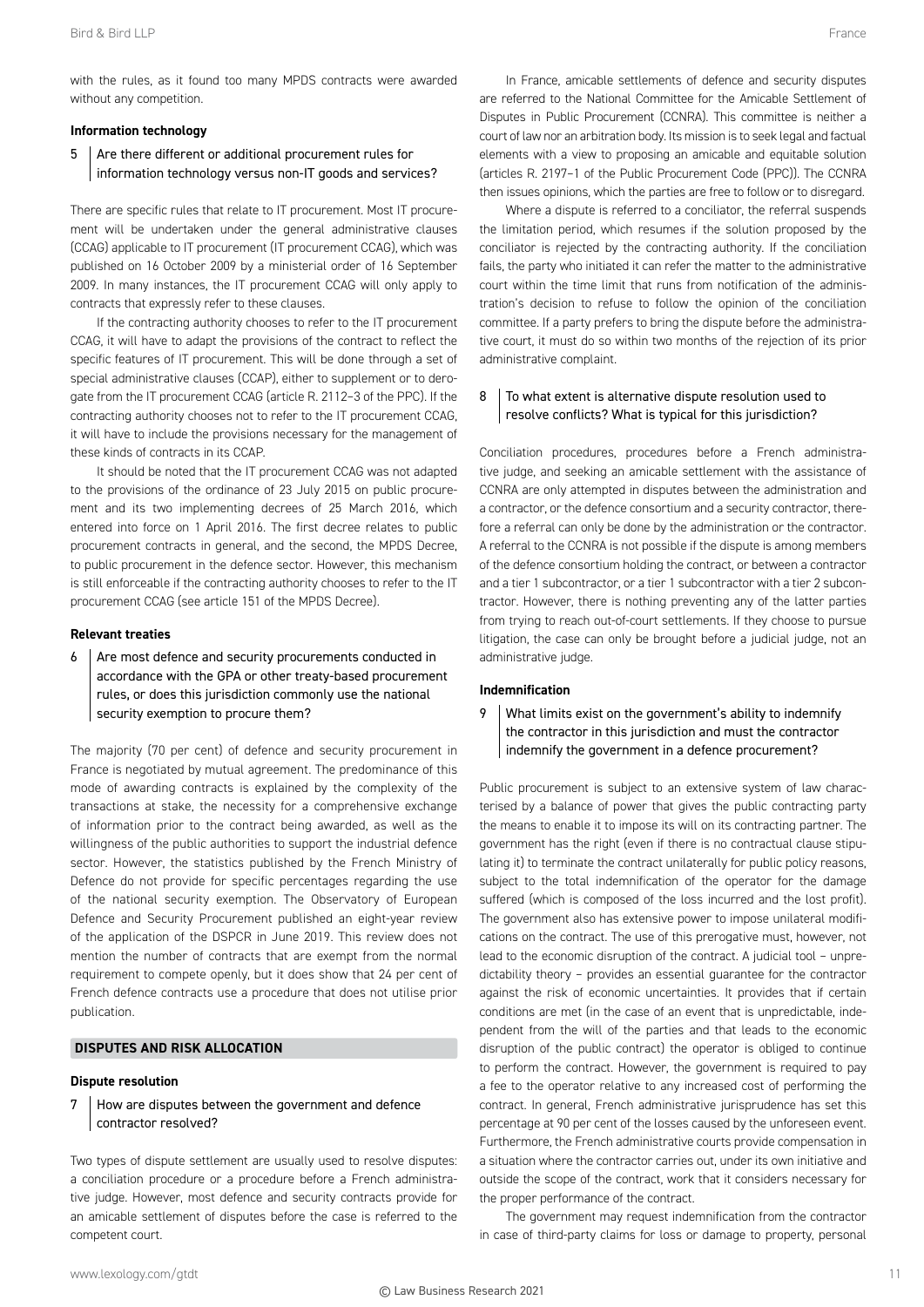injury, death, or damage to government property. The standard administrative clauses contain specific indemnities relating to damages resulting from aircraft, missiles and ammunition.

#### **Limits on liability**

10 Can the government agree to limit the contractor's liability under the contract? Are there limits to the contractor's potential recovery against the government for breach?

The government usually limits its own liability under the contract. The public entity may stipulate a clause within special administrative clauses that limit a contractor's right to compensation in the event of unilateral termination of the contract on grounds of public interest. (See *CAA Versailles*, 7 March 2006, No. 04VE01381, *Cne Draveil and CE*, 4 May 2011, No. 334280, CCI of Nîmes, Uzès, Bagnols, Le Vigan). Furthermore, there is nothing to prevent contractual provisions from entirely excluding any right to compensation in the event of unilateral termination on grounds of public interest (CE, 19 Dec. 2012, No. 350341, AB Trans).

With regard to the reciprocal limitation of the contractor's liability, the contract may also provide that the public body's right to compensation for direct damage is limited in the case of a single contract to the total amount of the contract, or in the case of a split contract to the minimum amount of the contract with a purchase order. The contract award procedure will determine the extent to which this limit is negotiable.

#### **Risk of non-payment**

 $11$  | Is there risk of non-payment when the government enters into a contract but does not ensure there are adequate funds to meet the contractual obligations?

The risk of non-payment for an undisputed, valid invoice by the French Defence Procurement Agency is perceived to be very low. The government's commitment to incur expenditure is subject to the availability of credit payment provided by the finance laws and the amending finance laws.

#### **Parent guarantee**

# 12 Under what circumstances must a contractor provide a parent guarantee?

If a bidder is a special purpose vehicle set up specifically for a contract, the terms and conditions of the initial tender documentation usually require that the contractor must execute a parent guarantee for the benefit of the public entity and in accordance with a specific template. In such a case, failure to provide this guarantee will result in the disqualification of the contractor from the procurement process. Under French law, the granting by a company, in whatever form, of a guarantee to secure the obligations of an affiliated company must comply with its corporate purpose and corporate interest. If the contractor wishes to transfer its contracts to a special purpose vehicle after it is awarded, the Ministry of Defence usually requests that the shareholders of the special purpose vehicle execute a parent guarantee.

#### **DEFENCE PROCUREMENT LAW FUNDAMENTALS**

#### **Mandatory procurement clauses**

13  $\vert$  Are there mandatory procurement clauses that must be included in a defence procurement contract or that will be read into the contract regardless of their actual inclusion?

The standard administrative clauses (CAC Armement) is part of the procurement contract and is common to all defence services. The French Defence Procurement Agency (DGA) will typically seek to include certain standard clauses in its contracts. Primarily, these are the DGA standard clauses of 2014 that constitute a collection of standard contractual clauses relating to the most frequent cases encountered in defence or security contracts awarded under the previous Public Procurement Code (PPC) of 2006.

# **Cost allocation**

# 14 How are costs allocated between the contractor and government within a contract?

The CAC Armement does not provide any pricing methods. The allocation of costs will, therefore, be contained in a commercial agreement between the parties. Fixed or firm prices are the most common pricing methods for Contracts for defence and sensitive security equipment and services (MPDS). However, under public procurement rules, the procuring entity may conclude a framework agreement and then issue individual purchase orders for each required service. This volumedriven pricing is common in long-term MPDS contracts.

In order to take into account particular circumstances, such as urgency or the technical, functional or economic characteristics of defence equipment or a service, a joint decision of the minister responsible for defence and the minister responsible for the budget may authorise the insertion of a clause providing for a deferred payment (article L. 2391–5 and article R. 2391–18 of the PPC).

# **Disclosures**

15 What disclosures must the contractor make regarding its cost and pricing?

According to article 7.2 of the CAC Armement, a contractor is required to report on the costs that it will incur or has incurred in performing the contract. It must keep all accounting documents and data for at least five years from the date of completion of the contract. When it is subject to a cost control, it is required to provide, at the request of the procuring entity, cost statements showing a breakdown of the cost components, including volume of hours, hourly rates, procurement expenses and overhead costs.

#### **Audits**

16 How are audits of defence and security procurements conducted in this jurisdiction?

Under the CAC Armement, the contract and related records shall be accessible to the contracting authority or its designated representative. The right of audit can be exercised at any time.

#### **IP rights**

# 17 Who gets the ownership rights to intellectual property created during performance of the contract? What licences are typically given and how?

In France, in general, the private contracting party obtains the intellectual property resulting from a contract. Contractual relationships between public and private entities are governed by the French PPC and Chapter VII of the CAC Armement relating to IP. The main difference regarding contractual relationships concerns the use of the services produced, rather than their property rights. In return for the ownership of IP rights, the Ministry of Defence expects the right to disclose and use the IP for government purposes (including security and civil protection). By way of derogation from article 62 of the CAC Armament, the clauses of the contract may provide for certain scenarios where IP rights will be granted to the public entity.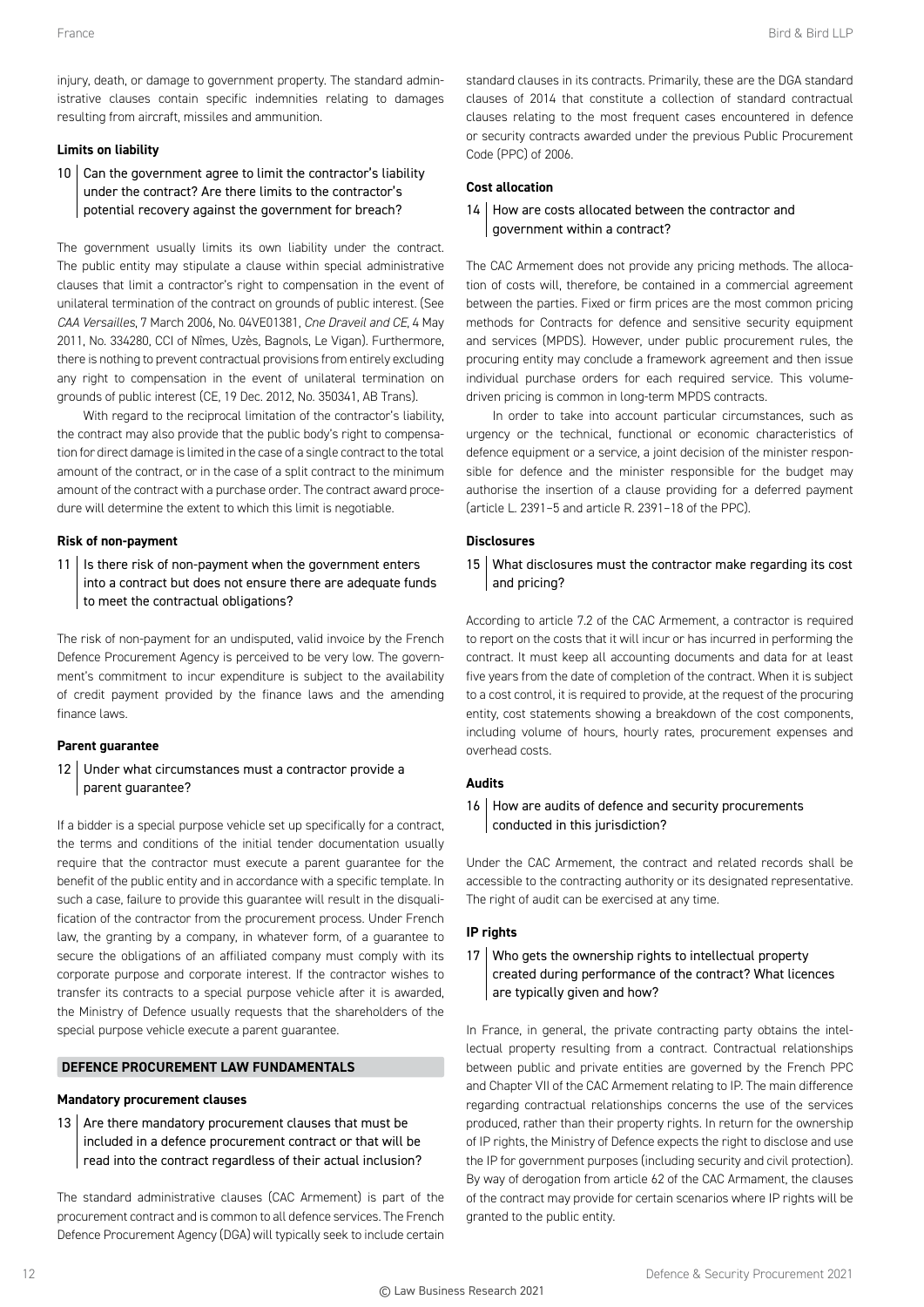# **Economic zones**

 $18$  Are there economic zones or other special programmes in this jurisdiction commonly utilised by foreign defence and security contractors for financial or other procurement related benefits?

In France, there are no special defence units located in special economic zones benefiting foreign defence and security contractors.

#### **Forming legal entities**

 $19$  Describe the process for forming legal entities, including joint ventures, in this jurisdiction.

Under French law, the term 'joint venture' does not correspond to any specific legal situation. It refers, in fact, to any form of cooperation between companies that have in common their contractual and associative natures. The structure of a joint venture can be either purely contractual (collaboration agreement), or both contractual and corporate (collaboration agreement and a joint subsidiary). When this cooperation is expected to last, partners may wish to set up a new legal structure (usually a simplified joint-stock company or a company with limited responsibility structure is used for this). To establish a company, the parties must carry out the formalities of constituting a company required by the legislation applicable to the specific type of legal entity.

#### **Access to government records**

 $20$  Are there statutes or regulations enabling access to copies of government records? How does it work? Can one obtain versions of previous contracts?

Under the French Code of Relations Between the Public and the Administrations (CRPA), there is a general right for the public to access information held by public bodies. As the Ministry of Defence is a public body, its contracts and records may, in principle, be requested by any involved entity. With regard to the rules of public procurement, a signed contract may be disclosed. However, this right of access must be exercised in compliance with industrial and commercial confidentiality protected by the provisions of article L. 311–6 of this Code. In addition to the information protected by industrial and commercial secrecy, the secrecy of documents classified as national defence secrets pursuant to article 413–9 of the Criminal Code is also protected by law. In addition, national defence secrets are considered to be heavily classified by article L311–5 of the CRPA, which provides that 'other administrative documents whose consultation or disclosure would prejudice . . . national defence secrecy . . . shall not be disclosed'.

Compliance with the principle of access to administrative documents is monitored by the Commission for Access to Administrative Documents, which has developed a doctrine on access to the various documents that may be involved in the award, conclusion and performance of public contracts.

#### **Supply chain management**

21 What are the rules regarding eligible suppliers and supply chain management and anti-counterfeit parts for defence and security procurements?

There are no specific rules regarding eligibility for MPDS contracts. Suppliers are generally considered eligible for public contracts if they meet the standard requirements of public procurements (both on the professional and the financial and economic side). Subject to limited exceptions, the defence procurement rules oblige an authority to reject tenders from bidders who have been convicted of certain serious offences.

Regarding supply chain management, the PCC and the CAC Armement include specific commitments by the contractor to ensure the security of supply. Furthermore, the first paragraph of article L. 2393–1 of the PPC defines the legal regime applicable to subcontracts for defence or security contracts. It provides that:

*[The] holder of a defence or security contract may, under his responsibility, entrust another economic operator, referred to as a subcontractor, with the performance of part of his contract, including a supply contract, without this consisting in an assignment of the contract.*

The concept of a subcontractor used by the EU Defence and Security Directive is broader than in French national law, which excludes from its scope standardised contracts for goods or services that are not specifically designed to meet the needs of the public entity. The rules expressly permit authorities to consider the same exclusion grounds for subcontractors, as well as giving them broad rights (eg, to require a supplier to openly compete on some of the subcontracts or to flow down obligations regarding information security (article 2393–3 of the PCC)).

There are no specific rules regarding anti-counterfeit parts.

# **INTERNATIONAL TRADE RULES**

#### **Export controls**

22 What export controls limit international trade in defence and security articles? Who administers them?

The French regulation implementing Council Common Position 2008/944/CFSP defining common rules governing control of exports of military technology and equipment (the Common Position) and the Arms Trade Treaty, are contained within the French Defence Code (articles L2331–1 and s.).

The production and trade of defence items are subject to specific authorisation. An export licence is necessary to export defence articles outside the European Union and a transfer licence is necessary to export such items within the EU. The licences are delivered by the prime minister after advice from the Commission for Export of Defence Goods, which assesses each project taking into account:

- their consequences on peace and regional security;
- the respect by the country of destination of human rights;
- the protection of sensitive technologies; and
- the risk of use by non-authorised final users.

A specific regulation applies to dual-use items (ie, goods, software and technology that can be used for both civilian and military applications). On the basis of EU Regulation 428/2009, and its Annex I giving the list of the items concerned by this regulation, the export of such items outside the EU is subject to the grant of a licence.

#### **Domestic preferences**

# 23 What domestic preferences are applied to defence and security procurements? Can a foreign contractor bid on a procurement directly?

The Minister of Defence has stated that contracts awarded by the ministry must comply with the procurement rules described in the legislation on public procurement. The latest legislative text prohibits the introduction of a criterion based on national preference. In fact, so long as the foreign contractor undertakes to comply with the protocols, in particular that of the International Labour Organisation, nothing prevents it from bidding on a French procurement directly, even if the activity is located in its territory. Moreover, reserving contracts for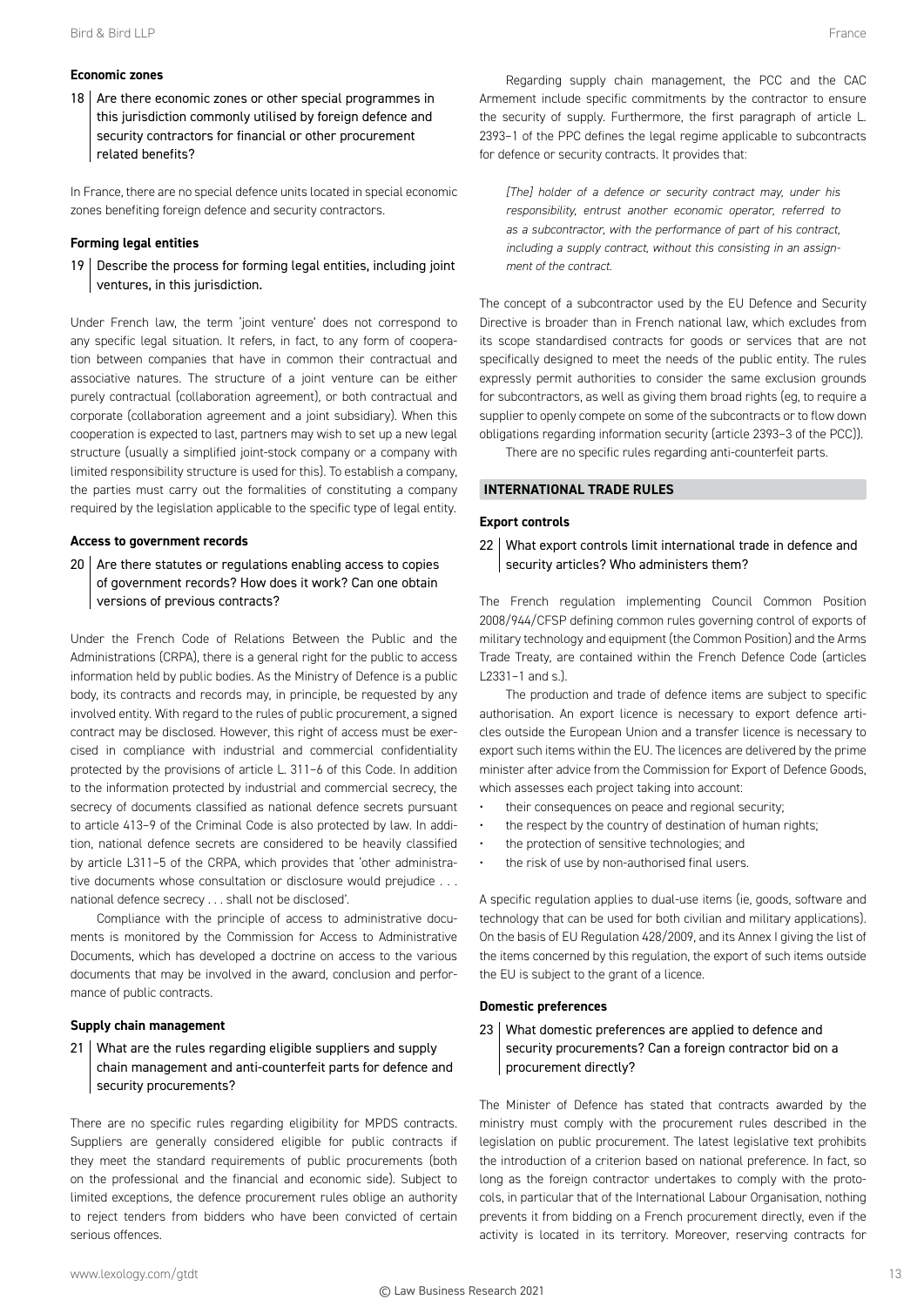national suppliers can lead to a non-competitive situation, or even to a monopoly situation (Parliamentary Question No. 84337, Rep. Min of 16 September 2010).

# **Favourable treatment**

# 24 Are certain treaty partners treated more favourably?

The principle of European preference is stated in article L. 2353–1 of the Public Procurement Code (PPC) for defence and security contracts. This principle permits the exclusion of economic operators that are not EU member states or who do not belong to the European Economic Area (article L. 2342–7 of the PPC).

# **Sanctions**

 $25$  Are there any boycotts, embargoes or other trade sanctions between this jurisdiction and others?

The EU implements embargoes and sanctions directed by the UN and also imposes its own autonomous embargoes and sanctions. The French government also has the power to impose national sanctions.

Embargoes and sanctions, depending on their type and ultimate aim, are targeted at individuals, entities, sectors or countries.

The map of all countries affected by embargoes and sanctions and a consolidated list of all persons subject to financial sanctions can be found on the French government website.

# **Trade offsets**

# 26 Are defence trade offsets part of this country's defence and security procurement regime? How are they administered?

Trade offsets are not part of France's defence and security procurement. Indeed, according to the interpretation set forth in the guidance note on offsets issued by the European Commission:

*[Offset] requirements are restrictive measures which go against the basic principles of the Treaty [on the Functioning of the European Union] because they discriminate against economic operators, goods and services from other Member States and impede the free movement of goods and services.*

Although the guidance note mentions that offset requirements could, in certain strictly limited circumstances, be justified on the basis of article 346 TFEU, provided that the relevant member state can 'demonstrate that these requirements are necessary to protect its essential security interests', France has not, to our knowledge, relied on these provisions.

# **ETHICS AND ANTI-CORRUPTION**

# **Private sector appointments**

27 When and how may former government employees take up appointments in the private sector and vice versa?

The High Authority for Transparency in Public Life (HATVP) is responsible for controlling the new private activities of former ministers, former presidents of local executive authorities, and former members of independent administrative authorities. For a period of three years, any person who has held one of these positions must refer the matter to HATVP for consideration as to whether the new private activities are compatible with his or her former functions.

HATVP checks whether the planned activity raises criminal or ethical challenges.

On a criminal level, it examines whether the proposed activity exposes the person concerned to a criminal risk (ie, article 432–13 of the Penal Code prohibits a former public official from working for an undertaking that was subject to the supervisory or control powers of that former official when they still performed public functions, with which it has concluded contracts or in respect of which it has taken or proposed decisions).

On an ethical level, HATVP ensures that the activity envisaged does not undermine the dignity, probity and integrity of functions previously held, and examines whether the activity would lead the person involved to fail to comply with the requirement to prevent conflicts of interest enforced on him or her during his or her former public service, in particular when that activity is carried out in the same economic sector. Finally, it checks that the activity does not jeopardise the independent, impartial and objective functioning of the public institution in which he or she has carried out his or her duties.

Depending on the risks identified, HATVP may declare the activity as incompatible or formulate necessary reservations. The law provides that the HATVP may make public the opinions it issues after having received the comments of the person concerned and after having removed any information that infringes a secret protected by law.

Employees of the private sector who wish to join a public office are not subject to any specific regulation. They should, however, be mindful of any potential conflict of interest.

# **Addressing corruption**

# 28 How is domestic and foreign corruption addressed and what requirements are placed on contractors?

Corruption consists of two main actions – passive and active corruption – each constituting a separate offence, made up of different elements.

The offence of passive corruption as conceived in the field of public procurement is punishable by article 432–11 of the Criminal Code. This article states that the offending conduct is divided into two distinct, but similar, offences: passive corruption and influence peddling. These offences have in common the quality of the person likely to commit them, that of the corrupt.

Active corruption is provided for under French law by article 433–1 of the Criminal Code. The persons likely to commit active corruption are the same as those concerned by passive corruption. Furthermore, to comply with France's international commitments, the offences of foreign and international public corruption are provided for by articles 435–1 and seq of the Criminal Code.

With regard to related offences relevant to public procurement – such as bribery, embezzlement and misappropriation of public property and funds, revolving doors between public office and the private sector (pantouflage), forgery and use of forgeries, fraud, concealment, and money laundering – French law has fairly similar definitions, even if the sanctions regime is more or less severe. In particular, bribery is provided for by article 432–10 of the Criminal Code and is punishable by five years' imprisonment and a fine of €75,000.

The Sapin II Law broadened the protection afforded to whistleblowers. However, whistle-blowers are required first to inform their managers, then a public authority and, only as a last resort, the public media. Any abusive reports (ie, reports made in bad faith) will incur civil liability. Moreover, the French Anti-Corruption Agency (AFA) has developed recommendations to assist public and private entities in the corruption prevention process (Act No. 2016–1691 of 9 December 2016 on transparency (Sapin II Law, article 3–2°). The AFA published its Best Practice Guidelines on the prevention and detection of breaches of the duty of probity online in 2017. It particularly insists on the need for contractors to set up an 'internal alert system'.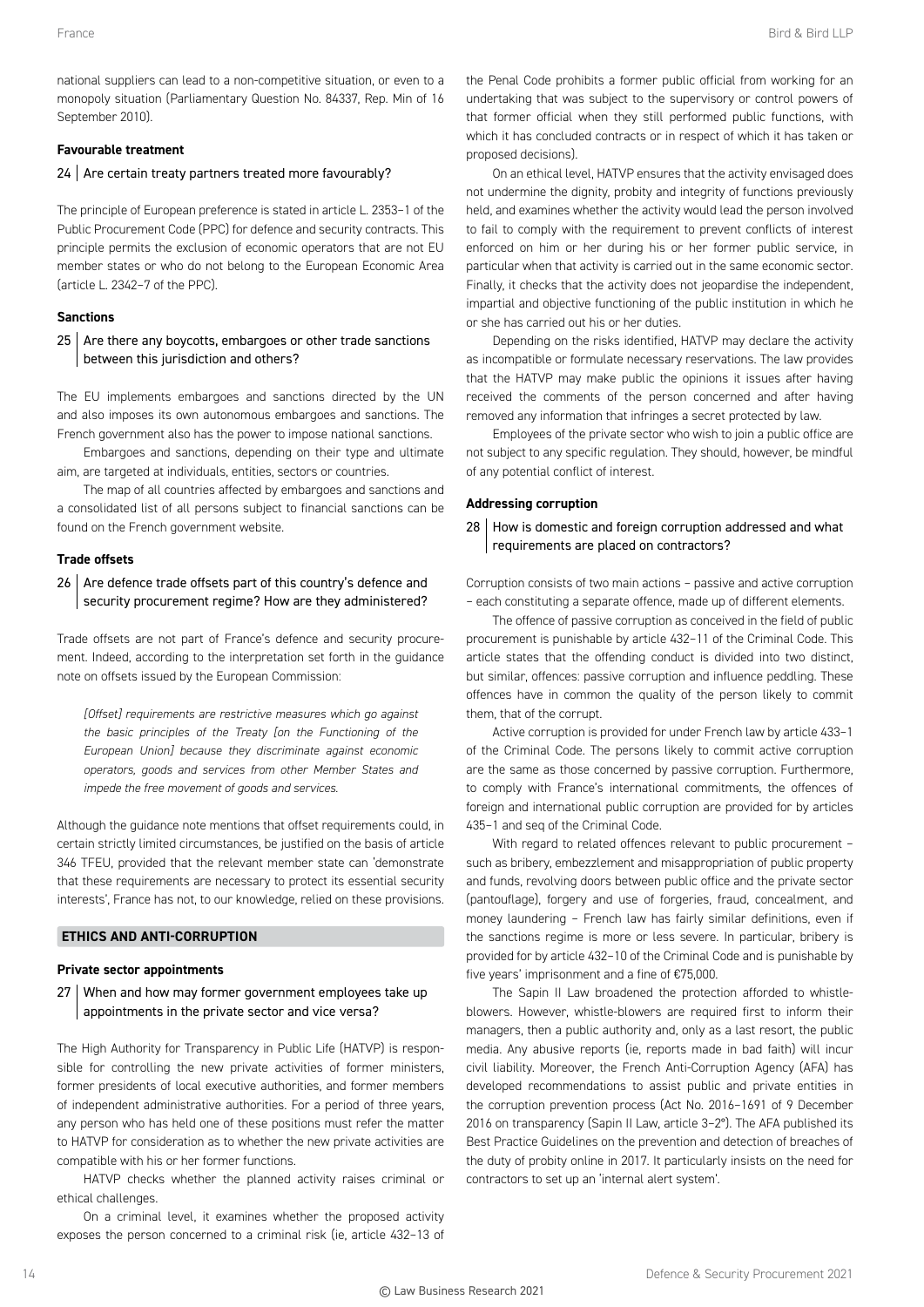# **Lobbyists**

# 29 What are the registration requirements for lobbyists or commercial agents?

Regulation of interest representation and lobbying, and of the professionals who undertake these activities was first introduced in French Law by Sapin Law II. This law entrusts responsibility for the implementation and management of a monitoring system to a specially created authority, the HATVP.

Since 1 July 2017, it is mandatory for interest representatives to be registered in a detailed numerical list overseen by the HATVP, in which they must provide information on their organisation, lobbying activities and the resources allocated to them. A ministerial order of 4 July 2017 established the list of ranges relating to the detailed numerical list of interest representatives.

#### **Limitations on agents**

 $30$  Are there limitations on the use of agents or representatives that earn a commission on the transaction?

In the public procurement sector, it is uncommon to use success feebased agents and intermediaries in a way that is comparable to other markets. In practice, some contractors use external assistance to help them understand the procurement process. They should, however, be mindful of any specific disclosure requirements. Registration may also be required where the agent's activity falls within the list of ranges of a ministerial order of 4 July 2017 which require interest representatives to register in a detailed numerical list overseen by the HATVP, for which they must provide information on their organisation, lobbying activities and the resources allocated to them.

#### **AVIATION**

#### **Conversion of aircraft**

31 How are aircraft converted from military to civil use, and vice versa?

As military aircraft are designed with a certification basis that is very different from civil requirements, obtaining a civil certificate for military aircraft would often be too difficult and costly. Certificates of airworthiness can, nevertheless, be granted for specific uses on a case-by-case basis. The process for obtaining a certificate of airworthiness is delegated to France's Civil Aviation Safety Organisation.

The conversion of civil aircraft for military purposes would require meeting the certification specifications set by military standards.

#### **Drones**

# 32 What restrictions are there on manufacture and trade of unmanned aircraft systems or drones?

Drones designed or modified for military use require a licence to be exported from France.

Civil drones will often be considered as dual-use goods and therefore be also subject to export controls. Indeed, civil drones often contain items covered by Category 6 of Annex I of EU Regulation 428/2009, such as infrared video cameras, lasers and other regulated parts.

#### **Employment law**

# 33 Which domestic labour and employment rules apply to foreign defence contractors?

There are no specific statutory employment rules that apply exclusively to foreign defence contractors in France. The parties can choose the governing law that applies to the employment contract. Nevertheless, to ensure maximum protection for the worker, the employee could not be deprived of certain mandatory provisions if he or she habitually works in France (including working time provisions, days off, paid holidays, minimum salary, overtime, and rules relating to health and safety). Foreign employees temporarily seconded to France will also benefit from certain French labour legal requirements during the secondment. This will ensure that the secondment will not deprive the seconded employee of the rights they would have been granted under a French employment contract.

#### **Defence contract rules**

 $34$  Are there any specific rules that contractors, foreign or domestic, are bound by in defence contracts?

The most notable are the standard administrative clauses and the technical note of the Legal Affairs Department of the Ministry of Finance dated 1 August 2019.

35 | Do contractors avail themselves of these rules when they perform work exclusively outside of the jurisdiction?

If a contractor provides goods or services to the French government, the laws, regulations and policies detailed above will apply even if the work is performed outside France.

#### **Personal information**

36 Must directors, officers or employees of the contractor provide personal information or certify that they fulfil any particular requirements to contract with a government entity?

Companies will be asked to provide information about their directors and certain other employees as part of the pre-qualification questionnaire process, and will usually be required to sign different statements certifying that directors and certain other personnel have not been convicted of certain offences and that the contractor, or each member of the defence consortium, is not subject to the categories of exclusion provided for in articles L. 2341–1 to L. 2341–3 or articles L. 2141–7 to L. 2141–10 of the Public Procurement Code (PPC). Moreover, any candidate for contracts where national defence secrecy is at stake must submit a file allowing his or her company to be authorised at the various levels of defence secrecy. In such cases, employees' personal information would need to be provided to the Ministry of Defence so that relevant checks could be carried out.

#### **Licensing requirements**

37 What registration or licensing requirements exist to operate in the defence and security sector in the jurisdiction?

There are no specific licensing or registration requirements to operate in the defence and security sector in France. However, depending on the nature of the particular project and its degree of sensitivity, there are specific rules governing security clearances. In addition, under the terms of article L. 2331–1 of the Defence Code, war materiel, weapons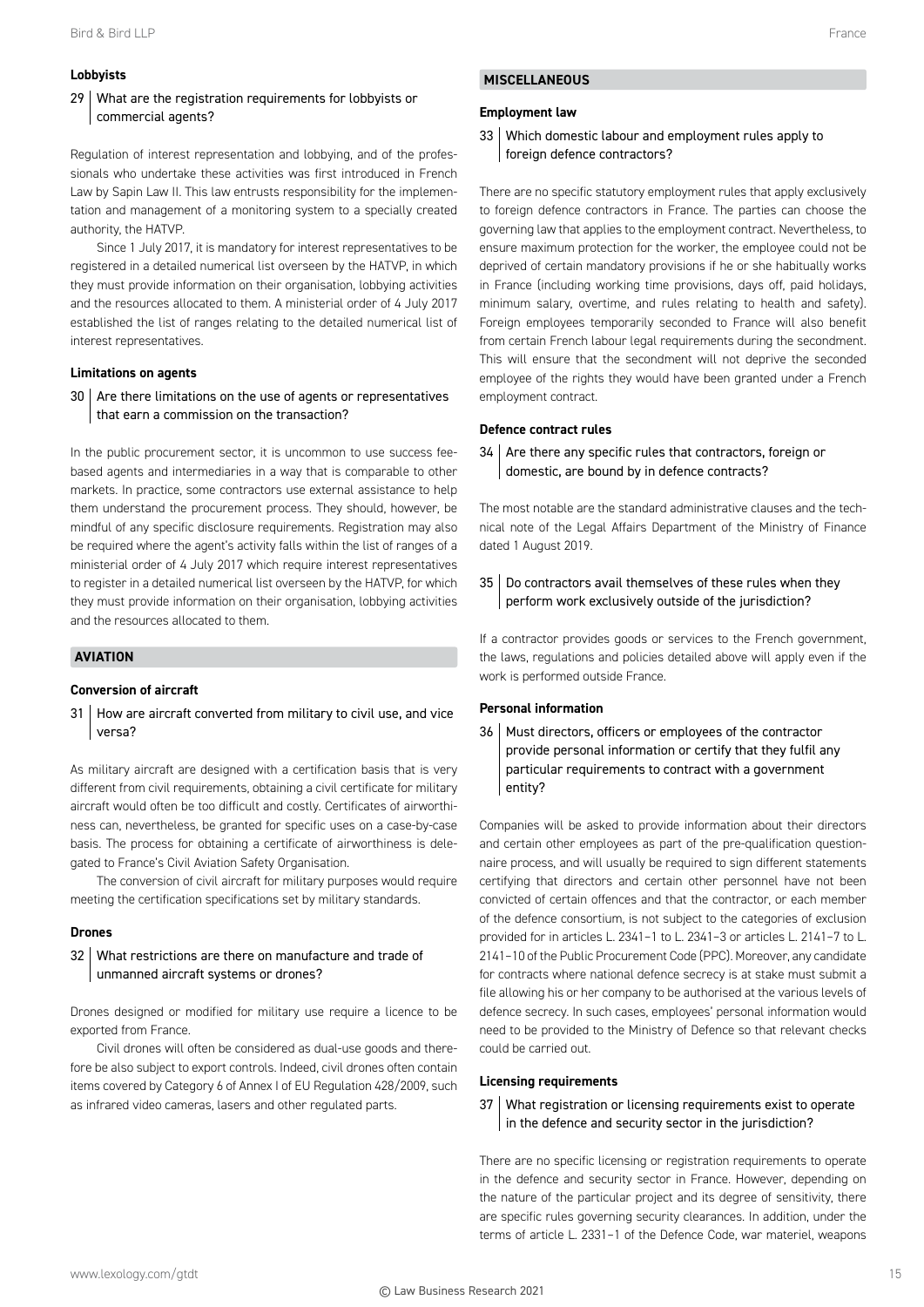and ammunition are classified into four categories (A to D). In this respect, the Internal Security Code provide for a specific regime for the detention of each category. Finally, the production and trade of defence items are subject to the grant of a specific authorisation.

# **Environmental legislation**

# 38 What environmental statutes or regulations must contractors comply with?

In France, defence contractors will face different environmental legislation depending on their operations, or products or services they provide. They could be subject to regulatory restrictions in relation to as air emissions, water discharge, water pollution, noise and waste disposal, and face responsibility for electrical waste and electronic equipment, and restrictions on hazardous substances within such equipment. Applicable requirements may also incorporate energy efficiency, carbon emissions and energy consumption. Contractors involved with nuclear substances are subject to a separate and additional set of environmental obligations, as well as strict nuclear waste disposal restrictions.

Furthermore, France has a fairly elaborate framework for extrafinancial transparency and declaration on corporate social and environmental responsibility. Several laws have introduced mandatory non-financial reporting for listed companies (2010 NRE Law, 2012, 2015 energy transition law and 2017). Defence contractors will also have to comply with social and environmental soft law rules governing their strategies and activities (article 1833 of the Civil Code as amended by the Action Plan for Business Growth and Transformation). In addition, France looks set to deepen its legislative framework in this area by adopting a bill that will create a process for public certification of social performance and environmental issues.

# 39 | Must companies meet environmental targets? What are these initiatives and what agency determines compliance?

In France, companies do not have mandatory environmental targets to meet. Meeting a standard of environmental and social responsibility is voluntary. Yet the harmonisation of methodologies, making the reporting exercise more streamlined, and working on accompanying guides are essential to ensure that the environmental impacts of companies' activities are better taken into account.

# 40 Do 'green' solutions have an advantage in procurements?

French public procurement law takes into account sustainable development and environmental protection. In particular, the PPC allows environmental considerations as award criteria, provided they are related to the subject matter of the contract or to its conditions of execution (article R2152–7 of the PPC). The special conditions for the performance of a contract for defence and sensitive security equipment and services (an MPDS) may, in particular, include elements of a social or environmental nature that take into account the objectives of sustainable development by reconciling economic development, protection and enhancement of the environment and social progress' (article R2312–4 of the PPC).

# **UPDATE AND TRENDS**

#### **Key developments of the past year**

# 41 | What were the key cases, decisions, judgments and policy and legislative developments of the past year?

In a recent judgement, the French Administrative Supreme Court has clarified the scope of defence and security procurements. In March 2019, the Maritime Affairs Branch of the Ministry of Ecological and Social Transition launched a consultation according to an adapted procedure for the supply of semi-automatic guns of 9x19mm calibre and their cases, magazine holders and ancillary services. In concrete terms, this contract aims at modernising the weapons used to control certain regulated fisheries and to combat poaching.

In order to exclude this contract from qualifying as a contract for defence and sensitive security equipment and services (an MPDS), the French Administrative Supreme Court reasoned that 'the exercise of police missions at sea', such as those for which these firearms were intended to be used, does not constitute a military purpose within the meaning of the public procurement rules. Since weapons intended for use in maritime monitoring and surveillance are not specifically designed for military purposes, the MPDS regime was excluded, and that although these firearms constitute equipment that is included in the European Council's list of sensitive materials, as set out in Council Decision No. 255/58 of 15 April 1958, the French Administrative Supreme Court judged that this circumstance 'is not sufficient, on its own, to qualify the supply contracts for this equipment as defence and security contracts' (CE 18 December 2019, No. 431696, Société Sunrock).

# **Coronavirus**

42 What emergency legislation, relief programmes and other initiatives specific to your practice area has your state implemented to address the pandemic? Have any existing government programmes, laws or regulations been amended to address these concerns? What best practices are advisable for clients?

The defence and security sector has been impacted by covid-19 as procurement projects have been disrupted. French authorities took several measures to help suppliers to cope with the impact of the pandemic, including issuing the following:

- Ordinance No. 2020–319 dated 25 March 2020 to facilitate the performance of public contracts and concessions during the covid-19 pandemic. The Ordinance applies to public procurement contracts, concessions and other public contracts that were in effect on 12 March 2020 and were signed up to two months after the end of the covid-19 state of health emergency (article 1).
- Ordinance No. 2020–460 dated 22 April 2020 that amended certain provisions of Ordinance No. 2020-319 to provide greater flexibility and security for public procurement actors (article 20).
- Ordinance No. 2020–560 dated 13 May 2020 setting the time limits applicable to various procedures during the period of the health emergency.
- Ordinance No. 2020–738 dated 17 June 2020 on various measures relating to public procurement.
- Decree No. 2020–1261 of 15 October 2020, that simplifies the advance payments systems in public contracts. And
- Passing Law No. 2020–1525 dated 7 December 2020 (Acceleration and Simplification of Public Action) that includes several items modifying the Public Procurement Code (PPC), in particular, facilitating access to public procurement for companies in difficulty but also for small and medium-sized enterprises.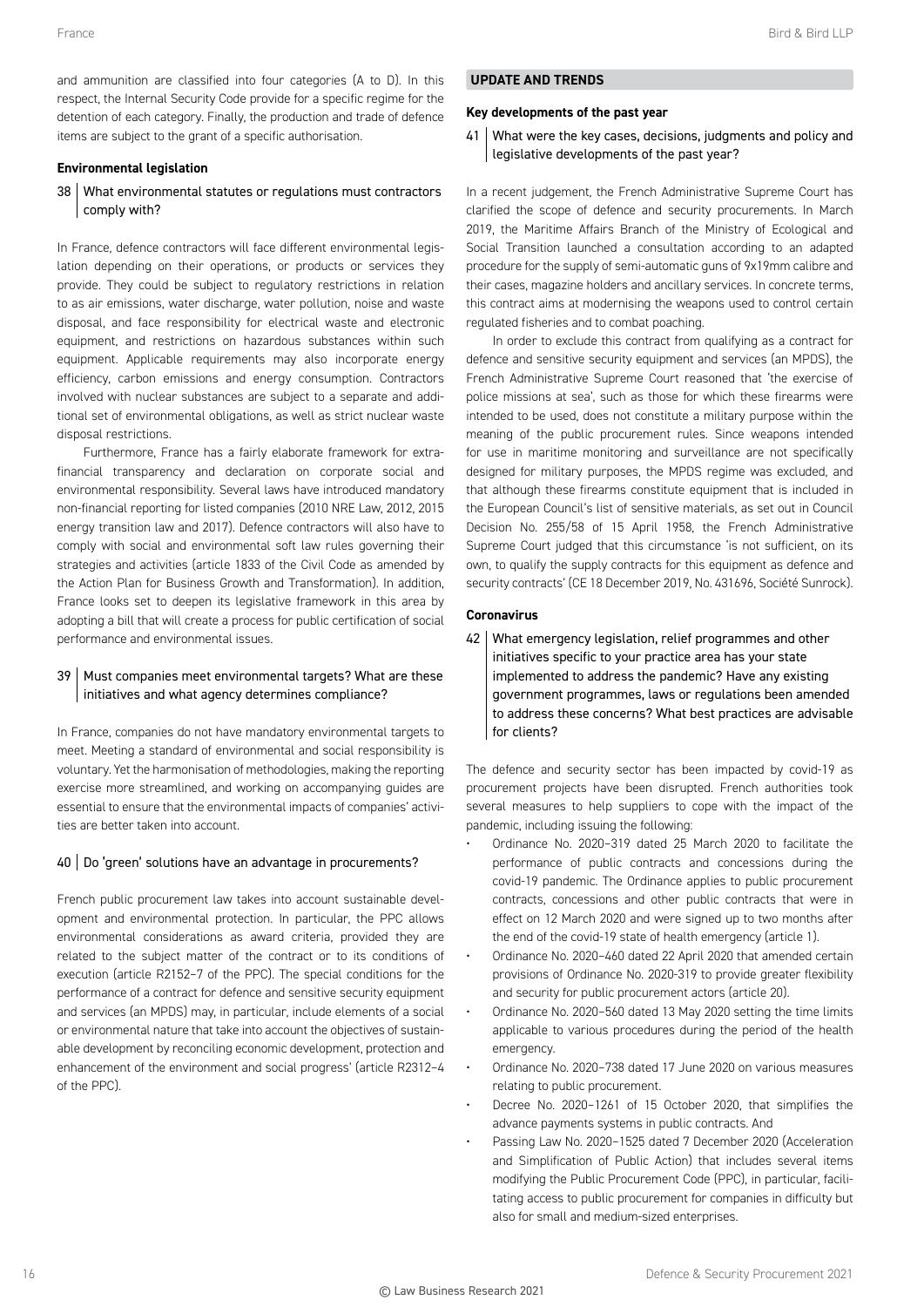In the context of the covid-19 pandemic, flexible rules have been implemented in relation to defence transactions. The French Defence Procurement Agency (DGA) could award certain public procurement contracts without launching any tender procedure (article 2515–1 of the PPC). It could also apply the negotiated procedure without prior publication or competition (articles R. 2322–1 to R. 2322–14 of the PPC) or an adapted procedure which enables the DGA to award its contracts according to a transparent competitive tendering procedure determined according to the contract's subject matter and special features. More specifically, the DGA could order health care equipment or call on service providers because of 'an imperative urgency resulting from external circumstances' that could not have been foreseen and prevents it from complying with the normal tender procedure timeframe (article R. 2122–1 of the PPC).

As part of the government's plan, the use of calls for projects is being stepped up as this method allows for less restrictive competition in terms of criteria and deadlines.

During the performance of defence contracts, if contractors were unable to perform all or part of their contracts, it was possible to modify the initial contract without launching a new procurement procedure. The public purchasers had the possibility to award substitute contracts for the performance of the services without having to wait until the end of the health emergency and without its former co-contractor incurring liability.

Private operators could also request financial support from public purchasers, including advance payments that may exceed 60 per cent of the contract amount or the relevant purchase order without being obliged to provide a guarantee on first demand for advance payments exceeding 30 per cent of the contract amount.

More generally, the public purchasers, including the DGA, have tried to facilitate and accelerate payments due to their contractors and subcontractors.

# Bird & Bird

Jean-Claude Vecchiatto jean-claude.vecchiatto@twobirds.com

Jean-Michel Communier jean.michel.communier@twobirds.com

Loic Poullain loic.poullain@twobirds.com

Alia Jenayah alia.jenayah@twobirds.com

2 Rue de la Chaussée d'Antin Paris 75009 France Tel: +33 1 42 68 6000 Fax: +33 1 42 68 6011 www.twobirds.com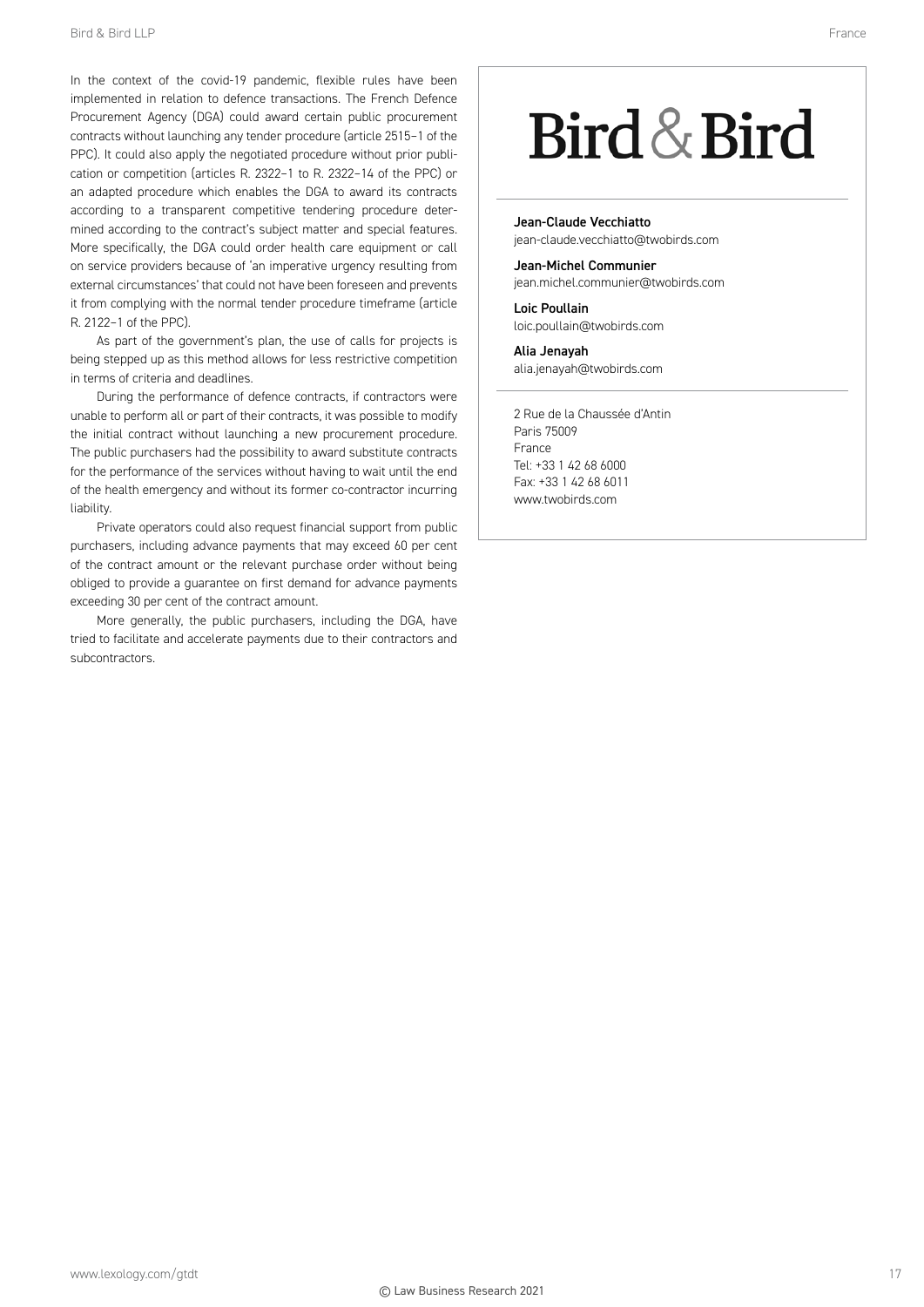# **Germany**

# Alexander Csaki and Martin Conrads

Bird & Bird LLP

# **LEGAL FRAMEWORK**

#### **Relevant legislation**

1 What statutes or regulations govern procurement of defence and security articles?

Above the EU thresholds, public procurement for defence and security goods, services or construction works in Germany is governed by:

- Directive 2009/81/EC of the European Parliament and of the Council of 13 July 2009 concerning the coordination of procedures for the award of certain works contracts, supply contracts and public services contracts in the fields of defence and security;
- the German Act Against Restraints for Competition;
- the Procurement Regulation for Defence and Security; and
- the Procurement Regulation for Construction Works (VOB/A).

Below the EU thresholds, public procurement for defence and security goods, services or construction works is governed by

- the corresponding federal or state budgetary law:
- the Procurement Regulation for Contracts Below the EU Thresholds;
- VOB/A; and
- possibly corresponding state procurement law.

#### **Identification**

2 How are defence and security procurements identified as such and are they treated differently from civil procurements?

Defence and security procurement is defined in Directive 2009/81/EC as procurement of military equipment, including:

- any parts, components or subassemblies thereof:
- sensitive equipment, including any parts, components or subassemblies thereof;
- works, goods and services directly related to military or sensitive equipment; and
- works and services for specifically military purposes or sensitive works and sensitive services.

As with other procurement directives, the value of the relevant contracts must be above the EU financial threshold to fall within the scope of EU and national procurement law. The applicable thresholds are, as of 1 January 2020, €428,000 for goods and service contracts and €5,350,000 for works contracts. Contracts with values below these thresholds are not covered by the Defence and Security Directive.

It is with regard to the structure and basic principles that the system is similar to the general rules on public procurement. Nevertheless, there are some differences, such as the fact that the contracting authority is free to choose between a restricted procedure and a negotiated procedure, while the possibility of an open procedure does not exist. Another special rule is that, in addition to the traditional grounds

for exclusion and the lack of ability, there are further grounds for exclusion for bidders from public procurement procedures. They may also be excluded because they lack reliability and because exclusion is justified on grounds of national security. Specific rules also apply to protect classified information and to safeguard information and there may also be specific rules on security of supply.

#### **Conduct**

# 3 How are defence and security procurements typically conducted?

Defence and security procurement for the German military can be divided into three groups. The first group comprises of the procurement process for operational products, the scope for which is defined by the German military's Customer Product Management Process. This is an internal framework guideline for the capability-based determination of requirements, the cost-efficient and timely procurement of operational products and services, and their efficient use. The industry is involved in all phases of the process, within the limits set by public procurement law. The second area involves the procurement of standard and military goods and services for military missions. The third area involves the procurement of complex services. The Federal Office of Defence Technology IT and In-Service Support, and the Federal Office for Infrastructure, Environmental Protection and Services of the Bundeswehr are ultimately responsible for central military procurement.

The Procurement Authority of the Federal Ministry of the Interior is in charge of non-military security procurement for federal institutions. This applies, in particular, to security procurement for the Federal Police, Customs and the Federal Administration in general. As far as security procurement at the state level is concerned, the procurement office or the requesting body is generally responsible.

The restricted procedure and the negotiated procedure with publication of a contract notice are the standard procedures for defence and security contracts. In these two constellations, the contracting authority publishes a call for competition in the course of an EU call for tenders. Where the procedure is restricted, the contracting authority shall invite a limited number of candidates taking part to submit tenders. The corresponding bids are not subject to any further negotiation. A limited number of candidates shall be invited by the contracting authority to submit tenders in the negotiated procedure. These tenders then become the subject of negotiations.

Exceptionally, a negotiated procedure without publication of a contract notice is also permitted. The contracting entity may choose such a procedure in the following scenarios:

- no tenders or no suitable tenders have been submitted within the framework of a restricted procedure or a negotiated procedure with prior publication of a contract notice;
- the contract may only be awarded to a specific supplier for technical reasons or reasons connected with the protection of exclusive rights;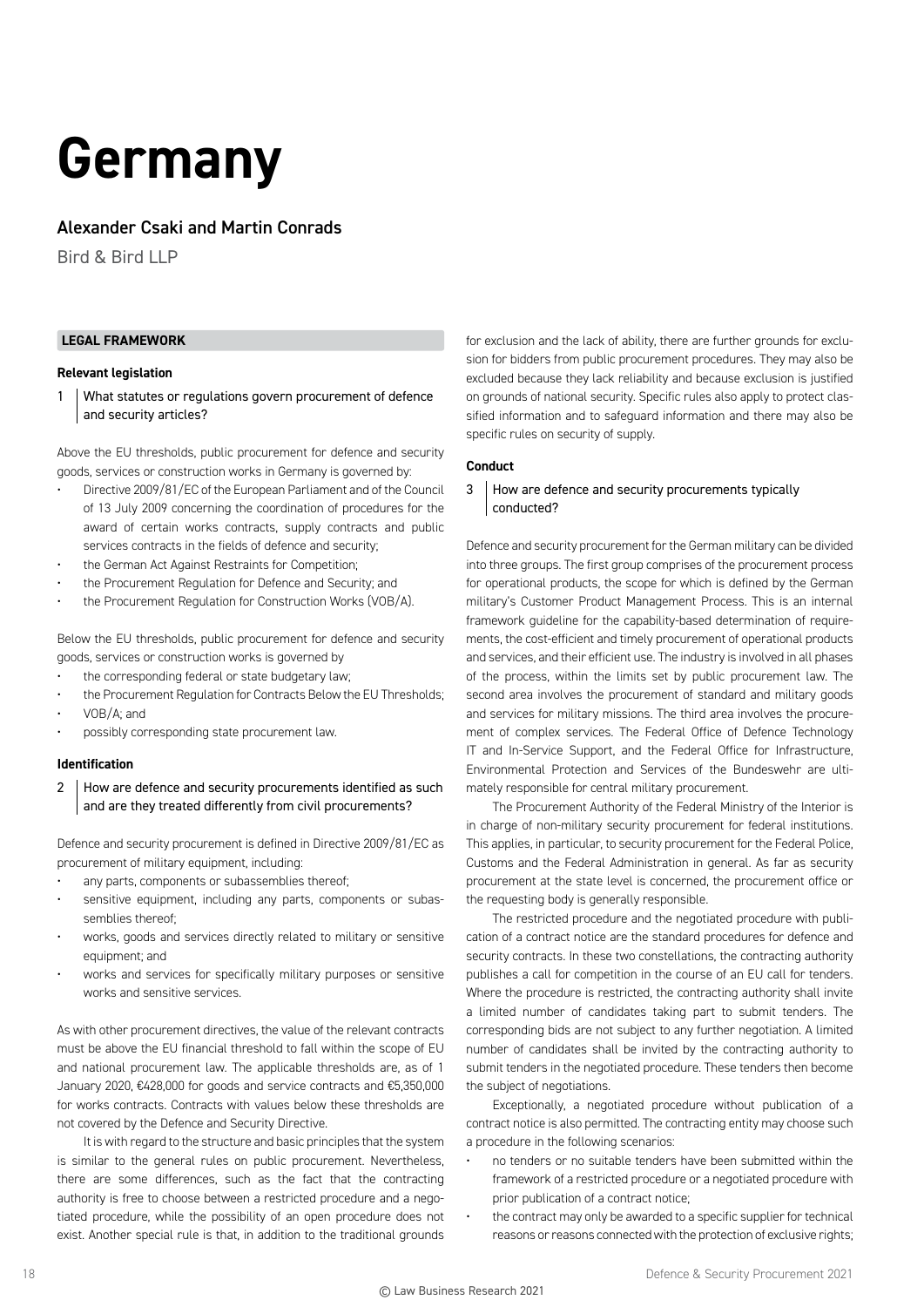- the time limits for a restricted or negotiated procedure with publication of a contract notice are incompatible with the urgency of the crisis for which goods or services are required; or
- the time limits for a restricted or negotiated procedure with publication of a contract notice cannot be complied with because of very urgent reasons caused by an unforeseeable event and not attributable to the contracting authority and, therefore, an exception is absolutely necessary.

In general, military and civil security goods or services may be procured without a public call for competition, where the national security exemptions to EU and the Agreement on Government Procurement (GPA) procurement rules apply, or for intelligence purposes. Instead, these contracts are awarded through restricted negotiated procedures in accordance with the specific security requirements for the goods and services concerned.

#### **Proposed changes**

4 Are there significant proposals pending to change the defence and security procurement process?

On 4 April 2020, the law on accelerated procurement in the field of defence and security and on the optimisation of procurement statistics entered into force. It is intended to increase the procurement opportunities for military and civil security authorities, to specify the legal requirements for procurement statistics in more detail and to introduce clarifications and examples of rules for improved use of procurement law scope within the framework of European law.

The impact of these changes on procurement processes will become apparent in the near future.

#### **Information technology**

 $5$  Are there different or additional procurement rules for information technology versus non-IT goods and services?

There are no specific procurement rules, but there are nuances to the procurement of IT goods at a contractual level. Contracting authorities generally use standardised contract templates called EVB–IT contracts. The EVB–IT contracts are specifically standardised for the purchase of IT goods and services. To prevent the contractor from being subject to foreign laws, obliging the contractor to pass on confidential information to foreign government or security authorities, these contracts generally contain corresponding 'no spy' clauses. This confidential information may have been made available to the contractor in the course of the tendering procedure or the performance of the contract. In addition, to ensure that unauthorised third parties (eg, foreign governments or security authorities) do not have access to the system or the software, there are contractual conditions that guarantee that IT products are free of secret access points.

#### **Relevant treaties**

 $6$  Are most defence and security procurements conducted in accordance with the GPA or other treaty-based procurement rules, or does this jurisdiction commonly use the national security exemption to procure them?

In addition to EU procurement rules, Germany is bound by the GPA procurement rules. German contractors have generally applied these regulations to military and non-military security contracts following the implementation of EU Directive 2009/81/EC on contracts in the fields of defence and security into German law. Nevertheless, the national security exemption and the arms exemption under article 346 of the Treaty on the Functioning of the European Union (TFEU) are still applied in many

However, the application of article 346 TFEU again comes into focus to the extent that a strategy paper adopted by the Federal Cabinet to strengthen the security and defence industry has extended the list of relevant key technologies to include, among others, surface shipbuilding, preventing a Europe-wide tendering obligation in this area. This is linked to the law on accelerated procurement in the field of defence and security and on the optimisation of procurement statistics that entered into force on 4 April and extended the national scope of application of article 346 TFEU to these key technologies.

#### **DISPUTES AND RISK ALLOCATION**

#### **Dispute resolution**

7 How are disputes between the government and defence contractor resolved?

There are no arbitration clauses contained in either the standard contractual terms of the German military or in those of other German security authorities. Therefore, the civil courts usually deal with the disputes between the government and the contractors. For disputes during the procurement procedures, special public procurement tribunals exist.

# 8 To what extent is alternative dispute resolution used to resolve conflicts? What is typical for this jurisdiction?

The agreement of an alternative dispute resolution with the German military is only considered on an ad hoc basis due to the fact that the German military will not deviate from its standard terms for smaller contracts. On the other hand, for larger contracts, the German military may agree arbitration clauses on a case-by-case basis.

#### **Indemnification**

# 9 What limits exist on the government's ability to indemnify the contractor in this jurisdiction and must the contractor indemnify the government in a defence procurement?

If the state breaches the contract with the contractor, German law requires the state, like any private client, to indemnify the contractor for the damage reasonably and foreseeably caused by the breach. On the other hand, if damages result from a breach by the contractor, the contractor has the obligation to indemnify the state for any damages.

#### **Limits on liability**

 $10$  Can the government agree to limit the contractor's liability under the contract? Are there limits to the contractor's potential recovery against the government for breach?

Limitation of the contractor's contractual liability can be agreed upon. However, in recent years the procurement authorities have been very strict on enforcing unlimited contractual liability clauses.

#### **Risk of non-payment**

 $11$  | Is there risk of non-payment when the government enters into a contract but does not ensure there are adequate funds to meet the contractual obligations?

Generally speaking, there is no legal risk of non-payment. German contracting authorities are bound by their contracts, as is the case for any private undertaking. Moreover, sufficient funds have to be achieved available before the contract is awarded.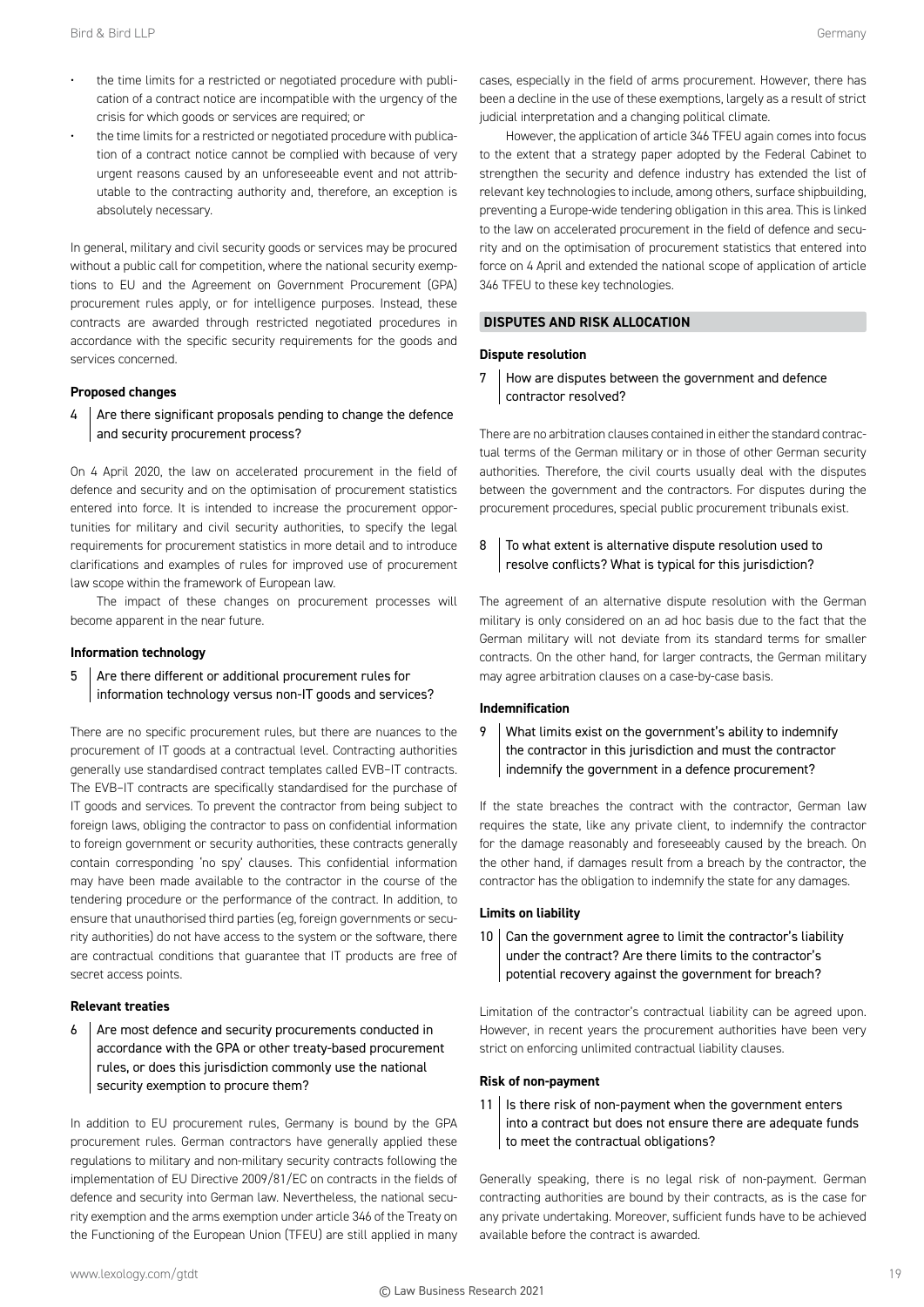### **Parent guarantee**

# 12 Under what circumstances must a contractor provide a parent guarantee?

The cases in which a contractor is required to provide a parent guarantee are generally those in which the contractor itself does not meet the financial and economical requirements set out in the procedural documents. A parent guarantee might, therefore, be presented as an alternative. However, the adequacy of such parent guarantee as a way of attaining the financial requirements will be for the contracting authority to decide.

# **DEFENCE PROCUREMENT LAW FUNDAMENTALS**

#### **Mandatory procurement clauses**

13  $\vert$  Are there mandatory procurement clauses that must be included in a defence procurement contract or that will be read into the contract regardless of their actual inclusion?

There are no procurement clauses that must be included in a defence contract or that are necessarily implied. However, there are a great number of varying standard terms and conditions and legal regulations that are commonly included in the contract by the contracting authority. In all cases, public contracts are also subject to the price control provisions of Price Regulation No. 30/53, which contains binding rules on the pricing of public contracts.

# **Cost allocation**

14 | How are costs allocated between the contractor and government within a contract?

Where contracts are awarded on the basis of a competitive procedure, the contracts in question generally contain fixed prices or a mix of fixed and variable price elements. Cost accounting elements can also be included. In the case of contracts that have been awarded without competitive procedures, most contracts contain cost-oriented fixed prices or extra cost prices, and the distribution of costs between the contractor and the state depends on individual agreements. The actual distribution of costs between the contractor and the state in these cases depends on the individual agreement.

# **Disclosures**

15 What disclosures must the contractor make regarding its cost and pricing?

To verify that prices are reasonable, contracting authorities may require tenderers to explain their prices during the award procedure and during price controls and sometimes many years after the contract has been fulfilled.

# **Audits**

# 16 How are audits of defence and security procurements conducted in this jurisdiction?

The Ministry of Defence reviews procurements for the military. On the other hand, in the case of non-military procurements, audits are the responsibility of the supervisory authority, which is usually the Ministry of the Interior. The relevant ministry also reviews procurements at the ministerial level in internal audits. In other situations, the Federal Audit Office or the competent State Audit Office is responsible for audits.

# **IP rights**

17 Who gets the ownership rights to intellectual property created during performance of the contract? What licences are typically given and how?

The ownership of intellectual property rights are individually governed by the contracts.

#### **Economic zones**

18  $\vert$  Are there economic zones or other special programmes in this jurisdiction commonly utilised by foreign defence and security contractors for financial or other procurement related benefits?

We are not aware of any such economic zones or programmes in Germany.

#### **Forming legal entities**

19 | Describe the process for forming legal entities, including joint ventures, in this jurisdiction.

The limited liability company (GmbH) represents the most common form of commercial legal personality. A notarial shareholder agreement is a prerequisite for the formation of a GmbH, whereby the notary must verify the identity of the shareholders by means of valid identification documents at the time the agreement is notarised. Furthermore, the minimum share capital of a GmbH is €25,000 and the company must be registered in the commercial register. The entry in the commercial register requires the confirmation of the managing director to the effect that the share capital to be contributed by the shareholders is available to the company. This is usually combined with an account statement as proof. A list of shareholders signed by the managing director must also be submitted with the application for registration.

The Civil Code Partnership is a simple partnership based on the provisions of the German Civil Code and the simplest form of company under German law. It can be described as a simple and practical instrument suitable for temporary joint ventures, in particular for tenders or as an intermediate step in the formation of a permanent joint venture structure. There are no formal prerequisites for its formation. Furthermore, neither capital nor registration is required.

#### **Access to government records**

 $20$  Are there statutes or regulations enabling access to copies of government records? How does it work? Can one obtain versions of previous contracts?

As a rule, government contracts are not published or passed on to third parties. However, everyone (including foreigners) has the right to access official information held by public authorities under the Freedom of Information Act of the Federation and the states. It is generally believed that this should include records of previous procedures for awarding public contracts, including previous contracts. However, access may be denied, among other things, in cases where disclosure could prejudice international relations, the military, public safety or other security interests, or in order to protect classified information and other official secrets or trade secrets (including confidential information and intellectual property rights of third parties). The disclosure of past government contracts will often be barred by one of these exemptions.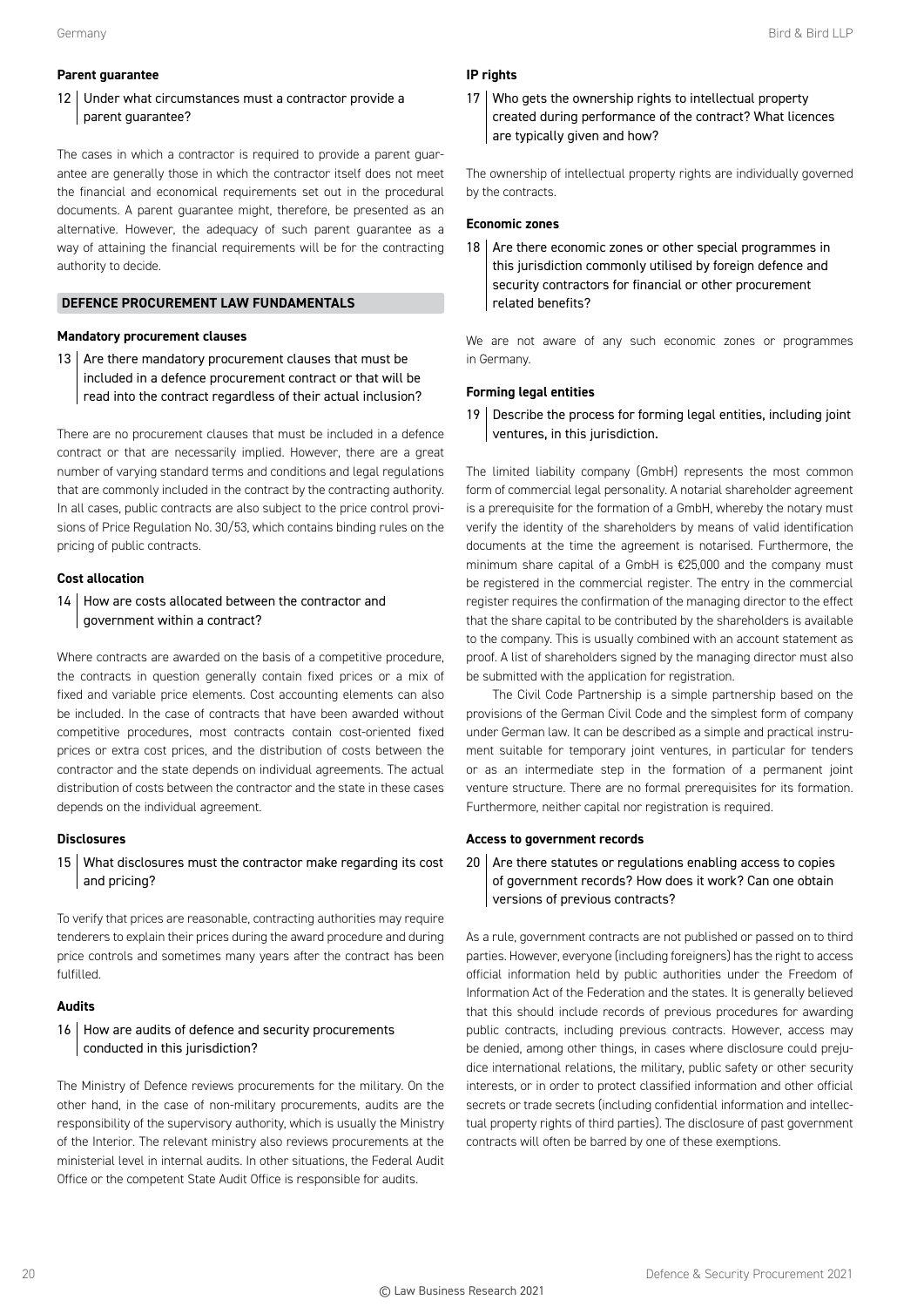#### **Supply chain management**

21 What are the rules regarding eligible suppliers and supply chain management and anti-counterfeit parts for defence and security procurements?

There are no special defence and security procurement-related rules regarding eligible suppliers, supply chain management and anti-counterfeit parts.

Economic operators will be considered eligible to participate in public procurement procedures if they meet the eligibility criteria named by the tendering authority in the tender notice. Eligibility criteria in accordance with EU and national regulations may include requirements of professional suitability, financial and economic standing and technical or professional ability and certain compliance self-declarations. All criteria must be connected with the tendered goods, services or construction work. If the tendering procedure or the contract requires access to classified information in accordance with the German Security Clearance Act bidders must also fulfil certain security requirements.

Regulations on supply chain management (especially commitments by the contractor to ensure the security of supply for the duration of the contract and even in the event of a crisis or war) are included on a case-by-case basis in the tendering authorities' standard terms and conditions.

# **INTERNATIONAL TRADE RULES**

#### **Export controls**

22 What export controls limit international trade in defence and security articles? Who administers them?

Germany has very strict export control regulations, especially the German Foreign Trade Act, the Foreign Trade Regulation and the Military Weapons Control Act. These regulations govern the terms and procedures for the export of military equipment and dual-use products. The manufacture, trade, brokering and transport of military weapons and equipment, as well as certain dual-use goods, are subject to government permission. The licence under the War Weapons Control Act is issued by the Ministry of Economic Affairs, upon consultation with the Ministry of Defence and the Foreign Office. Export licences for weapons, military equipment and certain dual-use goods are issued by the Federal Office for Economic Affairs and Export Control (BAFA). Due to Germany's history, the decisions to grant or withhold licences are often highly political. The German government pays particular attention to ensuring that the goods will not be misused to commit human rights violations or to exacerbate a crisis. Decisions on licences for exports of military equipment are primarily based on foreign and security policy considerations, and not on commercial or labour-market interests. These strict German rules also apply to parts of military equipment and often means that common European defence products cannot be exported to third parties, even if the contracting parties are not German. On 16 October 2019, Germany and France agreed on new common export regulations for common defence products.

#### **Domestic preferences**

23 What domestic preferences are applied to defence and security procurements? Can a foreign contractor bid on a procurement directly?

European and national public procurement regulations prohibit discrimination against economic operators purely on the grounds of their nationality. Therefore in general, German public procurement procedures are open to all economic operators from the EU, the European Economic Area (EEA) and Agreement on Government

Procurement member states. However, on a case-by-case basis and due to the prominence of security and confidentiality concerns in defence and security matters, bidders from non-EU, non-EEA or non-Nato countries might be excluded from the tendering procedures.

For this purpose, a contracting authority's tender documents must state that it reserves the right to reject tenders on defence and security grounds.

In order to protect specific security interests, a contracting authority may also require:

- proof of a national security audit, and only accept the audit's result if it is recognised as equivalent on the basis of intelligence cooperation between the countries concerned;
- the presentation of a certificate ensuring the permissibility of the transport of equipment, including additional supplies, during crisis situations;
- an undertaking regarding access to and the confidentiality of classified information; and
- the fulfilment of additional requirements set out in certain security regulations, such as the measures formulated in the EU Directive on security of network and information systems (the NIS Directive) to ensure a common high level of protection of network and information systems.

#### **Favourable treatment**

#### $24$  Are certain treaty partners treated more favourably?

European and national public procurement regulations prohibit favourable treatment due to certain national or treaty statues.

#### **Sanctions**

#### $25$  Are there any boycotts, embargoes or other trade sanctions between this jurisdiction and others?

Germany adheres to United Nations and EU boycotts, embargoes and other trade sanctions. A list of country and personal related weapon embargoes can be found on BAFA's website.

As of 22 July 2020, embargoed countries include:

- Armenia;
- Azerbaijan;
- Belarus;
- the Central African Republic;
- China;
- the Democratic Republic of the Congo;
- Iran;
- Iraq;
- Lebanon;
- Libya;
- Myanmar;
- North Korea;
- Russia;
- Somalia;
- South Sudan:
- Sudan;
- Syria;
- Venezuela; and
- Zimbabwe.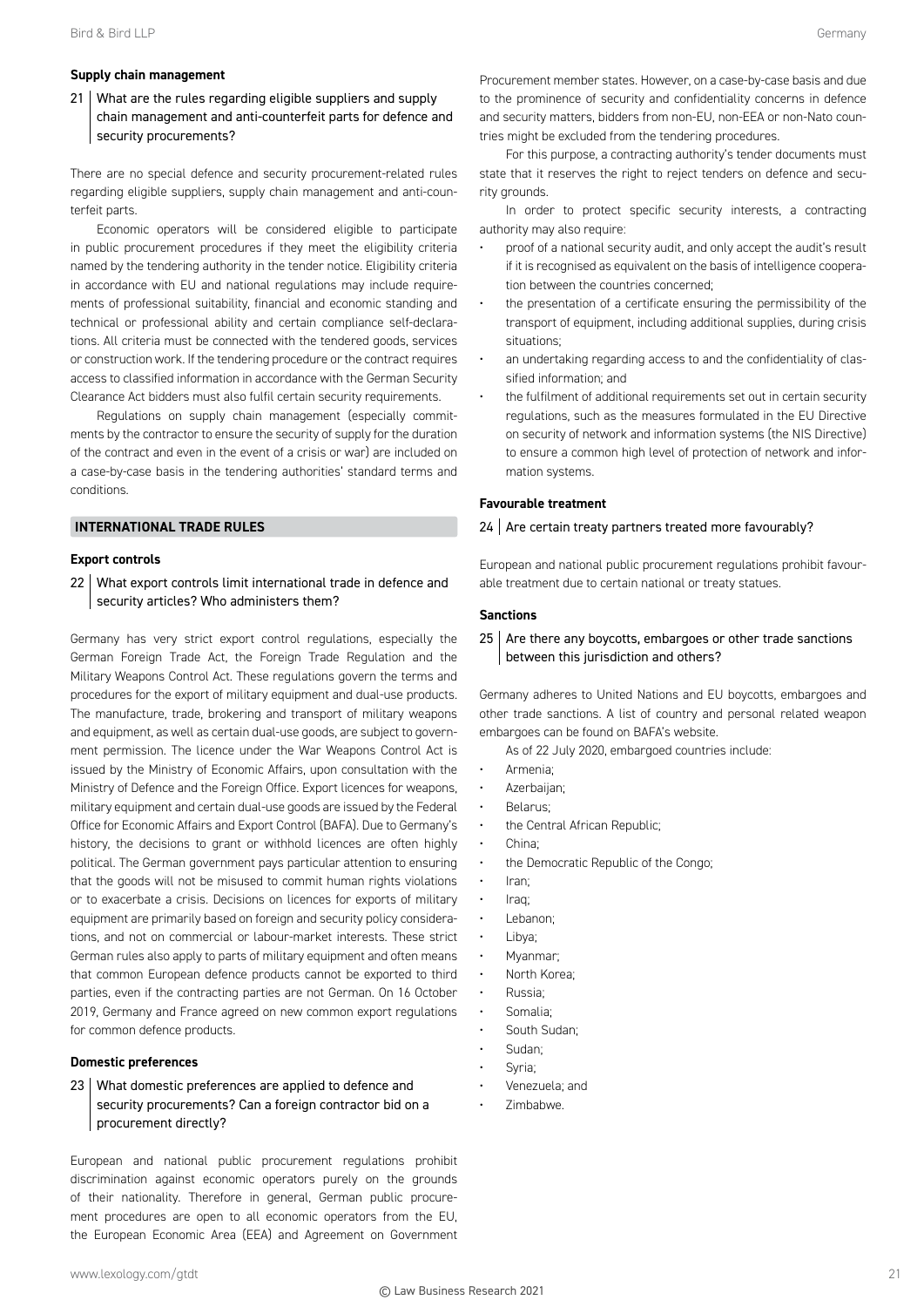# **Trade offsets**

26 Are defence trade offsets part of this country's defence and security procurement regime? How are they administered?

Offset deals are not part of the EU and German defence procurement regulations, since they are generally incompatible with the procurement law principles of equal treatment and transparency.

# **ETHICS AND ANTI-CORRUPTION**

### **Private sector appointments**

27 When and how may former government employees take up appointments in the private sector and vice versa?

According to the Federal Civil Servants Act, retired civil servants and former civil servants with pension benefits are obliged to report any gainful employment or other employment which is connected with their official activity in the last five years before the termination of the civil service and which could be detrimental to official interests.

If officials retire at the normal retirement age, the obligation to notify the Commission ends three years after the end of their service. In other cases after five years.

The administrative authority must prohibit the activity if it will prejudice the service's interests. This prohibition is effective until the period during which the former civil servant is obligated to notify the authority ends.

#### **Addressing corruption**

28 How is domestic and foreign corruption addressed and what requirements are placed on contractors?

Corruption is punishable under different sections of the German Criminal Code. Criminal offences include bribery of German and EU public officials and German soldiers, members of parliament, commercial bribery and bribery of non-EU foreign officials.

Although there is no true enterprise criminal law in Germany, an economic operator may be subject to fines if its employees commit corruption offences on behalf of the company. Economic operators with employees have been found guilty of corruption in a court of law are excluded from participation in public procurement procedures for a period of up to five years. However, before the bidder can be excluded, it must be permitted to present its case and have the opportunity to set out measures it will take to prevent any further wrongdoing.

The competition register set up and maintained by the Federal Cartel Office provides contracting authorities with information on grounds for exclusion within the meaning of competition law. Prior to registration, a company concerned has the opportunity to comment on the data collected within two weeks and to point out any errors.

#### **Lobbyists**

# 29 What are the registration requirements for lobbyists or commercial agents?

There are no formal registration requirements for lobbyists and commercial agents.

#### **Limitations on agents**

# 30 Are there limitations on the use of agents or representatives that earn a commission on the transaction?

There are no formal limitations on the use of agents or representatives. However, contracts issued by the Federal Ministry of Defence or its subordinates usually include standard terms requiring the approval of

intermediaries or brokers. Approval will only be granted if it is commercially appropriate and there are no disadvantages for the contracting authority.

# **AVIATION**

# **Conversion of aircraft**

31 How are aircraft converted from military to civil use, and vice versa?

Military aircraft may be converted to civil use if the armed services give up control of the aircraft and the aircraft is fully demilitarised. For civil use, the former military aircraft has to obtain or retain all necessary certificates and permits generally required for civil aircraft. The use of a civil aircraft for military purposes requires that the aircraft is under control of the armed services and certified by the German Military Aviation Authority.

### **Drones**

# 32 What restrictions are there on manufacture and trade of unmanned aircraft systems or drones?

In general, the aviation laws and regulations governing the inspection and certification of aircraft also apply to unmanned air systems, both autonomous and remotely piloted. Systems that do not exceed a certain weight, use a type of special propulsion and are not or only used in certain areas are excluded from certain regulations.

# **MISCELLANEOUS**

#### **Employment law**

# 33 Which domestic labour and employment rules apply to foreign defence contractors?

Foreign defence contractors must adhere to German labour and employment regulations if they permanently operated in Germany or post employees in Germany. These regulations included provisions on equal treatment and non-discrimination, hiring and laying off employees, minimum wages, working conditions, health and safety measures and protective measures for pregnant women. Violations of these labour and employment laws may, besides other punishments, lead to an exclusion from further public contracting procedures.

#### **Defence contract rules**

#### 34 | Are there any specific rules that contractors, foreign or domestic, are bound by in defence contracts?

Foreign and domestic defence contractors must adhere to all applicable regulations on the production, handling, transport, export and use of weapons and other relevant military goods. In addition, if the contract involves access to classified information, contractors must observe all applicable regulations regarding the security of such information. However, foreign security clearances from EU and Nato member states might be accepted on a case-by-case basis.

# 35 Do contractors avail themselves of these rules when they perform work exclusively outside of the jurisdiction?

No. With the possible exclusion of labour and employment regulations, a contractor is usually bound by all applicable regulations, even if they perform work exclusively outside Germany.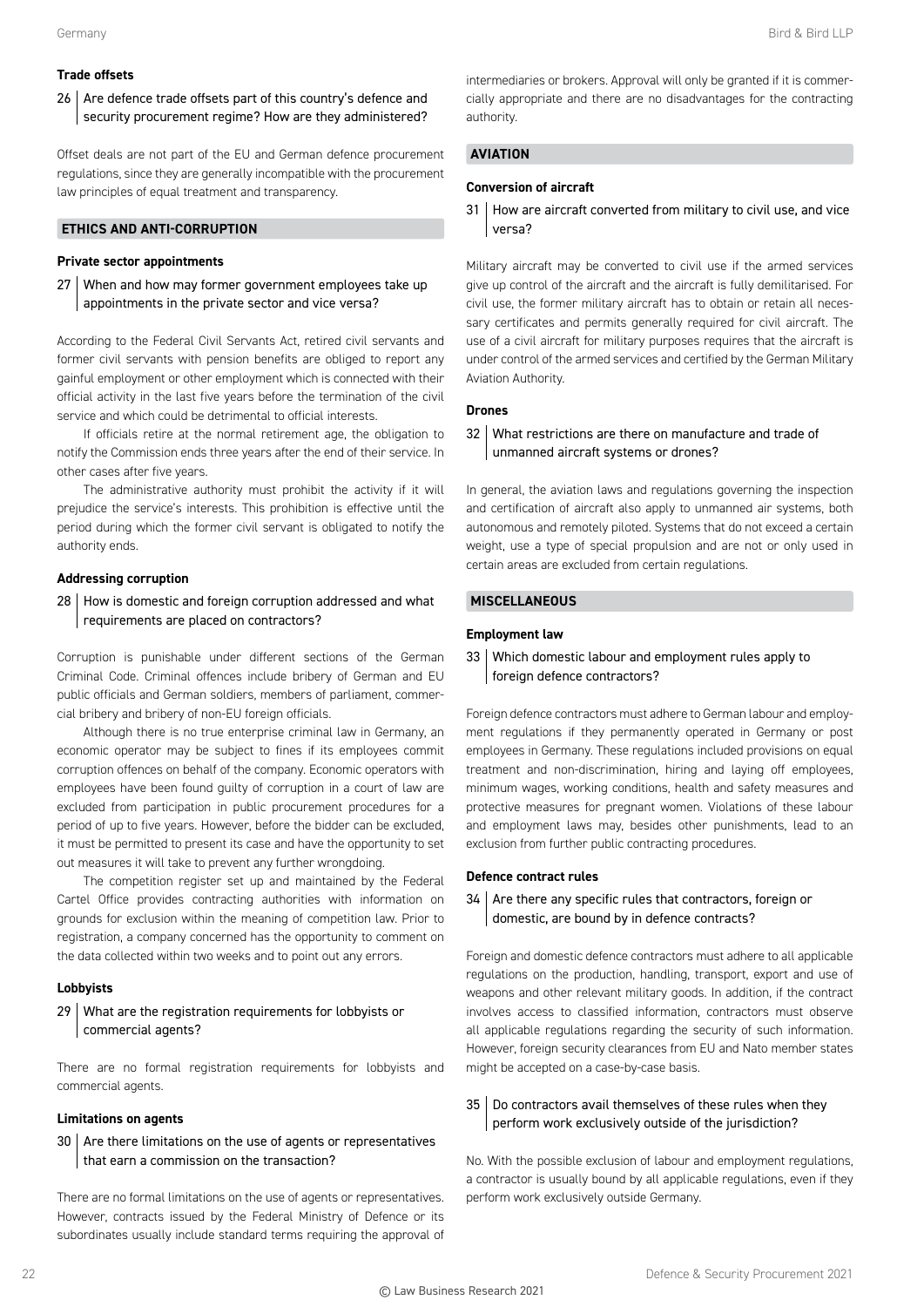# **Personal information**

36 | Must directors, officers or employees of the contractor provide personal information or certify that they fulfil any particular requirements to contract with a government entity?

Economic operators participating in a public procurement procedure must generally declare, and possibly certify, that their directors, officers and leading employees have not been convicted of certain criminal offences. Usually, a self-declaration by the bidder is sufficient. If the contract involves access to classified information, personal security clearances are required for all personnel who might be involved with the contract or have access to classified information.

# **Licensing requirements**

37 What registration or licensing requirements exist to operate in the defence and security sector in the jurisdiction?

Aside from the aforementioned regulations governing access to classified information and manufacturing, trade, brokering and transport of military weapons and equipment as well as certain dual-use goods, there are no additional general registration or licensing requirements to operate in the defence and security sector in Germany.

# **Environmental legislation**

38 What environmental statutes or regulations must contractors comply with?

There are no specific environmental statutes or regulations for defence and security contractors. On a case-by-case basis, exemptions might be available from general environmental statutes or regulations for defence goods or services.

The contracting authority may require tenderers to comply with certain standards for environmental management and prove this by presenting certificates issued by independent organisations. The contracting authorities refer either to the Community eco-management and audit scheme or environmental management standards based on the relevant European or international standards and certified by bodies conforming to Community legislation or European or international certification standards.

# 39 | Must companies meet environmental targets? What are these initiatives and what agency determines compliance?

There are no specific environmental targets for defence and security contractors. The contracting authority might choose, however, to include environmental targets either as performance requirements or as evaluation criteria in a public procurement procedure. The use of these requirements and criteria in the defence and security sector is currently very rare.

# 40 | Do 'green' solutions have an advantage in procurements?

The contracting authority might choose to include environmental issues and requirements either as performance requirements or as evaluation criteria in a public procurement procedure.

# Bird & Bird

Alexander Csaki alexander.csaki@twobirds.com

Martin Conrads martin.conrads@twobirds.com

Maximiliansplatz 22 80333 Munich Germany Tel: +49 89 3581 6000

Am Sandtorkai 50 20457 Hamburg Germany Tel: +49 40 460 63 6000 Carl-Theodor-Straße 6 40213 Dusseldorf Germany Tel: +49 211 2005 6000

Marienstraße 15 60329 Frankfurt Germany Tel: +49 69 74222 6000

www.twobirds.com

# **UPDATE AND TRENDS**

# **Key developments of the past year**

41 What were the key cases, decisions, judgments and policy and legislative developments of the past year?

On 2 April 2020, the law on accelerated procurement in the defence and security sector and on the improvement of procurement statistics entered into force. The act specifically modifies the procurement regulations in order to enable accelerated procurement for the military and civilian security authorities. The clarifications and typical examples are designed to help ensure that procurement procedures can be used more quickly and consistently by the procuring agencies.

# **Coronavirus**

42 What emergency legislation, relief programmes and other initiatives specific to your practice area has your state implemented to address the pandemic? Have any existing government programmes, laws or regulations been amended to address these concerns? What best practices are advisable for clients?

On 19 March 2020, the Federal Ministry of Economics and Energy published a circular on the application of public procurement law in connection with the procurement of services to stem the spread of the novel coronavirus. However, this Circular does not only apply to the defence and security sector. In this respect, it is explicitly stated that the centrally formulated requirements apply to the application of the negotiated procedure without competitive tendering, which means that a sufficient degree of urgency can be assumed.

In addition, several federal states have increased the value thresholds, at least temporarily.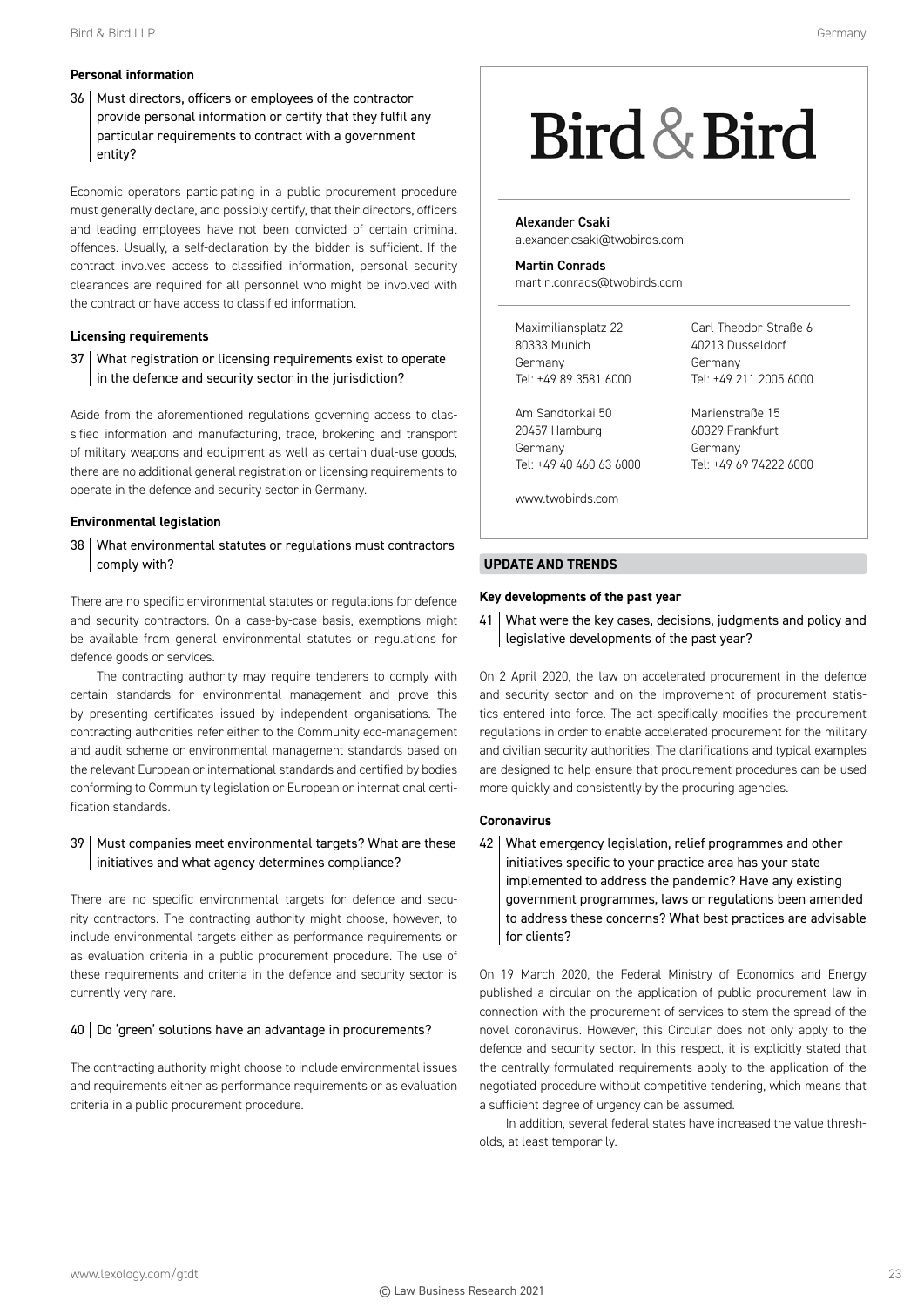# **India**

# Kabir Bogra

Khaitan & Co

# **LEGAL FRAMEWORK**

#### **Relevant legislation**

1 What statutes or regulations govern procurement of defence and security articles?

India does not have an overarching statute governing procurement of defence and security articles. Procurements by the government and its agencies are broadly governed by the General Financial Rules 2017 (GFR), which provides the framework under which all government procurements are undertaken.

The Defence Acquisition Procedure (DAP) and the Defence Procurement Manual (DPM) are the principal regulations for defence and security procurements undertaken by the Ministry of Defence (MoD). The DAP and DPM are based on government procurement principles contained in the GFR, but hold the bidders and vendors to a higher standard of compliance and administrative scrutiny.

The DAP, introduced in 2020, governs the procurement of long-term strategic assets (classified as capital procurements) and is indicative of the country's defence production policy. It also serves as an important tool to understand the manner in which defence procurement contracts are likely to be interpreted by the MoD in the event of an ambiguity. The DPM governs the procurement of non-strategic and bulk procurements of goods such as uniforms, non-military stores etc (classified as revenue procurements).

Apart from the DAP and DPM, government procurements are also subject to the policies and directives issued by the Central Vigilance Corruption (CVC), the apex anti-corruption monitoring institution in India. The CVC periodically issues binding instructions required to be followed across ministries for procurements.

#### **Identification**

2 How are defence and security procurements identified as such and are they treated differently from civil procurements?

Both defence and civil procurements are conducted under the principles provided in the GFR. A few noticeable differences in procedure between defence and civil procurements are as under:

- The defence establishment (navy, air force and army) seeking to procure articles is required to present a detailed report justifying the procurement, which is required to be approved by a committee. The approval is called the Acceptance of Necessity (AoN), which is the point of initiation of the procurement process.
- Procurements of defence and security articles follow a defined categorisation process, based on the domestic availability of the articles and capability of the Indian industry to manufacture the same. Each category has a separate procedure for the procurement process.

Participation by foreign vendors in procurement contracts for defence and security articles under the DAP exceeding 20 billion rupees in value necessarily require offset obligations to be undertaken and discharged by the foreign bidder. The range of offset varies between 30 per cent to 50 per cent of the contract value.

### **Conduct**

3 How are defence and security procurements typically conducted?

Defence procurements are usually conducted through an open tender system consisting of a two-stage bid process. The process follows the sequence as provided hereunder:

- The requirements are published as a Request for Information, soliciting interest from manufacturers.
- Based on the information received from the manufacturers, the technical requirements are formulated and approval by a committee constituted for this purpose. The committee provides its approval through an AoN.
- A request for proposal (RFP) is issued within six months of the AoN. The issuance of the RFP implies the formal initiation of the bid process.
- The bidders are invited to participate in a pre-bid meeting to seek clarifications on any technical, commercial or interpretative aspect of the RFP.
- Subsequently, the bidders are required to submit separate commercial and technical bids. The DAP also provides for establishment of several technical committees to evaluate each aspect of the bid.
- The technical bid is evaluated first and bidders that meet the technical requirements are invited to undertake field trials.
- Post completion of the field trials, the commercial bids are opened, and preference is typically given to the bidder that quotes the lowest price. However, in certain circumstances, a vendor with superior technical product at a higher price may be chosen.
- After selection of the vendor, contract negotiations are initiated to finalise the contract.

The procurement frameworks also envisage exceptional situations where an open tender system may not be feasible, such as:

- procurements below a de minimis value undertaken through direct orders placed on known vendors;
- procurements in emergency or crisis situations undertaken through a fast track procedure;
- procurements for sensitive equipment and systems undertaken directly at government levels; and
- procurements for products for which only a sole vendor is available.

For the above situations, the procurement process is curtailed, involves fewer procedural steps and is executed faster.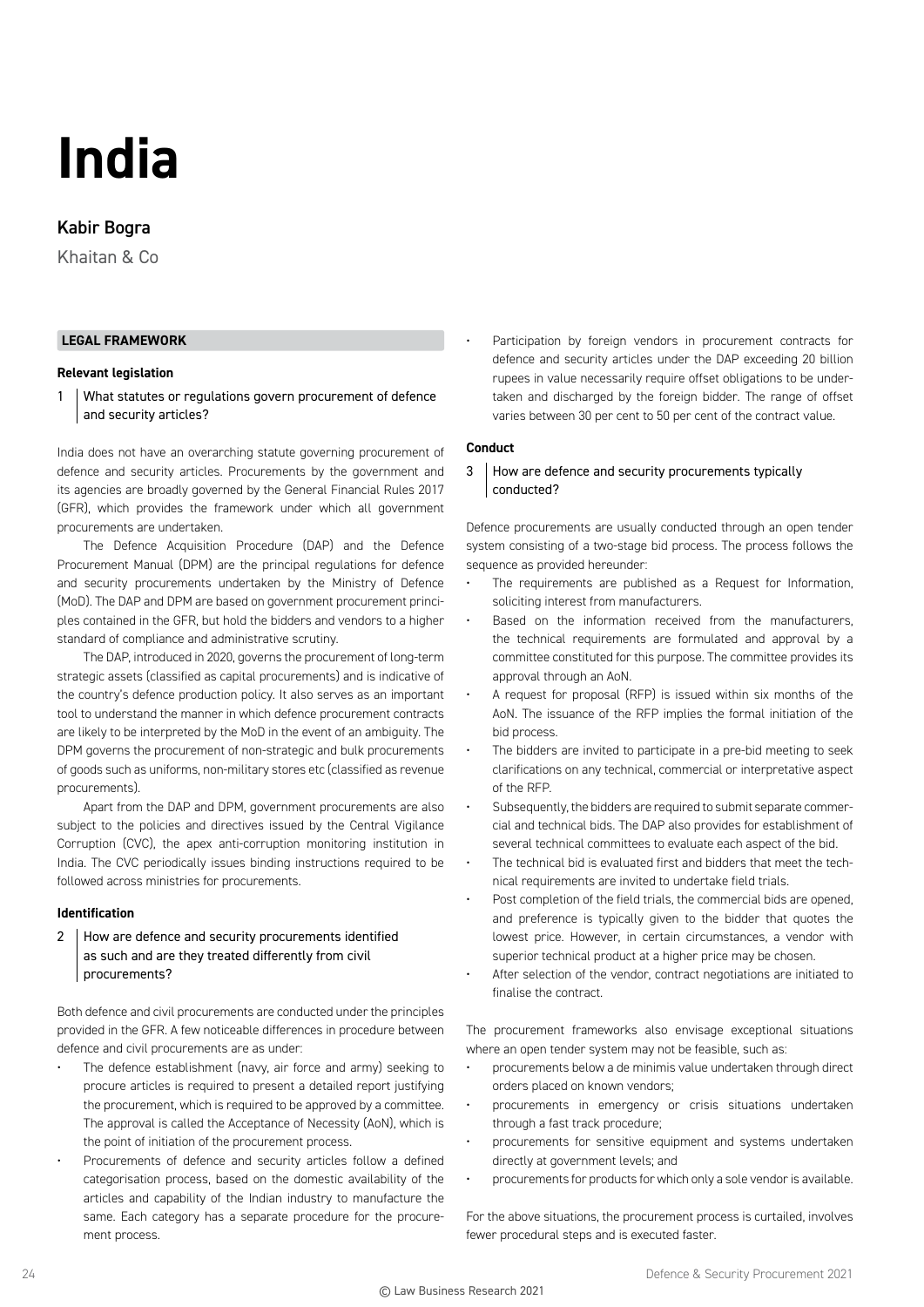#### **Proposed changes**

 $4$  Are there significant proposals pending to change the defence and security procurement process?

The last significant amendment to the procurement process was undertaken in September 2020, with the issuance of the new DAP, which supersedes the 2016 iteration, As the amendments to the public procurement regime are recent, there are no significant proposals pending to change or overhaul the procurement process. Incremental amendments and revisions are frequently undertaken to facilitate the procurement process and provide operational guidance to bidders and contractors.

#### **Information technology**

# 5 Are there different or additional procurement rules for information technology versus non-IT goods and services?

The procurement process under the GFR and the DPM does not distinguish between IT and non-IT products and services, therefore, the process and rules remain identical for procurement. However, the latest version of the DAP, which was issued in September 2020, introduced a separate procedural framework for the procurement of information technology products (including software and hardware elements). This procedural framework is broadly similar to others under the DAP, but is customised to meet the characteristics of information technology contracts.

# **Relevant treaties**

6 Are most defence and security procurements conducted in accordance with the GPA or other treaty-based procurement rules, or does this jurisdiction commonly use the national security exemption to procure them?

India is not a signatory to the Agreement on Government Procurement (GPA) of the World Trade Organization nor to the model procurement law issued by the United Nations Commission on International Trade Law (UNCITRAL). Consequently, the Indian procurement laws are not modelled on either the GPA or the UNCITRAL Model Law.

The Law Commission of India has recommended the adoption of principles and concepts from the GPA and UNCITRAL model law. Based on the recommendation, the Public Procurement Bill, 2012 has been tabled before the parliament. However, the bill has been pending before the legislature for the several years and is not expected to be enacted into legislation in the foreseeable future.

#### **DISPUTES AND RISK ALLOCATION**

#### **Dispute resolution**

7 How are disputes between the government and defence contractor resolved?

Arbitration is the preferred mode of dispute resolution in government procurements, including those for defence and security articles. Certain frameworks, such as the General Financial Rules 2017 (GFR), may also permit dispute resolution through civil remedies through the courts of India.

Procurement contracts under Defence Acquisition Procedure (DAP) and Defence Procurement Manual (DPM) mandate arbitration to be governed by the laws of India and the seat of arbitration to be India. Subject to the nature, value and strategic importance of the procurement, the power to appoint arbitrators may vest solely with the buyer, with both parties or with an independent body such as the International Chamber of Commerce or its Indian counterpart. The burden of cost of arbitration may also be defined in the contract, which may be shared between the parties or left to the arbitrator or arbitral tribunal to decide.

# 8 To what extent is alternative dispute resolution used to resolve conflicts? What is typical for this jurisdiction?

Alternative dispute resolution through arbitration is the preferred and de facto mode of resolving conflicts between the government and contractors, and between the contractors and subcontractors.

#### **Indemnification**

# 9 | What limits exist on the government's ability to indemnify the contractor in this jurisdiction and must the contractor indemnify the government in a defence procurement?

The government typically does not provide any indemnities under defence and security procurement contracts. However, with evolution of the DAP and introduction of new procurement avenues, such as leasing of equipment, limited indemnities may be negotiated with the government depending on the nature of the transaction. On the contractor's side, the standard contract clauses require the contractor to indemnify the government against infringement of third-party intellectual property rights in the goods or services purchased from the contractor.

While technically not an indemnity, defence procurement contracts also require the contractor to execute bank guarantees for performance parameters and anti-corruption compliances. It is not uncommon for these instruments to be invoked in defence procurement contracts for failure to adhere to certain aspects of the contract, such as indigenous content requirements, delivery schedule, quality parameters, bribery and undue influence, etc.

#### **Limits on liability**

 $10$  Can the government agree to limit the contractor's liability under the contract? Are there limits to the contractor's potential recovery against the government for breach?

The standard contract document under the DAP does not contain any clauses limiting the contractor's liability, however, contractors may negotiate with the government for inclusion of limitations on their liability. Regardless of whether the government agrees to limit the contractor's liability, the provisions of the Indian Contract Act 1872 (ICA) permit an aggrieved party to seek compensation only to the extent of loss or damage that may naturally arise from a breach that could reasonably have been foreseen at the time of execution of the contract.

The courts in India consider damages to be restitutive and not punitive in nature, hence are reluctant to award punitive damages. Therefore, the liability of both the contractor and the Ministry of Defence (MoD) would be limited to direct losses, in the absence of any express clauses to the contrary.

There are no statutory or regulatory restrictions on any claim of damages sought against the government. The Indian courts do not accord any special privileges to the government with respect to contractual disputes.

#### **Risk of non-payment**

 $11$  Is there risk of non-payment when the government enters into a contract but does not ensure there are adequate funds to meet the contractual obligations?

Defence and security acquisitions are undertaken based on firm budgetary allocations. Therefore, the likelihood for a shortfall of funds in a defence procurement is extremely unlikely. Defence budgets are occasionally revised mid-year by allocating unspent funds by other ministries to meet the requirement of unforeseen procurements.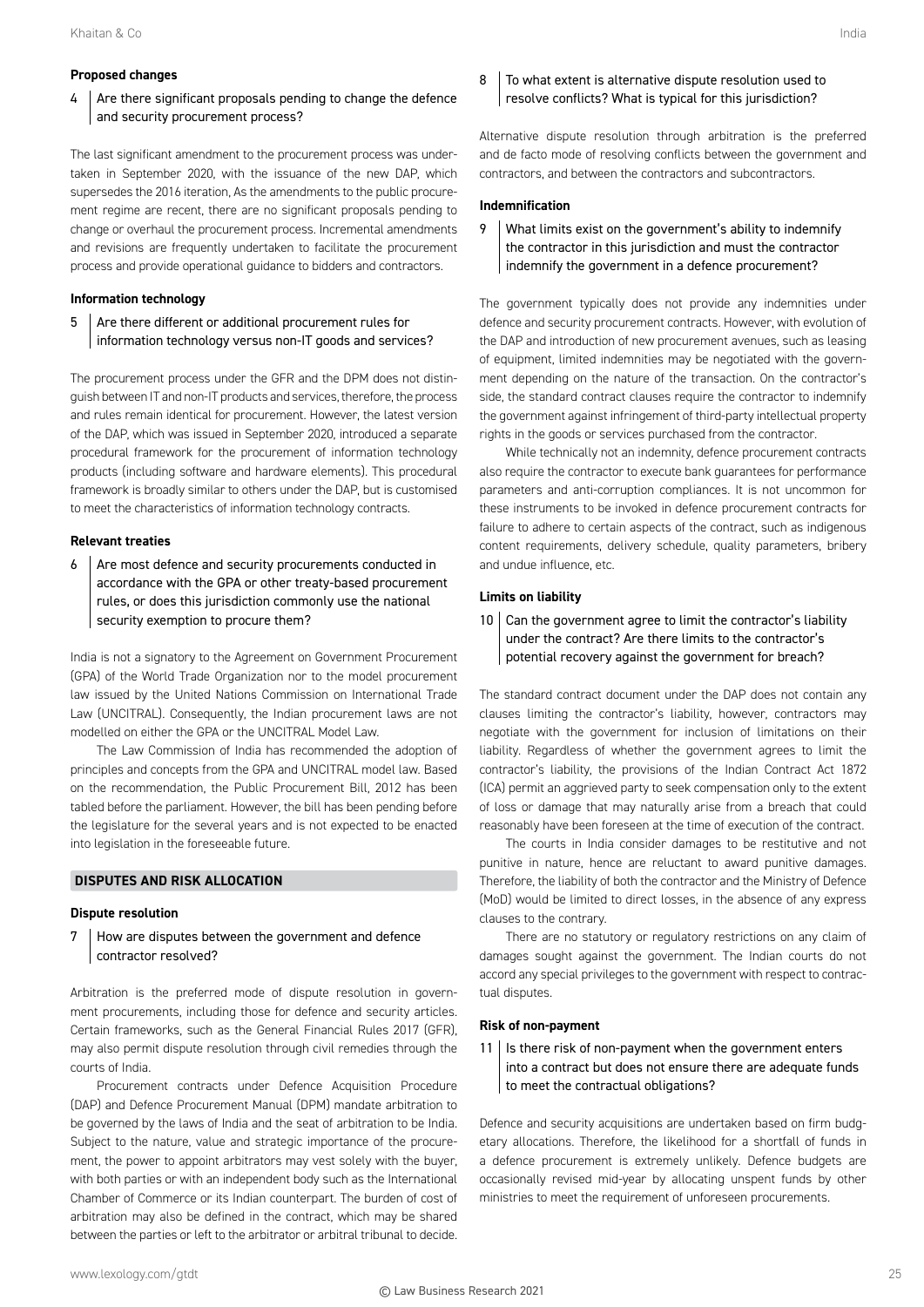#### **Parent guarantee**

# 12 Under what circumstances must a contractor provide a parent guarantee?

In circumstances where the prime bidder or contractor is unable to tender the bank guarantee mandated to be submitted as part of the bid, the MoD will require the parent to submit such guarantee on behalf of the bidder or contractor. It is standard practice by the MoD to require bidders to submit bank guarantees against all payment streams that MoD is required to make to the prime bidder or contractor.

# **DEFENCE PROCUREMENT LAW FUNDAMENTALS**

#### **Mandatory procurement clauses**

13  $\vert$  Are there mandatory procurement clauses that must be included in a defence procurement contract or that will be read into the contract regardless of their actual inclusion?

India is a common-law jurisdiction and upholds the sanctity of contracts and the intention of the parties as reflected in the contractual terms. Therefore, while the procurement process is governed by the relevant framework such as the Defence Acquisition Procedure (DAP) or the General Financial Rules 2017 (GFR), the contract between the buyer and the vendor is the principal document governing the transaction.

Procurement frameworks such as the DAP and the GFR mandate certain clauses to be included in the contract executed between the buyer and seller. For example, the DAP mandates that standard clauses relating to the use of agents, the penalty for use of undue influence, access to books of accounts, arbitration and clauses related to governing law must be accepted by the seller.

Apart from the above, general principles of law may be read into the contract under the laws of India. For example, the Indian Contract Act 1872 (ICA) mandates that a party to a contract must act in good faith. Therefore, even in the absence of an express clause in the contract, the courts may interpret the buyer to have a right to terminate the contract for mala fide acts undertaken by the vendor, such as misrepresentation of facts.

#### **Cost allocation**

# 14 How are costs allocated between the contractor and government within a contract?

Contracts involving the outright purchase of goods and materials from the vendor typically do not demarcate costs between the contractor and the government. The vendor is responsible for all costs incurred up to the delivery of the goods, including the cost of conducting field trials. In certain procurements of high volume but low-value products, the government may reimburse the cost of goods used in trials.

The DAP provides for cost-sharing for specific types of procurements in relation to products identified by the Ministry of Defence (MoD) for long-term indigenous development and production. For such procurements, the MoD bears up to 100 per cent of the cost of development of the prototype and provides facilities, items and consumables for field trials and testing of the prototypes.

#### **Disclosures**

# 15 What disclosures must the contractor make regarding its cost and pricing?

Cost and pricing disclosures depend on the applicable procurement framework and categorisation of the procurement. For certain types of procurements under the GFR or the Defence Procurement Manual (DPM) on fixed-rate bases, the bidders are not required to provide costing information and must only submit their price bid for the procurement.

For procurements under the DAP, the bidders are required to make

- the following disclosures with respect to price:
- cost of basic equipment;
- cost of technology transferred (if applicable);
- cost of recommended manufacturer spare parts;
- cost of maintenance tools and test equipment;
- cost of operating manual and technical literature for equipment and spare parts;
- cost of training aids such as simulators, films, charts, etc;
- cost of the recommended training period;
- cost of freight and transit insurance;
- cost of annual maintenance; and
- cost escalations due to inflation.

In addition to the above, it is standard practice for bidders to specify the validity period of the prices quoted in the tender submissions and to state that the cost and prices quoted are applicable only to the configuration offered for the procurement.

#### **Audits**

# 16 How are audits of defence and security procurements conducted in this jurisdiction?

The Comptroller and Auditor General of India (CAG) is the apex constitutional authority that undertakes the audit of all government departments and procurements undertaken by them. The CAG conducts performance and compliance audits of all government procurements and issues a report containing its observations with respect to compliance with legal frameworks and achievement of defined objectives. CAG reports are submitted to the Parliament of India and are publicly accessible.

Internal audits of vendors and procurements may also be undertaken by an individual ministry. For example, the DAP empowers the MoD to conduct audits to ascertain compliance with indigenous content requirements, discharge of offset and costing claims under a procurement category. During such an audit, the MoD (as a customer) is contractually permitted to access the records maintained by the vendor and visit the manufacturing location to verify the authenticity of claims made by the vendor or its suppliers.

#### **IP rights**

# 17 Who gets the ownership rights to intellectual property created during performance of the contract? What licences are typically given and how?

Defence procurements, under most categories of the DAP, entail the outright purchases with minimal design and development requirement. Therefore, the creation of intellectual property during the performance of a contract is not common.

If the government funds the design and development of prototypes, it may retain a non-exclusive licence with government purpose rights in the technical data, software and technology created in the programme. It is pertinent to mention that the funding and development of prototypes are limited to a specific procurement category, namely the 'Make' category, in which participation is restricted to only Indian-owned and controlled entities.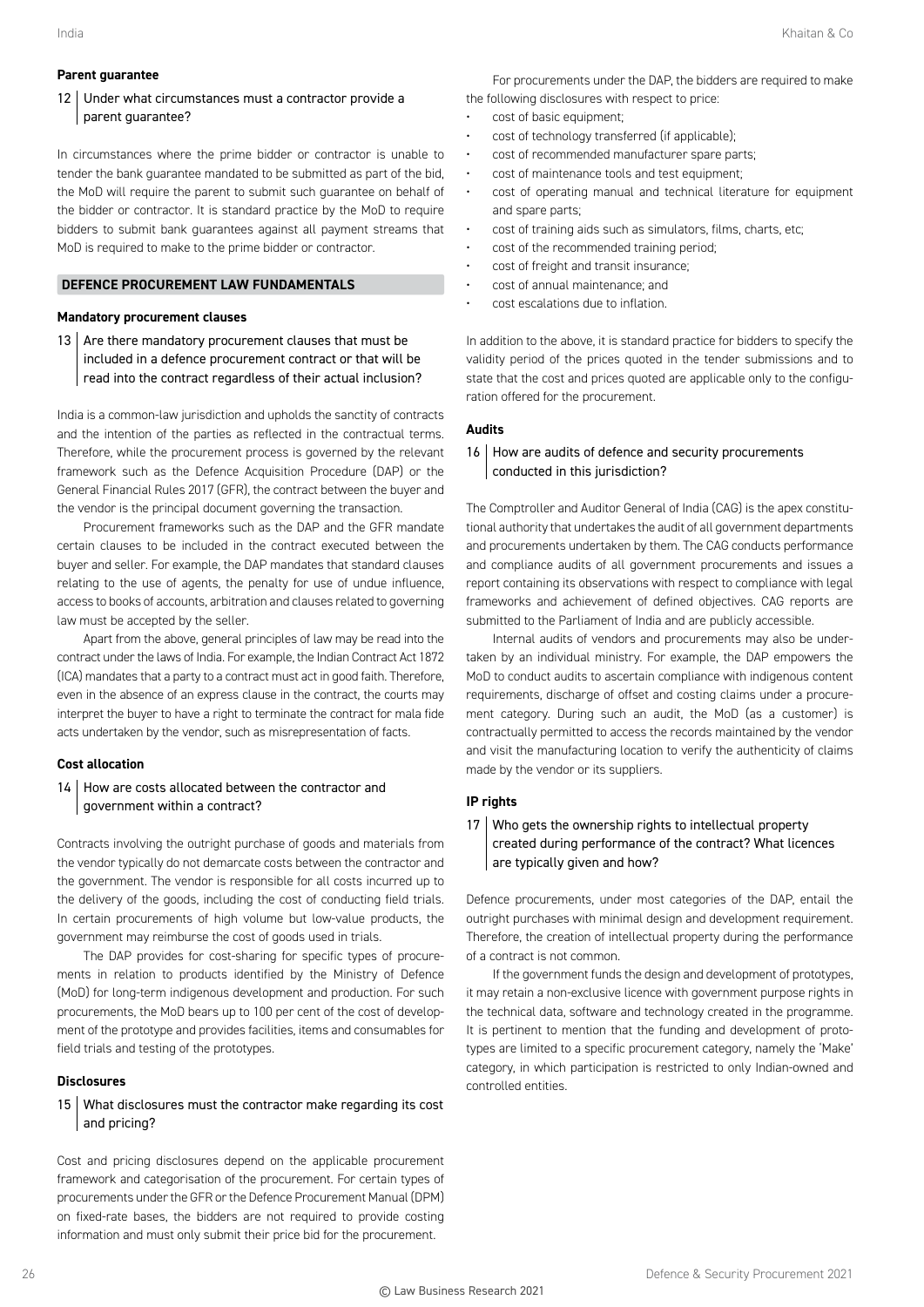# **Economic zones**

 $18$  Are there economic zones or other special programmes in this jurisdiction commonly utilised by foreign defence and security contractors for financial or other procurement related benefits?

The government is in the process of establishing defence manufacturing corridors in the states of Tamil Nadu and Uttar Pradesh in India. Apart from these two industrial corridors, several states have identified and allocated land for defence manufacturing. Establishing an industrial unit in these designated corridors does not provide any specific tax incentives but significantly reduces the administrative cost and effort to establish a business.

Industrial units established for export purposes are permitted a host of exemptions, available at both central and state level, which include benefits such as exemption from input taxes and refund of output taxes. State governments may also offer subsidised electricity rates and waiver of fees and approvals.

#### **Forming legal entities**

 $19$  Describe the process for forming legal entities, including joint ventures, in this jurisdiction.

Legal entities such as companies and limited liability partnerships are formed under the procedures defined under their respective legislation. The standard process involves applying with the name of the proposed legal entity, the antecedents of the promoters, the proposed capital and the name, objects and by-laws governing the legal entity.

Joint ventures can be incorporated or unincorporated in nature. Unincorporated joint ventures are formed by parties without setting up a separate legal entity and are typically governed by the contractual terms between the party for the venture. Incorporated joint ventures follow the process outlined above for the formation of legal entities.

In incorporated joint ventures, the ownership of the legal entity is governed by the shareholder agreements incorporated into the by-laws of the legal entity. Foreign ownership in joint ventures engaged in defence manufacturing is subject to ownership restrictions according to the foreign investment norms of India. Recently, the government has announced an increase in foreign ownership from 49% to 74%, which has been a widely acclaimed reform. However, investment proposals are subject to clearance from a national security perspective.

#### **Access to government records**

 $20$  Are there statutes or regulations enabling access to copies of government records? How does it work? Can one obtain versions of previous contracts?

The Right to Information Act 2005 (RTI) empowers any citizen of India to request information and documents pertaining to the functioning of a government ministry or department, including government-owned enterprises and autonomous organisations. However, the RTI mechanism contains certain exceptions based on which the government can deny the request for information. These exceptions include disclosure of information likely to compromise the national security of India, commercial and trade secrets, confidential information relating to the parliament or state legislatures, information likely to impede a running investigation, information likely to endanger the life or physical safety of any person, etc.

To obtain information under the RTI mechanism, the applicant (being an Indian citizen) is required to apply online on the RTI website of the relevant ministry or department. Each ministry and department is required to have a designated Public Information Officer (PIO), who reviews the application and decides whether the disclosure of the information would be subject to any of the exceptions under law. Subject

RTI applications seeking specific information or contracts from the MoD are likely to be denied under the exception for national security. In the event any vendor specific information is sought to be obtained from the MoD, the MoD would be statutorily bound to seek the consent of the third party before offering such information.

#### **Supply chain management**

21 What are the rules regarding eligible suppliers and supply chain management and anti-counterfeit parts for defence and security procurements?

Each request for proposal issued by the MoD is required to mention the applicable procurement category, which may, in turn, specify the eligibility criteria of suppliers. For example, procurements under the Indian Designed Developed and Manufactured category can only be undertaken from companies owned and controlled by resident Indian nationals. In certain procurements, the MoD may also specify financial eligibility criteria to ensure the capability of suppliers to fulfil the contract. Entities related to blacklisted suppliers are also frequently denied participation in procurements under the DAP.

In terms of supply chain management, bidders for procurements under the DAP are required to assume responsibility for misconduct or non-performance by entities in their supply chain, including sub-vendors and offset partners. Therefore, the discovery of any counterfeit parts by the MoD is likely to be considered as a material breach of the contract by the main contractor under the principal supply contract.

#### **INTERNATIONAL TRADE RULES**

#### **Export controls**

#### 22 What export controls limit international trade in defence and security articles? Who administers them?

Export controls in India are specified under the Foreign Trade Policy issued by the Ministry of Commerce and administered through the office of the Director General Foreign Trade (DGFT).

Defence and security articles are defined under the Special Chemicals, Organisms, Materials, Equipment and Technology (SCOMET) list. The SCOMET list identifies categories of dual-use and military goods and technologies considered sensitive and requiring protection from unauthorised proliferation. These export controls have been instituted in pursuance of India's entry into multilateral non-proliferation treaties including the Wassenaar Arrangement and the Australia Group.

To undertake exports of SCOMET articles, an exporter is required to apply for authorisation to the DGFT. The application is reviewed by an inter-ministerial group to assess the end use and adequacy of proliferation controls in the destination country. The process usually takes 45 to 60 working days.

#### **Domestic preferences**

# 23 What domestic preferences are applied to defence and security procurements? Can a foreign contractor bid on a procurement directly?

Defence and security procurements, whether under the GFR or the DAP, have a stated preference for domestic suppliers. Under the GFR, all procurements of a specified threshold value and available from domestic suppliers are required to be fulfilled from such suppliers. For larger procurements, the government is required to exhaust domestic suppliers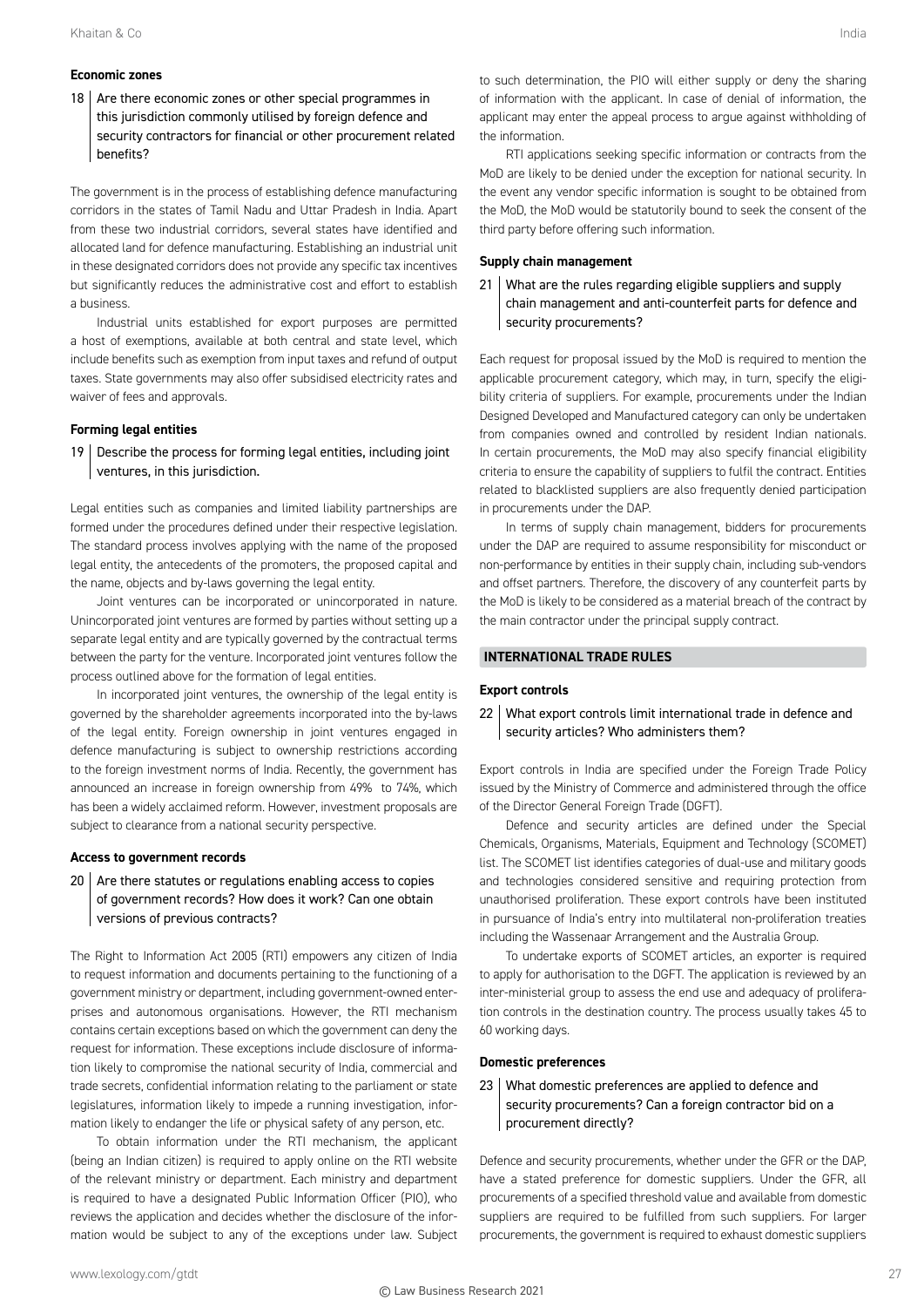before considering foreign vendors. The preference for domestic sources includes requiring goods and services to incorporate a specified percentage of local content by value.

The DAP also specifies a preference for domestic suppliers. During the categorisation phase of initiating a procurement under the DAP, the MoD evaluates sources for procuring the articles and typically opts for categories allowing only domestic bidders, if such suppliers are available. Procurements from domestic suppliers also incorporate local content norms provided under the DAP. Global bids are invited if the domestic industry is unable to supply the articles. In a global tender, foreign vendors are permitted to bid independently or in partnership with an Indian entity. However, participating with an Indian entity in a global tender does not accord any preference to the bidder.

#### **Favourable treatment**

#### $24$  Are certain treaty partners treated more favourably?

Defence procurements undertaken by India have historically not been linked to any bilateral or multilateral treaties. Recently, India has executed several agreements with the United States for cooperation in military logistics and communications interoperability. However, adherence to the agreements is not contingent on either country procuring defence products and articles from each other.

#### **Sanctions**

#### 25 Are there any boycotts, embargoes or other trade sanctions between this jurisdiction and others?

India has implemented trade sanctions announced by the United Nations Security Council. Therefore, India prohibits trade in specified goods with the Republic of Iran, Democratic People's Republic of Korea, the Islamic Republic of Iran and Somalia. Further, India does not trade with the Islamic State and Al-Qaeda affiliates. It is relevant to highlight that India does not recognise unilateral sanctions imposed by any individual country.

#### **Trade offsets**

# 26 | Are defence trade offsets part of this country's defence and security procurement regime? How are they administered?

Offsets are applicable to procurements under the Defence Acquisition Procedure (DAP) undertaken from foreign sellers and valued higher than 20 billion rupees, with exceptions for single-vendor situations and inter-government procurements. The governing principles for offsets are specified in the offset guidelines under the DAP and are administered by a specialised body under the supervision of the Ministry of Defence (MoD), called the Defence Offsets Management Wing (DOMW). The DOMW has the following primary roles in the procurement process:

- formulating the offset guidelines;
- monitoring the discharge of offset obligations (including audit and review of yearly progress);
- participating in the technical and commercial evaluation of offset proposals; and
- administrating penalties under offset contracts.

The standard offset obligation is defined as 30 per cent of the value of the procurement contract but may be higher subject to the discretion of the MoD. Offset obligations may be discharged through specified routes in the DAP, including the purchase of eligible products and services from the domestic industry, direct equity investment or supply of equipment to defence companies in India, transfer of technology to Indian companies, etc. The offset norms have undergone significant revisions with the DAP 2020 compared to previous iterations. The notable changes include enhanced multipliers for various offset routes, an overhaul of the list

of products and services eligible for discharge of offsets, and improved viability of transfer of technology and investment-in-kind routes.

In terms of the procurement process, offset obligations are incorporated into the request for proposal issued by the MoD to eligible vendors. As part of the bid submissions, bidders are required to submit separate technical and commercial offset proposals for the same. The vendor is required to select eligible Indian partners and notify the quantum of offsets that will be fulfilled through each partner. The vendor may modify its Indian partners and their share of the offsets, subject to the overall offset obligation remaining the same.

The vendor has to undertake the mandatory compliance to submit rolling claims to the DOMW along with documentary evidence in support of the claim of the fulfilment of offsets. If the vendor is unable to meet its offset obligations within the prescribed period, the MoD may choose to terminate the main contract, impose liquidated damages and blacklist or suspend dealings with the vendor for future contracts.

#### **ETHICS AND ANTI-CORRUPTION**

#### **Private sector appointments**

27 When and how may former government employees take up appointments in the private sector and vice versa?

Government employees may take up appointments in the private sector either by taking voluntary retirement or after reaching the age of superannuation, subject to service rules applicable to their employment. Service rules typically specify a period between one to two years of retirement, within which the employee must take prior permission from the government to take appointments in the private sector. After such period, government employees are not required to take permission but may be required to make certain declarations to their parent organisation before accepting appointments.

Employment with the government in India is undertaken through entrance tests. As employment with the government is a career decision, the government does not have a mechanism to employ people from the private sector beyond the selection process. Appointments from the private sector are usually undertaken on temporary contractual basis for advisory positions in special committees and task forces.

#### **Addressing corruption**

28 | How is domestic and foreign corruption addressed and what requirements are placed on contractors?

Government procurements in India are required to adhere to a high standard of ethical conduct. All procurement frameworks prohibit both buyers and sellers from engaging in any activity that may be construed as having influenced the decision to award the contract.

The scope of such activities includes the offer or supply of any bribe, gift, consideration, reward, favour, any material or immaterial benefit or other advantages to government officials involved in the bidding process with a view to inducing awarding the contract to a vendor. Further, bidders are prohibited from engaging any person to intercede, facilitate or recommend the award of the contract. Collusion between bidders to influence the outcome of the procurement also constitutes unethical conduct under the procurement frameworks.

For defence and security procurements under the DAP, prospective bidders are required to submit a legal undertaking, in the form of an Integrity Pact, to refrain from unethical and corrupt activities specified in the regulations. Further, bidders are also required to furnish a bank guarantee as security against such conduct. If the MoD gains knowledge of the bidder having engaged in such activities, the bank guarantee is typically invoked in addition to blacklisting, suspending dealings and initiating punitive proceedings under any other law.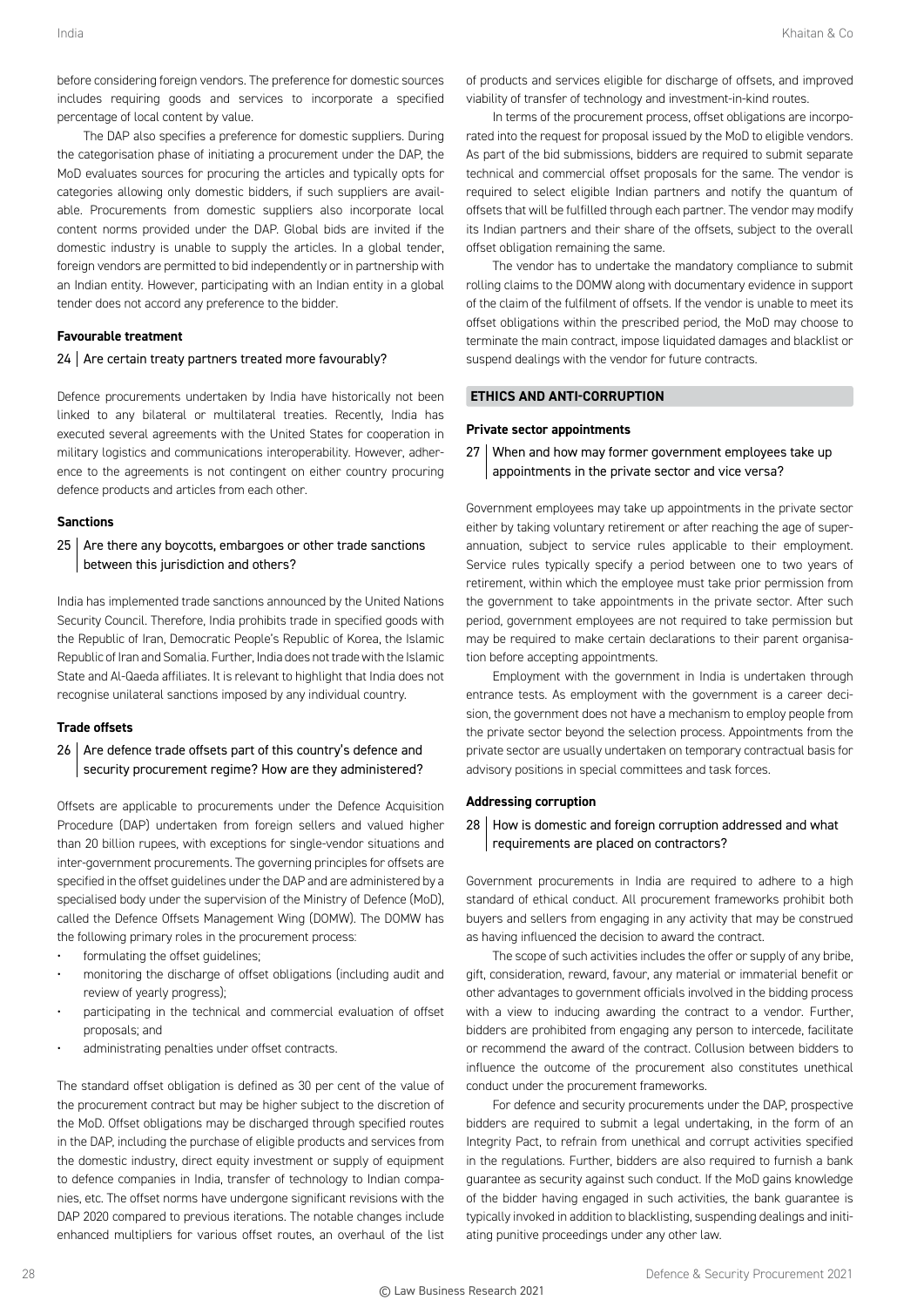# **Lobbyists**

# 29 What are the registration requirements for lobbyists or commercial agents?

The General Financial Rules 2017 (GFR) provides that each procuring ministry may require agents to be registered in such manner as the ministry may prescribe. Therefore, the requirement for registration of agents varies across ministries. Typically, the use of agents in procurements would either require registration or be prohibited completely.

The procurements by the MoD under the DAP require mandatory registration of commercial agents. The process of registration involves applying to the MoD with details of the bidder and its agents, including the contractual and commercial terms agreed between the parties. Failure to register or declare agents would attract penal implications that extend to fines, rescinding of contract or blacklisting of a vendor from future procurements.

#### **Limitations on agents**

 $30$   $\vert$  Are there limitations on the use of agents or representatives that earn a commission on the transaction?

Depending on the framework applicable to the procurement, commission structures for agents are either regulated or prohibited. Further, where permitted, the scope of the agent's role plays an important part in determining whether the commission arrangement steps into the boundaries of unethical conduct. Most procurement frameworks read with applicable vigilance guidelines prohibit remuneration for an agent based on the success or failure in obtaining a contract.

#### **AVIATION**

#### **Conversion of aircraft**

31 How are aircraft converted from military to civil use, and vice versa?

India does not have a clearly defined legislative framework for conversion of military aircraft to civil aircraft and vice versa. A civil aircraft can be deployed for military uses, subject to requisite permissions from the Ministry of Defence (MoD).

Military aircraft sought to be used either temporarily or permanently for civil purposes would require registration with the Directorate General of Civil Aviation (DGCA). Further, such aircraft would be subject to compliances and applicable standards under the Aircraft Act 1934, the Aircraft Rules 1937 and the Civil Aviation Requirements prescribed by the DGCA.

#### **Drones**

# 32 What restrictions are there on manufacture and trade of unmanned aircraft systems or drones?

Manufacturing unmanned aircraft systems (UAS) is a regulated activity and requires both the product and the manufacturing facility to be licensed by the Ministry of Commerce. The sale and operation of unmanned aircraft are regulated by the DGCA. The DGCA categorises UAS based on their weight and flying range and provides for specific operational conditions for each category of UAS. Any person seeking to use unmanned aircraft in India is required to obtain an operators permit from the DGCA.

From an international trade perspective, both import and export of UAS are restricted. Import of UAS into India requires a licence from the DGCA, whereas exports are subject to restrictions under the Wassenaar Arrangement and require prior authorisation from the Ministry of Commerce.

#### **Employment law**

# 33 Which domestic labour and employment rules apply to foreign defence contractors?

Domestic labour and employment rules are not applicable to companies that do not have any presence in India. The labour and employment laws are applicable to entities that have been incorporated under the laws of India or have a presence in the country through a permanent establishment.

India has mature jurisprudence with respect to labour and employment laws, and the applicability of the laws varies based on the nature and size of the business. The Indian labour and employment laws cover aspects such as minimum wages, employee remuneration including bonus and gratuity, health and life insurance benefits, employee safety, maternal benefits, etc. The government has recently announced significant reforms in labour and employment laws, which are expected to be made effective over 2021.

#### **Defence contract rules**

# $34$  Are there any specific rules that contractors, foreign or domestic, are bound by in defence contracts?

Defence contracts are governed by the procurement framework governing the transaction (ie, the Defence Acquisition Procedure (DAP) or the Defence Procurement Manual (DPM)) read with advisories from the Central Vigilance Corruption, the apex anti-corruption monitoring institution in India. Accordingly, defence contractors are bound by the terms of the contract, which in turn is derived from the procurement framework.

# 35 Do contractors avail themselves of these rules when they perform work exclusively outside of the jurisdiction?

Defence procurement frameworks, such as the DAP, are not expressly extra-territorial in their scope and applicability. However, any act undertaken at any place in violation of undertakings and representations given by the contractor in the procurement process would entail the Ministry of Defence (MoD) exercising its contractual rights, which include the right to cancel the tender or terminate the contract, blacklist the vendor, invoke bank guarantees and initiate criminal prosecution in India.

#### **Personal information**

# 36 | Must directors, officers or employees of the contractor provide personal information or certify that they fulfil any particular requirements to contract with a government entity?

The General Financial Rules 2017 (GFR) and the DAP do not require directors, officers and employees of the contractor to provide personal information or certifications. However, the government reserves the discretion to require key management personnel of the contractor to submit information in certain eventualities, for example, foreign citizens visiting secured facilities are required to submit personal information for verification by the Ministry of Home Affairs.

#### **Licensing requirements**

# 37 What registration or licensing requirements exist to operate in the defence and security sector in the jurisdiction?

Foreign vendors supplying defence and security articles manufactured outside India are typically not required to procure registrations or licences in India. Registration and licensing requirements are triggered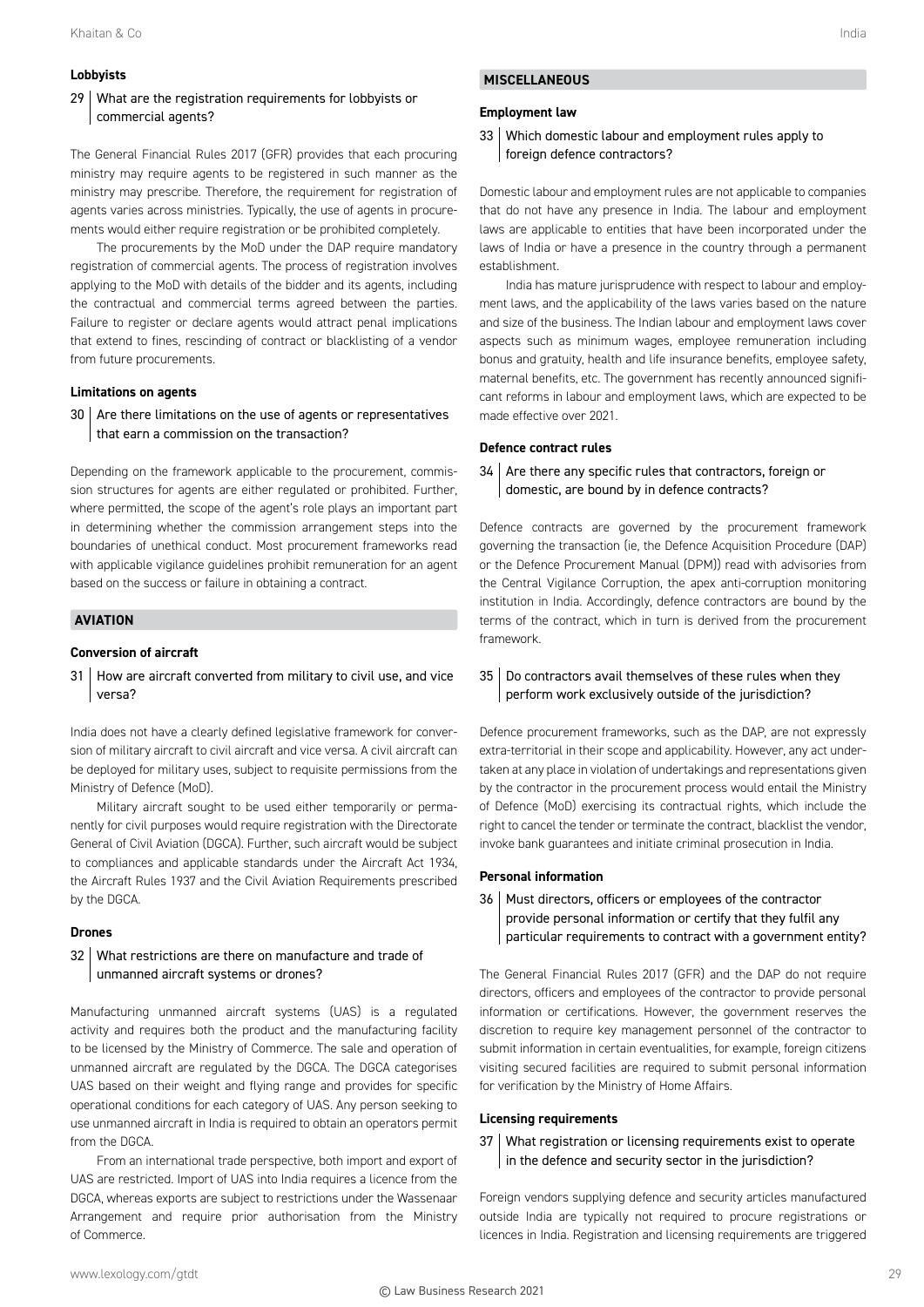if the operations involve import, manufacture or sale of regulated defence and security articles in India. The licensing requirements are extensive and vary based on the nature of the product, nature of activity, distribution model and location of operations.

#### **Environmental legislation**

38 What environmental statutes or regulations must contractors comply with?

Environmental safety in India is administered and enforced both by the central government and the state government. The regulations apply to manufacturing and production activities undertaken in India. Such activities necessitate compliance with air, ground and water standards and may require industries to install specialised pollution control equipment or establish emission treatment plants. Environmental regulations also apply to the importation of hazardous substances (including chemicals); however, the burden of compliance for such imports is on the importer and not the foreign supplier.

The principal legislation that governs environmental protection is the Environmental Protection Act 1986, the Water (Prevention and Control of Pollution) Act 1974 and the Air (Prevention and Control of Pollution) Act 1981 and the rules framed under these laws. The environmental law regulations also include specialised legislation that is applicable to specific industries.

# 39 Must companies meet environmental targets? What are these initiatives and what agency determines compliance?

Entities that have industrial facilities in India are required to adhere to applicable environmental norms on emissions and waste disposal, enforced jointly by the Central Pollution Control Board and the State Pollution Control Boards constituted under environmental legislation. Failure to meet compliance is strictly enforced and can result in heavy penalties and closure of units.

# 40 Do 'green' solutions have an advantage in procurements?

India does not recognise environmental responsibility as a qualification or procurement criteria, therefore 'green' solutions do not receive any preference consideration nor provide any other advantage in government procurement.

# **UPDATE AND TRENDS**

#### **Key developments of the past year**

41 | What were the key cases, decisions, judgments and policy and legislative developments of the past year?

There were two key developments for the defence and security sector in India over the past year. The first is the release of the Defence Acquisition Procedure 2020 (DAP), which introduced significant changes in the offset norms and new categories of procurement, such as leasing, in addition to changes in the standard contract provisions and other procedural reforms. The DAP reflects the preference to domestic sources of critical equipment and platforms, while also enhancing foreign vendors' abilities to discharge offsets in global tenders.

The second key development is the proposed increase in foreign investment limits in the Indian defence manufacturing industry from 49 per cent to 74 per cent. While the increased limits bode well for foreign vendors seeking to establish partnerships with Indian companies, the increased limits come with notable riders including enhanced discretionary powers to the government to review investments on national security grounds. Subject to necessary approvals, foreign vendors can



now transition to majority control over their existing investments and partnerships in India.

# **Coronavirus**

www.khaitanco.com

42 What emergency legislation, relief programmes and other initiatives specific to your practice area has your state implemented to address the pandemic? Have any existing government programmes, laws or regulations been amended to address these concerns? What best practices are advisable for clients?

The Ministry of Defence (MoD) has extended all existing contracts, including delivery timelines, by a period of four months in view of difficulties faced by the industry during the pandemic. Accordingly, the period between 25 March 2020 to 24 July 2020 was deemed to be a force majeure event, which would not be factored into delays by the vendor in achieving delivery timelines. Vendors were also not subject to the imposition of contractual liquidated damages during this period.

It is relevant to highlight that the four-month extension is not automatically applicable to contracts with foreign vendors, who are required to approach the MoD to seek the extension based on the circumstances in their country. Foreign vendors are thus advised to specifically seek such extensions from the MoD. It is recommended that domestic vendors also notify the MoD of the revised timelines under their existing contracts.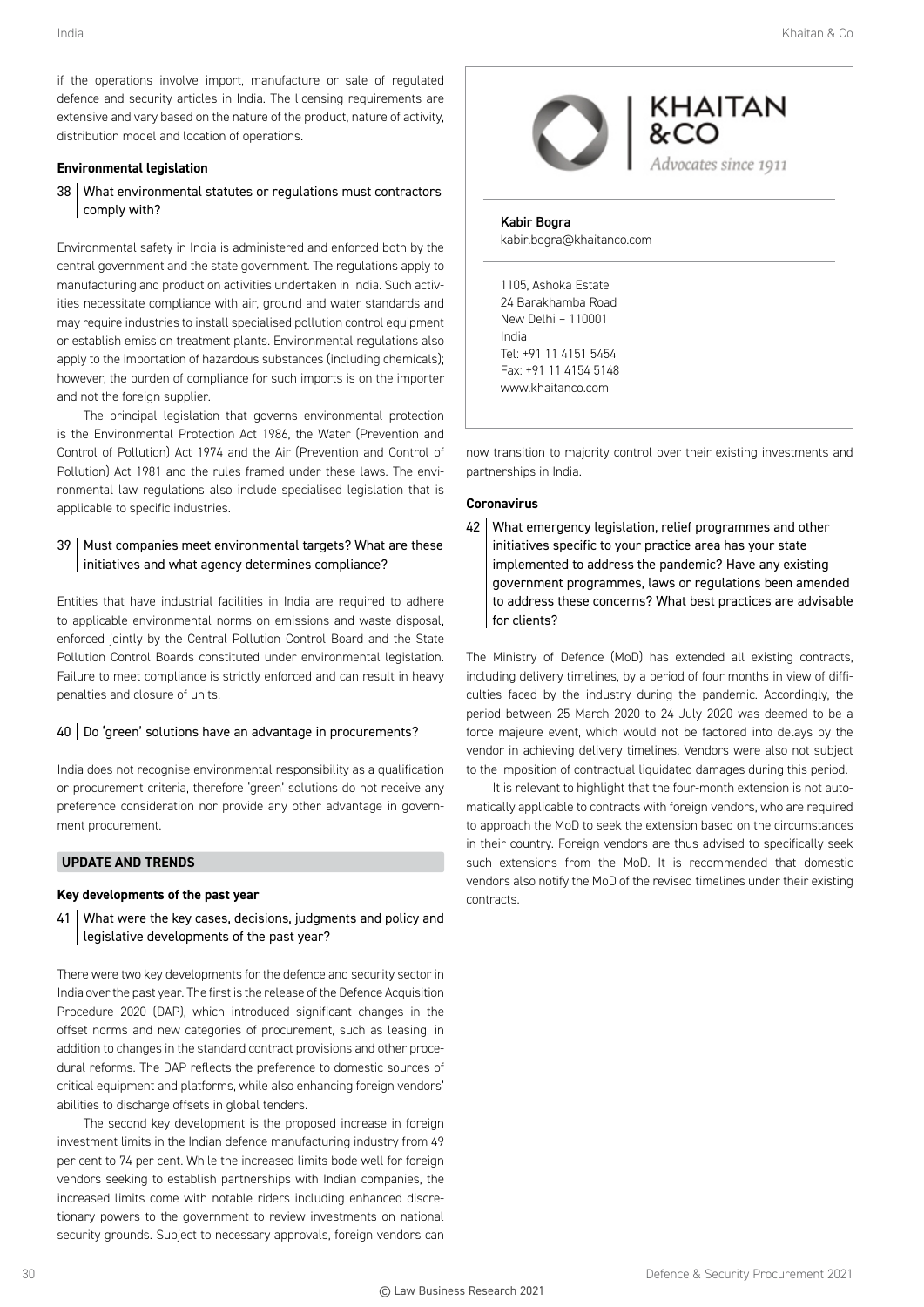# **Italy**

# Simone Cadeddu, Jacopo Nardelli, Chiara Tortorella and Maddalena Was

Bird & Bird LLP

# **LEGAL FRAMEWORK**

#### **Relevant legislation**

1 What statutes or regulations govern procurement of defence and security articles?

Procurement of defence and security works, equipment and services by contracting authorities in Italy is regulated by legislative decree 20 April 2016, No. 50, sections 159-163, (the Public Procurement Code (PPC)), enacting European Union public procurement directives 2014/23, 2014/24 and 2014/25/EU. The PPC, in principle, applies to all public procurement contracts but carves out defence and security procurement which falls under special legislation. Legislative decree 15 November 2011, No. 208, the Military Procurement Code (MPC), which enacted EU Directive 2009/81/EC, is considered a special set of procurement rules applicable to certain defence and security contracts that prevails over the general PPC rules. The MPC, however, mostly makes selective references to the general PPC rules, introducing minor deviations. There are defence and security contracts that may fall outside the scope of both the PPC and MPC and are only subject to general EU Treaty principles. The Italian Ministry of Defence has published two enactment regulations, one for contracts under MPC (presidential decree 13 March 2013, No. 49) and one for contracts under the PPC (presidential decree 15 November 2012, No. 236).

#### **Identification**

# 2 How are defence and security procurements identified as such and are they treated differently from civil procurements?

The subject matter of the contract (ie, military/classified items; works, supply and services related to military/classified items; works and services aimed at specific military purposes) determines the application of the MPC to contracts above EU special thresholds (currently €428,000 for supply and services and €5,350,000 for works). The MPC introduces several exceptions to general PPC rules. Such exceptions are mostly aimed at guaranteeing the necessary level of protection for security and defence interests involved in defence and security contracts by ensuring that sensitive information is not divulged and is not handled by economic operators who have not obtained the necessary security clearances.

#### **Conduct**

# 3 How are defence and security procurements typically conducted?

General principles of the Treaty on the Functioning of the European Union (TFEU) apply to all defence and security procurement. Three of the five types of tender procedures envisioned by the civil procurement rules – restricted, negotiated with or without a prior notice and competitive dialogue – are provided for by the MPC.

The publication of a notice or a request for offers is the usual start of the procedure, followed by the submission of documents showing the financial standing, technical capability and (where required) possession of security clearances by the candidates or tenderers. Such a pre-qualification phase may or may not be run jointly with the submission of technical and economic bids, with the most economically advantageous tender being the more frequent award criterion. However, contract terms and conditions are unilaterally drafted by contracting authorities and are almost invariably non-negotiable. As such, terms and conditions are advertised when soliciting requests for participation and bids, and often economic operators can only decide whether they are willing to accept them and submit an offer or whether they would rather not participate in the tender.

The assessment of bids is based on objective, transparent and non-discriminatory criteria. In particular, when the award follows a competitive bidding procedure, equality of treatment and transparency principles require that no substantial modification of the contract is permitted without a retender.

#### **Proposed changes**

# $4$  Are there significant proposals pending to change the defence and security procurement process?

Article 8, paragraph 11, of Law Decree 16 July 2020, No. 76 (the Simplifications Decree), converted with amendments by Law 11 September 2020 No. 120, provides that the Italian government has to approve an enactment regulation relating to defence and security procurements. No such regulation has been approved yet.

#### **Information technology**

 $5$   $\mid$  Are there different or additional procurement rules for information technology versus non-IT goods and services?

No. Information technology goods and services may fall under the PPC or MPC, depending on the subject matter of the contract.

#### **Relevant treaties**

 $6$  Are most defence and security procurements conducted in accordance with the GPA or other treaty-based procurement rules, or does this jurisdiction commonly use the national security exemption to procure them?

The MPC is based on TFEU principles and the number of contracts that do not fall under either the MPC or the PPC is limited. Italian courts consider the general exception provided by article 346 TFEU as an exception to be narrowly interpreted and affirm the applicability of TFEU principles to all defence and security procurement.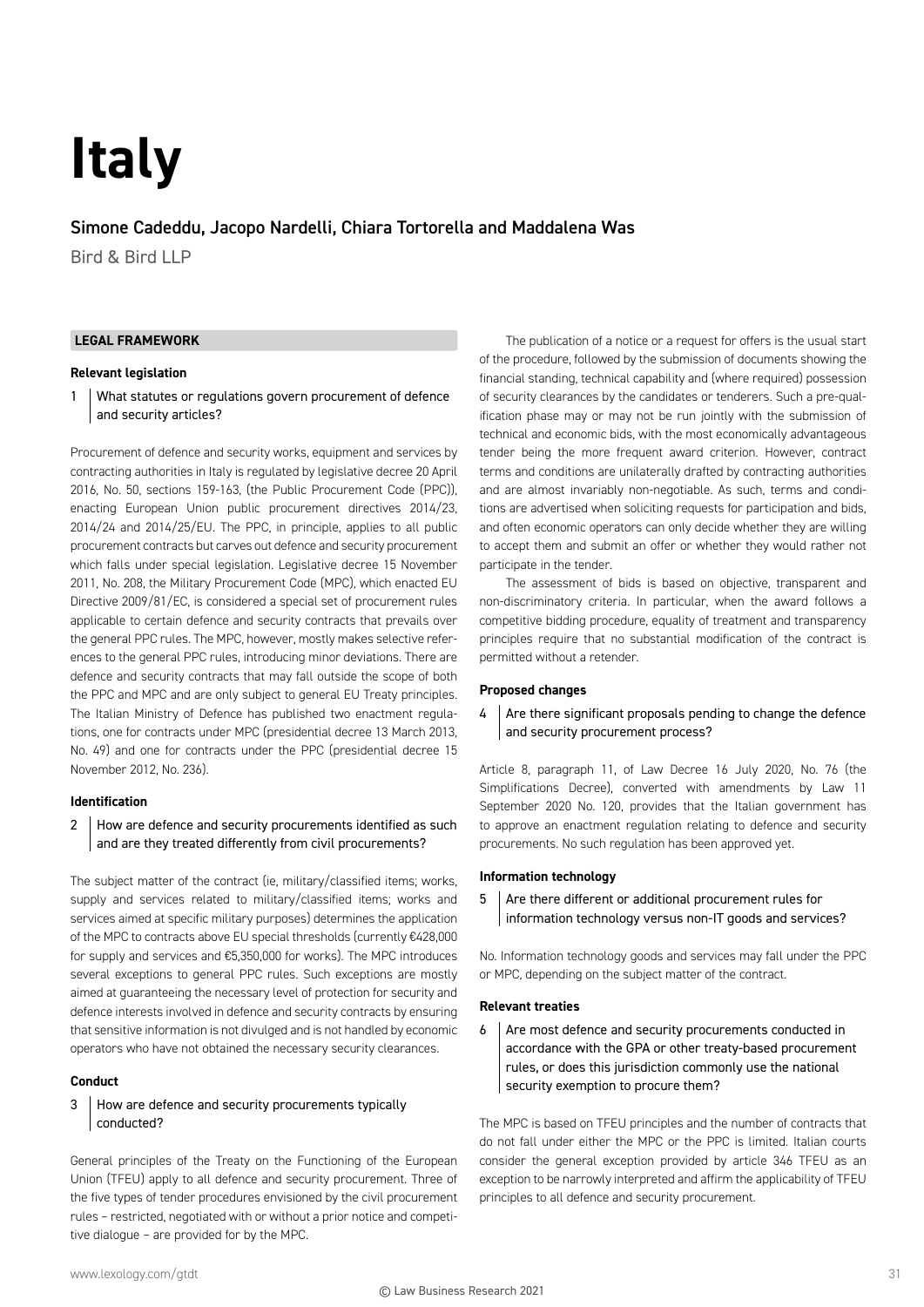# **DISPUTES AND RISK ALLOCATION**

#### **Dispute resolution**

# 7 How are disputes between the government and defence contractor resolved?

Disputes concerning the award procedure are reserved for administrative courts, which have general jurisdiction on the award of public procurement contracts. Disputes concerning contractual obligations are reserved for civil courts. Arbitration and out-of-court settlement procedures are permitted only in relation to contractual obligations.

# 8 To what extent is alternative dispute resolution used to resolve conflicts? What is typical for this jurisdiction?

There is no specific rule on the use of alternative dispute resolution (ADR) in the Military Procurement Code (MPC). ADR models (eg, arbitration and amicable settlement) are provided by the Public Procurement Code (PPC) and are applicable to defence and security contracts. The use of arbitration – which is only admissible if it is provided for in the initial tender notice or invitation and is authorised by the governing body of the contracting authority – is very common in works and long-term supply-and-service contracts, and is used more frequently in disputes between contractors and subcontractors than between contracting authorities and prime contractors.

Arbitrators have to be registered with the Arbitration Chamber managed by the Italian National Anti-Corruption Authority (ANAC), which acts as a regulator of public procurement.

#### **Indemnification**

9 What limits exist on the government's ability to indemnify the contractor in this jurisdiction and must the contractor indemnify the government in a defence procurement?

General rules on limitation of liability set out by the Italian Civil Code render invalid any limitations covering grossly negligent or wilful conduct. Contracting authorities are liable for non-performance, but normally do not provide any indemnity for contractors. Contractors are usually required to indemnify the contracting authority in relation to several issues that may cause liability during contract performance, mainly resorting to insurance policies (eg, third-party claims, product liability and personnel protection).

# **Limits on liability**

# $10$  Can the government agree to limit the contractor's liability under the contract? Are there limits to the contractor's potential recovery against the government for breach?

Public contracts awarded by contracting authorities – including military and defence contracts – generally do not provide limitations on liability, and such limitations cannot be negotiated once the contract is awarded, as they would amount to an impermissible modification of the contract.

There is no statutory limitation on the ability of the contractor to recover against a contracting authority for breach of contract, and, in general, the burden of proof when asserting government liability is less strict than the one applicable to private parties.

#### **Risk of non-payment**

11 | Is there risk of non-payment when the government enters into a contract but does not ensure there are adequate funds to meet the contractual obligations?

The risk of non-payment exists as in any other public contract. However, normally defence and security procurement procedures are launched only after the necessary funds are secured by the relevant administration. There is no specific rule prioritising payments to prime contractors, while general procurement contracts rules make it possible for subcontractors to obtain payment directly from the contracting authority if the prime contractor fails to fulfil its obligations.

# **Parent guarantee**

12 Under what circumstances must a contractor provide a parent guarantee?

The only guarantees that are required in relation to the performance of a public procurement contract are bank guarantees or insurance guarantees. The requirement of a parent company guarantee is not envisioned by PPC or MPC rules.

# **DEFENCE PROCUREMENT LAW FUNDAMENTALS**

#### **Mandatory procurement clauses**

13  $\vert$  Are there mandatory procurement clauses that must be included in a defence procurement contract or that will be read into the contract regardless of their actual inclusion?

The standard draft contract, which is set forth as an attachment to the contract notice, or the invitation to tender, is non-negotiable, but, pursuant to a general Civil Code principle, clauses declared mandatory by a statute have to be read into a contract regardless of their actual inclusion. There are no defence- or security-specific clauses, the inclusion of which is required or automatic. In public procurement contracts in general, the most well-known mandatory clauses provided by national legislation are those concerning the traceability of payments (aimed at making every transfer of monies paid from the contracting authority traceable through the chain of subcontractors and suppliers of the prime contractor) and the clauses making it mandatory for successful tenderers to ensure employment continuity for personnel of past contractors (also known as 'social' clauses).

# **Cost allocation**

#### 14 | How are costs allocated between the contractor and government within a contract?

Cost allocations between the government and contractor are usually defined by the contract itself, preferably through a fixed or firm price mechanism.

#### **Disclosures**

15 What disclosures must the contractor make regarding its cost and pricing?

Cost and price assessments are common, with at least three main purposes.

Within a competitive tender procedure, they may be aimed at verifying whether a price/offer by a tenderer is reliable and sustainable, and has not been the result of optimistic assumptions or underestimated costs (abnormally low tenders). Such an assessment is also aimed at verifying whether mandatory costs have been factored into the price offered by a potential supplier (eg, minimum wages for the workforce,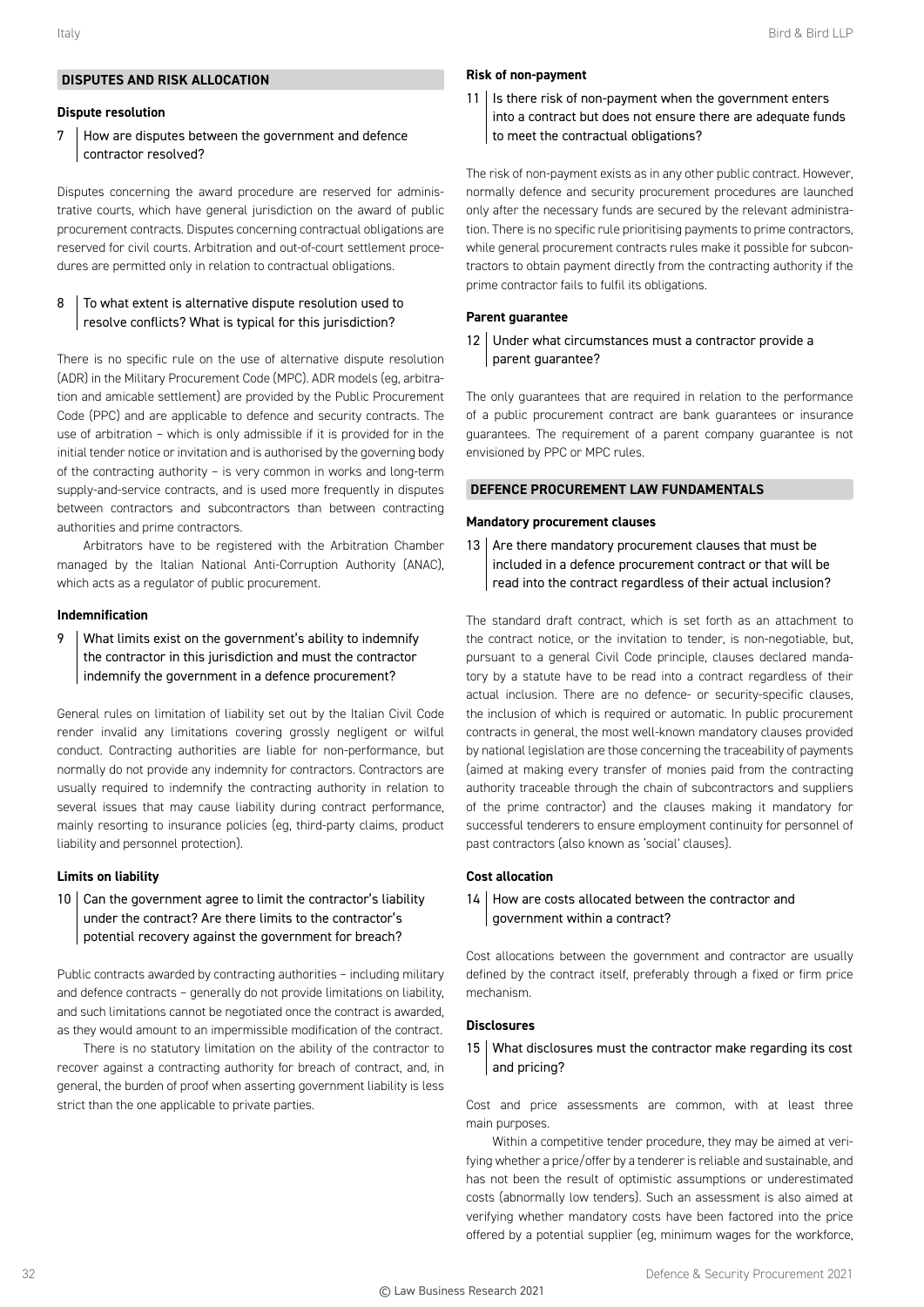or costs that cannot be subject to rebates as those necessary to ensure compliance with rules on health and safety on the workplace).

Within a non-competitive negotiated procedure, a cost analysis based on information disclosed by the prospective contractor according to Ministry of Defence guidelines is aimed at establishing the price for the goods and services to be purchased.

During the execution of a procurement contract, they may be aimed at establishing new prices for unforeseen additional goods and services required by the contracting authority and price adjustments required by unforeseen circumstances.

#### **Audits**

# 16 How are audits of defence and security procurements conducted in this jurisdiction?

General Public Procurement Code (PPC) rules afford contracting authorities with wide powers to audit and inspect contractors' activities to verify their performance. Cost and price assessments are also routinely carried out, especially in long-term contracts associated with military programmes. There is no limitation or timeline that can predict when audits or assessments will be carried out. The Italian National Anti-Corruption Authority (ANAC) – the anti-bribery independent authority, which also acts as the public procurement sector regulator and enforcer – also has supervisory powers and may request information and conduct inspections in relation to tender procedures and procurement contracts performance.

#### **IP rights**

17 Who gets the ownership rights to intellectual property created during performance of the contract? What licences are typically given and how?

There are no statutory rules allocating intellectual property rights created during the performance of a defence and security procurement contract differently from any other procurement contract. If the intellectual property is the result of contracted research and development activity it will be owned by the contracting authority. Otherwise, unless there are specific provisions in the contract, it will be owned by the contractor.

#### **Economic zones**

18  $\vert$  Are there economic zones or other special programmes in this jurisdiction commonly utilised by foreign defence and security contractors for financial or other procurement related benefits?

We are not aware of any such economic zones or programmes in Italy.

#### **Forming legal entities**

19  $\vert$  Describe the process for forming legal entities, including joint ventures, in this jurisdiction.

Joint ventures can be formed by mere contractual agreements, without creating a new entity, when parties enter into cooperation agreements. Corporate joint ventures can be created by incorporating a company pursuant to the Civil Code. In general, while contractual joint ventures can be created by the parties without resorting to a public notary, corporate joint ventures require the assistance of a public notary. The public notary takes care of validating the articles of association and the company by-laws, registering the new entity with the Company Register.

#### **Access to government records**

 $20$  Are there statutes or regulations enabling access to copies of government records? How does it work? Can one obtain versions of previous contracts?

Access to public administration documents is generally allowed for interested parties by national legislation on transparency and on administrative procedures (Law 7 August 1990, No. 241 and Legislative Decree 25 May 2016, No. 97). The PPC also provides specific rules granting access to public procurement procedures documents. Restrictions apply during the tender procedure, but after the award, any information that is not covered by trade or commercial secrets, or is not classified, can be disclosed upon request, including versions of previous contracts. A trend towards enhanced transparency in public contracts is underway, with recent legislation stating that most information on public contracts has to be published on contracting authorities' websites and that any citizen may obtain information on public contracts without providing any specific reason or interest.

#### **Supply chain management**

21 What are the rules regarding eligible suppliers and supply chain management and anti-counterfeit parts for defence and security procurements?

Eligibility of suppliers in defence and procurement is subject to the same criteria provided by the PPC and EU procurement directives, with limited deviations. Contractors having people convicted of particular crimes, including terrorism, fraud, bribery and money laundering cannot participate in public tenders. Furthermore, financial, technical and professional requirements proportionate to the public tender subject matter can be set by the contracting authority to select eligible suppliers. Similar rules apply also to subcontractors. Technical and professional requirements may also refer to the supply chain characteristics.

### **INTERNATIONAL TRADE RULES**

#### **Export controls**

22 What export controls limit international trade in defence and security articles? Who administers them?

Pursuant to EU general rules on the export of military and dual-use items, national enactment legislation (Law 9 July 1990, No. 185 for military items and Legislative Decree 15 December 2017, No. 221 for dual-use items) provides a licensing framework for exports and, in certain cases, for intra-EU transfer of controlled items and technology. Separate directorates of the Ministry of Foreign Affairs are responsible for the issue of export licenses, while Italy's customs and law enforcement agencies are responsible for policing and enforcement.

Italy does not maintain national controlled items lists that differ from the EU Military list and the Annexes to EU dual-use regulation (No. 428/2009).

#### **Domestic preferences**

# 23 What domestic preferences are applied to defence and security procurements? Can a foreign contractor bid on a procurement directly?

The PPC and the Military Procurement Code (MPC) do not provide any domestic preference rules, but, as in other countries, when such rules do not apply, it is not uncommon that contracts are directly awarded to national contractors.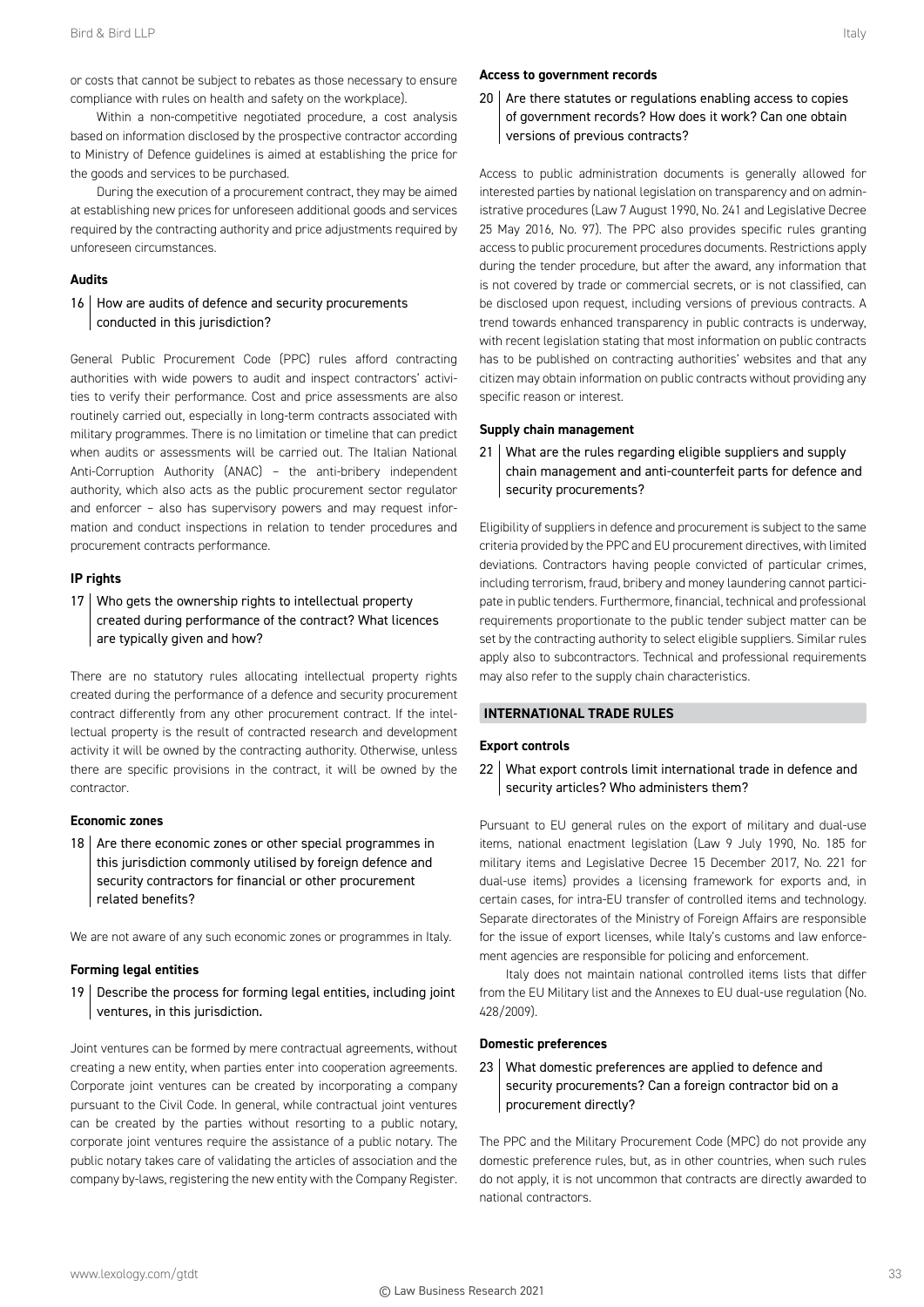# **Favourable treatment**

#### 24 Are certain treaty partners treated more favourably?

Agreement on Government Procurement signatories, EU members and countries that have bilateral treaties with Italy granting reciprocity of treatment are the only partners who may participate in defence and security procurement procedures launched by Italian contracting authorities.

# **Sanctions**

# $25$  Are there any boycotts, embargoes or other trade sanctions between this jurisdiction and others?

Italy has no boycott, embargo or trade sanctions in place other than those imposed by the EU, pursuant to United Nations general positions. The responsibility for related policy measures lies with the Ministry of Foreign Affairs, while the Ministry of Economy is responsible for financial measures and enforcement.

# **Trade offsets**

 $26$  Are defence trade offsets part of this country's defence and security procurement regime? How are they administered?

Trade offsets are part of the Italian defence and security procurement regime and were regulated by two Ministry of Defence directives of 2002 and 2012. Industrial compensation is, however, currently less frequent due to their inherent limited compatibility with EU rules.

# **ETHICS AND ANTI-CORRUPTION**

#### **Private sector appointments**

27 When and how may former government employees take up appointments in the private sector and vice versa?

National civil service regulation (Legislative Decree 30 March 2001, No. 165) forbids employees leaving public service from accepting private employment in industries that are subject to the regulatory or supervisory powers of their former office for three years after termination of their employment (the anti-pantouflage rule). In the event of an infringement, both the former civil servant and the private employer risk serious penalties. There is no reverse prohibition, save for general rules aimed at preventing conflicts of interest.

#### **Addressing corruption**

# 28 | How is domestic and foreign corruption addressed and what requirements are placed on contractors?

Bribery and international bribery are punished as criminal offences with incarceration and financial penalties by the Italian criminal code. Bribes can take the form of monetary payments or any other advantage. Giving, offering or agreeing to give a bribe is an offence, as is accepting, asking for or agreeing to accept a bribe.

Public administrations are bound to adopt procedures, ethics codes, and organisation models specifically aimed at preventing corruption, pursuant to law 6 November 2012, No. 190. The Italian National Anti-Corruption Authority (ANAC) has anti-bribery enforcement powers and regulates the public procurement sector.

# **Lobbyists**

# 29 What are the registration requirements for lobbyists or commercial agents?

Italy does not have specific legislation on lobbying. Minimal measures have been introduced in parliament regulations for lobbyists active in the rulemaking process, but a broader set of rules on lobbyists is being discussed by the current political majority and might be the subject of special legislation.

# **Limitations on agents**

# 30 Are there limitations on the use of agents or representatives that earn a commission on the transaction?

There is no specific statutory limitation on the use of paid intermediaries, but the defence and security procurement system is devised to foster direct participation of undertakings in transparent and nondiscriminatory tender procedures. As a result, resorting to local agents, especially for foreign bidders, is not as common as it might be in other jurisdictions, especially because intermediaries not possessing the necessary participation requirements would not be in a position to place bids or participate in tenders.

# **AVIATION**

# **Conversion of aircraft**

31 | How are aircraft converted from military to civil use, and vice versa?

While civil aircraft airworthiness is harmonised throughout the EU, subject to EU regulations and European Union Aviation Safety Agency policing, regulating the airworthiness of military aircraft is largely left to each state. It is, therefore, complicated to convert military aircraft to civil use, but it has been done several times. An example is the EH–101 helicopter (which is now known as the AW101), which was originally designed as a military helicopter but was subsequently certified for civil use. For the same reasons, it might be easier to convert a civil aircraft to military use, even though the higher military requirements have to be met.

#### **Drones**

# 32 What restrictions are there on manufacture and trade of unmanned aircraft systems or drones?

Italy's national rules on drones complement EU regulations on unmanned aerial systems (UAS) recently adopted and expected to enter into force in July 2020 (EU Regulation 2019/45 on unmanned aircraft systems and on third-country operators of UAS and EU Regulation 2019/947 on the rules and procedures for the operation of unmanned aircraft).

The use of drones is regulated by the Italian Civil Aviation Authority (ENAC) which has adopted its own regulation starting from 15 December 2019. This temporary regulation will remain in force until a final regulation enters into force, which is scheduled for 2022.

Military UAS systems are subject to military items restrictions (ie, a government licence is required to manufacture, sell, hold, maintain, import and export such equipment). Military UAS systems are considered strategic assets, therefore entities manufacturing or developing military UAS systems are subject to foreign direct investment restriction provisions set forth by Law Decree 12 January 2012, No. 21. Such provisions afford the government broad special powers to impose conditions or to veto transactions or corporate decisions affecting entities developing UAS technology or manufacturing UAS systems.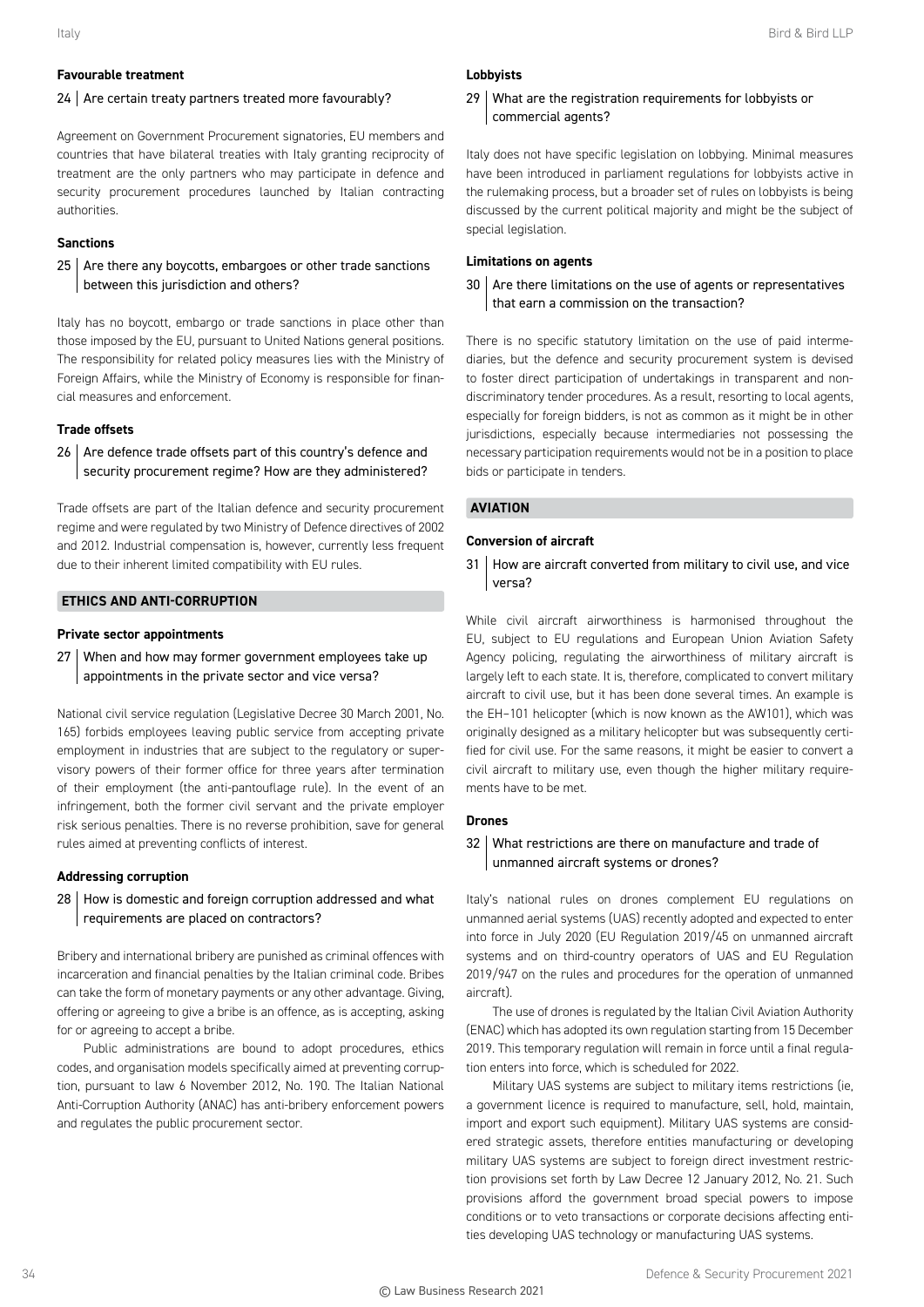# **MISCELLANEOUS**

# **Employment law**

33 Which domestic labour and employment rules apply to foreign defence contractors?

No specific rule applies only to foreign defence contractors. Italian labour legislation applies to any worker habitually working in Italy, irrespective of any choice of law made in the employment contract.

#### **Defence contract rules**

34 Are there any specific rules that contractors, foreign or domestic, are bound by in defence contracts?

The replies above describe the specific rules applicable to foreign and domestic defence contractors.

35 Do contractors avail themselves of these rules when they perform work exclusively outside of the jurisdiction?

Rules on defence contracts still apply even if the contractor performs its work outside the jurisdiction.

# **Personal information**

36 | Must directors, officers or employees of the contractor provide personal information or certify that they fulfil any particular requirements to contract with a government entity?

Yes. When participating in a tender or submitting a bid for entering into a public contract, directors, officers, sole shareholders or majority shareholders and even certain employees have to provide personal information, such as name, date and place of birth of themselves and of persons of legal age living in the same household, for the purpose of allowing antiorganised crime infiltration background checks. Furthermore, the same director, officers, employees, sole or majority shareholders have to file declarations attesting that they have not been convicted of crimes such as bribery, fraud, money laundering or terrorism. Finally, if contracts entail the handling of classified information or items, security clearances need to be obtained through a process that requires disclosing personal information and provided to the contracting authority.

#### **Licensing requirements**

37 What registration or licensing requirements exist to operate in the defence and security sector in the jurisdiction?

To hold, manufacture, store, maintain, sell military items and technology in Italy, a licence issued by a provincial government office is required. Importing and exporting military items requires that an economic operator is registered in the national register of undertakings operating in the defence sector and that export licences are obtained prior to any import, export or intra-EU transfer transaction. Harsh criminal penalties, including incarceration, can be incurred in the case of infringement.

#### **Environmental legislation**

# 38 What environmental statutes or regulations must contractors comply with?

The Italian environmental code (Legislative Decree 3 April 2006, No. 152) sets forth emissions limits, licensing requirements and rules on waste disposal that apply to any works, or production or manufacturing processes. Procurement contracts and tender selection rules can incorporate environmental purposes or require economic operators to meet minimal environmental criteria set out by ministerial decrees.

# Bird & Bird

Simone Cadeddu simone.cadeddu@twobirds.com

Jacopo Nardelli jacopo.nardelli@twobirds.com

Chiara Tortorella chiara.tortorella@twobirds.com

Maddalena Was maddalena.was@twobirds.com

Via Flaminia, 133 00196 Rome Italy Tel: +39 06 69 66 70 00 Fax: +39 06 69 66 70 11

Via Borgogna, 8 20122 Milan Italy Tel: +39 02 30 35 60 00 Fax: +39 02 30 35 60 11

www.twobirds.com

# 39 | Must companies meet environmental targets? What are these initiatives and what agency determines compliance?

There are no special environmental targets set out by defence and security procurement rules. However, environmental targets and criteria can be part of the procurement process. Furthermore, broader environmental targets may derive from general policies (eg, greenhouse gas reduction or renewable energy production increase) or by specific provisions of environmental authorisations, licences and management systems applying to the specific operations of an economic operator involved in the performance of defence and security procurement contracts.

# 40 | Do 'green' solutions have an advantage in procurements?

Recent legislation on minimal environmental criteria in public procurement contracts allows contracting authorities to award premium points to bids containing environmental-friendly solutions with respect to the production of goods and services and life cycle management. Minimal environmental criteria are set out in the Public Procurement Code's enactment legislation and are updated by the Ministry of Environment, with reference to activity and product categories. Only contract-specific green solutions may grant advantages in the procurement process.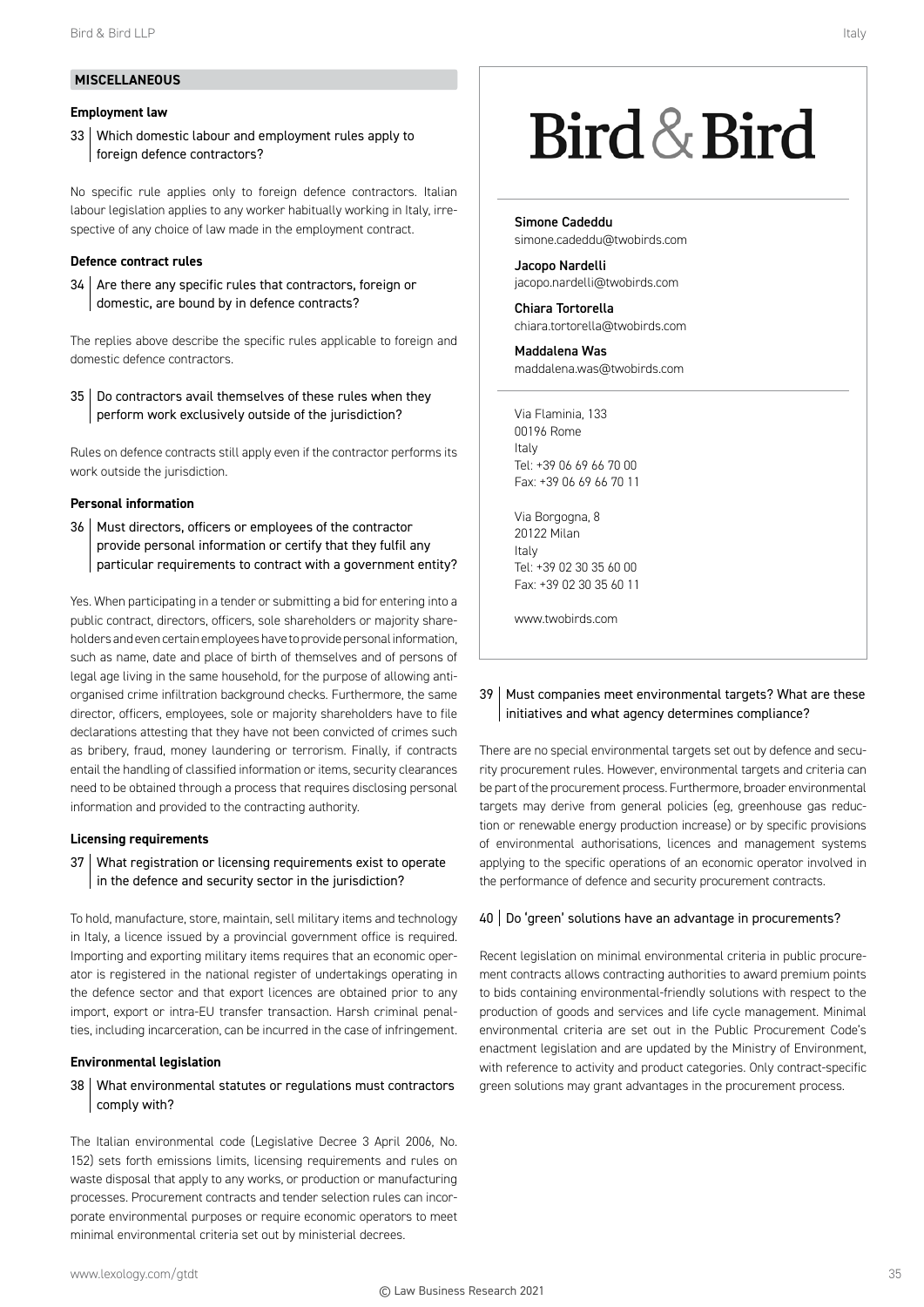# **UPDATE AND TRENDS**

# **Key developments of the past year**

41 | What were the key cases, decisions, judgments and policy and legislative developments of the past year?

Law Decree 16 July 2020, No. 76 (the Simplifications Decree), converted with amendments by Law 11 September 2020, No. 120, introduced a number of important temporary and derogatory provisions in order to accelerate public investment by simplifying procurement procedures and lowering thresholds. With regard to the defence and security sector, article 8, paragraph 11 of the Simplifications Decree provides that the Italian government has to approve an enactment regulation relating to a defence and security procurement. No such regulation has been approved yet.

#### **Coronavirus**

42 What emergency legislation, relief programmes and other initiatives specific to your practice area has your state implemented to address the pandemic? Have any existing government programmes, laws or regulations been amended to address these concerns? What best practices are advisable for clients?

In order to address the coronavirus pandemic, public procurement legislation was amended by Law Decree 17 March 2020, No. 18 (the Cura Italia Decree), converted with amendments by Law 24 April 2020, No. 27, which introduced temporary provisions on the awarding and executing of public contracts. Further provisions were included in Law Decree 19 May 2020, No. 34 (the Relaunch Decree). Clients are recommended to constantly monitor the measures taken in the public procurement sector, which is currently characterised by a high level of regulatory changes.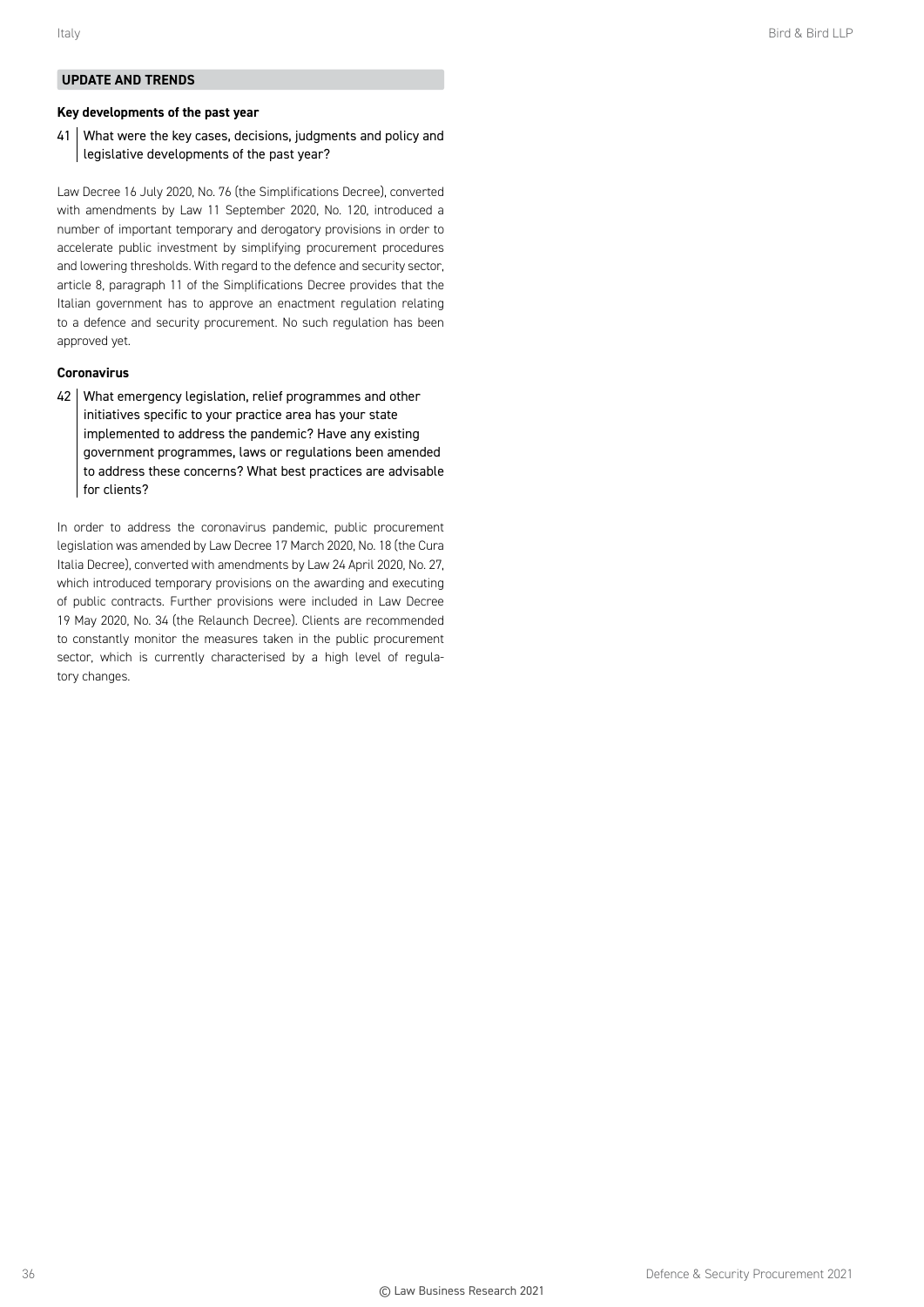# **Japan**

# Go Hashimoto and Yuko Nihonmatsu

Atsumi & Sakai

# **LEGAL FRAMEWORK**

# **Relevant legislation**

1 What statutes or regulations govern procurement of defence and security articles?

Procurement by the Ministry of Defence is governed by a complex set of laws and regulations stipulated at a country level, such as the Public Accounting Act, as well as official directives and circular notices stipulated independently by the Ministry of Defence. These laws, regulations and official directives undergo reviews following changes in social circumstances and the environment that affect defence and security procurement and other factors. In particular, on 1 October 2015, following the establishment of the Acquisition, Technology and Logistics Agency (ATLA), amendments were made to a large number of related rules and regulations. The main laws and regulations governing the procurement of defence and security articles follow.

#### Laws and regulations

- The Public Accounting Act;
- the Act on Prevention of Delay in Payment under Government Contracts;
- the Act on the Responsibility of Government Employees who Execute the Budget;
- the Cabinet Order on Budgets, the Settlement of Accounts, and Accounting;
- the Temporary Special Provisions of Cabinet Order on Budgets, the Settlement of Accounts, and Accounting; and
- the Rules on Administrative Handling of Contracts.

# Official directives

- The Official Directive regarding the Implementation of Procurement of Equipment and Services;
- the Official Directive regarding Supervision and Inspection of Procurement Items;
- the Official Directive regarding Calculating Basis for Target Price of Procurement Items; and
- the Detailed Regulations on Administrative Handling of Contracts under the jurisdiction of the Ministry of Defence.

# Official directives of the ATLA

- The Official Directives regarding Contract Administration at the ATLA;
- the Official Directive regarding Supervision and Inspections of Procurement Items procured by Central Procurement;
- the Official Directive regarding the Administration of Target Price Calculation by the ATLA; and
- the Official Directive regarding Cost Audit Administration by the ATLA.

#### Notices, circular notices, etc, of the ATLA

- The Outline of Contract Administration Handling;
- the Administration Outline for Administration of Target Price Calculation by the ATLA;
- the Administration Outline for Official Directive regarding Cost Audit Administration by ATLA; and
- the Implementation Outline of System Investigation and Import Investigations, etc, for Central Procurement.

# **Identification**

2 How are defence and security procurements identified as such and are they treated differently from civil procurements?

The procurement of defence and security articles is, for the most part, the responsibility of the ATLA. This agency is subject to official directives and circular notices etc stipulated independently by itself or the Ministry of Defence. In this sense, procurement by the agency is treated separately from civil procurement.

# **Conduct**

# 3 How are defence and security procurements typically conducted?

According to the Guidance for Bid and Contract (ATLA Public Notice No. 1 of 1 October 2015, as amended), the procedure for the procurement of defence and security articles can be summarised as follows:

- To become a procurement counterparty, an entity applies to undergo bid participation eligibility screening and completes a screening process. If eligible, the applicant's name is recorded in the register of qualified bidders. The applicant is sent a notice with the results of the eligibility screening.
- If a general competitive bidding procedure is being followed, a public notice is made announcing the procurement. In cases of designated competitive bidding or if a discretionary contract is being offered, a regular notice is sent to the relevant counterparty.
- The selected counterparty pays a bid deposit to the Chief Secretary Treasurer of the ATLA (revenue), unless they are exempt from paying a deposit under the public notice or the regular notice.
- The bid participant, or the government counterparty negotiating a discretionary contract, submits a bid document or an estimate. There is also an electronic bidding and bid-opening system (central procurement).

The bidder offering the lowest tendered price, that is equal to or lower than the target price (or is equal or lower than the target price plus the sum of the consumption tax rate and the local consumption tax rate, expressed as a percentage) is the successful bidder.

However, if the bid is conducted following the Method of Comprehensive Evaluation, the bidder must indicate its price,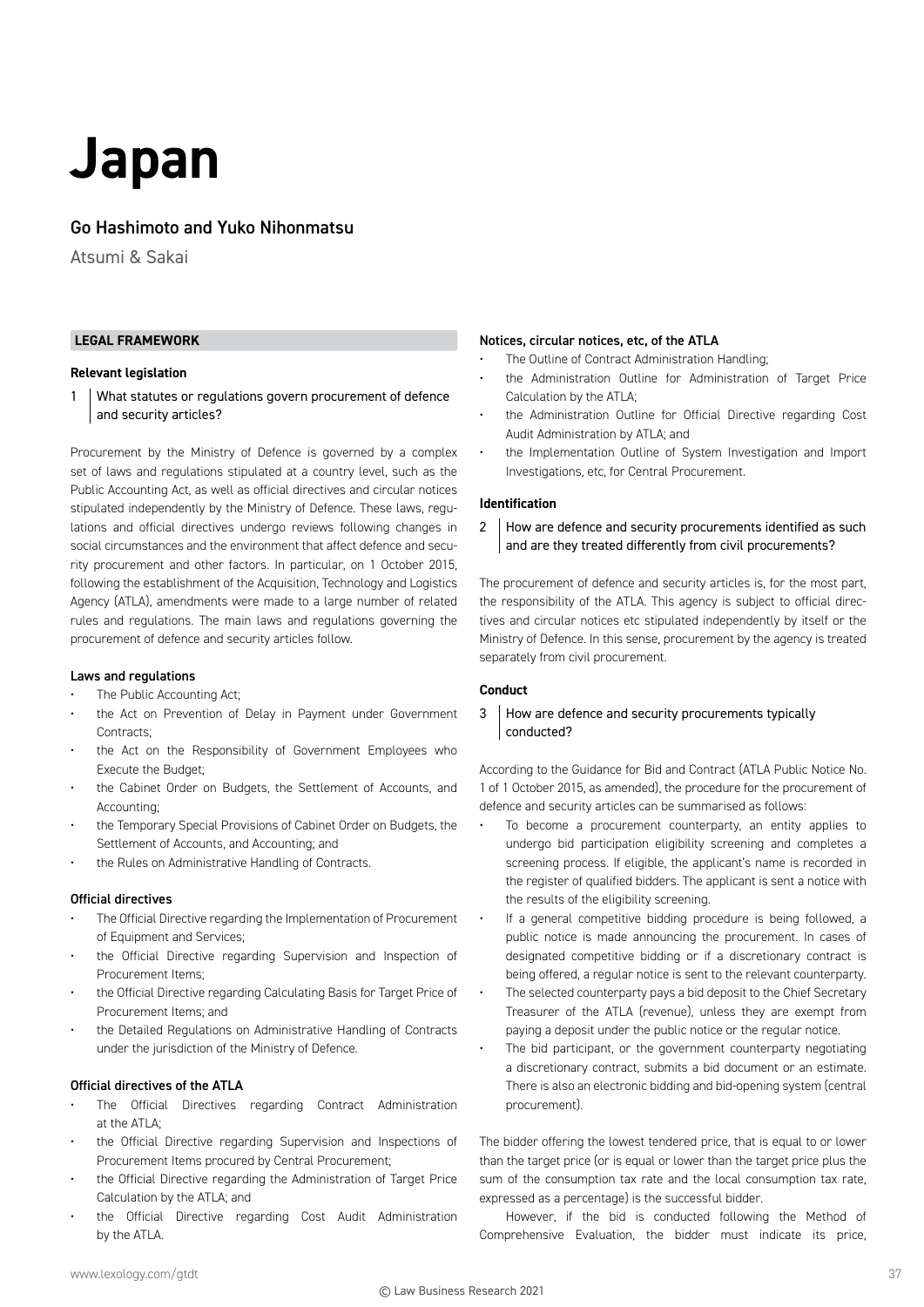performance, capability, technology etc in its application. In these cases, the successful bidder is the bidder:

- that tenders a price within the target price;
- that has the performance, capability, technology etc to meet the requested minimum requirements of the bid, and that are critical to reaching the performance specified in the public notice or public announcement of the bid (including the bid instructions); and
- that receives the highest score out of the bidders, according to the Method of Comprehensive Evaluation.

When the successful bidder is determined (or, in the case of a discretionary contract, when the negotiation results in an agreement), the counterparty submits a contract in accordance with the prescribed procedures and pays the contract deposit (unless they are exempt). The contract is deemed concluded when the certifying officer certifies the contract. Then an officer in charge of 'acts to assume debts' and the counterparty together sign and seal the contract.

#### **Proposed changes**

 $4$  Are there significant proposals pending to change the defence and security procurement process?

At the time of writing, no legislative bills have been submitted to the Diet.

# **Information technology**

5 Are there different or additional procurement rules for information technology versus non-IT goods and services?

The Ministry of Defence has established information security management standards by importing international standards commonly used by private companies inside and outside of Japan. The Ministry requires companies that build information systems to implement measures pursuant to such standards (eg, ISO/IEC27001, ISO/IEC27002, JIS27001 and JIS27002), and constantly reviews measures by monitoring international standards and social trends.

In particular, the Ministry contractually requires counterparty companies to implement information security management systems for procurement, consisting of three parts:

- the Basic Policy ('securing information security of procurement of equipment and services');
- the Standards; and
- an (audit) Implementation Outline pursuant to international standards regarding information security management etc.

Implementation of the above measures is ensured through voluntary audits carried out by the company and audits conducted by the Ministry.

Companies that build information systems for the Ministry are required to establish an information security management system similar to the three-part process summarised above. The information security management system and the company building it are subject to audits by the Ministry, pursuant to the (audit) Implementation Outline, to confirm the system complies with the Basic Policy and Standards implemented by the Ministry, and that the information security measures taken in accordance with the Implementation Outline prepared by the company are conducted properly.

The Ministry applies equivalent information security measures to the supply of certain equipment other than information systems.

#### **Relevant treaties**

 $6$  Are most defence and security procurements conducted in accordance with the GPA or other treaty-based procurement rules, or does this jurisdiction commonly use the national security exemption to procure them?

The Ministry of Defence is subject to the Agreement on Government Procurement (GPA) and procurement of defence and security articles is conducted in accordance with the GPA. Further, government procurement is regulated by economic partnership agreements (EPAs) and therefore must be conducted in accordance with them. EPAs that Japan is a party to include:

- the Comprehensive and Progressive Agreement for Trans-Pacific Partnership;
- the Japan–Australia EPA;
- the Japan–Chile EPA;
- the Japan-European Union EPA;
	- the Japan–India EPA;
	- the Japan-Indonesia EPA;
	- the Japan-Mexico EPA;
	- the Japan–Peru EPA; and
	- the Japan–Philippines EPA.

#### **DISPUTES AND RISK ALLOCATION**

# **Dispute resolution**

7 How are disputes between the government and defence contractor resolved?

In addition to regular litigation proceedings, complaints regarding government procurement can be resolved at the Office for Government Procurement Challenge System (CHANS) established by the Cabinet Office.

There are no special dispute resolution procedures that are only applicable to defence and security contractors.

# $8$  To what extent is alternative dispute resolution used to resolve conflicts? What is typical for this jurisdiction?

Litigation is the typical method used to resolve conflicts, and out-ofcourt dispute resolutions are rarely used. Since 1996, there have been no cases filed with CHANS against the Ministry of Defence.

# **Indemnification**

# 9 What limits exist on the government's ability to indemnify the contractor in this jurisdiction and must the contractor indemnify the government in a defence procurement?

Indemnity by the government is conducted in accordance with article 29, paragraph 3 of the Constitution.

However, the government is not allowed to enter into guarantee agreements with respect to liabilities owed by companies or other juristic persons (article 3 of the Act on Limitation of Government Financial Assistance to Juridical Persons). However, in a court precedent (Yokohama District Court, Judgement, November 15, 2006; HT(1239)177), a loss indemnity agreement by a local government was deemed null and void as being in breach of article 3 of the Act on Limitation of Government Financial Assistance to Juridical Persons.

The liability of a contractor under a defence and security articles procurement agreement is provided in the contract it entered into with the government. However, the government would rarely claim indemnity from a contractor unless required to in the Civil Code (eg, defect liabilities, etc).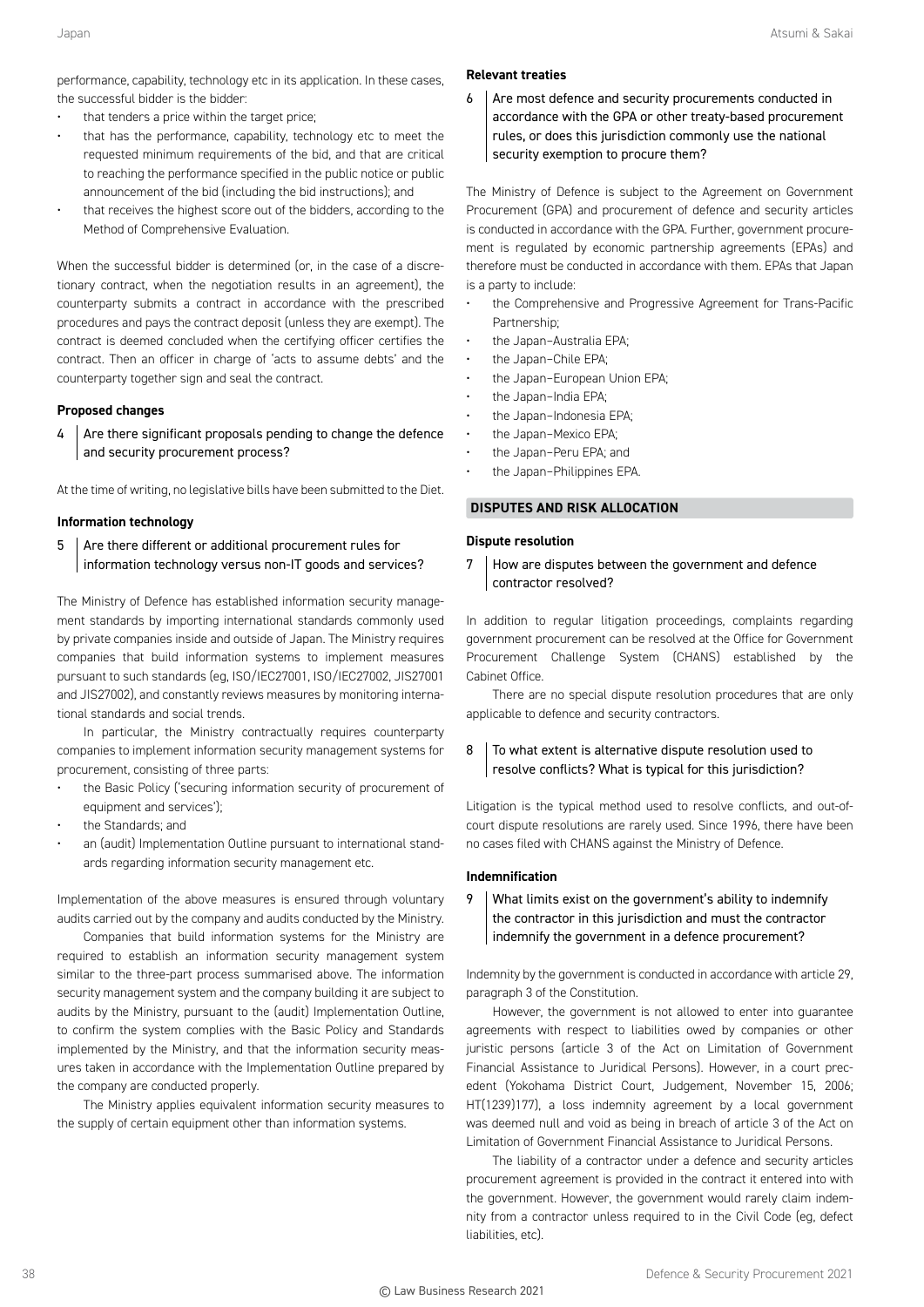# **Limits on liability**

# 10 Can the government agree to limit the contractor's liability under the contract? Are there limits to the contractor's potential recovery against the government for breach?

There are no laws or regulations that restrict the government from limiting the liability of a defence and security articles contractor under a contract, or to restrict the defence and security articles contractor from recovering loss or damages from the government owing to a breach of contract. Limitations, if any, are subject to the terms and conditions of each contract.

# **Risk of non-payment**

 $11$  | Is there risk of non-payment when the government enters into a contract but does not ensure there are adequate funds to meet the contractual obligations?

When the government enters into a procurement contract, it must normally conduct an 'act to assume national treasury debts' (article 15 of the Fiscal Act). As the necessary budget is secured by this act, there is no risk of non-payment.

# **Parent guarantee**

12 Under what circumstances must a contractor provide a parent guarantee?

A parent guarantee is necessary if it is clearly required under the bid terms. A parent guarantee may be required when the procurement is conducted through a special purpose vehicle, for example.

# **DEFENCE PROCUREMENT LAW FUNDAMENTALS**

# **Mandatory procurement clauses**

13  $\vert$  Are there mandatory procurement clauses that must be included in a defence procurement contract or that will be read into the contract regardless of their actual inclusion?

When the government determines the successful bidder in a tender or the counterparty to a discretionary contract, the contract officer, among others, must prepare a written contract that includes the particulars of the purpose of the contract, the contract price, performance period and contract guarantee, and other necessary matters (article 29–8, paragraph 1 of the Public Accounting Act and article 100 of the Cabinet Order on Budgets, the Settlement of Accounts, and Accounting). For the Ministry of Defence, a contract must be prepared for 'each successful bid, etc', and must be prepared for all defence and security articles, without exception.

Further, a contract will not become final and binding until signed and sealed by both the contract officer and the counterparty, and the preparation of a written contract by such signing and sealing is one of the requirements for the conclusion of contracts.

There are no particular clauses that would be read into a contract without actually being included therein.

# **Cost allocation**

14 | How are costs allocated between the contractor and government within a contract?

The General Terms and Conditions published by the Ministry of Defence do not refer to contract expenses. It is considered normal for each party to bear its own expenses.

#### **Disclosures**

# 15 What disclosures must the contractor make regarding its cost and pricing?

The contractor must submit a bid form or an estimate sheet to the Ministry of Defence.

The contractor has no legal obligation to disclose any information, but when the government enters into certain contracts specified by a cabinet order or statute that cause expenditures to be incurred by the national government, the government must publish information concerning the contract price, among other things.

# **Audits**

# 16 How are audits of defence and security procurements conducted in this jurisdiction?

As part of an effort throughout the government to 'ensure the appropriateness of public procurement', the Ministry of Defence has been expanding the use of the Method of Comprehensive Evaluation and streamlining its bidding procedures. In addition, in response to a number of cases in 2012 of overcharging and manipulation of product test results by contractors, the Ministry of Defence has been working on measures to prevent a recurrence of these problems, such as enhanced system inspections, reviewing penalties and ensuring the effectiveness of supervision and inspections, and is putting more effort into the prevention of misconduct, improving fairness and transparency and ensuring contracts are appropriate.

Further, with the aim of strengthening checks and balances, the Acquisition, Technology and Logistics Agency (ATLA) has established an Audit and Evaluation Division to carry out internal audits, as well as conducting multi-layered checks on the ATLA from both inside and outside through audits by the Inspector General's Office of Legal Compliance and deliberations at the Defence Procurement Council, the members of which are external academics. Further, it is also making efforts towards raising compliance awareness by enhancing its education division and providing thorough education on legal compliance to its personnel.

In the case of defence and security procurement, the supplier's records of costs are inspected in relation to the production cost of procured defence and security articles, in accordance with the contractual terms, etc (eg, a special clause regarding securement of reliability of documents and implementation of system inspection or a special clause on securement of reliability of documents related to contracts concerning import goods, etc, and implementation of import procurement inspections) and whenever needed, cost audits are conducted to confirm that the price of each item's cost and consumption quantity is appropriate.

# **IP rights**

# 17 Who gets the ownership rights to intellectual property created during performance of the contract? What licences are typically given and how?

Under the special terms published by the Ministry of Defence, the Ministry requires all rights to any copyright-protected work created during the performance of a contract to be transferred to the Ministry and a 'certificate of transfer of copyright' and a 'certificate of non-exercise of author's moral rights' to be submitted with the work product.

# **Economic zones**

18  $\vert$  Are there economic zones or other special programmes in this jurisdiction commonly utilised by foreign defence and security contractors for financial or other procurement related benefits?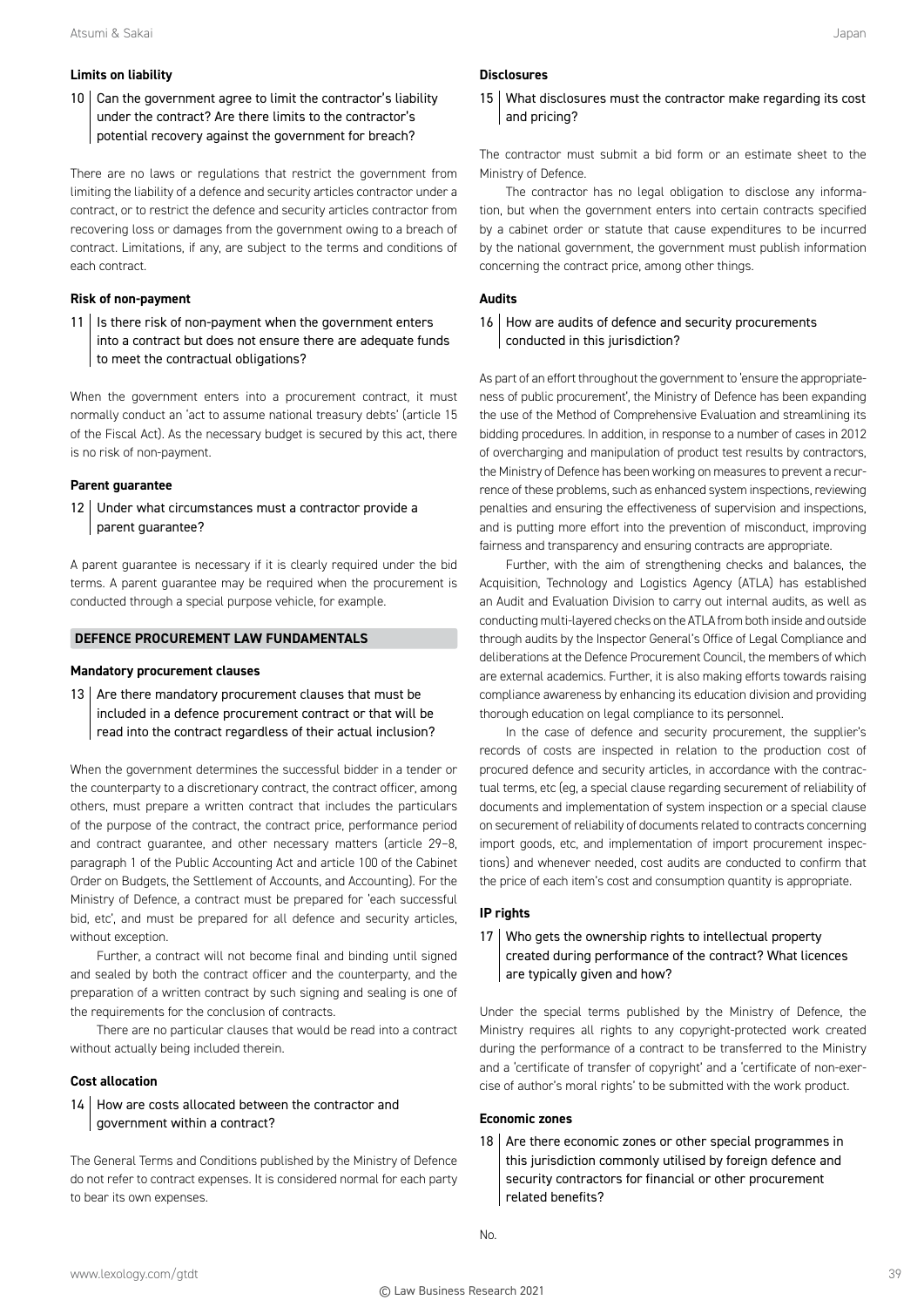# **Forming legal entities**

19 Describe the process for forming legal entities, including joint ventures, in this jurisdiction.

#### Advance preparations

Determine basic matters (eg, organisational form, stated capital, business descriptions and succession of assets) and check whether there is another company of the same trade name at the same location of the proposed head office with the legal affairs bureau.

# Prepare of articles of incorporation

Determine the matters that must be stated in the original articles of incorporation (eg, the purposes, the trade name, the location of the head office, the minimum amount of contributed assets, the name or organisational name, and the address of the incorporator) and other matters, and have the articles of incorporation notarised by a notary public.

# Contribution

The incorporator pays the money to be contributed in full, or tenders property, other than monies, with respect to the shares issued at incorporation without delay after subscribing for the shares that were issued at incorporation.

# Appointment of officers at incorporation

The incorporator appoints directors at incorporation without delay after the completion of capital contribution. The company auditors are appointed; if required. The appointment of officers at incorporation is determined by a majority vote of the incorporators.

#### Examination by directors at incorporation

At incorporation, the directors at incorporation examine whether the capital contribution has been completed and whether any incorporation procedures are in breach of any laws, regulations or the articles of incorporation.

# Appointment of directors at incorporation

If the company has a board of directors, a representative director at incorporation is appointed (decided by a majority vote of the directors at incorporation).

# Registration of incorporation

The incorporation must be registered with the relevant government agencies (ie, the tax office, the prefectural tax office, the municipal government (regarding taxes or national pensions), the labour standards office (regarding employment insurance and workers' accident compensation insurance) and the pension office (regarding health insurance and employee pensions)) within two weeks from the latter of the date of termination of examination by the directors at incorporation or the date designated by the incorporator.

#### **Access to government records**

 $20$  Are there statutes or regulations enabling access to copies of government records? How does it work? Can one obtain versions of previous contracts?

In accordance with the Act on Access to Information Held by the Administration, any person may request that the head of an administrative organ disclose administrative documents. This request must be complied with, except in the following cases.

# Information concerning an individual

Where it is possible to identify a specific individual from a name, date of birth or other description contained in the information (including cases where it is possible to identify a specific individual through comparing the requested information with other information) and when it is not possible to identify a specific individual, but disclosure of the information is likely to harm the rights and interests of an individual.

However, the following information is excluded from these prohibitions:

- information concerning a business operated by the individual;
- information that is public, or that is scheduled to be made public, pursuant to laws, regulations or custom;
- information that must be disclosed to protect a person's life, health, livelihood or property; and
- information that, in whole or in part, pertains to the substance of an individual's duties, or his or her performance of these duties, when the said individual is:
- a public officer;
- an officer or an employee of an incorporated administrative agency;
- a local public officer; or
- an officer or an employee of a local incorporated administrative agency.

In addition, the following exclusions apply to information concerning a juridical person or other such entities (excluding the state, incorporated administrative agencies, local public entities and local incorporated administrative agencies (juridical persons)), except where disclosure is required to protect a person's life, health, livelihood or property:

- information concerning the business of an individual operating the said business, except for information:
	- that is likely to harm the rights, competitive position or other legitimate interests of the juridical person or the individual if disclosed;
	- that is customarily not disclosed by a juridical person or an individual but was voluntarily provided in response to a request by an administrative organ on the condition of non-disclosure, or for which it is found reasonable that such a condition be set due to the information's nature or circumstances of the disclosure;
	- for which there are reasonable grounds for a head of an administrative organ to find that disclosure will likely:
		- harm national security;
		- harm a relationship of mutual trust with another country or an international organisation;
		- create a disadvantage in negotiations with another country or an international organisation; or
		- impede:
			- the prevention, suppression or investigation of crimes;
			- the maintenance of prosecutions;
			- the implementation of punishments; or
			- other matters concerning maintenance of public policy; or
- that concerns internal deliberations, examinations or consultations conducted by or between state organs, incorporated administrative agencies, local public entities or local incorporated administrative agencies, where disclosure is likely to:
	- cause unjust harm to the open exchange of opinions or the neutrality of decision-making;
	- cause unjust confusion among citizens; or
	- bring unjust advantages or disadvantages to specific individuals; and
- information concerning the affairs or business of a state organ, an incorporated administrative agency, a local public entity or a local incorporated administrative agency, where disclosure is likely to hinder the proper execution of the said affairs or business or presents the following risks: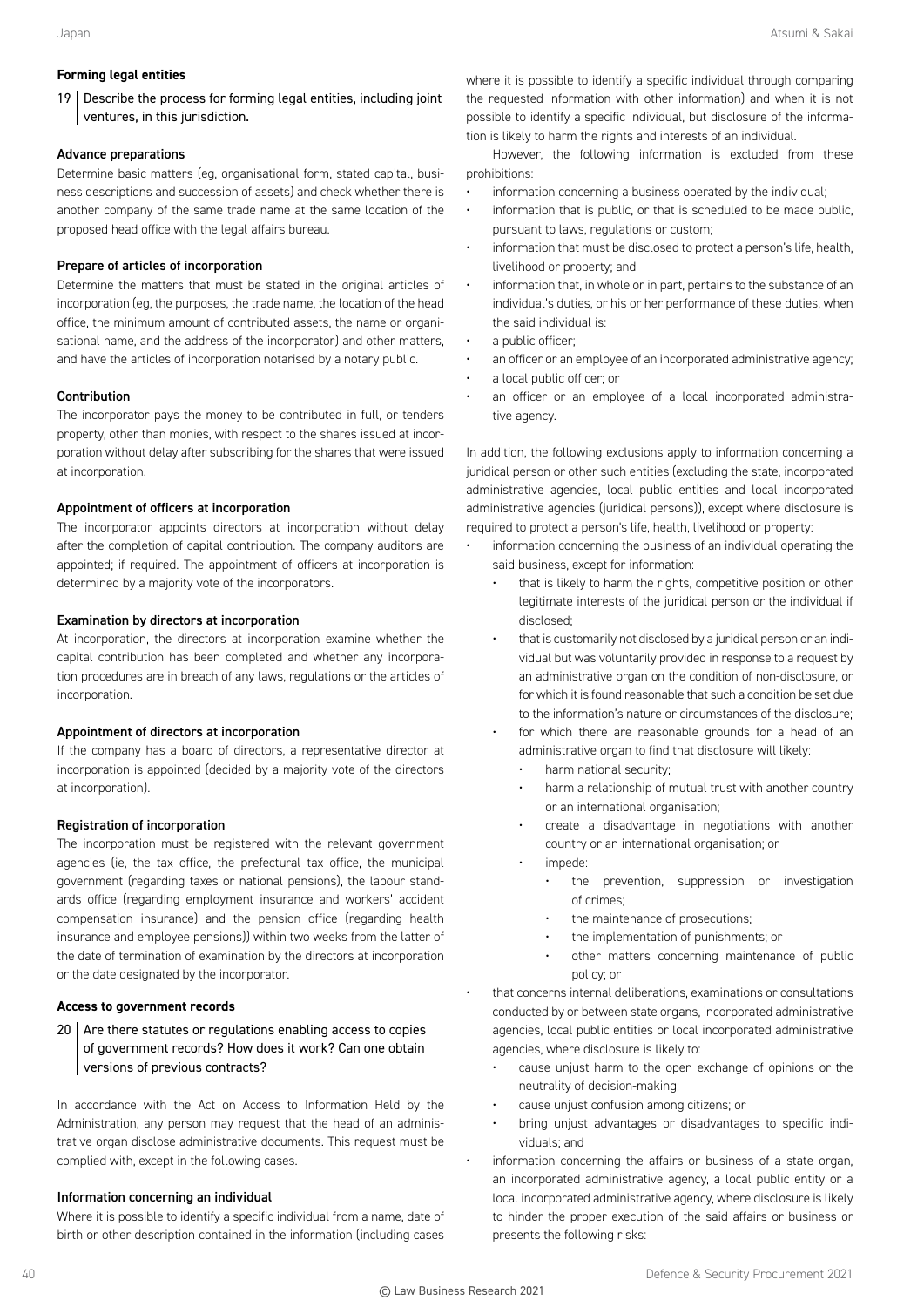- making it difficult to accurately understand the facts concerning affairs pertaining to audits, inspections, supervision, examinations, imposition or the collection of taxes; facilitate wrongful acts regarding such affairs, or make it difficult to discover such wrongful acts;
- unjustly damaging a property benefit of the state, an incorporated administrative agency, a local public entity or a local incorporated administrative agency concerning affairs pertaining to contracts, negotiations or administrative objections and litigations;
- unjustly hindering the fair and efficient execution of affairs pertaining to research and study;
- hindering the maintenance of impartial and smooth personnel practices in the affairs pertaining to personnel management; and
- causing damage to legitimate interests arising from corporate management regarding the business of an enterprise managed by a state or a local public entity, an incorporated administrative agency or a local incorporated administrative agency.

#### **Supply chain management**

21 What are the rules regarding eligible suppliers and supply chain management and anti-counterfeit parts for defence and security procurements?

Any person who falls under the descriptions of articles 70 and 71 of the Cabinet Order on Budgets, the Settlement of Accounts, and Accounting (article 70 of the foregoing Cabinet Order) may not participate in competitive bidding, other than for construction work.

In addition, the contracting officer may disallow a person falling under the following items to participate in competitive bidding if the sale, lease, contracting or another form of contract is put out to tender pursuant to article 29–3, paragraph 1 of the Public Accounting Act (an open tender), unless there are special grounds for allowing them:

- 1 a person who is incapable of concluding the relevant contract;
- 2 a person who received an order of commencement of bankruptcy proceedings and has not had their rights restored; or
- 3 a person who falls under any of the items of article 32, paragraph 1 of the Act on Prevention of Unjust Acts by Organised Crime Group Members (Act No. 77 of 1991) (article 17 of the foregoing Cabinet Order).

A contract officer may also prevent a person who falls under the following categories (and their proxies, manages and employers) from participating in open tenders for a period of no more than three years:

- 1 a person who intentionally carried out construction, manufacturing or any other service in a careless manner or acted fraudulently with regard to the quality or volume of an object in the course of performing a contract;
- 2 a person who obstructed the fair implementation of a tender, hindered a fair price from being reached or colluded with others to obtain an unlawful profit;
- 3 a person who obstructed a successful bidder from entering into a contract or obstructed a party to a contract from performing the contract;
- 4 a person obstructed an official from performing the official's duties regarding a supervision or inspection;
- 5 a person who has not performed a contract without a justifiable reason;
- 6 a person who intentionally, and based on false facts, claimed the price of fulfilling a contract exceeded the price that was fixed when signing the contract;
- 7 a person facing a denomination under the 'Outline of denomination, etc concerning procurement of defence and security articles, etc and services'; and

8 a person who employs a proxy, manager or any other employee who is not eligible to participate in an open tender pursuant to items (1) to (4) above and (1) to (7) in the performance of a contract.

There are no specific rules regarding supply chain management and anti-counterfeit parts relating to defence and security procurements.

# **INTERNATIONAL TRADE RULES**

#### **Export controls**

22 What export controls limit international trade in defence and security articles? Who administers them?

With regard to export controls that limit international trade in defence and security articles, the Foreign Exchange and Foreign Trade Act (FEFT) stipulates certain provisions relating to security trade controls, which are enforced by the Ministry of Economy, Trade and Industry.

# **Domestic preferences**

23 What domestic preferences are applied to defence and security procurements? Can a foreign contractor bid on a procurement directly?

There is no mechanism for applying domestic preferences to defence and security procurements. For the acquisition of defence and security articles, a number of acquisition methods are currently adopted, including domestic development, international co-development or production, domestic production under licence, utilisation of civilian goods, importing etc. The appropriate method is selected depending on the characteristics of the particular defence and security articles in question. The Analysis and Assessment of the Acquisition Program, the new Acquisition Strategy Plan and Acquisition Plan published by Acquisition, Technology and Logistics Agency (ATLA) on 31 August 2017, adopts a policy of domestic development, production and maintenance for certain items.

The Guidance for Bid and Contract (ATLA Public Notice No. 1 of 1 October 2015) contains provisions pursuant to which foreign business operators may apply to undergo eligibility screening to participate in tenders, which indicates that it is possible for foreign companies to directly participate in procurement tender. However, a Japanese trading company will usually carry out procurement on behalf of a foreign company.

# **Favourable treatment**

 $24$  Are certain treaty partners treated more favourably?

There are no treaty partners that are treated more favourably.

# **Sanctions**

 $25$  Are there any boycotts, embargoes or other trade sanctions between this jurisdiction and others?

# Exports

In Japan, export controls are conducted under the Foreign Exchange Act, the Export Control Order, the Foreign Exchange Order, and the Ministerial Ordinance on Goods.

There are export controls that require the permission or approval of the Minister of Economy, Trade and Industry.

Defence and security articles that require permission to be exported include:

*[Weapons], articles related to weapons of mass destruction, articles related to conventional weapons and articles that are likely to be used for development, etc of weapons of mass destruction or conventional weapons.*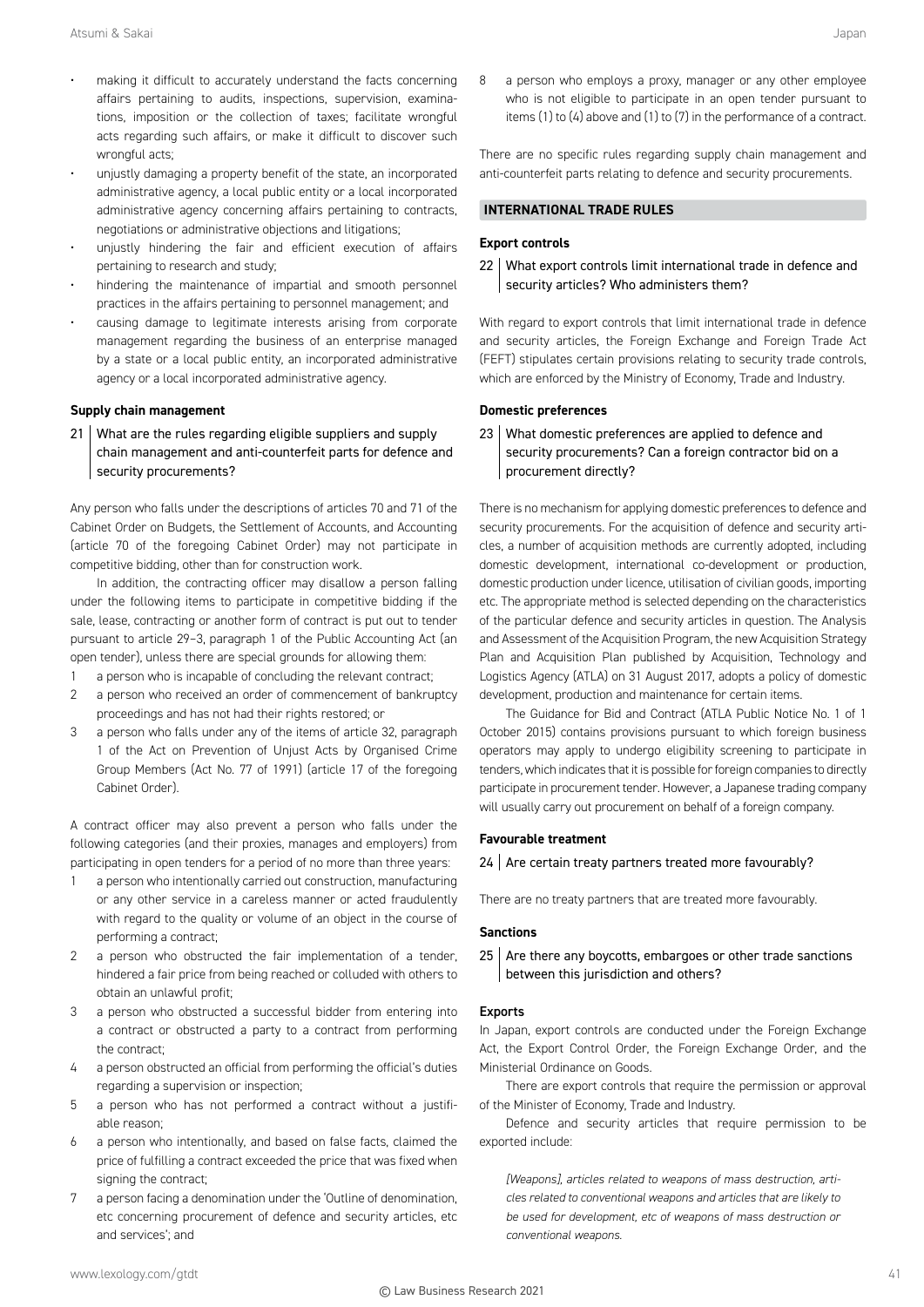'Articles related to weapons of mass destruction' refers to articles related to nuclear, chemical and biological weapons and missiles.

'Articles related to conventional weapon' refers to state-of-the-art materials processing, electronics, computers, communication devices, sensors or lasers, navigation equipment, marine-related equipment and propulsion devices.

Exports subject to approval includes all exports of articles bound for North Korea.

#### Imports

Primary import controls applicable to defence and security articles include restrictions on specified regions under which approval is required to import from specified countries of origin or places of shipment. Pursuant to this restriction, approval of the Minister of the Economy, Trade and Industry is required to import weapons originated or shipped from Eritrea, and Type I Designated Substances defined in the Act on the Prohibition of Chemical Weapons and the Regulations of Specific Chemicals (Chemical Weapons Control Act) originating or shipping from specified countries or regions.

Further, in terms of current economic sanctions, the approval of the Minister of the Economy, Trade and Industry is required to import any articles originating or shipping from North Korea, therefore weapons originating or shipping from Liberia are effectively prohibited.

Articles that require approval regardless of the country of origin or the place of shipment include:

- 1 explosives;
- 2 military aircraft and engines for military aircraft;
- 3 tanks, other armed vehicles, and components thereof;
- 4 warships;
- 5 military armaments, guns and other firearms;
- 6 other weapons, bombs, swords, spears and similar weapons;
- 7 components of the items listed in (1) to (7); and
- 8 substances specified under the Chemical Weapons Control Act.

#### 2017 Amendments to the Foreign Exchange and Foreign Trade Act

Amendments to the FEFT were promulgated on 24 May 2017 and came into effect on 1 October 2017. These strengthened penalties of regulations concerning the importing or exporting and trade of technologies, and administrative sanctions concerning import and export regulations.

#### 2019 Amendments to the Foreign Exchange and Foreign Trade Act

The notice on inward direct investment was amended with effect from 1 August 2019 in order to effectively prevent the outflow of securitycritical technologies and damage to the foundation of Japan's national defence industry and technologies, and similar situations that could have serious impacts on Japan's national security. The amendments also introduced a requirement to give advance notification of inward direct investment in businesses related to cybersecurity.

#### **Trade offsets**

# $26$  Are defence trade offsets part of this country's defence and security procurement regime? How are they administered?

There are no trade offsets at the moment, although the Ministry of Defence is considering their introduction.

# **ETHICS AND ANTI-CORRUPTION**

# **Private sector appointments**

27 When and how may former government employees take up appointments in the private sector and vice versa?

There are no restrictions preventing former public officers from taking up appointments in the private sector, or vice versa.

However, the following actions and appointments are generally prohibited:

- A public officer, while currently in office, communicating with an 'interested enterprise' (including enterprises defined by law) regarding the officer assuming a position in the enterprise or a subsidiary corporation, while he or she is offering a contract for defence and security articles to the enterprise or is executing or is obviously intending to offer to execute such a contract with the enterprise. (Contacts of less than ¥20 million are excluded from this prohibition.)
- A public officer engaging in communications with an enterprise (not limited to interested enterprises) with the aim of having another public officer or former public officer assume a position in the enterprise or a subsidiary corporation.
- A former public officer, in the course of his or her duties as an employee of an enterprise, demanding or requesting that the division of the government agency he or she held a position in performs, or does not perform, certain acts in relation to a contract with the enterprise or in relation to administrative measures being made against the enterprise that employs them. In these cases, what actions are prohibited depend on the employee's position during his or her time in public office. There is no time limit on this prohibition regarding contracts and administrative measures employee was involved in as a public officer; it is two years with respect to other cases.

If a former public officer obtains a position at an enterprise immediately after leaving office, they will be suspected of breaching the restrictions on communications with enterprises. In practice, individuals wait at least three months before assuming a position in the private sector after leaving public office. These restrictions also apply to public officers with fixed terms of office and those hired under a public-private personnel exchange.

Further, to ensure transparency, public officers or former public officers must file notices with certain prescribed persons, including the Minister of Defence, if, while in office, they promise to assume a position in an enterprise after leaving office, or they assume a position in an enterprise within two years after retiring from a managerial position in public office (except where a notice in relation to promising to assume a position after leaving office was filed). Certain information contained in these notices filed is made public.

# **Addressing corruption**

# 28 | How is domestic and foreign corruption addressed and what requirements are placed on contractors?

There are no special restrictions related to bribery that specifically target government procurement. Such matters are generally covered by the offence of bribery under the Criminal Code. The main crimes under the Criminal Code regarding bribery that are applicable to enterprises are any bribe:

- made to a public officer in relation to the performance of his or her official duties;
- made upon request to a potential public officer in relation to the performance of official duties for which he or she is expected to be responsible;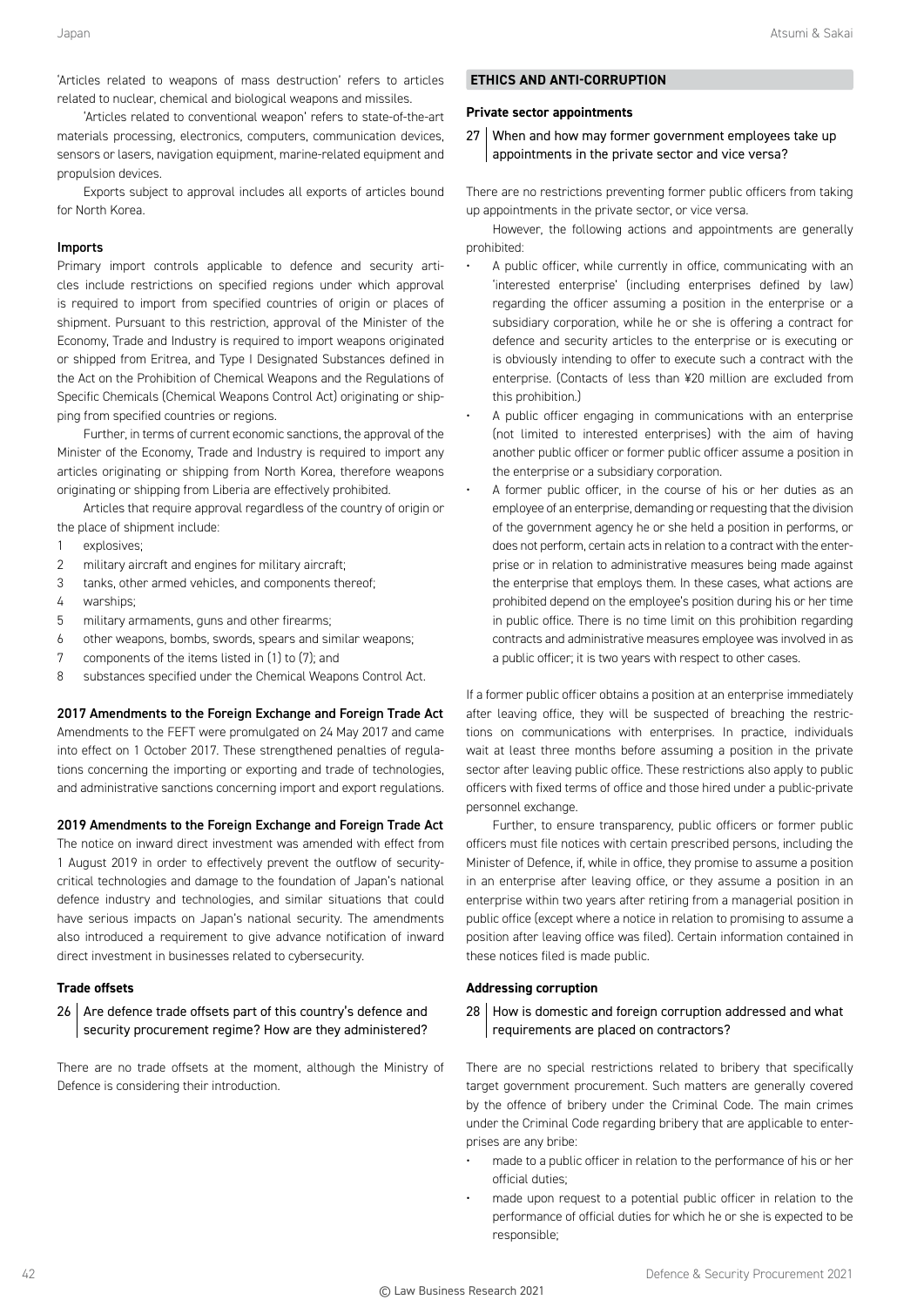- made upon request from a public officer in relation to the performance of his or her official duties to a person other than the said public officer (the person receiving the bribe is not required to be a public officer);
- made to a former public officer, in relation to the former officer conducting an unlawful act, or refraining from conducting a reasonable act, upon request while they were in office; or
- made to a public officer as a reward for conducting an unlawful act or refraining from conducting a reasonable act in the course of his or her duties upon request, or arranging for another public officer to do so.

The specifications of procured of defence and security articles are generally precise so there is no market price for them. In many cases, contracts are executed upon calculating an estimated price using cost accounting with a view to preventing overcharging by contractors. Contractual special clauses are generally required for cost accounting and management for the purpose of preventing overcharging by contractors, and cost audits are conducted. In such audits, the supplier's records of costs are inspected in relation to the production cost of procured defence and security articles, in accordance with the contractual terms, etc (eg, a special clause regarding securement of reliability of documents and implementation of system inspection or a special clause on securement of reliability of documents related to contracts concerning import goods, etc, and implementation of import procurement inspections) and whenever needed, cost audits are conducted to confirm that the price of each item's cost and consumption quantity is appropriate.

Other than the above, cartels (bid rigging) and similar acts are prohibited under the Anti-Monopoly Act, and obstructions of auctions are prohibited under the Criminal Code, the Unfair Competition Prevention Act and the Act on Elimination of Involvement in Bid Rigging. There are also punishments for failure to act, and criminal penalties or administrative monetary penalties apply in the case of violations.

Any enterprise that violates any of the restrictions or requirements stated above, engages in acts unfairly or in bad faith, makes false statements in tendering documents, performs a contract negligently without due care, or breaches a contract, will be denominated from procurements for defence and security articles for one month to three years depending on the degree of seriousness of the violation. In cases where an enterprise refuses to comply with system survey, which is a system survey prescribed in Article 1, Paragraph 2, Item 3 of the Implementation Guidelines for Measures to Ensure the Reliability of Data Submitted by Contract Recipients, it will remain denominated until it resumes the research. In addition, enterprises that have capital ties or personal relationships which means a case where an officer of one company serves concurrently as an officer of another company with a denominated enterprise may be barred from participating in open or selective tendering procedures for agreements for similar types of defence and security articles.

Public officers are subject to the National Public Service Ethics Code to ensure public trust in the fairness with which public officers execute their duties. Pursuant to this Code, public officers are prohibited from engaging in the following acts:

- 1 receiving a gift of money, goods or real estate from an interested party;
- 2 borrowing money from an interested party;
- 3 receiving services free of charge from an interested party;
- 4 receiving an assignment of private equity from an interested party;
- 5 receiving entertainment and paid dining from an interested party;
	- a public officer may dine with an interested party if the public officer pays his or her own costs, but a public officer needs to file a notice needs to be filed with the Ethics Supervisory

Officer if each party's payments exceed ¥10,000 for one party's cost, except in certain specific cases (eg, buffet parties);

- 6 indulging other forms of entertainment with an interested party (eg, going on a pleasure trip, playing golf or playing mahjong), whether or not the officer and the interested party (or parties) share the costs; and
- 7 demanding an interested party engage in the activities listed in (1) to (6) with a third party, (however, the prohibition does not apply if an interested party makes an offer to engage in such activities with a third party).

Any public officer violating items (1) to (7) can be subject to disciplinary action. There are no sanctions applicable to the interested party.

As defined in the Code, 'interested parties' includes enterprises with which a public officer has executed, offered to execute, or obviously intends to offer to execute a contract for defence and security articles in relation to which the public officer is involved in administering. Any interested party the public officer served within the previous three years are regarded as interested parties for at least three years after the transfer of this public officer. In addition, if an interested party of a public officer contacts a second public officer in order to have the official exercise his or her influence, based on his or her government position relative to the first public officer, the interested party of the first public officer shall also be deemed to be an interested party of the second public officer.

#### **Lobbyists**

29 What are the registration requirements for lobbyists or commercial agents?

There are none.

#### **Limitations on agents**

 $30$  Are there limitations on the use of agents or representatives that earn a commission on the transaction?

No.

# **AVIATION**

# **Conversion of aircraft**

31 How are aircraft converted from military to civil use, and vice versa?

In August 2010, the Ministry of Defence finalised guidelines for designing a system to convert military aircraft to civil use, and put a system in place for companies wishing to conduct such conversions in 2011. Technical documents for the conversion of the engines used on ShinMaywa US–2 rescue flying boats and Kawasaki P–1 fixed-wing patrol aircraft have been disclosed and published upon requests from commercial enterprises. In December 2016, the Acquisition, Technology and Logistics Agency (ATLA) announced it had entered into an agreement with IHI Corporation on the conversion to civil use of IHI's F7–10 engines used on P–1 aircraft in order to sell F7–10 engines to the Japan Aerospace Exploration Agency.

The Ministry of Defence rarely procures aircraft configured for civilian use for conversion to military use, preferring to purchase equipment that has already been converted for military use.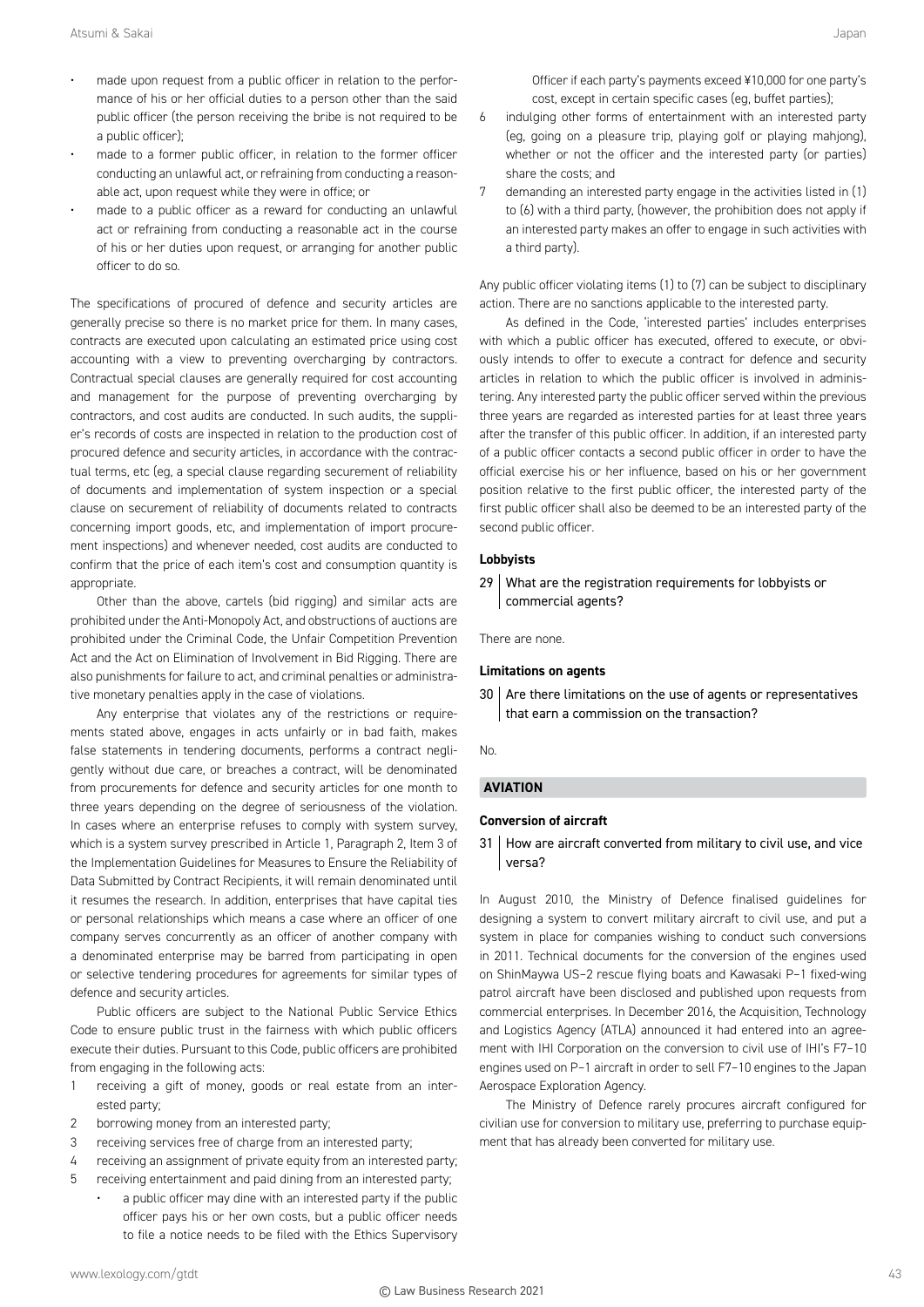#### **Drones**

# 32 What restrictions are there on manufacture and trade of unmanned aircraft systems or drones?

Under the Aircraft Manufacturing Industry Act, aircraft and rotorcraft with a structure that people cannot board and a gross weight of 150 kilogrammes or more fall under the definition of 'aircraft' and are subject to restrictions on methods of manufacturing and repair. The primary such restrictions are:

- the manufacturing or repair (including modification) of aircraft is subject to a licensing system (ie, permission of the Minister of Economy, Trade and Industry is required for each plant);
- manufacturing or repair must be conducted by permitted business operators in a manner approved by the Minister of Economy, Trade and Industry, which must also be confirmed by an aircraft inspector; and
- permitted business operators may, as a rule, only deliver a manufactured or repaired aircraft to others along with a manufacturing confirmation document prepared by an aircraft inspector.

On 10 December 2015, the Ministry of Economy, Trade and Industry announced it would request manufacturers, importers and sellers of unmanned aircraft to make voluntary efforts to identify the owners of unmanned aircraft.

# **MISCELLANEOUS**

#### **Employment law**

33 Which domestic labour and employment rules apply to foreign defence contractors?

Labour and employment rules are domestic laws and as such do not apply unless a contractor has an office and employs employees in Japan. If an enterprise has an office and employees in Japan, it must pay Japanese labour insurance and employee pension insurance. Having the proper labour insurance and employee pension insurance policies in place, and not being slack in payment of premiums, are generally requirements to qualify for participating in open and selective tendering procedures.

# **Defence contract rules**

 $34$  Are there any specific rules that contractors, foreign or domestic, are bound by in defence contracts?

No.

35 Do contractors avail themselves of these rules when they perform work exclusively outside of the jurisdiction?

Not applicable.

#### **Personal information**

36 | Must directors, officers or employees of the contractor provide personal information or certify that they fulfil any particular requirements to contract with a government entity?

One trigger for disqualification from bidding is being a 'juridical person or other organisation in which a designated organised crime group member serves as an officer thereof', an 'organised crime group member' being a person falling under any of the items of article 32, paragraph 1 of the Act on Prevention of Unjust Acts by Organised Crime Group Members (Act No. 77 of 1991) (article 17 of the foregoing Cabinet Order). As a result, enterprise bidders are required to submit a pledge

at the time of bidding, declaring that none of their 'officers, etc' belongs to an organised crime group.

# **Licensing requirements**

37 What registration or licensing requirements exist to operate in the defence and security sector in the jurisdiction?

There are no registrations or licensing requirements.

# **Environmental legislation**

38 What environmental statutes or regulations must contractors comply with?

#### Green Purchasing Act

The Green Purchasing Act came into force in 2001.

Following this act, the national government must endeavour to select 'eco-friendly goods' with low environmental impact during procurement processes, in particular:

- goods featuring recyclable resources;
- products with low environmental impact, due to the ability to reuse or recycle the product, or being made from raw materials or parts with low environmental impacts; and
- services that have low environmental impacts.

In response to this, the Ministry of the Environment established a basic policy applicable to all governmental agencies in respect of a wide variety of procurement items. The Ministry of Defence also set its own corresponding procurement goals in 2016. However, the procurement goals of the Ministry of Defence primarily target stationery, office supplies, air conditioners, lighting and general official vehicles. In regard to goods and services that form key defence and security items, the targets are limited to the construction of public facilities, tires for passenger cars, two-stroke engine oil and disaster supplies.

#### Green Contract Act

#### The Green Contract Act came into force in 2007.

This act went further than the Green Purchasing Act, requiring the national government to endeavour to promote procurement contracts with serious consideration for the reduction of greenhouse gas emissions. In its response, the Cabinet established a basic policy that covers six types of contracts:

- the purchase of electricity;
- the purchase and lease of automobiles;
- the procurement of vessels;
- the design of governmental building renovations (such plans must guarantee that reductions in the cost of powering the renovated building will exceed the cost of the renovation);
- other building designs; and
- industry waste disposal.

In response to the above, specific fuel economy and other environmental performance requirements may be set out in procurement specifications for many defence articles, among other requirements.

# 39 | Must companies meet environmental targets? What are these initiatives and what agency determines compliance?

Requirements for specific fuel consumption and other environmental performance indicators may be provided in the specifications for bidding on the six types of contracts covered by the Green Contract Act. These contracts are:

- the purchase of electricity;
- the purchase and lease of automobiles;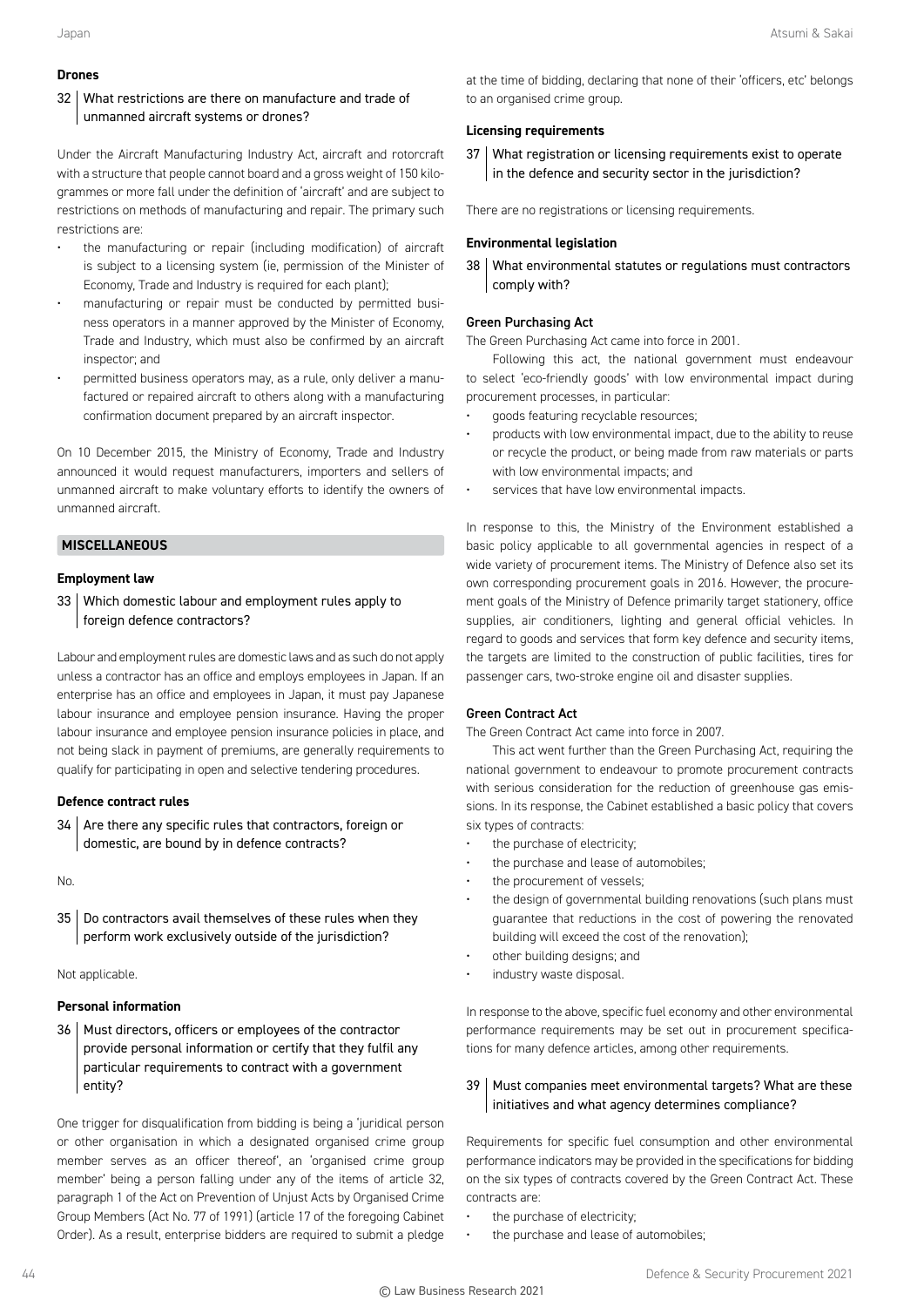- the procurement of vessels;
- the design of governmental building renovations;
- other building designs; and
- industry waste disposal.

In such cases, enterprises must submit bids that meet such requirements. An evaluation will be conducted by the Acquisition, Technology and Logistics Agency (ATLA), which is the agency managing procurement.

# 40 Do 'green' solutions have an advantage in procurements?

No. However, bids may be required to meet specific fuel consumption and other environmental performance indicators to be accepted.

# **UPDATE AND TRENDS**

# **Key developments of the past year**

41 What were the key cases, decisions, judgments and policy and legislative developments of the past year?

There are no updates at this time.

# **Coronavirus**

42 What emergency legislation, relief programmes and other initiatives specific to your practice area has your state implemented to address the pandemic? Have any existing government programmes, laws or regulations been amended to address these concerns? What best practices are advisable for clients?

The Measures against Pandemic Influenza etc Act has been revised to address the coronavirus pandemic in Japan.

No legislation or amendments have been made due to the pandemic that would have a significant impact on the field of defence and security. However, the ministerial ordinance of the Foreign Exchange and Foreign Trade Act (FEFT) was revised to allow the deferment of reporting obligations under the FEFT. But such obligations must be fulfilled without delay when it becomes possible to do so.



Go Hashimoto go.hashimoto@aplaw.jp

Yuko Nihonmatsu yuko.nihonmatsu@aplaw.jp

Fukoku Seimei Building 2-2-2 Uchisaiwaicho, Chiyoda-ku Tokyo 100-0011 Japan Tel: +81 3 5501 2111 Fax: +81 3 5501 2211 www.aplaw.jp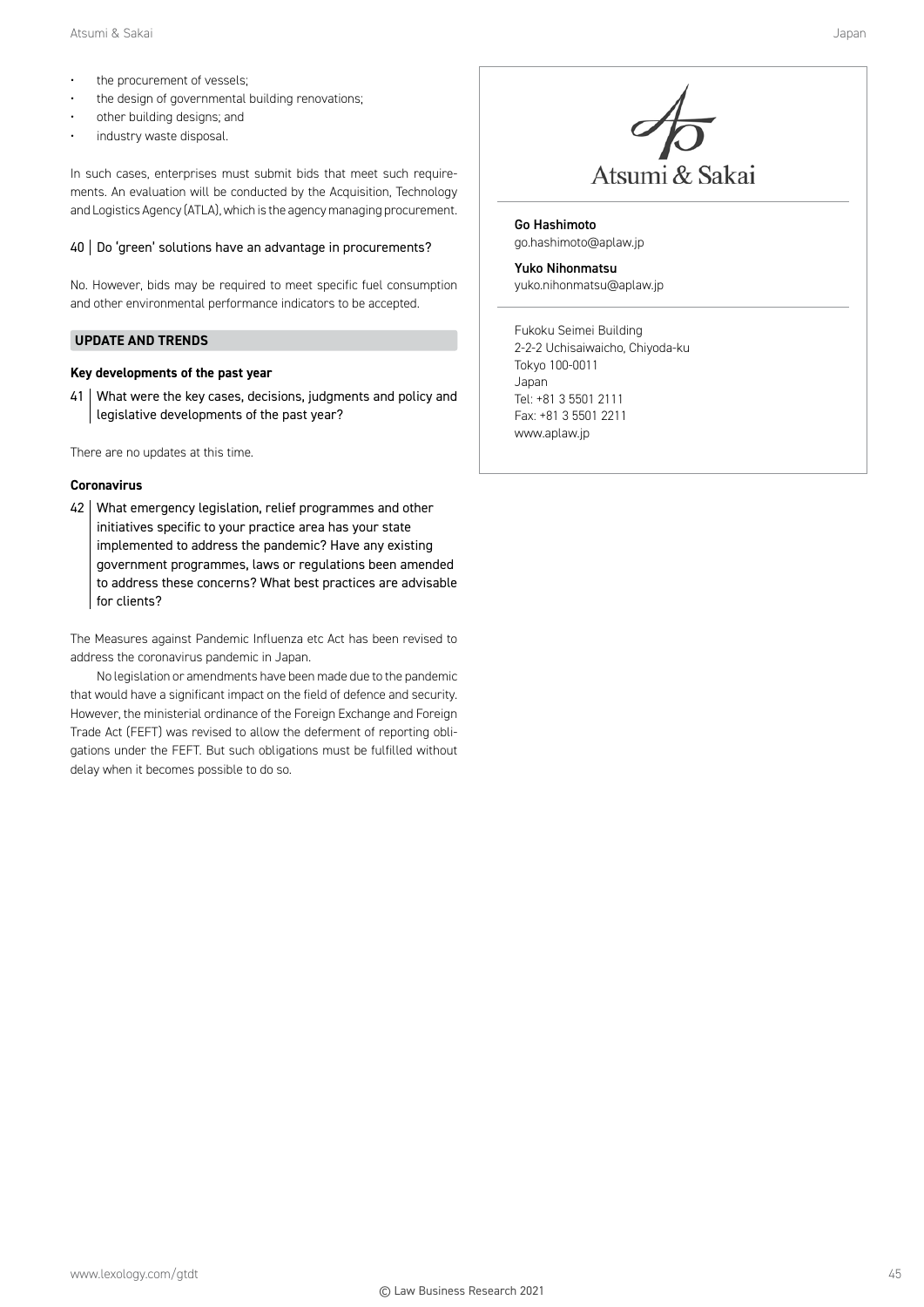# **Mexico**

# Sergio Chagoya D and José Antonio López González

Santamarina y Steta SC

# **LEGAL FRAMEWORK**

# **Relevant legislation**

1 What statutes or regulations govern procurement of defence and security articles?

Article 134 of the Mexican Constitution provides the general principles for public procurement in Mexico at the federal and state levels. The Law of Acquisitions, Leases and Services of the Public Sector (the Public Procurement Law), together with its ruling (the Regulation of the Public Procurement Law) comprise the main legal framework under which all federal public procurement for defence and security matters are regulated, and detail the general constitutional principles.

At the local level, procurement for security goods and equipment is regulated in state and municipality's public procurement legal framework, all of which contain somewhat similar provisions to those contained in the Public Procurement Law and its ruling.

#### **Identification**

# 2 | How are defence and security procurements identified as such and are they treated differently from civil procurements?

Defence and security procurements are identified as cases where the exceptional procedure under article 41, subsection IV of the Public Procurement Law is to be used. Owing to their special status, they are treated differently from standard civil procurements in the understanding that all defence and security procurements are exempt from being mandatorily awarded by means of a prior public procurement public bidding process. This is the general principle followed by all public agencies before engaging in any commercial relationship with third parties to ensure the best contractual conditions available in the market for Mexico.

# **Conduct**

# 3 How are defence and security procurements typically conducted?

The Public Procurement Law provides that, prior to the execution of any public procurement agreement (including those related to defence and security), market research must be conducted to verify the existence and availability of the required goods and assets, whether the respective manufacturer or distributor is national or foreign, and the estimated price.

After the market research has been conducted, the respective defence or security government body that requires the acquisition of defence- or security-related assets must substantiate its reasons in connection to why such procedure should not be executed via the traditional public bidding process but by a direct award process instead.

At the local level, this procedure might differ from those contemplated in the local applicable law.

# **Proposed changes**

 $4$  Are there significant proposals pending to change the defence and security procurement process?

Currently, there are no pending proposals or amendments in the Federal Congress to the Public Procurement Law and its ruling that could amend or modify the defence and security procurement process, nor its legal framework.

# **Information technology**

 $5$  Are there different or additional procurement rules for information technology versus non-IT goods and services?

No. Nevertheless, according to the Public Procurement Law, the defence or security government body interested in acquiring or leasing any goods or services that require or have advanced technical specialities or technological invocations, must use the 'points and percentages' or 'price-performance ratio' evaluation methods.

The points and percentages evaluation method is used to grade the proposals of all bidders in a public bidding process in which certain points are attributed to bidders who have disabilities or companies that employ people with disabilities (at least 5 per cent of their total employees must have disabilities), small and medium companies that produce innovative technological goods, and companies that have put in place and practice gender equality policies.

The price-performance ratio evaluation method is used to assure the best price, in accordance to the benefit to be obtained by a certain acquisition or lease to be executed by the federal defence government bodies.

# **Relevant treaties**

6 Are most defence and security procurements conducted in accordance with the GPA or other treaty-based procurement rules, or does this jurisdiction commonly use the national security exemption to procure them?

All defence and security procurements are conducted in accordance with the national security rules and regulations (including the exemption to procure them).

# **DISPUTES AND RISK ALLOCATION**

#### **Dispute resolution**

7 How are disputes between the government and defence contractor resolved?

According to the Sixth Title of the Public Procurement Law (the Dispute Resolutions), there are different dispute resolution procedures that may be applied to solve disputes between the government and contractors.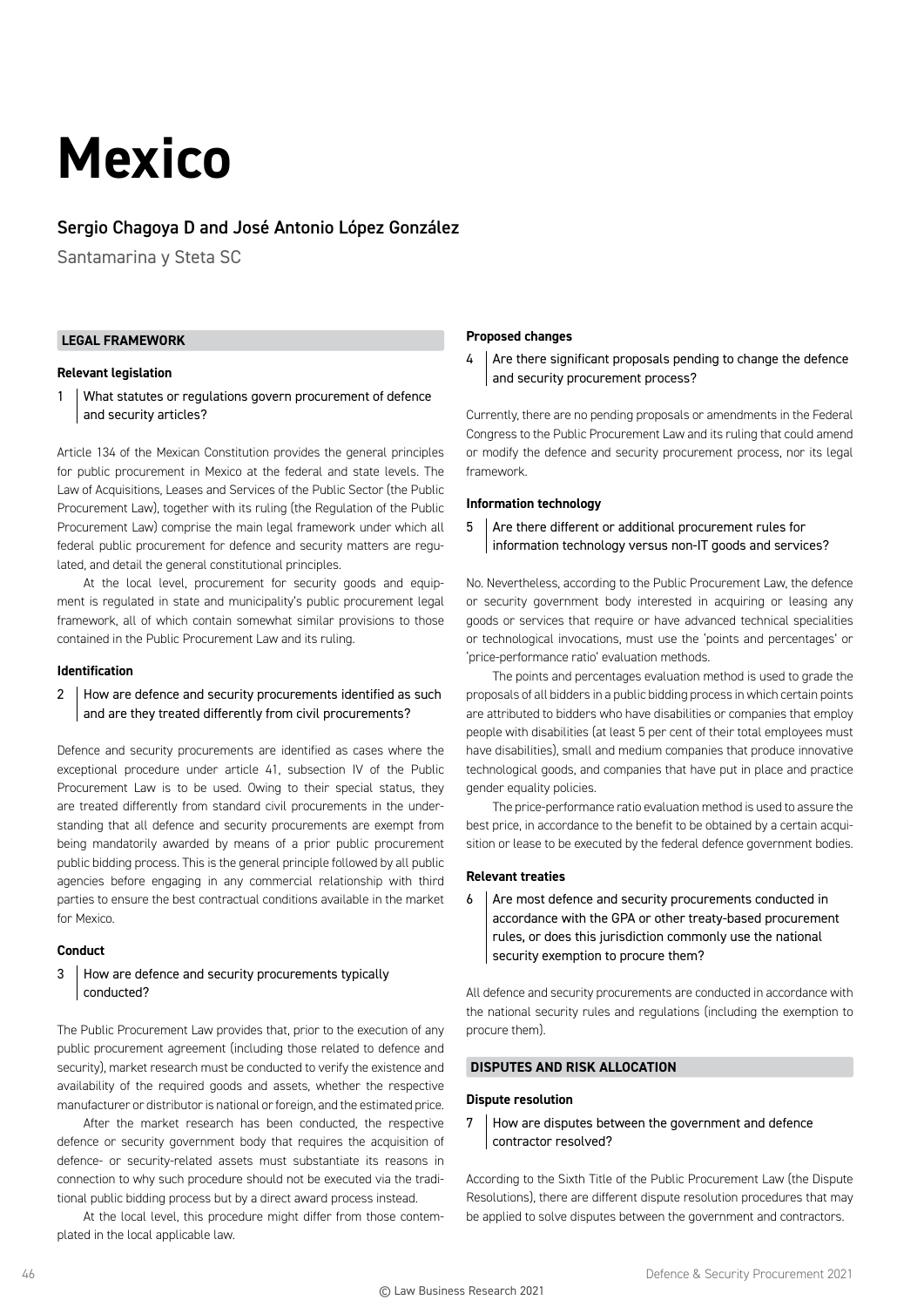#### Disconformity procedure

This procedure is purely administrative. It is filed before the Ministry of Public Affairs, or directly through the Compranet website when the dispute relies on procedural grounds regarding the different instances of a public bidding. CompraNet is the government's electronic public information system for public procurement. Its use is mandatory for the subjects indicated in article 1 of the Public Procurement Law.

#### Conciliatory procedure

This procedure is filed before the Ministry of Public Affairs whenever a party of a public procurement agreement considers that a counterparty has breached its obligations. The Ministry of Public Affairs conducts a conciliatory hearing to attempt to negotiate a solution between the parties. The agreed solution is written in a binding special agreement.

#### Arbitration and other alternative dispute resolution methods

The parties to a certain public procurement agreement can agree to an arbitration proceeding or another dispute resolution procedure, such as mediation and conciliation, with regard to the interpretation or execution of the agreements. However, parties are forbidden from agreeing to an alternative dispute resolution method with regard to disputes in connection to the early termination of the agreements, or termination by a breach.

#### Administrative courts

If no alternative dispute resolution method has been agreed to by the parties, or if such methods are forbidden by law, the disputes will be solved by the competent federal courts of Mexico.

These dispute resolution procedures are applicable only to federal public procurement processes, and such processes may differ from those contained in the local public procurement laws and regulations. We strongly recommend reviewing the specific local applicable law, since each of the 32 Mexican states has its own specific applicable laws.

# 8 To what extent is alternative dispute resolution used to resolve conflicts? What is typical for this jurisdiction?

Alternative dispute resolution procedures are commonly used by contractors and government agencies to solve disputes. A clause stating this is usually included in the public procurement contracts.

#### **Indemnification**

9 | What limits exist on the government's ability to indemnify the contractor in this jurisdiction and must the contractor indemnify the government in a defence procurement?

#### Governmental indemnification

All payments in favour of the contractor to be paid by the corresponding government body must not exceed 20 calendar days after delivery of the corresponding invoice, the delivery of the goods or assets, or the rendering of the corresponding services. In the case of a breach to the payment obligations of the corresponding government body, the government body must pay all financial expenses (limited to the interest rate established in the Federal Income Law, for extension regarding unpaid taxes). These financial expenses will be calculated over all unpaid amounts and counted in calendar days until the contractor is fully paid.

#### Contractor indemnification

As stated in the Public Procurement Law, all contractors must guarantee the advanced payments (for their total amount) and the full compliance of the agreement. Usually, this guarantee is 10 per cent of the total amount of the agreement, but it may be waived in public procurements related to defence and security procurements. Also, contractors are obliged to guarantee all latent defects of the goods delivered or services rendered.

Parties are allowed to agree on a contractual penalty if the contractor delays delivering the goods, assets or services under the corresponding public procurement agreement. Such a penalty must not exceed the total amount of the agreement compliance guarantee (required to be granted by the contractor in favour of corresponding government body) and must be determined taking in consideration the goods and assets or services that were not timely delivered or executed.

The above-mentioned indemnification provisions are only applicable to federal procurement processes. Indemnification provisions may vary at the local level and, therefore, we strongly suggest reviewing the specific local applicable law, since each of the 32 Mexican states have specific applicable laws.

#### **Limits on liability**

# 10 Can the government agree to limit the contractor's liability under the contract? Are there limits to the contractor's potential recovery against the government for breach?

All contractors must guarantee the full compliance of their agreement. The amount of this guarantee is determined by the corresponding government body in the bidding documents, executed in the case of non-compliance of the agreement, and will constitute the limit of the contractor's liability under the corresponding contract.

In the case of a breach to the payment obligations of the corresponding government body, the government body pays all financial expenses (limited to the interest rate established in the Federal Income Law, for extension regarding unpaid taxes) to the contractor. These financial expenses will be calculated over all unpaid amounts and counted in calendar days until the contractor is fully paid.

The above-mentioned provisions are applicable only to federal procurement processes. Liability limitation provisions may vary at the local level and, therefore, we strongly suggest reviewing the specific local applicable law as each of the 32 Mexican federal states has specific applicable law.

#### **Risk of non-payment**

 $11$  Is there risk of non-payment when the government enters into a contract but does not ensure there are adequate funds to meet the contractual obligations?

Yes. Although all federal government expenses and contracting procedures are originally approved and stated in the Federal Expenditure Budget, there is still a minor risk of a payment default. In case of a default, the corresponding government body, at the contractor's request, must pay all financial expenses according to the rate established by the Federal Income Law. Such expenses shall be calculated on the unpaid amounts and shall be computed by calendar days from the date the agreed term expired, until the date on which the contractor is fully paid.

# **Parent guarantee**

# 12 Under what circumstances must a contractor provide a parent guarantee?

The Public Procurement Law provides that all contractors guarantee:

- all advanced payments (for their total amount);
- full compliance with the agreement (usually, the corresponding guarantee is for the 10 per cent of the total amount of the agreement, but this may be waived in public procurements related to defence and security); and
- contractors are also obliged to guarantee all latent defects of the goods delivered or services rendered.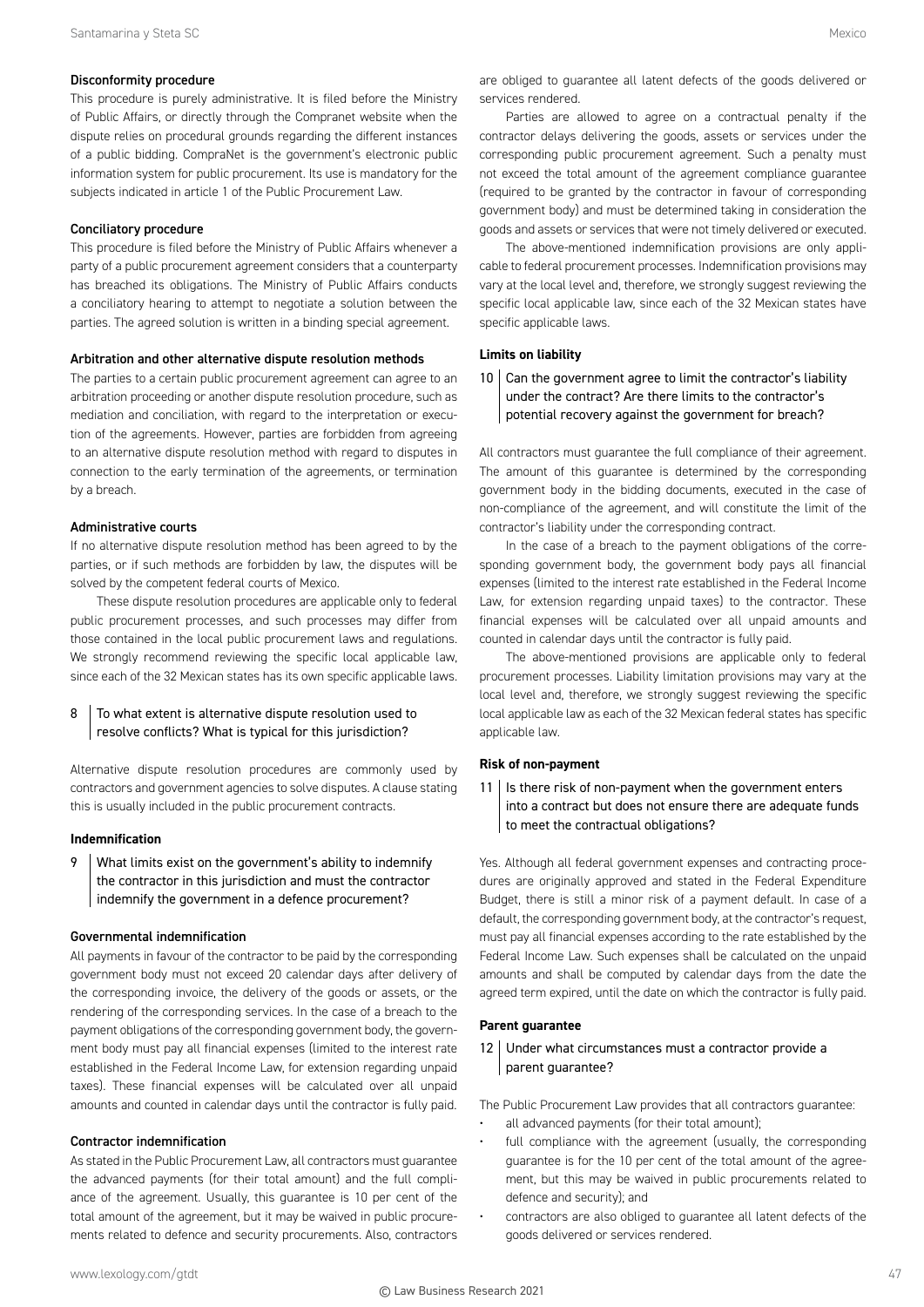Government officials of the corresponding government body will set the conditions and amounts on which the guarantees will be granted, taking into consideration the contractor's compliance history.

The above-mentioned guarantees will be granted either in favour of the Treasury or in favour of the contracting government body, depending on which government body is a party to the main public procurement agreement.

# **DEFENCE PROCUREMENT LAW FUNDAMENTALS**

# **Mandatory procurement clauses**

13 Are there mandatory procurement clauses that must be included in a defence procurement contract or that will be read into the contract regardless of their actual inclusion?

Yes, all public procurement agreements must contain the following:

- the name or corporate name of the government contracting body;
- the nature of the procedure by which the agreement was awarded to the contractor;
- information regarding the authorisation of the budget granted to the corresponding government body to execute the agreement;
- information that proves the legal existence of the contractor;
- a description of the goods, assets or lease, subject matter of the public procurement agreement;
- a consideration price to be paid for the goods, assets or services rendered by the contractor;
- the terms of payment, including:
	- a statement that the price is fixed; or
	- a statement that the price is subject to adjustments, and the formula or condition(s) in which such adjustments will be made and calculated, expressly determining the indicator(s) or official means that will be used in such a formula; and
	- a percentage, number and dates or period of the exhibitions and amortisation of prepayments that are granted;
- the date or term, place and conditions of delivery;
- guarantees to be granted by the contractor;
- cases in which extensions may be granted;
- grounds for termination of the agreement;
- latent defects provisions;
- the general terms and conditions of the applicable contractual penalties;
- liabilities regarding the breach of intellectual property; and
- dispute resolution procedures.

If no dispute resolution procedure has been agreed and included in the corresponding public procurement agreement, all disputes will be resolved in the Mexican federal courts.

#### **Cost allocation**

14 How are costs allocated between the contractor and government within a contract?

All costs arising from or regarding the public bidding process and in connection with the execution of the public procurement agreement are to be bear by the contractor.

#### **Disclosures**

15 What disclosures must the contractor make regarding its cost and pricing?

The contractor must disclose the price per unit and the total price of the goods or services to be rendered. Also, if applicable, the contractor must disclose the way in which the final price is determined.

The contractor should also indicate if the price is fixed or variable. If it is variable, the contractor should indicate the formula by which an increase in the price will be calculated.

# **Audits**

16 | How are audits of defence and security procurements conducted in this jurisdiction?

Pursuant to the Public Procurement Law, the Ministry of Public Affairs may verify, at any moment, that all public procurement agreements have been duly executed in accordance with the applicable laws. At the local level, the applicable laws may allow certain local governmental bodies to conduct such audits.

Moreover, the Ministry of Public Affairs may conduct visits and inspections of the government bodies that requested and executed the corresponding public procurement agreements, and may also request all related data and information from the involved officials and contractors.

The Ministry of Public affairs may also conduct product quality verifications.

Defence and security procurements are not exempted from such audits. However, defence and security procurements granted through a direct award, and not through a public bidding process, are required to be reported to the Ministry of Public Affairs by the corresponding government body, which is also required to justify why the procurement was not granted according to the traditional public bidding process.

# **IP rights**

 $17$  Who gets the ownership rights to intellectual property created during performance of the contract? What licences are typically given and how?

Unless there is a specific prohibition or impediment, the ownership over all intellectual property created during performance of the contract will be granted to the contracting government body.

#### **Economic zones**

18  $\vert$  Are there economic zones or other special programmes in this jurisdiction commonly utilised by foreign defence and security contractors for financial or other procurement related benefits?

During the previous federal administration (the presidency of Mr Enrique Peña Nieto, from the 1 December 2012 to 30 November 2018), Mexico implemented a special economic zones programme. These zones are designated geographical areas in which economic, tax and other administrative advantages would be granted to the private sector operating in them. They were designed as an instrument to boost economic development in underdeveloped regions. Each special economic zone has a niche, therefore only certain industrial or commercial activities can be developed in such regions, and only those activities will be subject to the advantages contemplated in the Federal Law of Special Economic Zones. If a special economic zone is declared in which defence and security-related goods or assets are to be manufactured or produced, then the manufacturer or producer installed in such zone may be subject to certain economic, tax and other administrative advantages.

Notwithstanding the aforementioned, the new Federal Administration recently announced the cancellation of special economic zones that were created during the previous administration. However, the Federal Law of Special Economic Zones is still in full force and effect, and, although it is unlikely, the creation of new special economic zones in the future may not yet be discarded.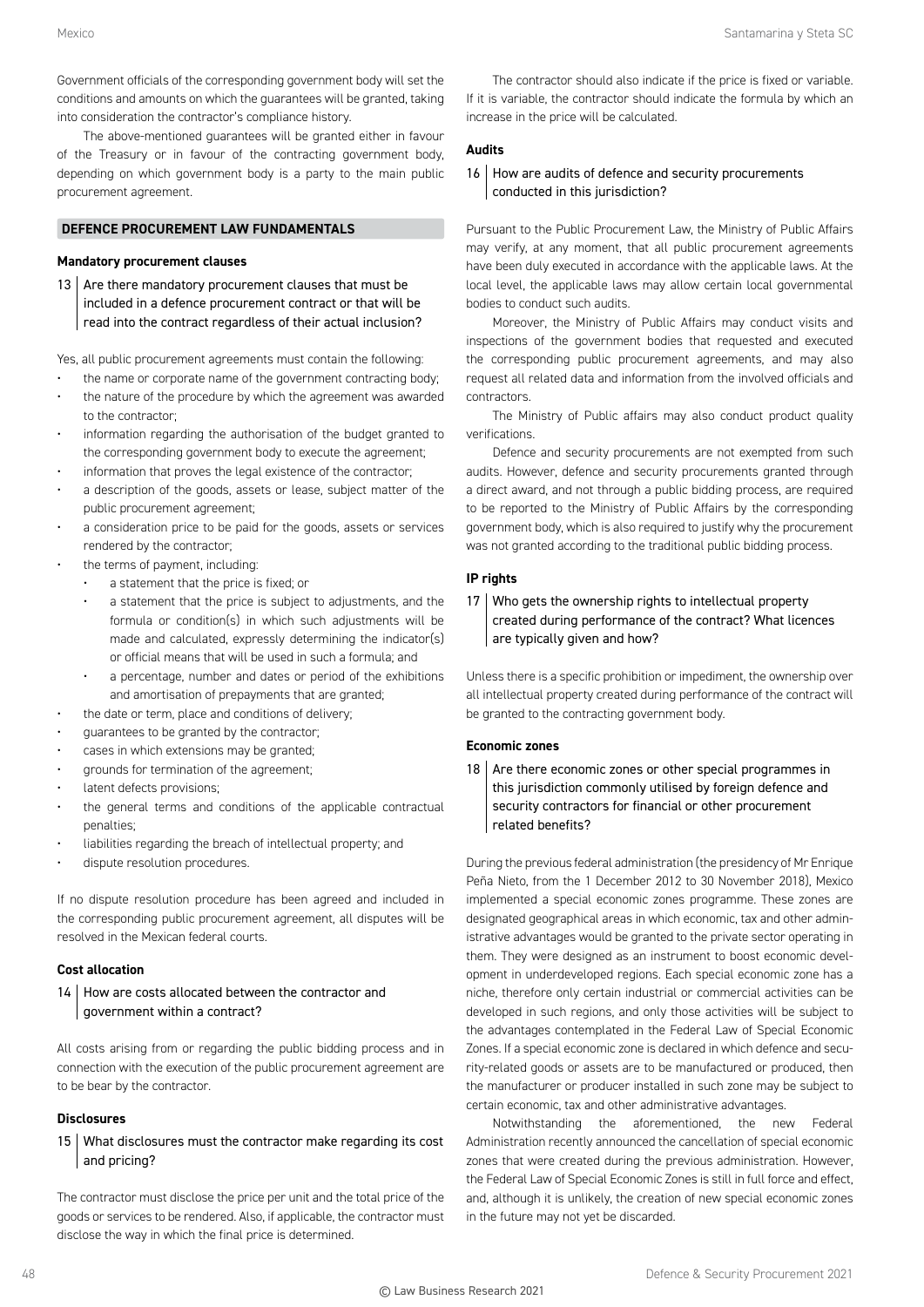19 Describe the process for forming legal entities, including joint ventures, in this jurisdiction.

Legal entities, such as corporations and companies, are incorporated pursuant to the provisions contained in the General Law of Business Corporations. Certain steps must be taken to incorporate a legal entity in Mexico, which are generally:

- obtaining the approval of the Ministry of Economy for the use of the desired corporate name;
- drafting the articles of incorporation (which must contain all information stated in the Business Corporation Law);
- formalising the articles of incorporation before a Mexican notary public;
- registering the newly formed entity's articles of incorporation in the corresponding Public Registry of Commerce; and
- registering the new entity with the Mexican Internal Revenue Service.

Other important information that must be contained in the articles of incorporation includes the company's attorneys-in-fact and their corporate authority, the appointment of the board of directors and managers, etc.

This process usually takes no longer than two to three weeks and its costs are relatively low.

# **Access to government records**

 $20$  Are there statutes or regulations enabling access to copies of government records? How does it work? Can one obtain versions of previous contracts?

In terms of the Federal Law of Transparency and Access to Public Government Information, all public entities must provide general or specific information, including that regarding their annual procurement programme with respect to the ongoing fiscal year, via the CompraNet website (the official website regarding government procurements) each year no later than 31 January.

Nonetheless, certain contracts (and related documentation) may be exempt from disclosure, as such information may be sensitive and pose a risk to national security.

# **Supply chain management**

21 What are the rules regarding eligible suppliers and supply chain management and anti-counterfeit parts for defence and security procurements?

As stated in the Public Procurement Law, persons will not be eligible to execute a contract if:

- they share a personal or business interest with their employer, such as that which may provide personal benefits or advantages;
- they are employed or have a position or commission with the public service or legal entities that involved, without prior authorisation by the Public Service Ministry;
- they are a supplier that the ministry or legal entity that executed the contract has previously cancelled or rescinded a contract with;
- they were made ineligible by a resolution of the Public Service Ministry in terms of the Public Procurement Law;
- the suppliers are delayed in the delivery of the goods and supplies with respect to prior executed contracts;
- they have been declared in a bankruptcy process or any other similar process;
- they are suppliers or legal entities which file certain propositions in the same field of a good or service in a contracting procedure that may be related;
- they are suppliers or legal entities who pretend to participate in a contracting procedure and that are part of a holding corporation that has been or is currently involved in another contract;
- they are suppliers or legal entities that execute contracts with respect to matters regulated by the Public Procurement Law, without express faculties to use intellectual property rights;
- they use unduly provided privileged information;
- they contract advice, consulting services or any other support in terms of government contracts; or
- they are bidders who did not formalise the contract for unjustified causes.

With respect to supply-chain management, there are no general rules or regulations that establish how to proceed; a supply-chain agreement will be valid even if it is executed by and between the government and any other part. However, regarding anti-counterfeit parts, any contractor that commits fraud or acts in bad faith in any of the government procurement contracts will be subject to the fines and penalties established in the Public Procurement Law.

# **INTERNATIONAL TRADE RULES**

# **Export controls**

22 What export controls limit international trade in defence and security articles? Who administers them?

In principle, the export of goods from Mexico is regulated by the Mexican Customs Law, the Mexican General Import and Export Duties Law and any other applicable law (national or international) depending on the tariff code in which the defence and security article is covered.

In this regard, on 25 January 2012, Mexico joined the Wassenaar Arrangement on Export Controls for Conventional Arms and Dual-Use Goods and Technologies, becoming the 41st state participant in the agreement. The Wassenaar Arrangement was established to contribute to regional and international security and stability by promoting transparency and greater responsibility in transfers of conventional arms and dual-use goods and technologies, to preventing destabilising accumulations. The aim is also to prevent terrorists from acquiring these items.

At the national level, on 16 June 2011, Mexico published in the Mexican Official Gazette the:

*Agreement in which the export of conventional weapons, their parts and components, dual-use goods, software and technologies that could be diverted for the manufacture and proliferation of conventional arms and weapons of mass destruction are subject to a prior permission from the Ministry of Economy.*

On the other hand, on 30 January 2007, the 'Agreement that establishes the classification and codification of goods whose importation or exportation is subject to Regulation by the Secretary of National Defence' was published in the Mexican Official Gazette.

In this regard, the defence and security articles will be regulated depending on their tariff codes, and may require permission from the Ministry of Economy and National Defence to be exported.

Present information does not include nuclear material or use of pesticides, fertilisers and toxic substances.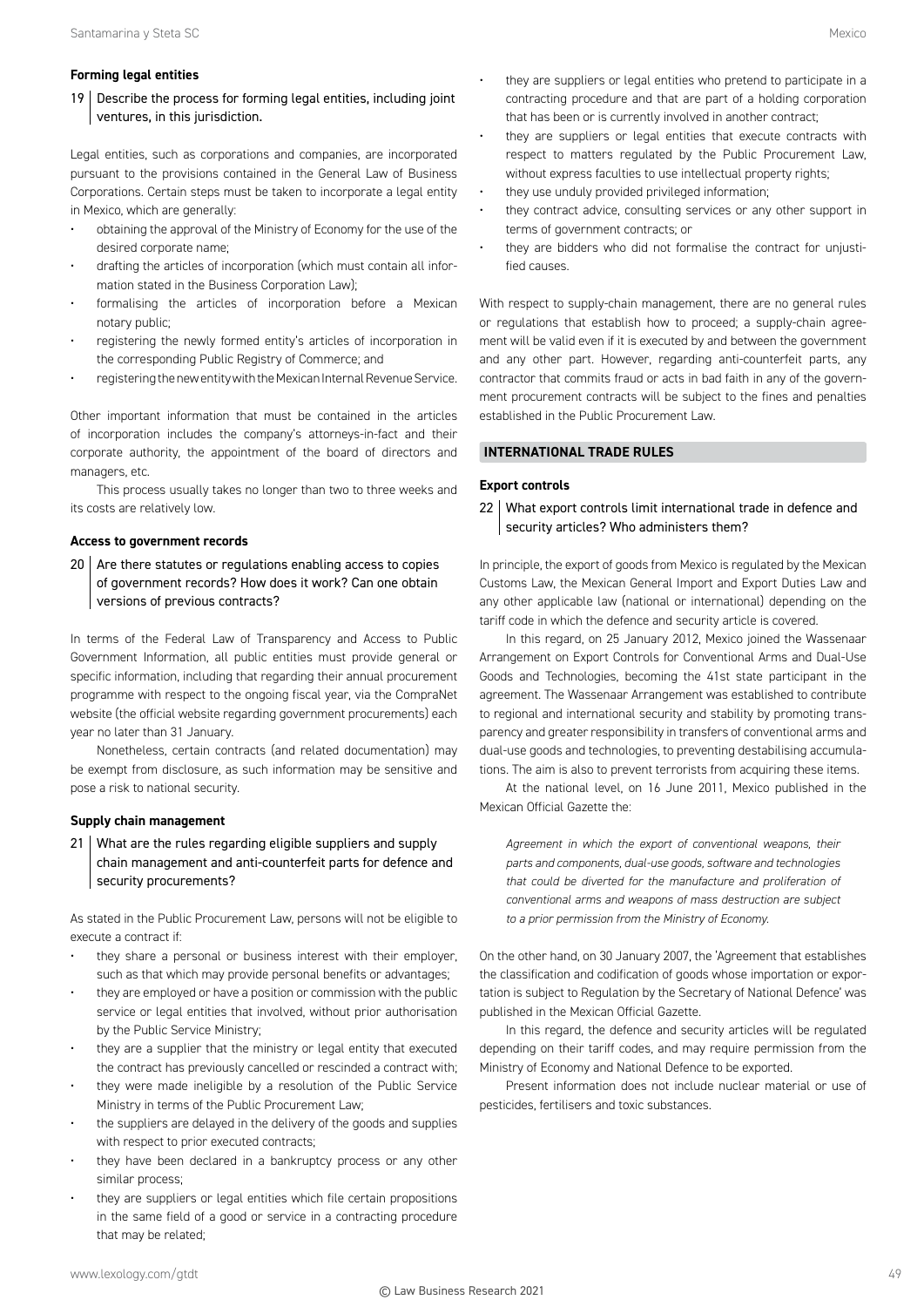# **Domestic preferences**

23 What domestic preferences are applied to defence and security procurements? Can a foreign contractor bid on a procurement directly?

Since all defence and security procurements are exempt from the traditional bidding process and may be granted via a direct award instead, there are no applicable domestic preferences.

# **Favourable treatment**

 $24$  Are certain treaty partners treated more favourably?

No.

# **Sanctions**

 $25$  Are there any boycotts, embargoes or other trade sanctions between this jurisdiction and others?

As part of the United Nations, Mexico agreed to comply with the decisions of its Security Council and, through its national policies, ensure that transfers of arms, dual-use goods and technology do not contribute to the development or enhancement of military capabilities that undermine these goals, and are not diverted to support such capabilities.

In this regard, on 29 November 2012 Mexico published in its official gazette the 'Agreement establishing measures to restrict the export or import of various goods to the countries, entities and persons indicated', by which Mexico restricts the export, among others, of defence and security articles to the countries established in the Agreement.

# **Trade offsets**

 $26$  Are defence trade offsets part of this country's defence and security procurement regime? How are they administered?

Not applicable.

# **ETHICS AND ANTI-CORRUPTION**

# **Private sector appointments**

27 When and how may former government employees take up appointments in the private sector and vice versa?

The Government Employees' Responsibilities Federal Law provides that former government employees are subject to restrictions associated with their office or ministry. Former government employees must allow a specific period before they join a private or public sector employment that has significant dealings with the government or has any other restriction with respect to their job.

# **Addressing corruption**

28 | How is domestic and foreign corruption addressed and what requirements are placed on contractors?

Several different approaches and measures address domestic and foreign corruption in public procurement. In all public procurement agreements, of which the total amount is above 5 million days of minimum wage (around 441 million Mexican pesos), or that may have certain impacts in the programmes of the contracting government body, individuals who are known as 'social witnesses' must participate. These individuals are in charge of supervising the procurement process to prevent and detect potential corruption or irregularities in the procurement process.

Also, as a means to prevent corruption, certain public procurement bidding may be executed through electronic means in accordance with applicable law.

To be eligible, contractors must register with the Contractors Sole Registry, in which they will have to disclose certain vital information of their own and their activities.

The Ministry of Public Affairs will be in charge of managing a government public procurement electronic system, which will contain all documentation in connection with all public procurement acts executed. All information must be kept for a period of at least three years.

In general, all domestic and foreign corruption is addressed and prevented by certain general provisions stated in the Federal Anti-Money Laundering Law, in the Criminal Code and in the Public Officials Liabilities Federal Law.

# **Lobbyists**

29 What are the registration requirements for lobbyists or commercial agents?

There are no specific rules of general application regarding the registration of lobbyists or commercial agents.

# **Limitations on agents**

 $30$  Are there limitations on the use of agents or representatives that earn a commission on the transaction?

There are no specific rules of general application regarding the use of agents or representatives that earn a commission on the transaction.

# **AVIATION**

# **Conversion of aircraft**

31 How are aircraft converted from military to civil use, and vice versa?

According to current Mexican legislation, there are no provisions regarding the conversion of an aircraft from military to civil use or vice versa.

# **Drones**

32 What restrictions are there on manufacture and trade of unmanned aircraft systems or drones?

Pursuant to mandatory rule 'CO AV23/10 R4', issued by the Ministry of Communication and Transportation by virtue of the General Civil Aviation Directorate, regarding market remote-piloted aircraft (RPA), manufacturers must:

- install an automatic mechanism on an RPA preventing the pilot from flying the aircraft beyond the pilot's horizontal distance;
- install an automatic mechanism on an RPA preventing the pilot from flying the aircraft beyond a certain altitude;
- add or install a mechanism allowing the RPA automatic identification (only applicable to the 'heavy' RPA category); and
- type approval or type certificate issued by the aviation authority.

Further, RPA sellers must comply with the following as set forth in such mandatory rule:

- the RPA package must include information that alerts the RPA owner that registration of the RPA with the Ministry of Communication and Transportation through a specific website General Civil Aviation Directorate is necessary;
- the owner must comply with the requirements and technical limitations established on such mandatory rule; and
- every time an RPA with a maximum take-off weight of 250g is sold, the form found in the mandatory rule 'CO AV23/10 R4' must be completed and filed with the General Civil Aviation Directorate.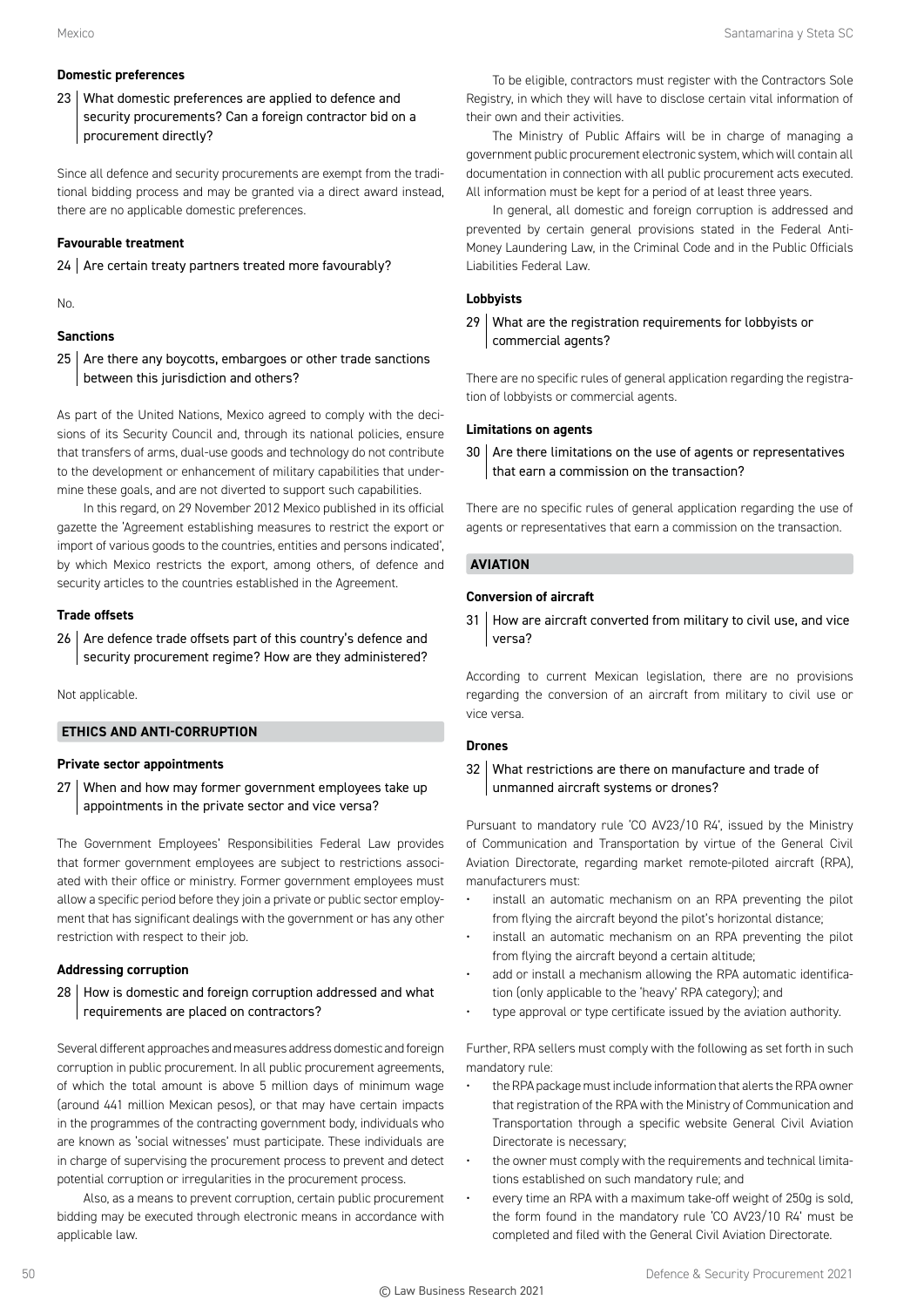On 14 November 2019, the Ministry of Communication and Transportation published in the Official Gazette of the Federation a Mexican Official Standard that outlines the requirements for the manufacturing, commercialisation and operation of remote-piloted aircraft systems in Mexican airspace. The Mexican Official Standard resumes most of the obligations applicable for the operators, manufacturers and traders under the mandatory rule CO AV23/10 R4. and entered into effect on 3 January 2020.

# **MISCELLANEOUS**

# **Employment law**

33 Which domestic labour and employment rules apply to foreign defence contractors?

For every employer that has a source of employment in Mexican territory, the applicable law will be the Federal Labour Law. In accordance with such law, companies must employ at least 90 per cent of Mexican employees, and a maximum of 10 per cent of specialised foreign workers.

#### **Defence contract rules**

 $34$  Are there any specific rules that contractors, foreign or domestic, are bound by in defence contracts?

Contractors are bound by the legal framework outlined in the previous answers, and specifically by:

- article 134 of the Mexican Constitution which provides the general principles for public procurement in Mexico at the federal and state levels;
- the Law of Acquisitions, Leases and Services of the Public Sector (the Public Procurement Law), which together with its ruling (the Regulation of the Public Procurement Law) comprise the main legal framework under which all federal public procurement for defence and security matters are regulated, and detail the general constitutional principles.
- At the local level, procurement for security goods and equipment is regulated in the state's public procurement legal framework, all of which contain somewhat similar provisions to those contained in the Public Procurement Law and its ruling.

# 35 Do contractors avail themselves of these rules when they perform work exclusively outside of the jurisdiction?

Defence contracts are governed by the Mexican public procurement laws (excluding the place of performance of the corresponding works).

# **Personal information**

36 | Must directors, officers or employees of the contractor provide personal information or certify that they fulfil any particular requirements to contract with a government entity?

As long as contractors do not breach any of the 14 disqualification causes established in the Public Procurement Law, which do not establish the necessary disclosure of personal information, they will not be disqualified to contract with the Mexican government. The 14 disqualification causes are:

- 1 A public officer who intervened in any stage in the hiring of a person which the officer has personal, family or business interest.
- 2 Individuals who hold a job or position in a governmental entity, or any entity in which the aforementioned individuals directly or indirectly participated or were involved in its administration, without the prior and specific authorisation of the Ministry of Public Services.
- 4 Those who are ineligible by a resolution of the Ministry of Public Services in terms of the Public Procurement Law.
- 5 The suppliers that delayed the delivery of goods and services subject to prior executed contracts with the government body.
- 6 Those who have been declared insolvent in a bankruptcy process or any other similar processes.
- 7 Entities that are looking to participate in a new public procurement procedure and that have provided or are providing, directly or through any subsidiary or related entity of the same corporate group, work related to the analysis, quality review or development of requirements, budgeting or any other activity related to the purpose of such new public procurement procedure.
- 8 Entities that submit proposals, in a single public procurement procedure, for the same good or service, and that are linked to another submitting entity to the same procedure, by partners or shareholders.
- 9 Individuals who, by themselves or through companies that are part of the same business group, intend to be hired to prepare reports, expert opinions and appraisals to be used to resolve discrepancies arising from contracts in which they are a party of.
- 10 Suppliers that execute and deliver agreements regulated under the Public Procurement Law, without the express authorisation to use intellectual property rights.
- 11 Those who hire advisory, consulting and support services from any type of person in the field of government contracting.
- 12 Bidders that did not formalise a contract for an unjustified cause.

Nevertheless, the contractor must disclose certain information regarding its shareholders and legal representatives when registering with the Contractors Sole Registry in order to be approved as a government contractor. The information to be provided is:

- the contractor's corporate name, nationality and address;
- its incorporation files and any amendments to its by-laws;
- a list of its current shareholders;
- names of its legal representatives and corresponding appointments;
- the contractor's expertise and experience;
- information regarding its technical and financial capacities; and
- the contractor's record in prior public biddings.

# **Licensing requirements**

# 37 What registration or licensing requirements exist to operate in the defence and security sector in the jurisdiction?

As any other contractor with the Mexican government, defence and security contractors can only be registered as approved contractors in the Contractors Sole Registry.

The above-mentioned requirement is applicable only to federal procurement processes. The registration or licensing requirements may vary at the local level and, therefore, we strongly suggest reviewing the specific local applicable law since each of the 32 Mexican federal states has a specific applicable law.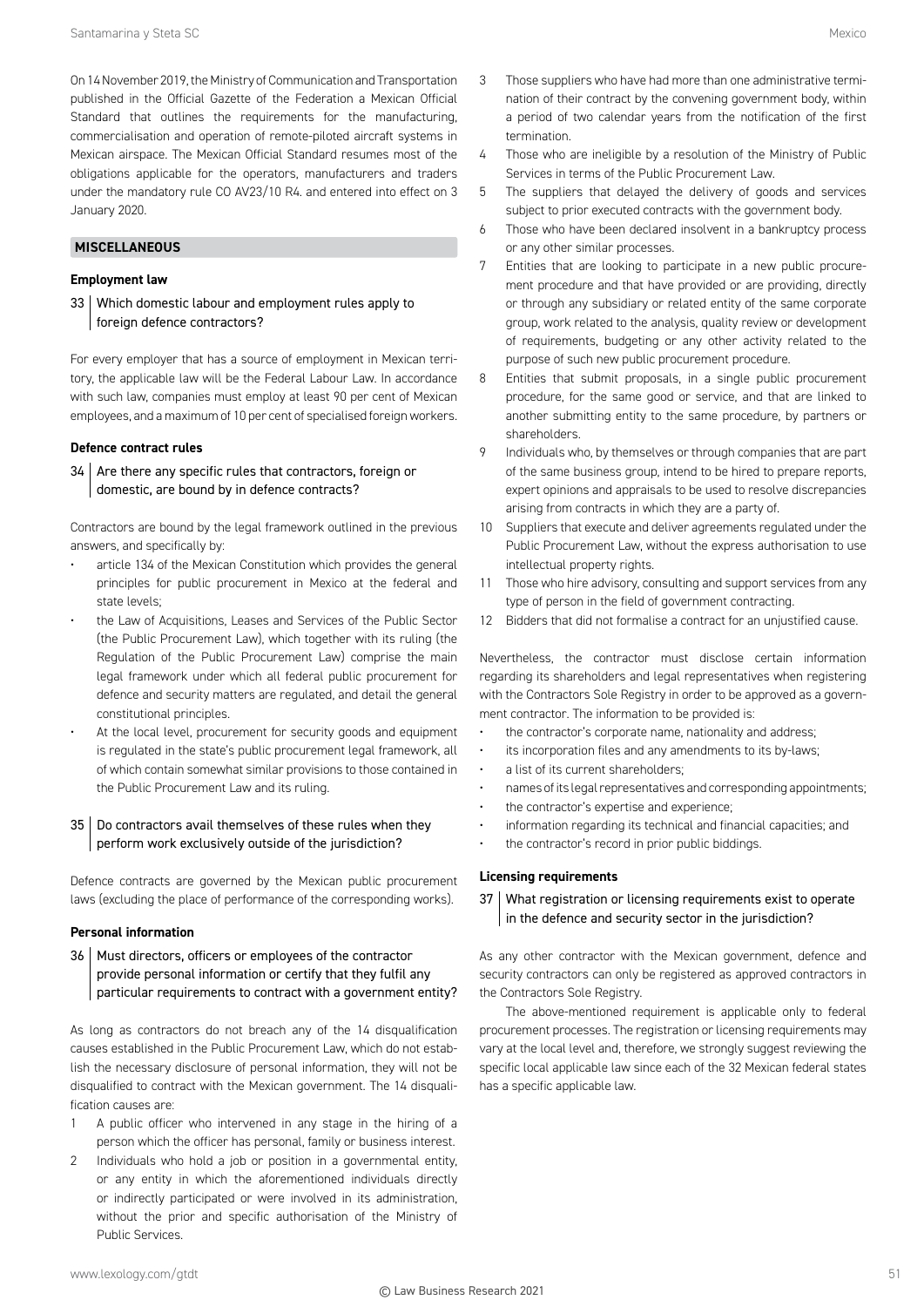# **Environmental legislation**

# 38 What environmental statutes or regulations must contractors comply with?

Contractors are expected to comply with environmental statutes and regulations of general application established in the Mexican legal framework, including the Public Procurement Law, concerning the protection of the environment and sustainable development.

The legislation forming the environmental legal framework includes:

- the General Law of Ecological Balance and Environmental Protection;
- the Law of National Waters;
- the General Law of Sustainable Forestry Development;
- the General Law of Wildlife;
- the Law of Sustainable Rural Development;
- the General Law for the Prevention and Integral Management of Waste;
- the Law of Biosecurity of Genetically Modified Organisms;
- the Law of Organic Products;
- the General Law of Sustainable Fishing and Aquaculture;
- the Law of Promotion and Development of Bioenergy;
- the Federal Law of Environmental Responsibility;
- the General Law of Climate Change; and
- each law's own regulations and rulings.

Mexico is also a party to the following international agreements:

- the Convention on Indigenous and Tribal Peoples 1989;
- the North American Commission for Environmental Cooperation 1994; and
- the Kyoto Protocol to the United Nations Framework Convention on Climate Change 1992.

# 39 | Must companies meet environmental targets? What are these initiatives and what agency determines compliance?

Environmental targets should be met by companies during the performance of the procurement contract. The compliance with these laws is determined by the Ministry of Environment and Natural Resources (regulatory authority) and the Federal Prosecutor's Office for Environmental Protection (sanctioning authority).

# 40 Do 'green' solutions have an advantage in procurements?

No, as all bidders must comply with the regulations contained in the Public Procurement Law and with the Mexican legal framework regarding the protection of the environment and sustainable development.

However, in the bidding process contractors must ensure they offer the best available conditions in terms of energy efficiency, responsible use of water, optimisation and sustainable use of resources, as well as environmental protection.

# **UPDATE AND TRENDS**

# **Key developments of the past year**

41 | What were the key cases, decisions, judgments and policy and legislative developments of the past year?

On 27 May 2019, a decree creating the National Guard Law was issued. The National Guard is a new public security institution, of a civil, disciplined and professional nature, assigned as a decentralised administrative body of the Ministry of Security and Citizen Protection. The purpose of the National Guard is to carry out public security functions under the

# Santamarina  $+$  Steta

Sergio Chagoya D schagoya@s-s.mx

José Antonio López González alopez@s-s.mx

Campos Elíseos 345 Chapultepec Polanco 11560, Miguel Hidalgo Mexico City Mexico Tel: +52 55 52 79 54 00 www.s-s.mx

responsibility of the Federation and, if necessary, in accordance with the agreements entered into for such purpose and to temporarily collaborate in public security tasks with the states or municipalities.

On 9 July 2019, the decree forming the Asset Forfeiture National Law was issued. The decree permits the Mexican state to destroy property and assets related to the commission of certain crimes, set forth in article 22 of the Mexican Constitution.

On 19 November 2019, the decree forming the Federal Law of Republican Austerity was issued. Its purpose is to regulate the austerity measures applying to the exercising of federal public expenditure and to help ensure that the economic resources available are managed effectively, efficiently, economically, transparently and honestly.

# **Coronavirus**

42 What emergency legislation, relief programmes and other initiatives specific to your practice area has your state implemented to address the pandemic? Have any existing government programmes, laws or regulations been amended to address these concerns? What best practices are advisable for clients?

On 30 March 2020, the Federal government declared the epidemic of covid–19 as a health emergency due to force majeure. Since then, there have been numerous publications related to governmental measures against covid–19. Most of these decrees refer to suspension of terms and activities of different ministries, as well the authorisation to carry out certain activities or procedures, including public procurement procedures, at a distance using computer tools.

The following are the most important decrees related to defence and security public procurement:

- 30 March 2020 an agreement by which the epidemic of covid–19 is declared a health emergency due to force majeure.
- 31 March 2020 an agreement establishing extraordinary actions to address the health emergency generated by the SARS-CoV2 virus.
- 1 April 2020 an agreement suspending terms in the Ministry of Economy and establishing administrative measures to contain the spread of the coronavirus covid-19.
- 1 April 2020 an agreement by which the terms and activities of the Ministry of Governance are suspended, with the exclusions indicated therein.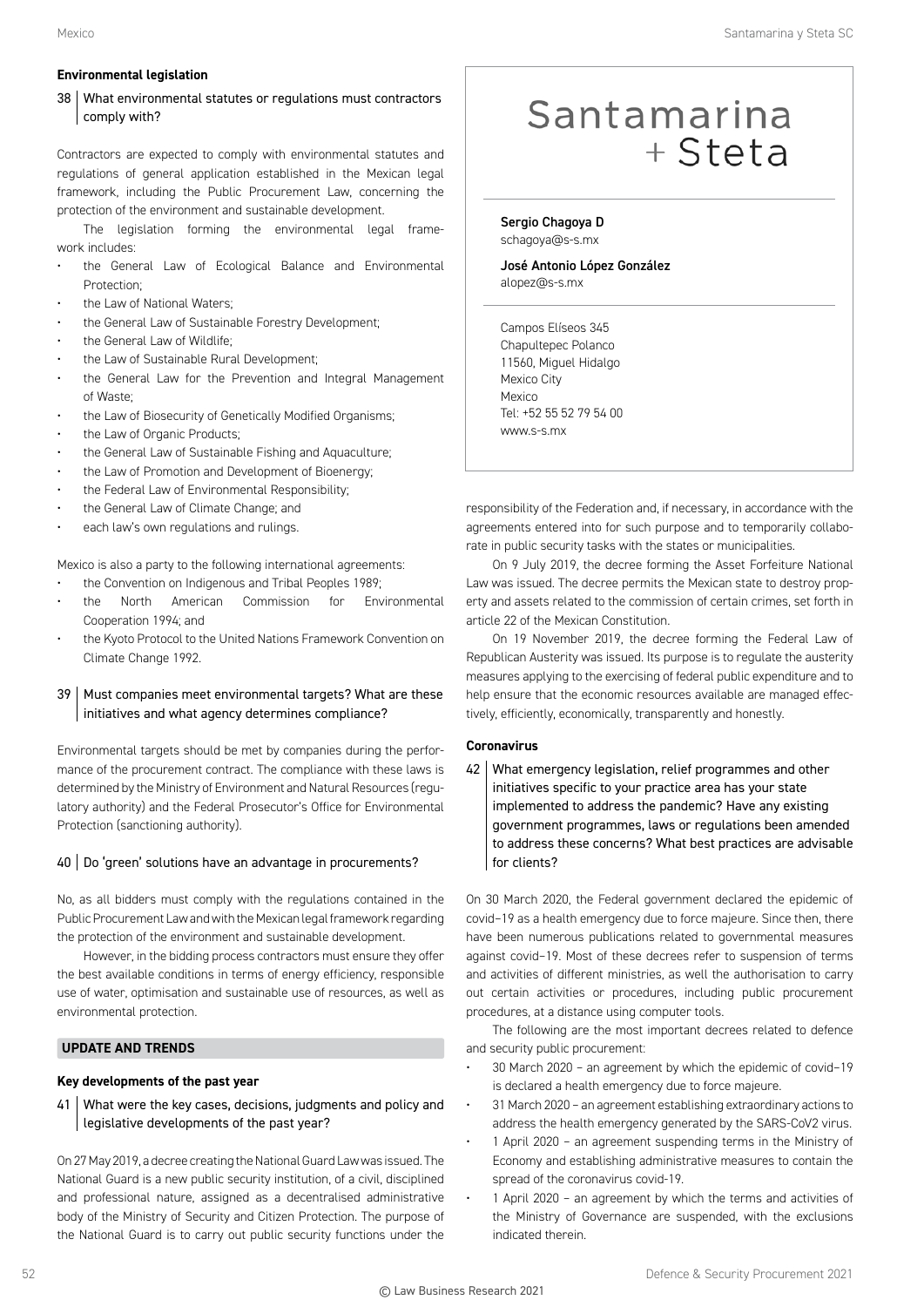- 3 April 2020 an agreement establishing extraordinary actions to be carried out for the acquisition and import of goods and services referred to in sections II and III of article two of the Decree declaring extraordinary actions in affected regions throughout the national territory in terms of general health to combat the serious disease of priority attention generated by the SARS-CoV2 virus (covid–19), published on 27 March 2020.
- 30 April 2020 an agreement extending the suspension of the terms and activities of the Ministry of Governance until 30 May 2020, with the exclusions indicated therein.
- 7 May 2020 an agreement by which the suspension of the administrative activities is extended, as well as the terms and conditions related to the procedures, administrative procedures and administrative resources, corresponding to the General Direction of Private Security, dependent on the Ministry of Security and Citizen Protection and the operation of the electronic counter.
- 29 May 2020 an agreement by which the administrative activities are resumed and the suspension of terms and deadlines related to the procedures, administrative procedures and administrative appeals corresponding to the General Office of Private Security under the Ministry of Security and Citizen Protection is lifted and the operation of the electronic counter for the reception of the indicated procedures is continued.

We strongly advise clients remain up-to-date on the suspending and reestablishing of deadlines corresponding to procedures they are required to carry out before different government bodies in Mexico.

The above list is only applicable at the federal level. State governments are entitled to apply different measures to public procurements procedures.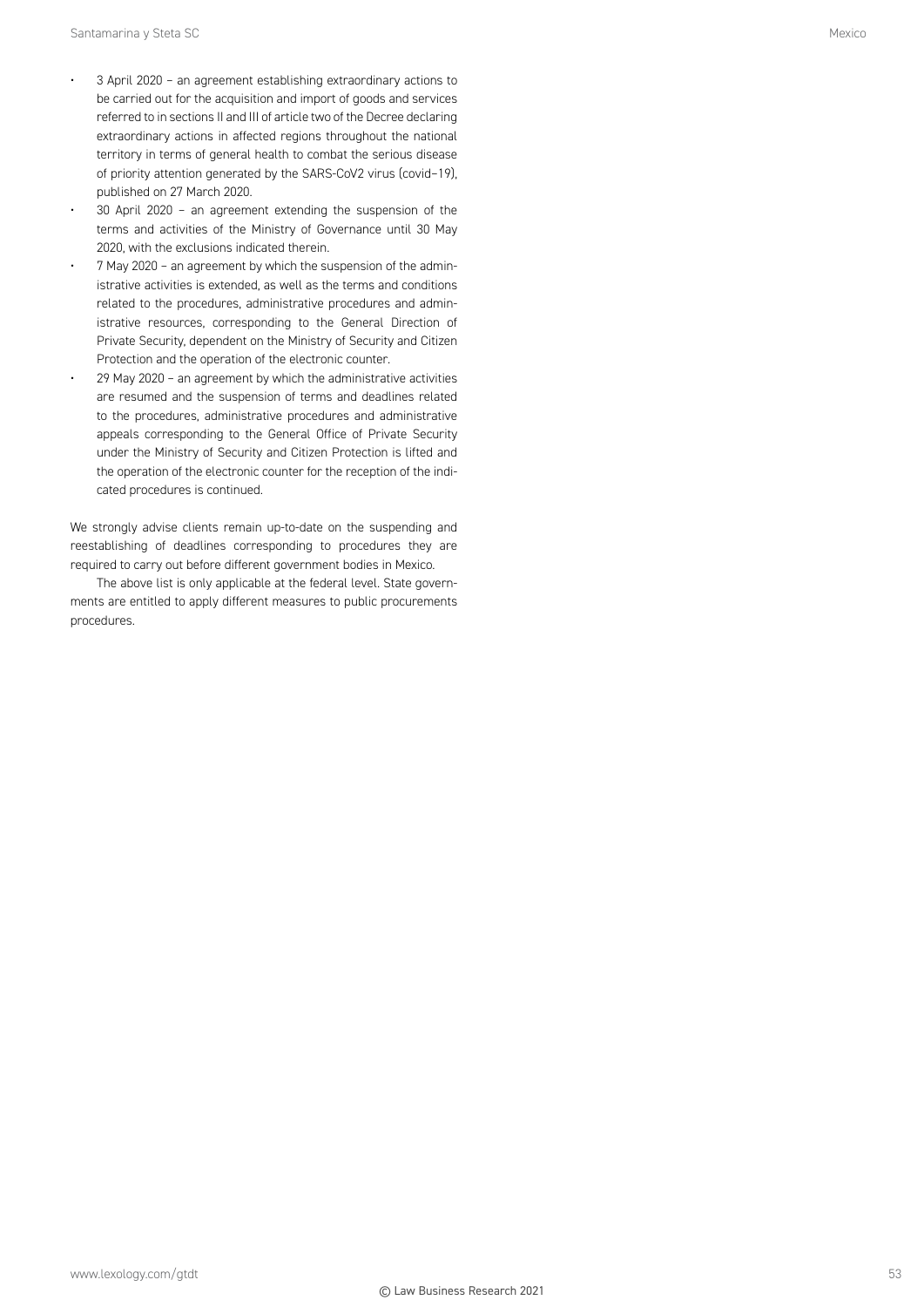# **Norway**

# Christian Bendiksen and Alexander Mollan

Brækhus Advokatfirma

# **LEGAL FRAMEWORK**

# **Relevant legislation**

1 What statutes or regulations govern procurement of defence and security articles?

The following acts and regulations govern the procurement of defence and security articles in Norway:

- Public Procurement Act No. 73 of 17 June 2016; and
- Regulation No. 974 of 12 August 2016 on Public Procurement (RPP).

The above constitute the general legislation on civil public procurement. They apply to procurements by the armed forces and the Ministry of Defence, unless the category of procurement is exempt under the Regulation on Defence and Security Procurement or article 123 of the European Economic Area Agreement (EEA article 123).

# Regulation No. 1185 of 4 October 2013 on Defence and Security Procurement (FOSA)

Regulation No. 1185 of 4 October 2013 on Defence and Security Procurement (FOSA) is Norway's implementation of the EU Defence Procurement Directive, and applies to the procurement of specific defence and security materiel, or construction work or services in direct relation to such, unless EEA article 123 provides for a defence and security exemption.

# Norwegian Defence Acquisition Regulations No. 1411 of 25 October 2013

Parts I and II of the Norwegian Defence Acquisition Regulations No. 1411 of 25 October 2013 (DAR) apply to all defence-related procurement. Part III applies to defence procurement under the Public Procurement Act and Regulation. Part IV applies to procurement under FOSA. Part V applies to procurement that is entirely exempt from the procurement regulations under article 123 of the European Economic Area Agreement (EEA article 123).

These regulations are internal instructions for the Ministry of Defence and its agencies (see DAR section 1–2). They do not provide any rights to third parties and thus a breach of these rules cannot be relied on in court by a dissatisfied contractor.

# Regulation No. 2053 of 20 December 2018 on Organisations' work on Preventative Safety (Operations Security Regulations)

This regulation applies where the procurement procedure requires a security classification.

# National Security Act No. 24 of 1 June 2018

The National Security Act applies where the procurement procedure requires a security classification.

# **Identification**

2 How are defence and security procurements identified as such and are they treated differently from civil procurements?

Section 1-3, paragraph 1 of FOSA defines defence and security procurements in accordance with article 2 of EU Directive 2009/81/EC.

The procedures vary according to the nature of the goods and services to be procured. If the goods are not classified, ordinary civil procurement law applies. Where the goods or services are highly sensitive, or their requirements or specifications are classified, the entire procurement procedure may be exempt from ordinary procurement rules under EEA article 123. In that case, only DAR Part V applies, and the Ministry of Defence will also generally require offset agreements.

# **Conduct**

3 How are defence and security procurements typically conducted?

DAR section 7-3 requires the procuring authority to assess the nature of the procurement, and to assess which set of regulations applies.

All defence procurement must be based on a formal market study, which forms the basis for a need assessment with realistic requirements for materiel and services (DAR sections 7-1 and 6-1). As a main rule, all contracts are subject to competitive bidding and published on Doffin, the Norwegian national notification database for public procurement.

The procuring authority may select the procuring procedure, with due care shown to the need for competition and national security interests. Outside the RPP and FOSA, there is no requirement for prior publication of a contract notice. Depending on certain circumstances related to EEA threshold values and the type of procurement, the procuring authority may choose to conduct the procurement without competition through a single-source procurement, to engage in selective bidding, competitive dialogue or a negotiated procedure with or without prior publication of a contract notice.

Use of competitive dialogue or a negotiating procedure without prior publication of a contract notice is contingent on the fulfilment of the conditions in FOSA sections 5-2 and 5-3, respectively.

The procuring authority will evaluate offers, and then decide whether to accept an offer. Normally, the procuring authority imposes a grace period between the decision and the contract-signing to allow for any complaints concerning the procurement from competing contractors (see FOSA Chapter 14).

# **Proposed changes**

 $4$  Are there significant proposals pending to change the defence and security procurement process?

No.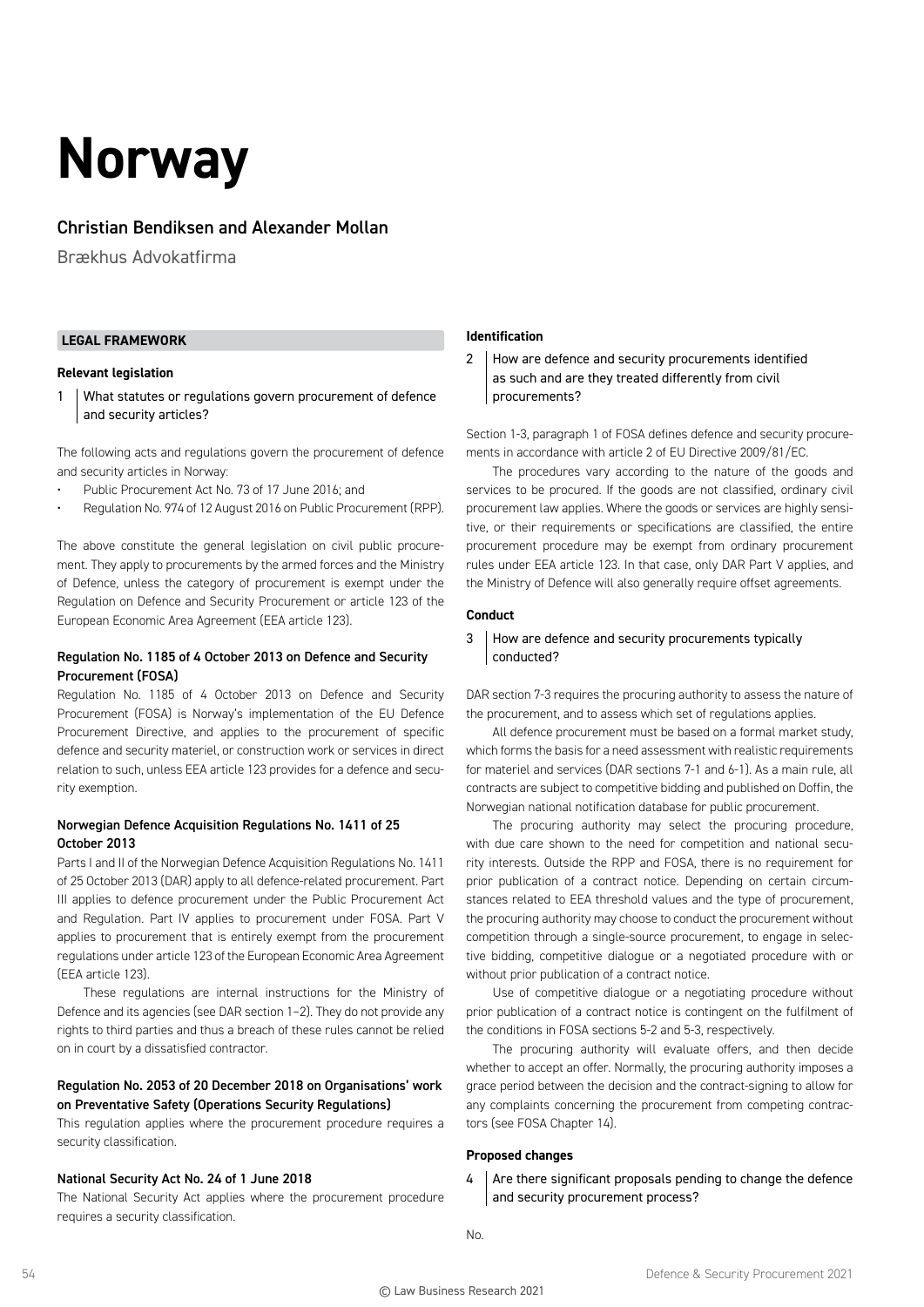#### **Information technology**

5 Are there different or additional procurement rules for information technology versus non-IT goods and services?

No, but certain forms of command and control systems and components technology, including software, may be liable for offset purchases as Norway prioritises such technology under offset obligations in EEA article 123.

#### **Relevant treaties**

 $6 \mid$  Are most defence and security procurements conducted in accordance with the GPA or other treaty-based procurement rules, or does this jurisdiction commonly use the national security exemption to procure them?

Both the European Union and Norway are members of the World Trade Organization, and are consequently parties to the Agreement on Government Procurement (GPA). Directive 2009/81/EC does not govern arms trade with third countries which continues to be governed by the GPA.

Norway does use a national security exemption on occasion, so may deviate from Directive 2009/81/EC where the procurement has essential security interests and falls under EEA article 123, or warrants an exception in accordance with the Operations Security Regulation. Such exemptions require approval from the Ministry of Defence.

# **DISPUTES AND RISK ALLOCATION**

#### **Dispute resolution**

7 How are disputes between the government and defence contractor resolved?

The Norwegian Defence Acquisition Regulations No. 1411 of 25 October 2013 (DAR) section 9-10 prescribes that the procuring authority requires contracts in the defence and security sector to dictate Norwegian law as the governing law, with Oslo District Court as the governing venue.

# 8 To what extent is alternative dispute resolution used to resolve conflicts? What is typical for this jurisdiction?

Generally, disputes are resolved through negotiations, and, if this is unsuccessful, through the Oslo District Court (see Armed Forces of Norway Form 5052 – General Purchase Conditions section 15). These conditions are used in small and medium-sized contracts, whereas larger contracts may require supplementary or alternative contracts and terms. Normally, larger contracts are based on the same contract principles and conditions that are used in Form 5052.

Arbitration is rarely used in Norwegian defence contracts.

Although the relationship between a prime contractor and a subcontractor is usually considered an internal matter, the procuring authority may, in certain circumstances, such as classified information disclosure, require that the prime contractor include clauses on conflict resolution equivalent or similar to those as stipulated in DAR.

DAR section 9-10 allows for deviations, such as accepting another country's jurisdiction or laws, if the contract involves international aspects and the deviation is necessary owing to the nature of the negations and the safeguarding of Norwegian interests. Whether to deviate is a matter of a case-by-case assessment and, in general, a foreign contractor ought not to rely on a requirement to apply national laws when negotiating with the Norwegian government.

# **Indemnification**

9 What limits exist on the government's ability to indemnify the contractor in this jurisdiction and must the contractor indemnify the government in a defence procurement?

The procuring authority is entitled to compensation for direct losses caused by delay or defect (see Armed Forces of Norway Form 5052 sections 6.6 and 7.7). The contractor is liable for indirect losses caused by his or her negligence. In larger contracts, the procuring authority may accept a limit on the contractor's liability for direct or indirect losses.

Form 5052 section 10.1 provides that the procuring authority must indemnify the contractor from any claim owing to the use of drawings, specifications or licences provided by the procuring authority. The contractor must, in turn, indemnify the procuring authority from any claim owing to patent infringement or other immaterial rights related to the completion of the agreement.

In accordance with Armed Forces of Norway Form 5055 – General Terms for Cost Control, the following costs are considered unallowable should they incur in any contract:

- penalties;
- fines and compensatory damages; or
- costs and legal fees for legal action or preparation of such.

Further, the standard procurement contract states that, in the event of default, the armed forces shall pay interest in accordance with Act No. 100 of 17 December 1976 Relating to Interest on Overdue Payments etc. (See Armed Forces of Norway Form 5052 section 5.2.) As such, the maximum interest rate is currently set at 8 per cent.

#### **Limits on liability**

10  $\vert$  Can the government agree to limit the contractor's liability under the contract? Are there limits to the contractor's potential recovery against the government for breach?

If the procurement is time-sensitive or otherwise warrants it, the procuring authority must contractually require the contractor to pay liquidated damages upon failure to meet any deadlines (DAR section 26-4). Liquidated damages shall incur at 0.001 per cent of the contract price per working day, related to the part of the delivery that is unusable owing to the delay. Normally, the maximum liability shall be set at 10 per cent of the price for the same part.

The procuring authority may also exempt the contractor from liquidated damages or accept an extension of time in the implementation and execution of the procurement. If the waiver exceeds 500,000 Norwegian kroner, the procuring authority must request prior approval from the Ministry of Defence (see Parts I and II of the Norwegian Defence Acquisition Regulations No. 1411 of 25 October 2013 (DAR) sections 5-5 and 5-9).

#### **Risk of non-payment**

# $11$  | Is there risk of non-payment when the government enters into a contract but does not ensure there are adequate funds to meet the contractual obligations?

The Norwegian government budgets future procurement through a long-term strategy. The strategy is updated on an annual basis and is valid for a seven-year period. The current plan – Future Acquisitions for the Norwegian Defence Sector 2021–24 – is available from the Norweigan government's website.

The risk of non-payment for contractual obligations, excluding contract disputes, is non-existent as the procuring authority evaluates budgetary limits before entering into a contract.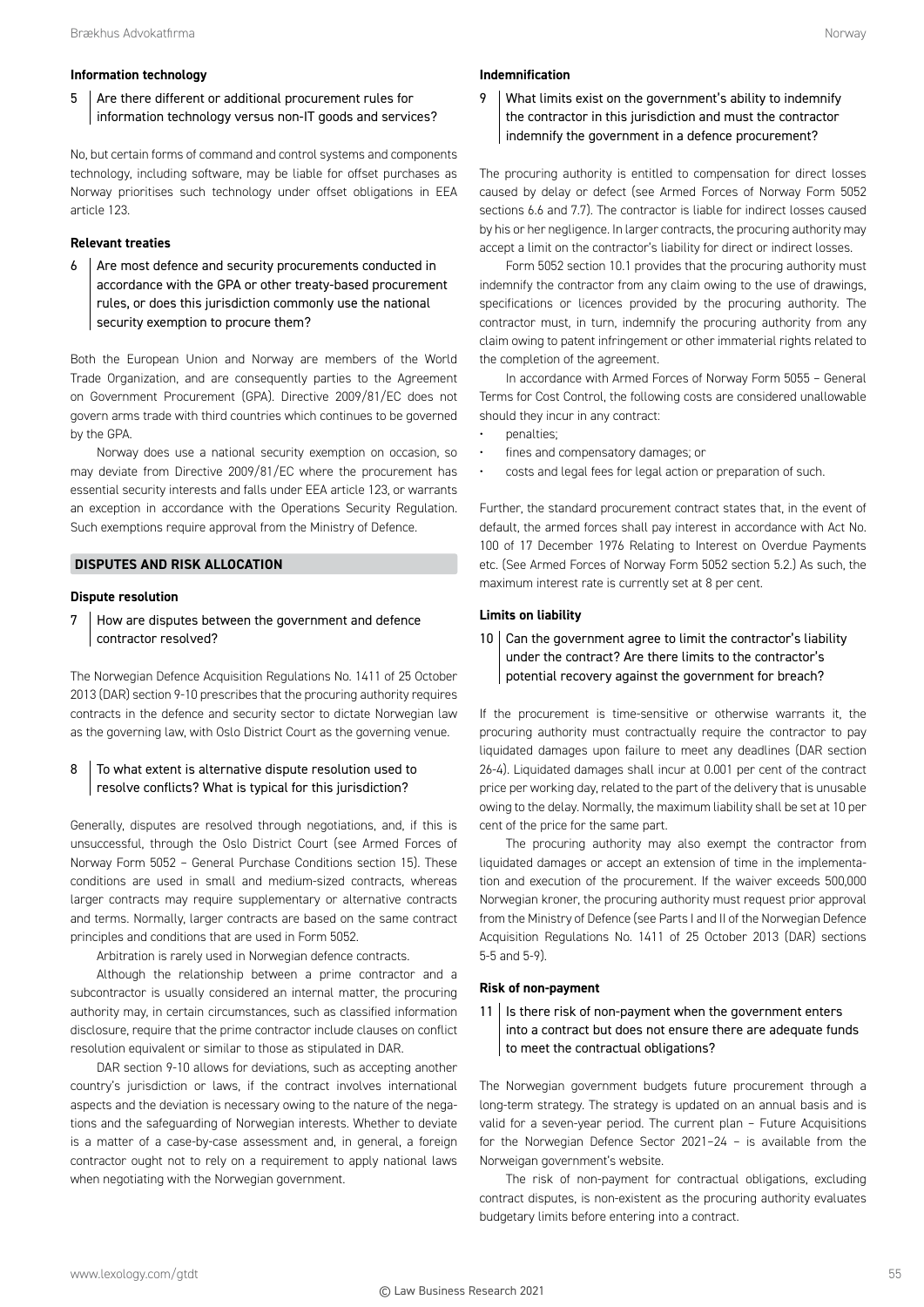# **Parent guarantee**

# 12 Under what circumstances must a contractor provide a parent guarantee?

The contractor must have financial strength that is proportionate with the financial risks entailed by the contract in question. If the procuring entity has doubts concerning the contractor's financial ability, it may request adequate security of performance of the contract. The procuring authority calculates the need for security based on the perceived consequences for the defence sector, should the contractor incur financial problems.

In accordance with DAR section 18-6, paragraph 6, or section 36-2, such security could be in the form of a guarantee from a bank, financial institution or insurance company, or a parent guarantee. In the case of parent guarantees, the guarantee must be issued by the highest legal entity in the corporate group and reflect the contractor's obligations under the contract.

In larger contracts, the use of a performance guarantee is usually the norm and the guarantee used is often that of a parent guarantee.

The main rule in Norwegian defence procurement is payment upon delivery or the achievement of milestones. Under certain circumstances, the procuring authority may pay the contractor prior to fulfilment. In such situations, the contractor shall provide a surety for payments due before delivery (see DAR section 23-7). The surety shall cover the full amount of any outstanding payment.

# **DEFENCE PROCUREMENT LAW FUNDAMENTALS**

#### **Mandatory procurement clauses**

13  $\vert$  Are there mandatory procurement clauses that must be included in a defence procurement contract or that will be read into the contract regardless of their actual inclusion?

The procuring authority must include a number of clauses in its contract, such as clauses on termination, damages, transparency and warranties. The exact wording and depth of such clauses fall under the discretion of the procuring authority.

# **Cost allocation**

14 | How are costs allocated between the contractor and government within a contract?

The allocation of costs between the contractor and the government is dependent on the choice of the contract (see the Norwegian Defence Acquisition Regulations No. 1411 of 25 October 2013 (DAR) section 26-9, paragraph 1). The procuring authority may use the following contract types concerning aspects of the delivery and costs:

- cost contracts: the contractor is only obliged to deliver the goods or services if they receive payment of the relevant costs under the contract (see DAR section 19-2, paragraph 2b); or
- price contracts: the contractor is obliged to deliver the goods or services at an agreed price, regardless of the actual costs incurred (see DAR section 19-2, paragraph 2a).

#### **Disclosures**

15 What disclosures must the contractor make regarding its cost and pricing?

The procuring authority will list the contractor's completion of the Armed Forces of Norway Form 5351 – Specification of Pricing Proposal as a qualification criterion where a cost analysis is required.

# **Audits**

# 16 How are audits of defence and security procurements conducted in this jurisdiction?

Normally, the procuring authority shall request the right to review the contractor's accounting in order to monitor their performance under the contract (see DAR section 27-2, paragraph 1).

Additionally, the procuring authority shall contractually require the contractor to supply specific information in a number of circumstances, for instance, where cost controls are required, where there is suspicion of economic irregularities or when the contractor is foreign. The procuring authority may also demand that the contractor include contract clauses with subcontractors belonging to the same company group as the contractor, or in whom the contractor has a controlling interest, or vice versa, allowing the procuring authority equivalent rights to information and to audit (see DAR section 27-4).

If the procurement has uncertain price calculations, or if the procuring authority conducts the procurement without competition, the procuring authority shall perform a cost control of the contractor's offer regardless of contract type, both before work commencement and during the fulfilment of the contract.

Additionally, cost control on accrued expenses and costs is required regardless of competition for all cost contracts (incentive, fixed or no compensation for general business risks, or cost-sharing) as well as price contracts with limited risk compensation or incentive.

Lastly, the procuring authority shall perform cost control on procurement from a foreign sole contractor.

The procuring authority conducts the cost control in accordance with Armed Forces of Norway Form 5055 – General Terms for Cost Control.

Upon confirming the correctness of its costs in Armed Forces of Norway Form 5351 – Specification on Pricing Proposal, the contractor shall give the procuring authority the right to audit the costs in accordance with Form 5055.

#### **IP rights**

# 17 Who gets the ownership rights to intellectual property created during performance of the contract? What licences are typically given and how?

DAR section 24-3 obliges the procuring authority to consider the legal opportunity, wholly or partly, to acquire the intellectual property rights covered by the contract, including any right of use.

The main rule, in accordance with DAR section 24-4, is that the procuring authority shall acquire a non-exclusive licence to the IP rights, if this meets the needs of the armed forces and constitutes the most economically advantageous option. A non-exclusive licence shall include interface documentation and the rights of usage.

Under DAR section 24-5, the procuring authority shall acquire the IP rights or an exclusive licence if this is considered necessary or appears to be the most economically advantageous option, or there are significant security considerations. If the procuring authority is unable to acquire a wholly exclusive licence, it shall consider whether to partly acquire the rights, or enter into both exclusive and non-exclusive licence agreements (see DAR section 24-6).

If Norway has financed the research and development of a deliverable, the procuring authority is obliged to enter into a royalty agreement with the contractor, normally requiring 5 per cent of the sale price (see DAR section 24-10).

DAR section 24-7 states that the procuring authority must ensure that a contract concerning IP rights contains provisions concerning, among other things, the possibility of the procuring authority making available documentation related to the IP rights to the entire defence sector within Norway, and to other countries' armed forces should it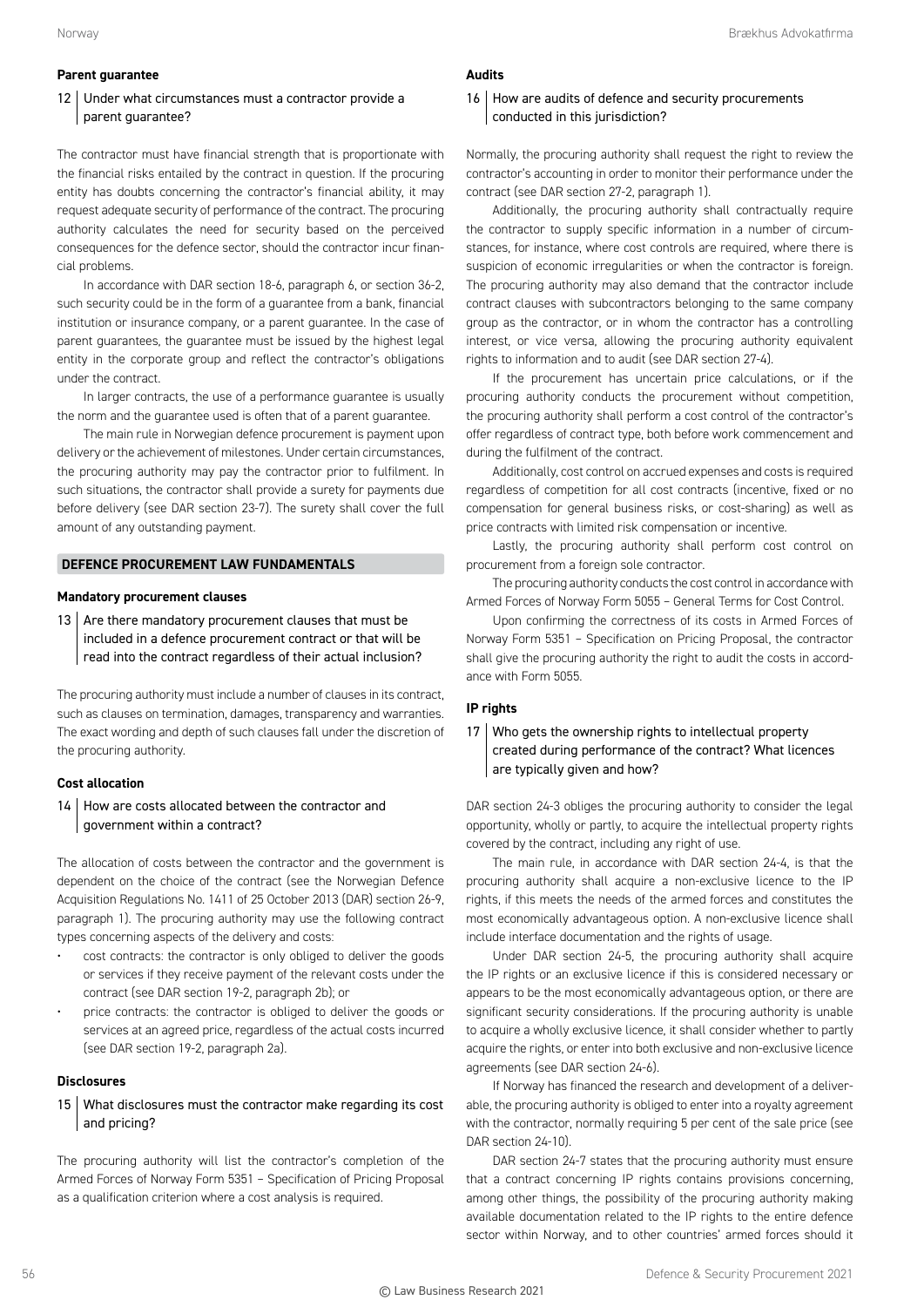prove necessary; and a clause that if the deliverable is not fully developed, produced, industrialised or commercialised, the defence sector receives the IP rights necessary to recover their costs through a resale. This clause must stipulate that the transferred IP rights may be subject to completion, development, production, industrialisation or commercialisation by another contractor, or resold to cover the defence sector's share of the costs.

# **Economic zones**

18  $\vert$  Are there economic zones or other special programmes in this jurisdiction commonly utilised by foreign defence and security contractors for financial or other procurement related benefits?

#### Not applicable.

#### **Forming legal entities**

19 Describe the process for forming legal entities, including joint ventures, in this jurisdiction.

#### Limited liability company

To form a limited liability company, the shareholders must compile and sign the following documentation:

- a memorandum of association;
- articles of association;
- confirmation from a bank, financial institution, attorney or auditor that the share capital has been paid. The share capital requirement for a limited liability company is 30,000 Norwegian kroner, while public limited liability companies have a requirement of 1 million Norwegian kroner; and
- a declaration of acceptance of assignment from an auditor, or minutes of a board meeting if the company has decided against using an auditor.

Following this process, the company registers in the Register of Business Enterprises with the documents enclosed. Registration may be done electronically and takes, in general, no more than one to five business days. Registration must be completed before the company commences commercial activities, and within three months after signing the memorandum of association at the latest.

#### Partnerships

Norwegian law recognises three forms of partnerships: a general partnership with joint liability, general partnership with several (proportionate) liability, and limited partnerships.

To form a partnership, the partners must sign and date a partnership agreement and register the partnership in the Register of Business Enterprises with the agreement enclosed, before the company commercially activates and within six months of signing the partnership agreement. The partnership's headquarters must be located within Norway, though its partners do not need to be resident there.

#### Joint venture

It is usual to form a joint venture by establishing a separate company. While several forms of incorporation are available, parties generally choose a limited liability company.

Another way to establish a joint venture is through a simple cooperation or joint venture agreement between the parties.

#### Norwegian-registered foreign enterprises

While Norway does not consider a Norwegian-registered foreign enterprise (NUF) to be a separate legal entity, foreign companies frequently use them owing to their practical nature.

When a foreign company wants to register a branch in Norway, the branch can register as a NUF. To form a NUF, or to conduct business within Norway in general, the foreign company must register in the Register of Business Enterprises. The foreign parent company is fully responsible for the activity of its branch owing to the lack of recognition of its separate legal status.

#### **Access to government records**

 $20$  Are there statutes or regulations enabling access to copies of government records? How does it work? Can one obtain versions of previous contracts?

Anyone seeking access to information from Norwegian ministries is entitled to request any unclassified information, including previous contracts, under Act No. 16 of 19 May 2006 on the Freedom of Information. The responsible ministry receives any requests for information and performs a case-by-case review of whether to approve the request. This review also entails the assessment of whether to approve the request with or without redactions.

#### **Supply chain management**

21 What are the rules regarding eligible suppliers and supply chain management and anti-counterfeit parts for defence and security procurements?

There are no general rules concerning counterfeit parts, though the contractor must certify that the deliverables conform in all aspects to the contract requirements (see the Armed Forces Form 5357 – Certificate of Conformity).

The procuring authority often requires materiel and deliveries to be accompanied by relevant certificates of quality and specifications, such as allied quality assurance publications, which also allows the procuring authority to conduct inspections at the contractors' and subcontractors' place of production. The procuring authority may also require a certificate of origin to ensure that the deliverable is not from an embargoed country, among other things.

# **INTERNATIONAL TRADE RULES**

#### **Export controls**

22 What export controls limit international trade in defence and security articles? Who administers them?

The export of certain defence-related goods, technology and services, or services related to trade or assistance concerning the sale of such deliverables, or the development of another country's military capability, is conditional on acquiring a licence from the Ministry of Foreign Affairs in accordance with Regulation No. 718 of 19 June 2013 on the Export of Defence-related Products, Dual-use Items, Technology and Services, which only governs the export and import between Norway and other EEA countries.

The export of such products to the EEA is subject to general transfer licences covering specific product categories and recipients, global transfer licences covering specific defence-related product categories (and services) or recipients for a period of three years, and finally, individual transfer licences covering the export of a specific quantity or specific defence-related product to a recipient in one EEA state.

For countries other than those belonging to the EEA, the Ministry of Foreign Affairs distinguishes between the following categories:

- Group 1: the Nordic countries and members of NATO.
- Group 2: countries not belonging to Group 1 that the Ministry of Foreign Affairs have approved as recipients of arms.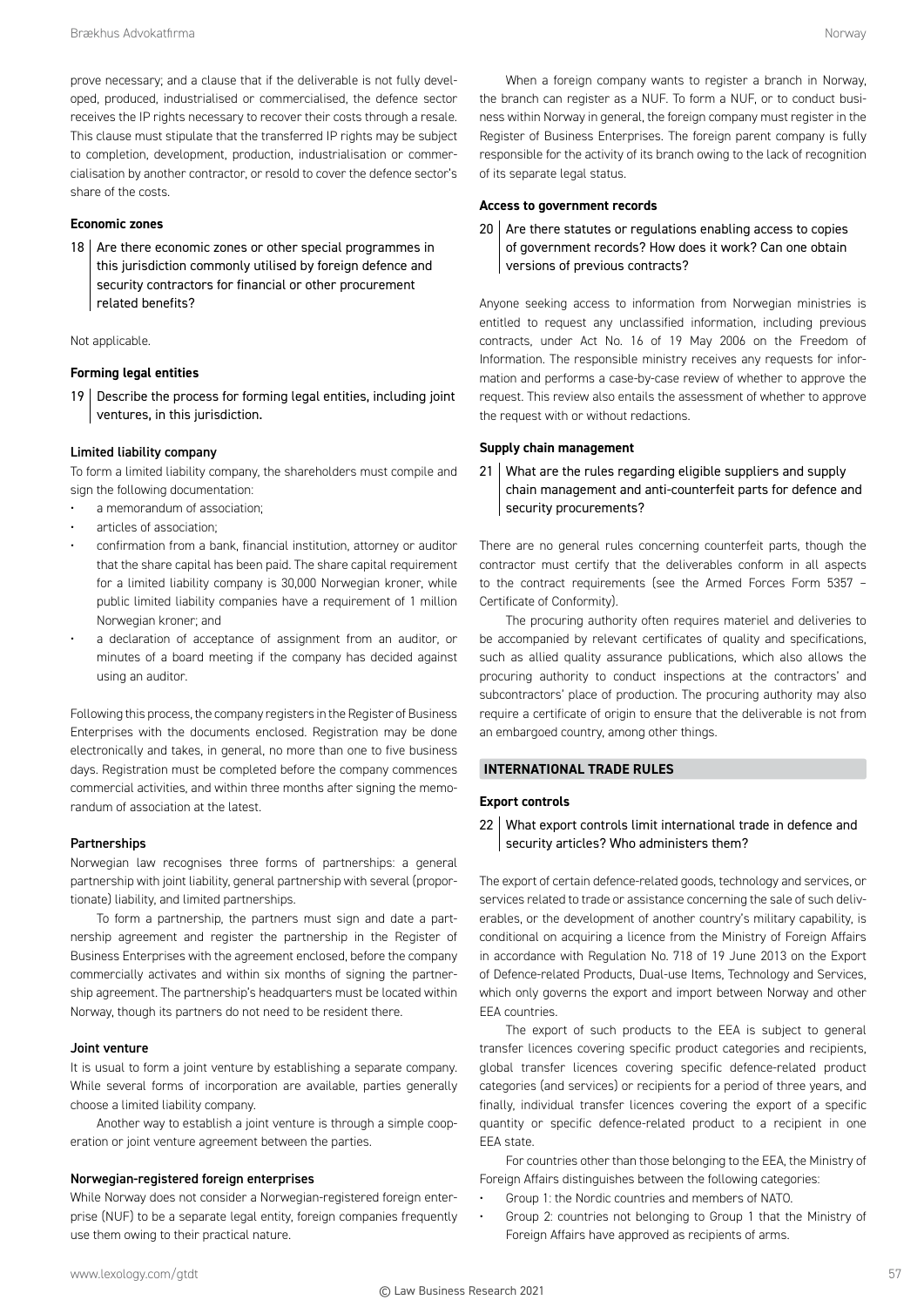- Group 3: countries not belonging to Group 1 or 2 and to which Norway does not sell weapons or ammunition, but which can receive other goods as listed in Annex I of Regulation 2009/428/EC.
- Group 4: countries that are located in an area with war, the threat of war, civil war or general political instability that warrants the deterrence of export of defence-related goods and services, or that is subject to sanctions by the United Nations, EU or the Organization for Security and Co-operation in Europe (OSCE). As a member of the UN, Norway is a state party to the UN Arms Trade Treaty.

For export to Groups 1 to 3 (above), the Ministry of Foreign Affairs may grant the following licences in accordance with their guidelines:

- Export licence: valid for one year and for a single export of goods.
- Service licence: valid for one year and for a single export of services.
- Technology transfer licence: valid for one year and for a single export of technology.
- Global export licence: valid for a maximum of three years and for one or several exports of one or several defence-related goods to one or several specific recipients outside of the EEA, within NATO or other countries of relations.
- Project licence: valid for one or several exports of defence-related goods, services or technology to one or several collaboration partners or subcontractors in conjunction with development projects where a state within Group 1 is the final end-user.

For Group 4, an export licence valid for one single export may be granted in certain situations.

As a member state of the EEA, Norway also adheres to the Council Common Position 2008/944/CFSP defining common rules governing control of exports of military technology and equipment, and has transposed its criteria listed in article 2 when assessing whether to grant a licence.

#### **Domestic preferences**

23 What domestic preferences are applied to defence and security procurements? Can a foreign contractor bid on a procurement directly?

Norwegian defence procurement is generally not conducted with domestic preference, and the possibility of making direct bids will vary with the rules governing the procurement procedure.

In accordance with Regulation No. 1185 of 4 October 2013 on Defence and Security Procurement (FOSA) article 3-2 and DAR's preamble, all procurement shall as far as possible be based on competition, and the procuring authority shall not discriminate against a contractor owing to nationality or local affiliation. Parts I and II of the Norwegian Defence Acquisition Regulations No. 1411 of 25 October 2013 (DAR) section 34-2 allows the procuring authority to conduct the procurement without competition in certain specific circumstances, similar to the exemptions from competition under ordinary EEA procurement law.

Further, Norway may deviate from Directive 2009/81/EC where the procurement has essential security interests and falls under article 123 of the European Economic Area Agreement, or warrants exception in accordance with the Operations Security Regulation. Exemptions require approval from the Ministry of Defence.

The aforementioned exemptions may, under certain circumstances, result in the procuring authority allowing only Norwegian contractors to submit offers for the request of tender.

#### **Favourable treatment**

#### 24 Are certain treaty partners treated more favourably?

Certain countries enjoy the benefit of bilateral security agreements with Norway, which eases the exchange and certification of contractors with regard to classified information related to procurements. Members of the EEA also have the advantage of a common transfer licence arrangement.

#### **Sanctions**

# $25$  Are there any boycotts, embargoes or other trade sanctions between this jurisdiction and others?

Norway enforces mandatory UN and EU arms embargoes and sanctions.

Additionally, Norway enforces the embargo on Artsakh, also known as Nagorno–Karabakh, which remains internationally recognised as being part of Azerbaijan, through its membership of the OSCE.

#### **Trade offsets**

# 26 Are defence trade offsets part of this country's defence and security procurement regime? How are they administered?

Offset agreements are required in the procurement of defence and security articles from foreign contractors. This also includes contractors based in Norway if they produce essential parts of the delivery abroad. Exceptions to this rule are procurements that are:

- conducted in accordance with the Regulation No. 974 of 12 August 2016 on Public Procurement;
- conducted in accordance with FOSA, where the contractor (and most of its subcontractors) are located within the EEA;
	- if the contractor is domiciled in the FFA, but one of its subcontractors is not and the value of the subcontract exceeds 50 million Norwegian kroner, said subcontractor shall be made a party to an offset agreement with the procuring authority; and
- conducted with a contract price below 50 million kroner, provided that the contract does not include future options or additional procurement that may exceed this threshold or the procuring authority expects that the contractor will enter into several contracts below 50 million Norwegian kroner over a period of five years.

The procuring authority manages trade offsets by enclosing the provisions contained in the Regulation for Industrial Co-operation related to Defence Acquisitions from Abroad to the request for tender. The foreign contractor compiles a proposal on the offset requirement and delivers it to the Ministry of Defence or Norwegian Defence Materiel Agency. The offset agreement is a precondition for accepting the contractor's tender. Consequently, the procuring authority conducts negotiations for the procurement contract, while the Ministry of Defence or Norwegian Defence Materiel Agency conducts simultaneous negotiations concerning the offset agreement.

# **ETHICS AND ANTI-CORRUPTION**

# **Private sector appointments**

27 When and how may former government employees take up appointments in the private sector and vice versa?

There is no mandatory waiting period for former government employees wanting to enter the private sector.

However, certain government employees have a duty to inform the Board of Quarantine, which is tasked with deciding whether the employee would have to undergo a waiting period before entering into the private sector or receive a temporary ban on their involvement in specific cases.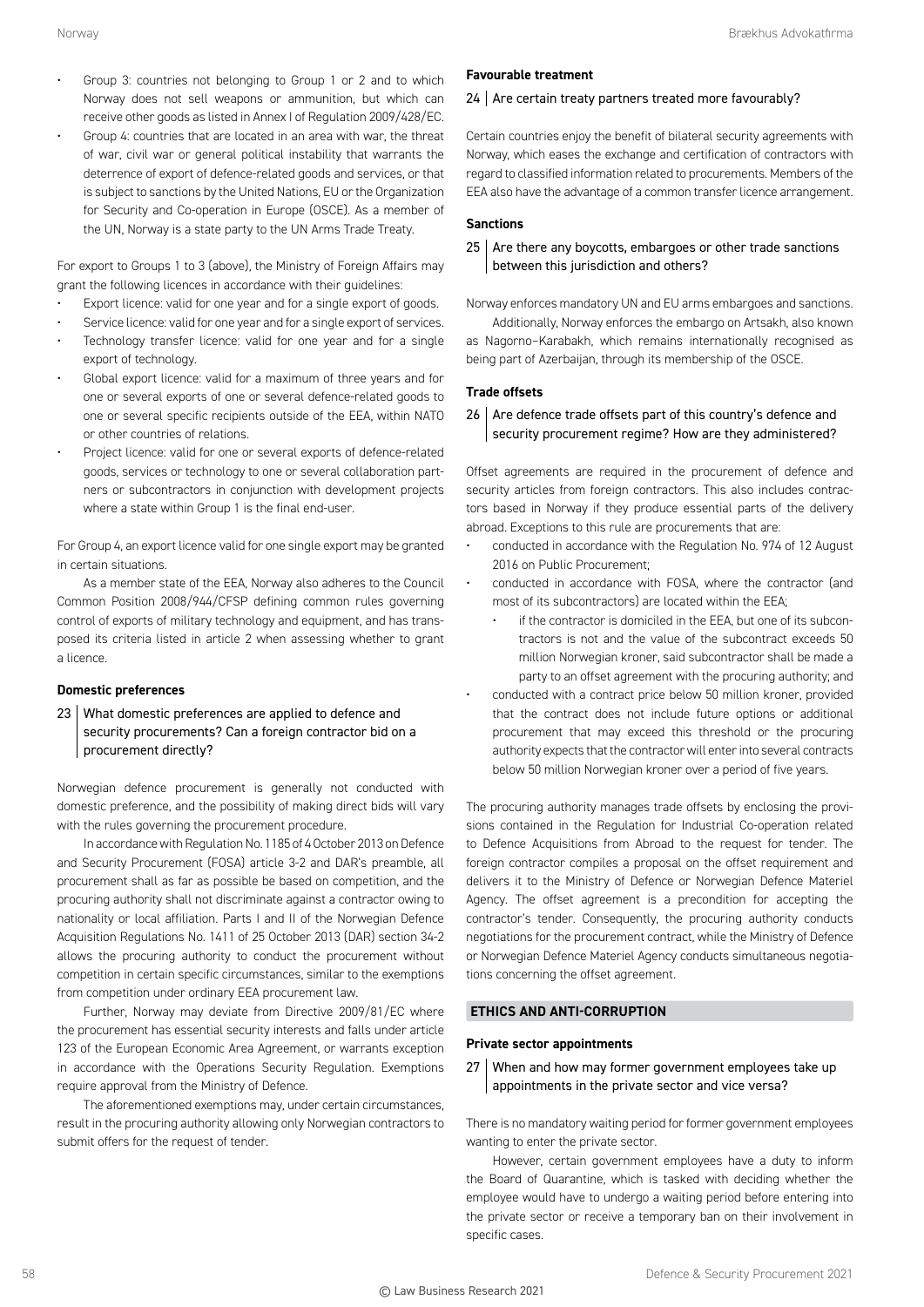Norwegian Defence Acquisition Regulations No. 1411 of 25 October 2013 (DAR) section 2-5 prescribes that if the contractor's personnel have been employed by the Ministry of Defence or in the defence sector within the past two years, or are retired, they are prohibited from being involved in the contact between the contractor and the Norwegian defence. The contractor shall inform the procuring authority if they have hired or otherwise used such personnel.

There are no general restrictions on private-sector employees' appointment to public sector positions.

# **Addressing corruption**

28 | How is domestic and foreign corruption addressed and what requirements are placed on contractors?

Corruption within Norway is punishable by law and carries a maximum penalty of 10 years in prison (see the Norwegian Penal Code sections 387 and 388).

DAR section 3-2 dictates that in any procurement that exceeds the current national threshold value at the time of the request for tender's publication, the procuring authority must contractually require the contractor to warrant that it has measures or systems in place to prevent corruption or the abuse of influence. Such measures or systems may entail internal controls or ethical guidelines.

For procurements exceeding the aforementioned threshold value, DAR section 4-1 requires that the procuring authority issue to the contractor or attach to any request for tender the Ethical Statement for Suppliers to the Royal Norwegian Ministry of Defence with underlying agencies (DAR appendix 5).

The statement obliges the contractor to adhere to the ethical guidelines and not:

*[ . . . ] to offer any gift, benefit or advantage to any employee or anyone else who is carrying out work for the MoD or underlying agencies, if the gift, benefit or advantage may be liable to affect their service duties. This rule applies regardless of whether the gift, benefit or advantage is offered directly, or through an intermediary.*

Failure to comply with these requirements may lead to rejection of the contractor's current and future offers to the Ministry of Defence or its underlying agencies.

# **Lobbyists**

# 29 What are the registration requirements for lobbyists or commercial agents?

Lobbyists or commercial agents are not subject to any general registration requirements, though commercial agents who directly engage or provide assistance in the export of certain defence and security articles require an export licence from the Ministry of Foreign Affairs.

DAR section 7-4, paragraph 2 dictates that the procuring authority shall provide contractors, at the request for tender, with the guidelines on prudence, non-disclosure and conflict of interest (DAR appendix 3):

*The name of any lobbyist acting on behalf of the supplier must be reported to the Defence sector. If a supplier fails to act with openness and strict adherence to good business practices and high ethical standards, this may undermine trust in the relationship between the supplier and the Defence sector, and potentially also the rating of the supplier's bid in the final decision process.*

# **Limitations on agents**

# 30 Are there limitations on the use of agents or representatives that earn a commission on the transaction?

Norwegian law does not contain any limitations on the use of agents or representatives that earn a commission on transactions between a contractor and a procuring authority.

If the contract in question is between the procuring authority and an agent, the procuring authority may require disclosure of the commission or agreement between the agent and the contractor (see DAR section 17-3, paragraph 7).

If the contract falls under article 123 of the European Economic Area Agreement, the procuring authority may not enter into a contract with an agent (see DAR section 36-3).

# **AVIATION**

#### **Conversion of aircraft**

31 | How are aircraft converted from military to civil use, and vice versa?

When converting military aircraft to civilian use, the process is subject to a case-by-case pre-conference review by the Civil Aviation Authority, which reviews the relevant documentation, with applicable procedures for registration of ownership, security and certification from the civil aircraft register to follow.

When a civilian aircraft is considered converted for military use, the armed forces perform a case-by-case assessment of the aircraft's military use and capabilities, and requirements concerning the aircraft's safety and airworthiness. Upon acceptance of the conversion, the armed forces notify the Civil Aviation Authority and the aircraft receives the appropriate marking and certification in the military aircraft register.

Deletion of the aircraft's certification in the civil aircraft register is a prerequisite for certification in the military aircraft register.

#### **Drones**

32 What restrictions are there on manufacture and trade of unmanned aircraft systems or drones?

There are none.

# **MISCELLANEOUS**

# **Employment law**

# 33 Which domestic labour and employment rules apply to foreign defence contractors?

The Working Environment Act No. 62 of 17 June 2005 and Regulation No. 112 of 8 February 2008 on Wages and Working Conditions in Public Contracts will apply if the contractor is operating or performs work within Norway.

Contractors performing work within Norway on procurements exceeding 100,000 Norwegian kroner, excluding value-added tax, shall provide the contracting authority with a health, safety and environment (HSE) statement warranting that the contractor complies with all legal requirements pertaining to HSE (see Regulation No. 1185 of 4 October 2013 on Defence and Security Procurement (FOSA) sections 3-13 and 8-18).

The procuring authority shall contractually require the contractor to adhere to the national legislation related to wages and working conditions in the country where the contractor carries out work (Norwegian Defence Acquisition Regulations No. 1411 of 25 October 2013 (DAR) section 3-1). Further, the contractor shall adhere to the prohibition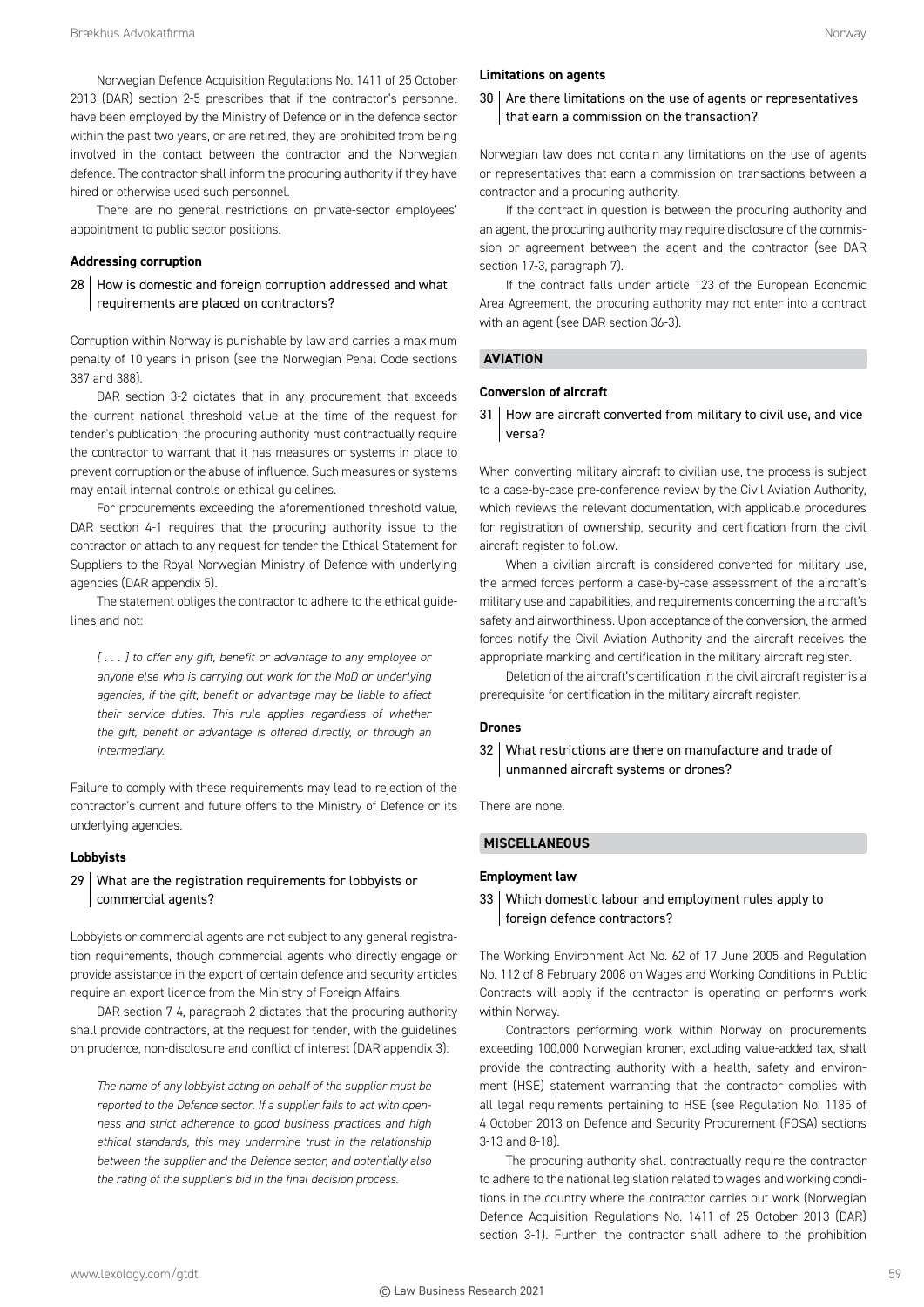against child, forced and slave labour, discrimination and the right to organise in accordance with the UN Convention on the Rights of the Child and ILO Conventions Nos. 29, 87, 98, 100, 105, 111, 138 and 182.

#### **Defence contract rules**

# 34 Are there any specific rules that contractors, foreign or domestic, are bound by in defence contracts?

The Armed Forces of Norway Form 5052 – General Purchase Conditions are used in small and medium-sized contracts, whereas larger contracts may require supplementary or alternative contracts and terms. Normally, larger contracts are based on the same contract principles and conditions that are used in Form 5052.

Although the relationship between a prime contractor and a subcontractor is usually considered an internal matter, the procuring authority may, in certain circumstances, such as during a classified information disclosure, require that the prime contractor include clauses equivalent or similar to those as stipulated in the Parts I and II of the Norwegian Defence Acquisition Regulations No. 1411 of 25 October 2013 (DAR).

DAR section 9-10 prescribes that the procuring authority requires contracts in the defence and security sector to dictate Norwegian law as the governing law, with Oslo District Court as the governing venue. Arbitration is rarely used in Norwegian defence contracts. Section 9-10 allows for deviations from Form 5052 (eg, accepting governing law or venue of a country other than Norway if the contract involves international aspects and the deviation is necessary owing to the nature of the negations and the safeguarding of Norwegian interests).

The procuring authority is entitled to compensation for direct losses caused by delay or defect (see Form 5052 sections 6.6 and 7.7). The contractor is liable for indirect losses caused by his or her negligence. In larger contracts, the procuring authority may accept a limit on the contractor's liability for direct or indirect losses.

Form 5052 section 10.1 provides that the procuring authority must indemnify a contractor from any claim owing to the use of drawings, specifications or licences provided by the procuring authority. The contractor must, in turn, indemnify the procuring authority from any claim owing to patent infringement or other immaterial rights related to the completion of the agreement.

If the procurement is time-sensitive or otherwise warrants it, the procuring authority must contractually require the contractor to pay liquidated damages upon failure to meet any deadlines (DAR section 26-4). Liquidated damages shall incur at 0.001 per cent of the contract price per working day, related to the part of the delivery that is unusable owing to the delay. Normally, the maximum liability shall be set at 10 per cent of the price for the same part.

As a main rule, the procuring authority shall request the right to review the contractor's accounting in order to monitor their performance under the contract (see DAR section 27-2, paragraph 1). Additionally, the procuring authority shall contractually require the contractor to supply specific information in a number of circumstances, for instance, where cost controls are required, where there is suspicion of economic irregularities or when the contractor is foreign.

The main rule, in accordance with DAR section 24-4, is that the procuring authority shall acquire a non-exclusive licence to the IP rights, if this meets the needs of the armed forces and constitutes the most economically advantageous option. A non-exclusive licence shall include interface documentation and the rights of usage.

Under DAR section 24-5, the procuring authority shall seek to acquire the IP rights or a whole or partly exclusive licence if this is considered necessary or appears to be the most economically advantageous option, or there are significant security considerations. If Norway has financed the research and development of a deliverable, the procuring authority is obliged to enter into a royalty agreement with

the contractor, normally requiring 5 per cent of the sale price (see DAR section 24-10)

There are no general rules concerning counterfeit parts, though the contractor must certify that the deliverables conform in all aspects to the contract requirements (see the Armed Forces Form 5357 – Certificate of Conformity).

# 35 | Do contractors avail themselves of these rules when they perform work exclusively outside of the jurisdiction?

The procuring authority shall contractually require the contractor to adhere to the national legislation related to wages and working conditions in the country where the contractor carries out work (DAR section 3-1). Further, the contractor shall adhere to the prohibition against child, forced and slave labour, discrimination and the right to organise in accordance with the UN Convention on the Rights of the Child and ILO Conventions Nos. 29, 87, 98, 100, 105, 111, 138 and 182.

# **Personal information**

# 36 Must directors, officers or employees of the contractor provide personal information or certify that they fulfil any particular requirements to contract with a government entity?

DAR section 4-1 mandates that the procuring authority issue to the contractor the Ethical Statement for Suppliers to the Royal Norwegian Ministry of Defence with underlying agencies. The procuring authority shall issue the statement (DAR appendix 5) to the contractor together with the request for tender or otherwise.

The statement places a duty on the contractor to inform the procuring authority if the contractor, its employees or associates have:

*[ . . . ] been convicted by a final judgment of any offence concerning its professional conduct, such as, for example, infringement of existing legislation on the export of defence and/or security equipment [or] criminal acts of participation in a criminal organisation, corruption, fraud, money laundering, financing of terrorism or terrorist activities [or] been guilty of grave professional misconduct, such as, for example, a breach of obligations regarding security of information or security of supply during a previous contract.*

The contractor may see his or her current and future offers rejected by the Ministry of Defence or its underlying agencies, should he or she fail to comply with the information duties imposed by the statement.

#### **Licensing requirements**

# 37 What registration or licensing requirements exist to operate in the defence and security sector in the jurisdiction?

The Directorate for Civil Protection and Emergency Planning requires contractors operating within Norway to adhere to the regulations concerning the production, storage and transport of materiel of a chemical, biological, explosive or otherwise dangerous nature. In that regard, the Directorate may perform inspections and require prior notification, certificates and permissions.

Regulation No. 718 of 19 June 2013 on the Export of Defence-related Products, Dual-use Items, Technology and Services governs the possibility for Norwegian companies to acquire certification to receive defencerelated goods from other EEA countries operating under a general transfer licence. Such goods may include materiel used for production.

The certification is subject to a case-by-case review where, among other things, the department factors in the company's reliability and defence-related experience.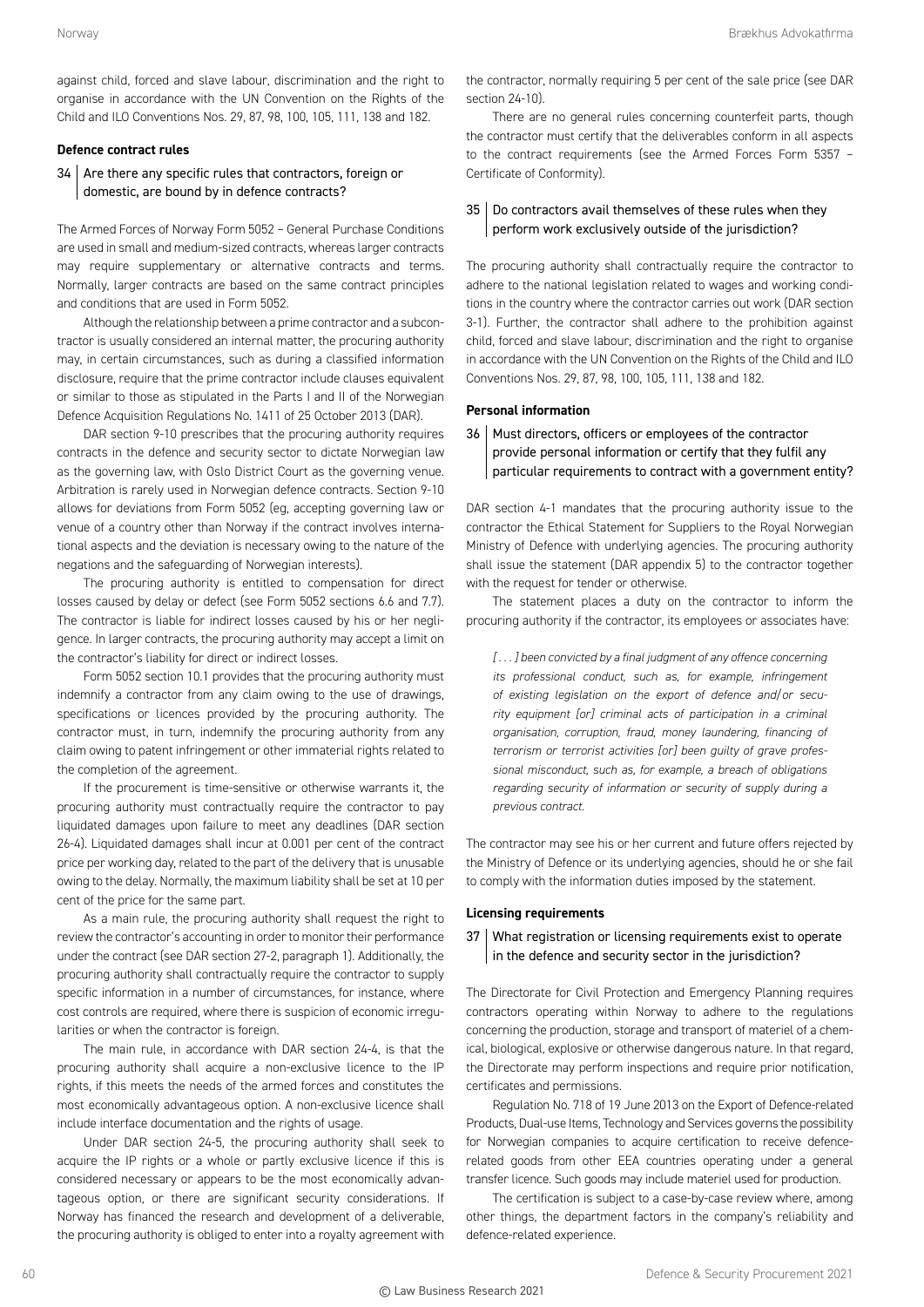# **Environmental legislation**

# 38 What environmental statutes or regulations must contractors comply with?

Contractors that are transporting or storing deliverables or operating within Norway must comply with the environmental rules in Act No. 6 of 13 March 1981 Concerning Protection against Pollution and Concerning Waste, as well as any requirements imposed in the contract with the procuring authority.

# 39 | Must companies meet environmental targets? What are these initiatives and what agency determines compliance?

The procuring authority may impose environmental targets on contractors through the inclusion of environmental requirements in both contracts and framework agreements (see FOSA sections 8-3 and 8-16). If the procuring authority requires documentation that shows the contractors are adhering to certain environmental standards, the procuring authority should refer to the Eco-Management and Audit Scheme or other European or international standards.

# 40 | Do 'green' solutions have an advantage in procurements?

Green solutions do not have an outright advantage in procurements as such, but may have an advantage in the sense that the procuring authority is obliged to consider the life-cycle costs and environmental consequences of the procurement when it designs the requirements of the deliverable. As such, environmentally conscious contractors may be better able to meet these requirements depending on the desired deliverable in question.

If possible, the procuring authority should require the contractor to meet certain environmental criteria concerning the deliverable's performance or function. Additionally, the procuring authority may give green solutions an advantage in accordance with the applicable rules and regulations.

# **UPDATE AND TRENDS**

# **Key developments of the past year**

41 What were the key cases, decisions, judgments and policy and legislative developments of the past year?

There is a minor case decided by the Public Procurement Complaints Board regarding the procurement of vehicles for the Home Guard under Regulation No. 1185 of 4 October 2013 on Defence and Security Procurement (FOSA). The issue was whether the Norwegian Defence Materiel Agency had changed the interpretation of award criteria. After an assessment of the facts, the Board found that was not the case (KOFA–2018–362).

More importantly, the future structure of the armed forces was discussed by Norway's parliament in 2020. The government proposed a resolution on the acquisition of new main battle tanks for the Army during 2021, as well as the acquisition of new helicopters for the special forces by 2024.

# **BR***E*KHUS **ADVOKATFIRMA**

Christian Bendiksen bendiksen@braekhus.no

Alexander Mollan mollan@braekhus.no

Roald Amundsens gate 6 PO Box 1369 Vika NO-0114 Oslo Norway Tel: +47 23 23 90 90 Fax: +47 22 83 60 60 www.braekhus.no

# **Coronavirus**

42 What emergency legislation, relief programmes and other initiatives specific to your practice area has your state implemented to address the pandemic? Have any existing government programmes, laws or regulations been amended to address these concerns? What best practices are advisable for clients?

The government has announced several initiatives regarding postponement of tax payments, general support for profitable companies before the pandemic which now have problems with liquidity, as well as support for specific sectors. However, none of these are relevant to the defence industry as such.

The government has periodically restricted the possibility of entering the country, imposing a 10 day quarantine period for entering personnel. This may create problems for maintenance and/or delivery contracts that require foreign personnel to be on-site in Norway and should be checked in advance. Such restrictions do not constitute force majeure events under Norwegian contract law and the parties need to make specific agreements as to which contractual consequences any quarantine issues may have.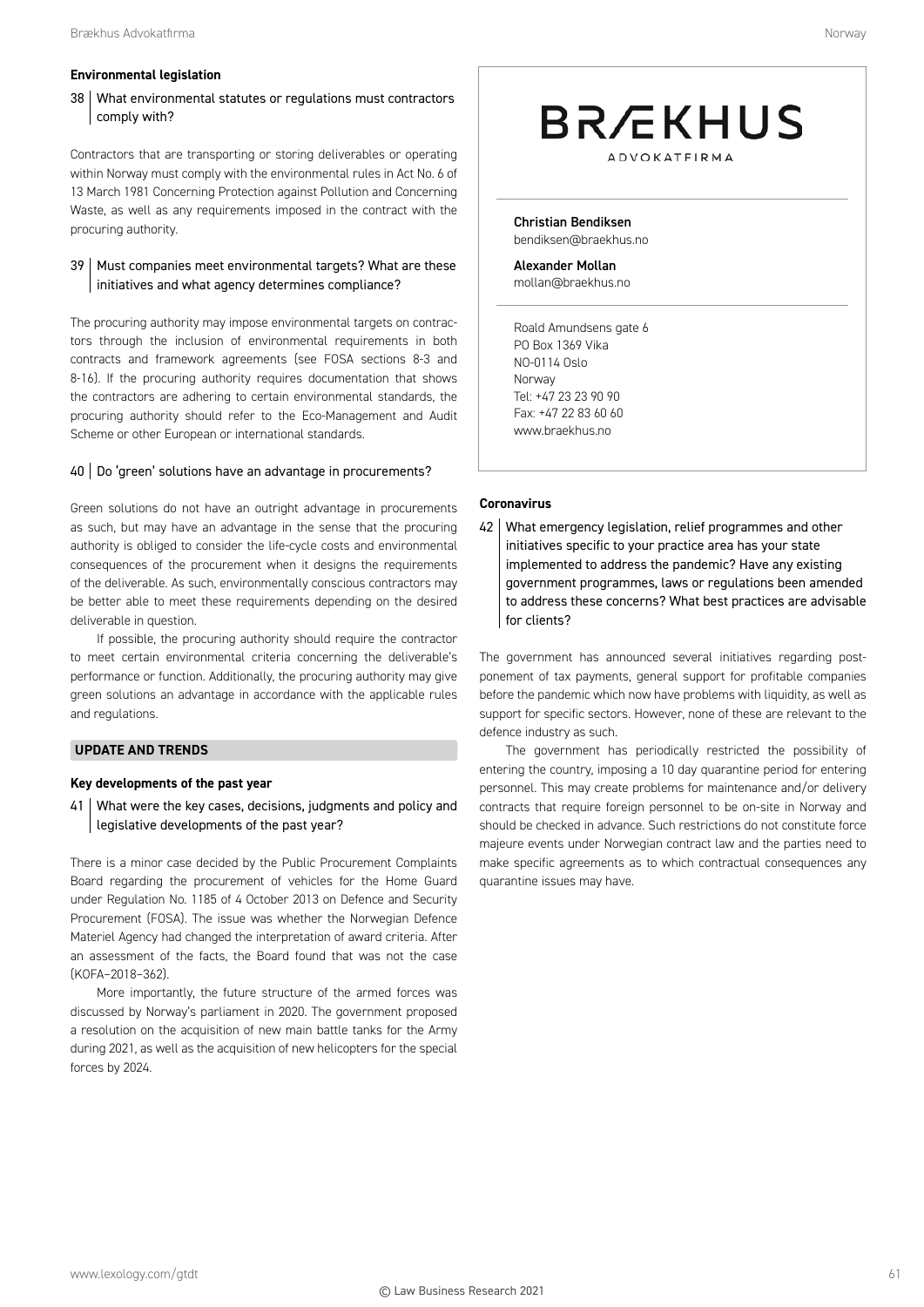# **Poland**

# Tomasz Zalewski and Karolina Niewiadomska

Bird & Bird LLP

# **LEGAL FRAMEWORK**

#### **Relevant legislation**

1 What statutes or regulations govern procurement of defence and security articles?

Up until 2020, the procurement of defence and security articles in Poland was governed in principle by the Act of 29 January 2004 Public Procurement Law (PPL), which implements the EU Defence and Security Directive (2009/81/EC) into Polish law, and, in particular, Chapter 4a of the PPL. However, from 1 January 2021, the Act of 11 September 2019 Public Procurement Law (New PPL) will enter into force. The New PPL is an entirely new act with a different structure and terms aimed at improving the effectiveness and transparency of procurement procedures. Please note that further answers to the questionnaire will be based on the provisions of New PPL.

In the case of the procurement of arms, munitions or war materiel referred to in article 346 of the Treaty on the Functioning of the European Union (TFEU), if the essential interests of national security so require, the New PPL does not apply. Instead, the Decision of the Minister of National Defence No. 367/MON of 14 September 2015 shall be used. This decision regulates the principles and procedures of awarding contracts to which the provisions of the New PPL do not apply. The decision is supplemented by a number of additional regulations on planning, preparation, justification and approval procedures of defence procurement to which the Decision No. 367/MON applies.

The use of the said exemption from the New PPL rules may require the application of the Act on Certain Agreements Concluded in Connection with Contracts Essential for National Security of 26 June 2014 (the Offset Act). The Act sets out the rules for concluding agreements in connection with the performance of contracts related to the production of trade in arms, munitions and war materiel, commonly called offset contracts.

The public procurement rules do not apply to the procurement of defence and security articles in the situations described in article 13 of the New PPL, being:

- where the procurement is subject to a special procedure under an international agreement;
- in cases of government-to-government procurement if Poland is one party of a procurement; and
- in the event of contracts provided for intelligence or counter-intelligence activities.

General principles derived from the TFEU also apply to such procurements, including the principles of equal treatment, non-discrimination, transparency, proportionality and mutual recognition.

# **Identification**

2 | How are defence and security procurements identified as such and are they treated differently from civil procurements?

A procurement by a Polish contracting authority falls within the scope of the New PPL when the contract has a value equal to or greater than EU financial thresholds for goods and services and for works (from 1 January 2020 for goods and services €428,000 and for works €5,350,000), and if the procurement covers:

- the supply of military equipment, including any parts, components, subassemblies or software thereof;
- the supply of sensitive equipment, including any parts, components, subassemblies or software thereof;
- works, supplies and services directly related to the security of the facilities at the disposal of entities performing contracts in the fields of defence and security, or related to the equipment referred above and any and all parts, components, and subassemblies of the life cycle of that product or service; and
- works and services for specifically military purposes or sensitive works and sensitive services.

Please note that the New PPL raised the threshold for works – from €30,000 to €5,350,000 – above which the contracting authority is obliged to apply the New PPL.

The procurement will be advertised in the Official Journal of the European Union (OJEU).

The key differences between procurements carried out under the specific defence rules (in comparison to civil procurement) are:

- the mechanisms put in place to protect sensitive information and to ensure defence and security interests are protected (eg, restriction of the range of contractors authorised to obtain classified information);
- a broader catalogue of the circumstances justifying the exclusion of economic operators from the procurement procedure;
- the power of the contracting authority to restrict the involvement of subcontractors in certain situations;
- the limitation of the number of contract award procedures which may be applied (this only applies to procedures for awarding contracts in which an initial qualification of contractors is possible (eg, restricted tender or negotiated procedure with prior publication));
- a wider range of tender assessment criteria (other than standard criteria such as viability, security of supply, interoperability, and operational characteristics indicated in terms of reference);
- additional rights for the contracting authority to reject an offer or cancel the procedure; and
- differences in the content of contract notices or terms of reference.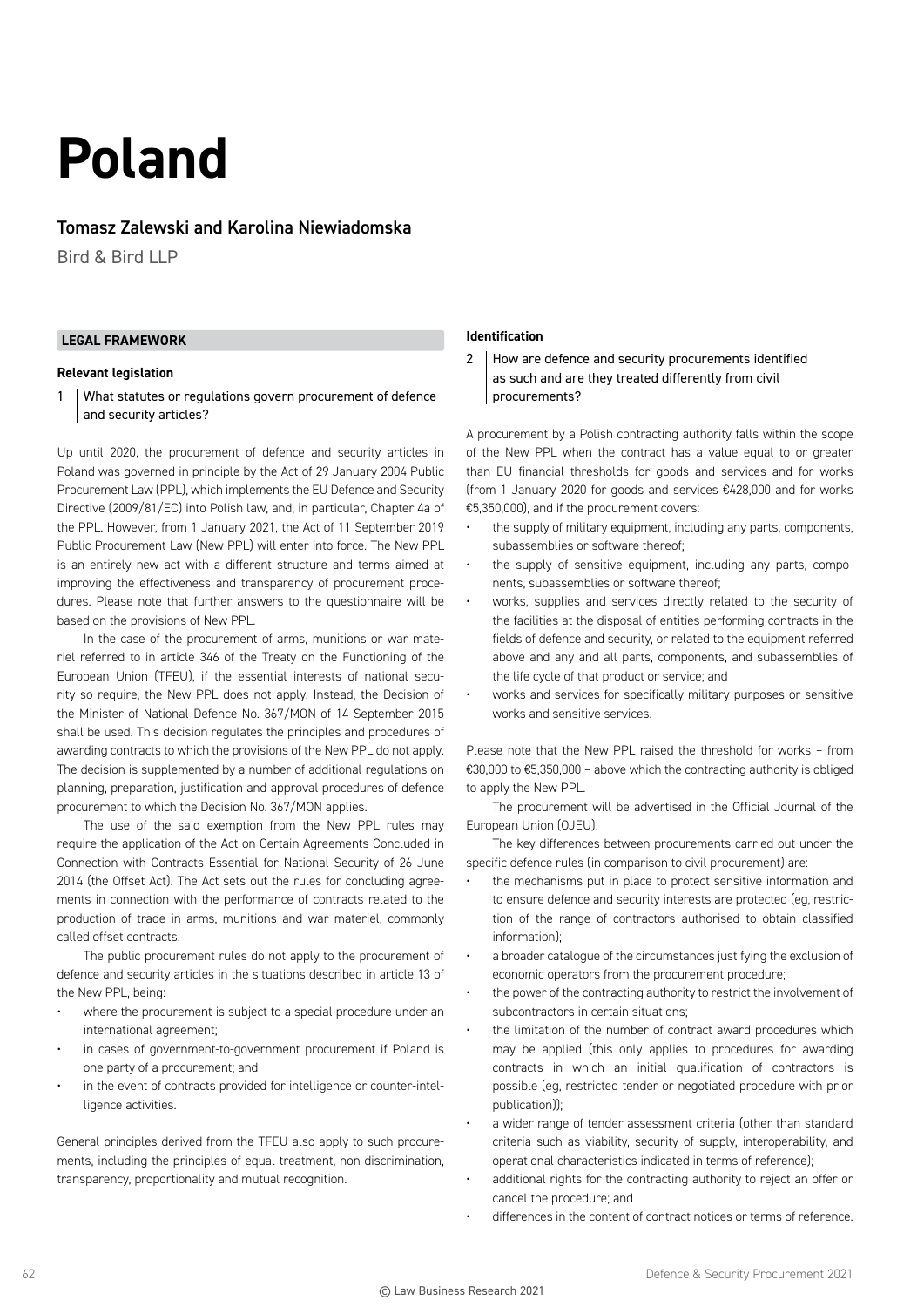Decision 367/MON (applicable if the application of the provisions of the New PPL is excluded because of the existence of a fundamental security interest state) imposes more stringent requirements regarding procurement. It limits the scope of procurement procedures to just three:

- negotiations with one supplier;
- negotiations with several suppliers;
- exceptionally negotiated procedure with prior publication.

In addition, the Decision does not provide the mechanism for appealing the decisions of the contracting entity to the National Appeals Chamber. This Chamber can only consider procurement disputes regulated by the New PPL. In the case of procurement under the Decision 367/MON, contractors can only file claims in civil courts.

#### **Conduct**

# 3 How are defence and security procurements typically conducted?

The procurement of standard defence and security products is usually conducted as public procurement regulated by the New PPL. The strategic procurement, or any other procurement that is related with protecting the essential security interests of the state, is typically conducted on the basis of Decision 367/MON or a government-togovernment arrangement (eg, contracting with the US government based on a foreign military sales programme).

Under the New PPL there are two procedures available for all defence and security procurements:

- restricted procedure; or
- negotiated procedure with the publication of a contract notice.

In addition, there are four more procedures that may be applied in certain cases:

- competitive dialogue;
- negotiated procedure without the publication of a contract notice;
- single-source procurement; or
- electronic auction.

Most procurement procedures involve a pre-qualification process, as part of which bidders must demonstrate their financial stability and technical capability, including experience in similar contracts. The way that the procurement proceeds depends on whether the authority has chosen a procedure that permits them to negotiate the contract and requirements with the bidders.

The negotiations phase is usually limited, with many of the contract terms being identified as non-negotiable. The evaluation process is undertaken on the basis of transparent award criteria, which are provided to bidders in advance in the tender documents. Once the winning bidder is selected, there is relatively little scope for further negotiation.

Decision 367/MON provides that the procurement procedure may be performed in the model of negotiations with one or several suppliers and, in exceptional cases, if it is not possible to define a closed catalogue of potential contractors, in a negotiated procedure with prior publication.

#### **Proposed changes**

 $4 \mid$  Are there significant proposals pending to change the defence and security procurement process?

The current PPL will be in force until the end of 2020 and on 1 January 2021, it will be replaced by the New PPL.

The PPL currently in force has been amended dozens of times during recent years and several of these amendments have been very extensive. The result of this is that it has now been deemed to be too complicated for an average contractor, hence the rewritten PPL.

The major changes in the New PPL include:

- solutions introducing better tender procedure preparation;
- a new principle of public procurement law the principle of efficiency;
- introduction of procedural simplifications, in particular for contracts below the EU thresholds;
- better balance between the position of contracting authorities and contractors;
- greater transparency of tender procedures;
- introduction of an out-of-court dispute resolution mechanism; and
- changes to public procurement agreements, including regulation of the valorisation of contracts.

The above changes will have an impact on all procurement procedures, including defence procurement.

#### **Information technology**

5 Are there different or additional procurement rules for information technology versus non-IT goods and services?

There are no specific or additional rules that relate to IT procurement.

#### **Relevant treaties**

6 Are most defence and security procurements conducted in accordance with the GPA or other treaty-based procurement rules, or does this jurisdiction commonly use the national security exemption to procure them?

The majority of defence and security procurements in Poland are conducted in accordance with the Agreement on Government Procurement, EU treaties or relevant EU directives. The number of contracts awarded based on the national security exemptions is limited, but the value of these contracts is usually substantial.

# **DISPUTES AND RISK ALLOCATION**

#### **Dispute resolution**

7 How are disputes between the government and defence contractor resolved?

The Act of 11 September 2019 Public Procurement Law (New PPL) provides a legal remedies framework which may be used by the contractors who have, or who had, an interest in winning a contract or have suffered, or may suffer, damage due to the contracting entity's violation of the provisions of the New PPL. Disputes between the contracting authority and a contractor are resolved by the National Appeals Chamber (NAC) in Warsaw as a state entity (quasi-court) specialising in such disputes. Disputes are resolved very quickly – usually within 14 days of submitting an appeal and usually after 1 hearing.

Disputes are resolved by the NAC in accordance with the dispute procedure regulated mainly by the New PPL and partially by the Polish Civil Procedure Code. The ruling issued by the NAC may be appealed to the Regional Court in Warsaw, which acts as a public procurement court. The judgment of the Regional Court in Warsaw may be contested by way of a cassation appeal filed with the Supreme Court.

The NAC has the power to resolve disputes related to the procedure of awarding public contracts while other disputes regarding, for example, the public contract performance, are resolved by common courts.

In most of the procurement proceedings conducted on the basis of exemption from the New PPL (eg, where Decision of the Minister of National Defence No. 367/MON of 14 September 2015 applies), the disputes are resolved by the common state courts. In practice, it means that the dispute may last a very long time and may be completed many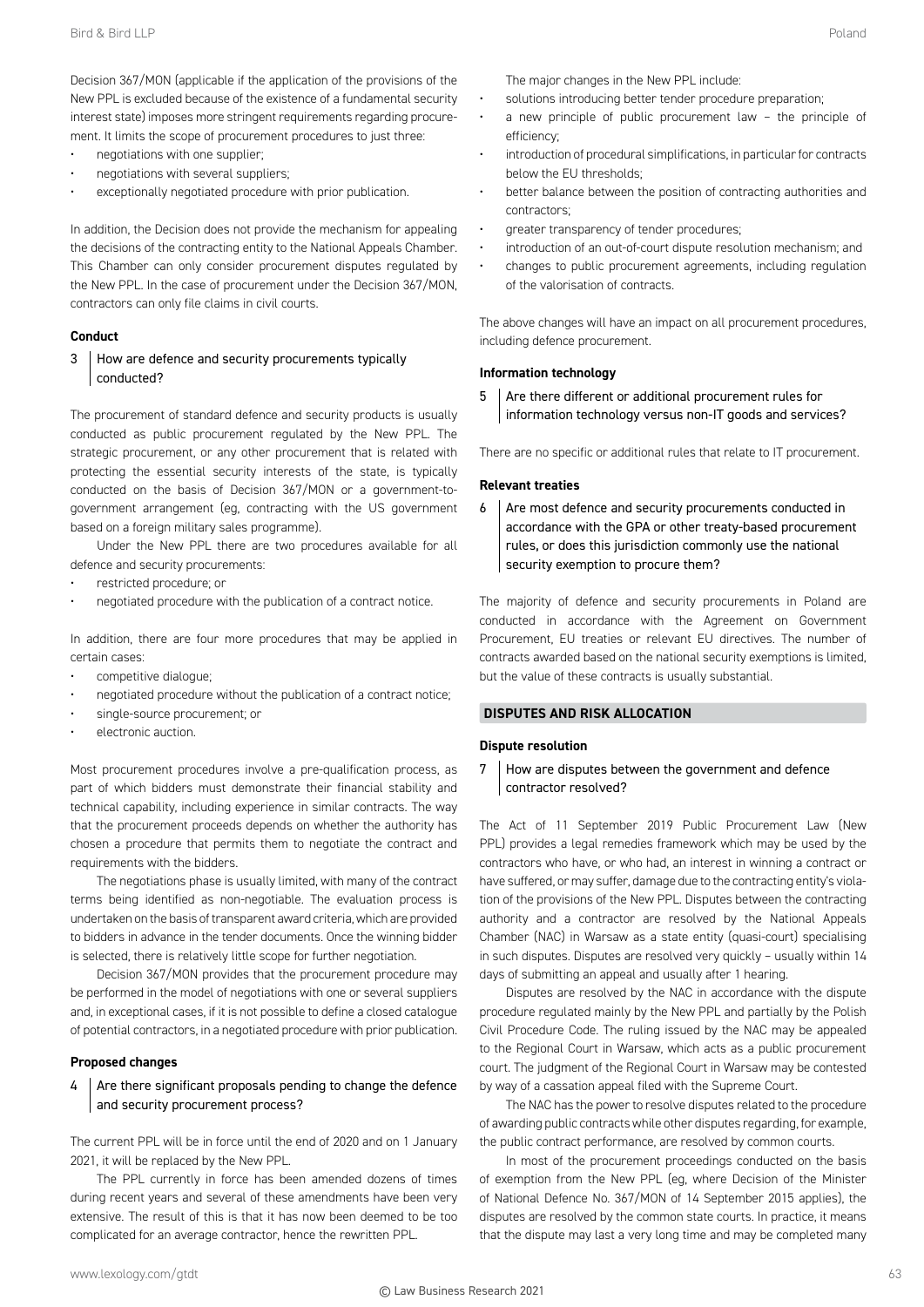months after the contract was awarded to a competitor. This is a significant difference in comparison to procurement based on the New PPL.

# 8 To what extent is alternative dispute resolution used to resolve conflicts? What is typical for this jurisdiction?

The New PPL introduces entirely new provisions concerning formal alternative dispute resolution used to resolve conflicts between a contracting authority and a contractor. This regulation is considered by the legislator as necessary to regulate at the statutory level due to the lack of settlements in public procurement matters in practice.

The mediation (or another amicable dispute resolution method) is started with each party submitting a request for mediation with the Court of Arbitration at the General Counsel to the Republic of Poland, a selected mediator, or the person affecting another amicable dispute resolution method.

It should be noted that mediation is mandatory in certain cases. If the estimated value of the contract is determined as equal to or greater than the zloty equivalent of €10,000,000 for supplies or services and of €20,000,000 for works, and the value of the subject of the dispute exceeds 100,000 zloty, the court will refer the parties to mediation or another amicable dispute resolution method at the Court of Arbitration at the General Counsel to the Republic of Poland, unless the parties have already indicated a choice of mediator or other person affecting another amicable dispute resolution method.

The legislation indicates that, as a rule, mediation should be conducted by the Court of Arbitration. The mediations conducted by this court will be resolved on the basis of the rules of this Court of Arbitration.

# **Indemnification**

9 What limits exist on the government's ability to indemnify the contractor in this jurisdiction and must the contractor indemnify the government in a defence procurement?

There are no specific rules governing liability under a defence procurement contract.

During the contract performance phase, the contractual liability of the parties is governed by the contract and the general rules of Polish civil law. The New PPL does not modify these principles, except on cooperation with subcontractors in construction works contracts.

There are no statutory or legal obligations on a contractor to indemnify the government, although contractual indemnities may result from negotiation (subject to a negotiated procedure being undertaken).

The New PPL does not regulate the liability of the awarding entity for breach of law during the award procedure. It only provides that in the event of cancellation of the procurement procedure for reasons attributable to the contracting authority, contractors who have submitted valid tenders shall be entitled to claim reimbursement of the reasonable costs of participating in the procedure, in particular the costs of preparing the tender.

# **Limits on liability**

# $10$  Can the government agree to limit the contractor's liability under the contract? Are there limits to the contractor's potential recovery against the government for breach?

The contracting authority can agree to limit the contractor's liability under the contract. However, the usual policy of awarding entities is to not accept a limit unless it is reasonable or is common market practice. It is common practice in Poland that a contracting entity's liability towards contractors is limited to the amount of the contract value.

The contract award procedure used by the contracting authority will determine the extent to which the limitation of liability is negotiable.

However, the New PPL introduces a list of prohibited contractual provisions on the basis of which certain kinds of contractor liability are excluded. The proposed provisions that a contract may not envisage are:

- contractor's liability for delay, unless it is justified by the circumstances or the scope of procurement;
- the imposition of contractual penalties on the contractor that are not directly or indirectly linked to the subject of the contract or proper performance thereof; and
- the contractor's liability for the circumstances for which the sole liability rests with the contracting authority.

Public contracts usually include provisions on the payment of liquidated damages. According to the civil code, the result of introducing such a clause is the elimination of further liability by the payment of an amount stipulated in advance in a contract. However, the public contract usually explicitly outlines the possibility of claiming damages for the amount exceeding the amount of the contractually stipulated liquidated damages.

#### **Risk of non-payment**

 $11$  | Is there risk of non-payment when the government enters into a contract but does not ensure there are adequate funds to meet the contractual obligations?

In theory, there is a risk of non-payment, as with all customers. However, according to the Act on Public Finances, the awarding entities can only undertake obligations that are within its budget. Therefore, in practice, the practical risk of non-payment for an undisputed, valid invoice by the awarding entity is very low. Additionally, major defence procurements are conducted in line with the Polish Armed Forces development programmes. These programmes are financed from a special Armed Forces modernisation fund or a state budget. Currently, purchases of equipment by the Ministry of Defence for defence needs is carried out on the basis of the updated Plan for Technical Modernisation of the Polish Armed Forces for the years 2021–2035. Under this Plan, the ministry is entitled to conclude multi-year contracts with flexible budgets. The ministry assumes that 524 billion zloty will be spent over 2021 to 2035.

#### **Parent guarantee**

12 Under what circumstances must a contractor provide a parent guarantee?

The contracting authority should specify in its initial tender documentation its requirements concerning the guarantees to be provided by the contractor. Under the New PPL, there is no obligation to provide a parent guarantee. The contracting entity may require a security of performance of the contract. This is customary for large contracts. The procurement regulations contain a list of forms in which security of performance of the contract should be provided. These include, primarily, bank guarantees and insurance guarantees (performance bonds).

The submission of a performance bond is only mandatory in offset agreements.

# **DEFENCE PROCUREMENT LAW FUNDAMENTALS**

#### **Mandatory procurement clauses**

13  $\vert$  Are there mandatory procurement clauses that must be included in a defence procurement contract or that will be read into the contract regardless of their actual inclusion?

There are mandatory clauses that must be included in a defence procurement contract on the basis of the Act of 29 January 2004 Public Procurement Law (PPL). Moreover, the Act of 11 September 2019 Public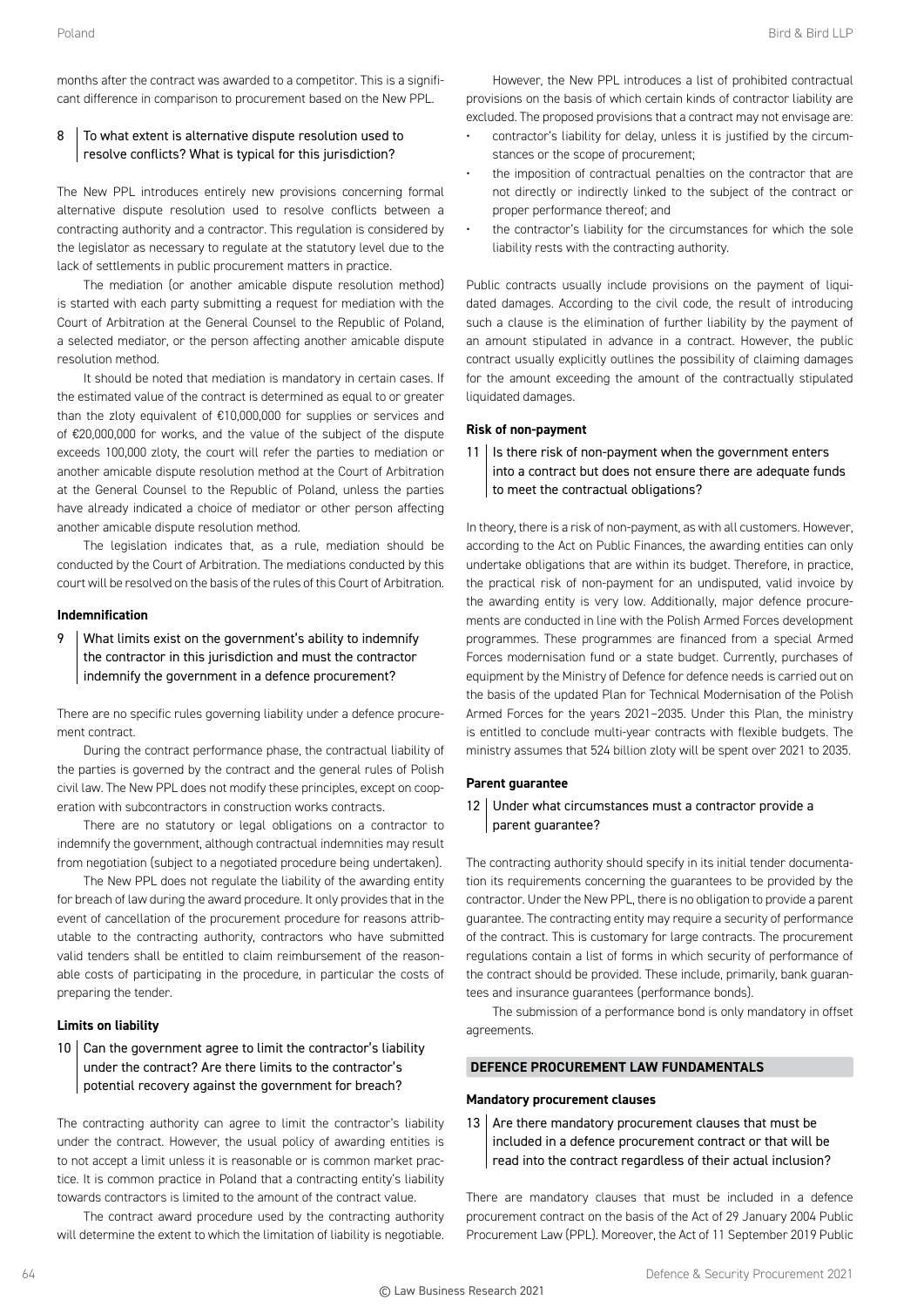Procurement Law (New PPL) extends the list of obligatory clauses which should be introduced to the contract (eg, indexation clause in the event of changes in the prices of materials or costs linked to the performance of the contract if the works contract or the service contract was concluded for a period longer than 12 months).

There are also numerous provisions of the Polish Civil Code and other legal acts that will apply regardless of their inclusion in a defence procurement contract. The most important are mandatory provisions that cannot be modified by the parties in a contract (eg, the scope of the public contract, termination and duration). Other provisions (non-mandatory) stem from, mainly, the Polish Civil Code (regarding payments, liability, warranty etc) and will be applicable unless otherwise agreed by the parties.

# **Cost allocation**

# 14 How are costs allocated between the contractor and government within a contract?

There is no allocation of costs in public contracts. The consideration due to the contractor is indicated in a contract, usually as a fixed price for all contractual consideration. All costs incurred or estimated by the contractor plus an agreed profit rate would need to be included in the price. The only exception is indexation clause introduced pursuant to New PPL. On the basis of this clause, a contracting authority is obliged to modify remuneration in the event of changes in the prices of materials or costs linked to the performance of the contract, if the works or service contract was concluded for a period of longer than 12 months.

#### **Disclosures**

# 15 What disclosures must the contractor make regarding its cost and pricing?

The contractor may be required to disclose the cost and pricing information in the case of complex procurements (typically in the form of a spreadsheet indicating the elements of the price and their calculation).

Additionally, in case there is concern that the offered price is abnormally low or doubts are raised by the contracting authority as to the possibility of performing the subject of the contract in accordance with the requirements, the awarding entity has a right to require more detailed information regarding cost and pricing. In the case of works contracts or service contracts, the contracting authority is obliged to request such explanations regarding abnormally low prices.

# **Audits**

# 16 How are audits of defence and security procurements conducted in this jurisdiction?

Audits of defence and security procurements are conducted by:

- the Armament Inspectorate the Inspectorate regularly conducts audits by internal audit and control units;
- the Supreme Audit Office temporarily, from the perspective of general compliance with the law and in particular with the Act on Public Finances; and
- the Ministry of Defence's Office of Anticorruption Procedures and the Public Procurement Office, during the stage of procurement proceedings.

If the procurement is financed from EU funds there might be additional audit undertaken related to the spending of EU funds.

#### **IP rights**

# 17 Who gets the ownership rights to intellectual property created during performance of the contract? What licences are typically given and how?

In the description of the subject of a contract, the contracting authority may provide for the necessity of transferring intellectual property rights or granting a licence.

The usual policy on the ownership of IP arising under public contracts is that IP that was created before the signing of the contract will normally vest with the contractor generating the IP, in exchange for which the awarding entity will expect to have the right to disclose and use the IP for the contracting authorities' purposes (licence). However, the awarding entities will expect that any IP that has been created by the contractor exclusively for the awarding entity in/during performance of the contract to be transferred to the awarding entity.

#### **Economic zones**

18  $\vert$  Are there economic zones or other special programmes in this jurisdiction commonly utilised by foreign defence and security contractors for financial or other procurement related benefits?

There are no economic zones or programmes dedicated exclusively to defence contractors in Poland. In general, economic zones or similar special programmes exist in Poland for the benefit of entrepreneurs. Defence contractors may not only benefit from undertaking economic activity in economic zones, but also in areas where there are a lot of companies active in specific sectors; sometimes they are grouped in clusters, such as the Aviation Valley Association in south Poland.

#### **Forming legal entities**

# 19 Describe the process for forming legal entities, including joint ventures, in this jurisdiction.

There are various types of legal entities that may be formed in Poland, including limited liability companies, general partnerships, limited liability partnerships, limited partnerships, limited joint stock partnerships, and joint stock companies. Business activities may also be conducted in the form of individual business activity, a civil partnership (under a contract) or by a branch office of a foreign company.

#### Joint ventures

Joint ventures can be corporate or commercial.

A corporate joint venture would involve the joint venture's parties setting up a new legal entity (likely, a limited liability company registered in Poland), which would be an independent legal entity able to contract in its own right where the joint venture parties are the shareholders. It is relatively straightforward and inexpensive to establish a company (the required share capital for a limited liability company is 5,000 zloty).

The parties must file a motion together with respective attachments (eg, articles of association and so on) at registry court and pay the applicable filing fee. The company will gain its legal personality upon its registration in the National Court Register. The joint venture's parties would also likely agree in a shareholders' agreement the roles and responsibilities of each shareholder and their respective obligations to invest capital and resources into the company.

A commercial joint venture does not involve any separate legal entity, and the parties contractually agree each party's roles and responsibilities based on various types of agreements such as cooperation agreements, consortium agreements and agreements on a common understanding.

In public procurement, the most popular type of joint venture is a commercial consortium based on a consortium agreement.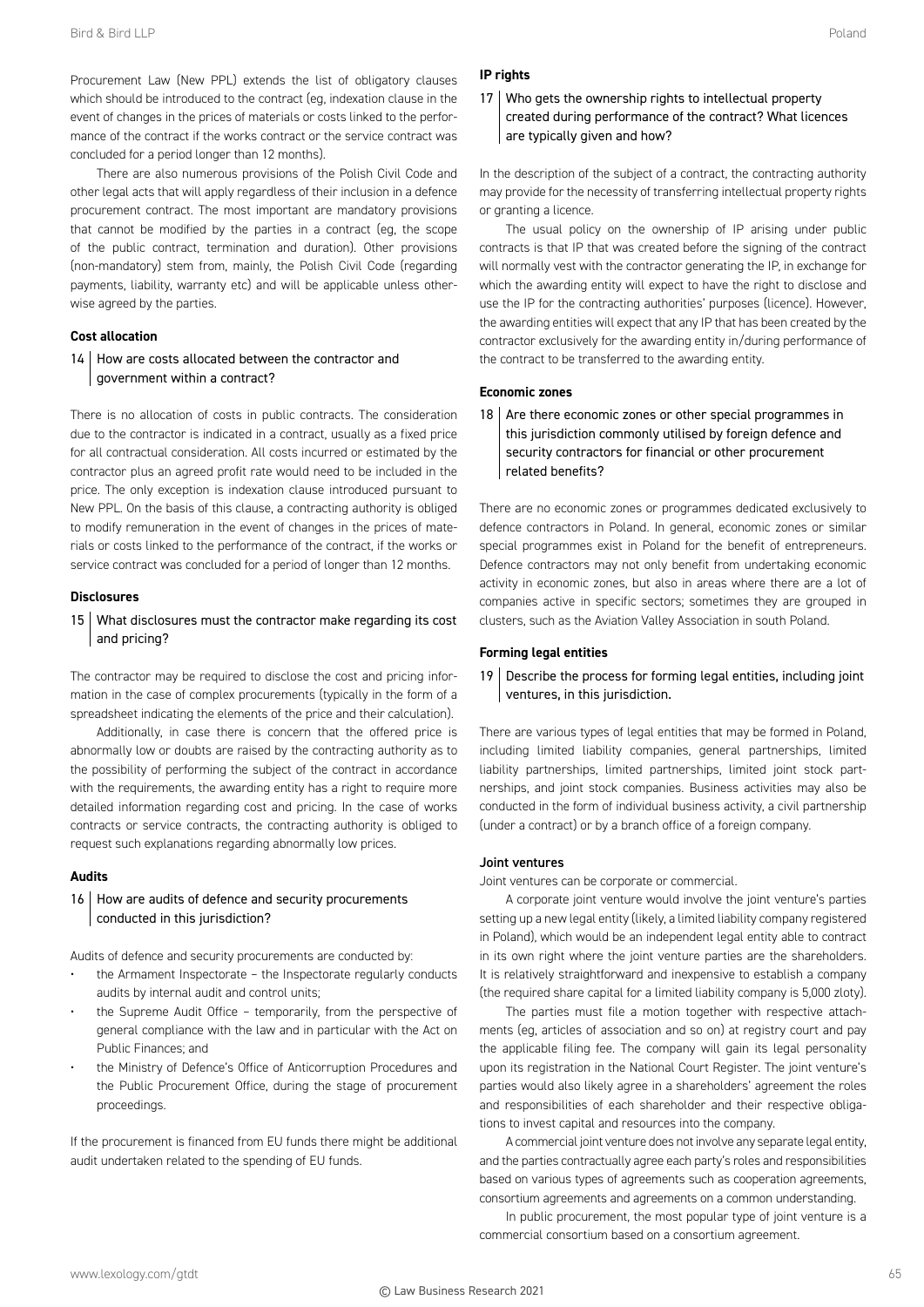# 20 Are there statutes or regulations enabling access to copies of government records? How does it work? Can one obtain versions of previous contracts?

Under the Access to Public Information Act 2001, there is a general right for the public to access information held by public bodies. As the Ministry of Defence is a public body, on the face of it this right would extend to contracts and records held by the ministry, allowing anyone to request documents related to both the procurement and the contract performance phase.

The New PPL also provides the possibility to access to the procedure record and its annexes. This record is public and made available upon request. Annexes to the procedure record (such as tenders) are available after the selection of the most advantageous tender or cancellation of the procedure.

However, Polish law indicates a few exemptions from disclosure of information related to the contract award procedure which covers primarily classified information at the levels of restricted, confidential, secret and top secret, and information that is regarded as a business secret of the contractor. In such cases, a contractor is entitled to request information of a technical, technological, organisational or other nature, which is of economic value, not be disclosed by that contracting entity.

The proceedings conducted under Decision 367/MON, which are aimed at securing the essential security interests of the state, are commonly set at the 'restricted' level. Therefore, public access to documents under these proceedings is limited.

# **Supply chain management**

21 What are the rules regarding eligible suppliers and supply chain management and anti-counterfeit parts for defence and security procurements?

Subject to limited exceptions, the New PPL obliges an authority to reject tenders from bidders who have been convicted of certain serious offences. They also give the contracting authority discretion to exclude bidders on other grounds, such as insolvency or gross professional misconduct. The rules expressly permit contracting authorities to consider the same exclusion grounds for sub-contractors, as well as giving them broad rights, for example, to require a supplier to disclose all sub-contracts or to flow down obligations regarding information security. In case of a procurement based on Decision of the Minister of National Defence No. 367/MON of 14 September 2015, the awarding entity may also limit the use of subcontractors or may require specific conditions to be met by subcontractors.

Under the New PPL, contracts for defence and security may be applied for by operators established in one of the member states of the European Union or the European Economic Area, or a state with which the European Union or the Republic of Poland has entered into an international agreement concerning these contracts. The contracting authority may specify in the contract notice that a contract for defence and security may also be applied for by economic operators from states other than those listed above.

In defence and security procurements, the contracting entities may influence the management of the supply chain of the contractor. Despite general permission for contractors to use subcontractors under the PPL, the contracting entity has the right to:

- limit the scope of the contract which may be subcontracted;
- request the contractor to specify in his or her offer which part or parts of the contract it intends to subcontract to fulfil the subcontracting requirement;
- request the contractor to subcontract a share of the contract in a non-discriminatory manner; or

• to refuse to consent to a subcontract with a third party if that party does not comply with the conditions for participation or if there are grounds for exclusion.

# **INTERNATIONAL TRADE RULES**

# **Export controls**

22 What export controls limit international trade in defence and security articles? Who administers them?

The Polish legislation implements EU regulations regarding export controls such as Council Regulation No. 428/2009 of 5 May 2009. The strategic goods (including dual-use items) captured by the regulation are known as 'controlled goods' as trading in them is permitted if, where appropriate, authorisation is obtained.

On the basis of Act of 29 November 2000 on International Trade in Goods, Technologies and Services of Strategic Importance for National Security and for the Maintenance of International Peace and Security, entrepreneurs are obliged to obtain a permit for the export of goods of strategic importance.

The EU has adopted the Council Common Position 2008/944/CFSP defining common rules governing the control of exports of military technology and equipment (the Common Position) and an accompanying list of military equipment covered by such a Common Position (the Common Military List) in the EU. The Common Position and Common Military List have been implemented by Poland into its own national legislation.

#### **Domestic preferences**

# 23 What domestic preferences are applied to defence and security procurements? Can a foreign contractor bid on a procurement directly?

If the Act of 11 September 2019 Public Procurement Law (New PPL) applies, there is no scope for domestic preferences. Foreign contractors can bid on procurement directly without any local partner or without any local presence.

However, where article 346 of Treaty on the Functioning of the European Union (TFEU) is relied upon in order to exclude the application of the New PPL, defence procurement proceedings are conducted according to Decision 367/MON. The contracting entity may then request that the prime contractor be a domestic company if it can be demonstrated that the essential security interests of the state justify it. Furthermore, on the basis of Decision 367/MON the contracting entity may demand from the foreign contractor additional obligations such as offset obligations or the establishment of production or maintenance capacity in Poland.

The result is that domestic contractors may be given a more favourable position in comparison with foreign contractors.

#### **Favourable treatment**

# $24$  Are certain treaty partners treated more favourably?

Only member states of the European Union and signatories of the Agreement on Government Procurement or a free-trade agreement with Poland are able to benefit from the full protection of the New PPL. Contractors from other countries may be less favourably treated, including facing total exclusion from bidding in procurement proceedings.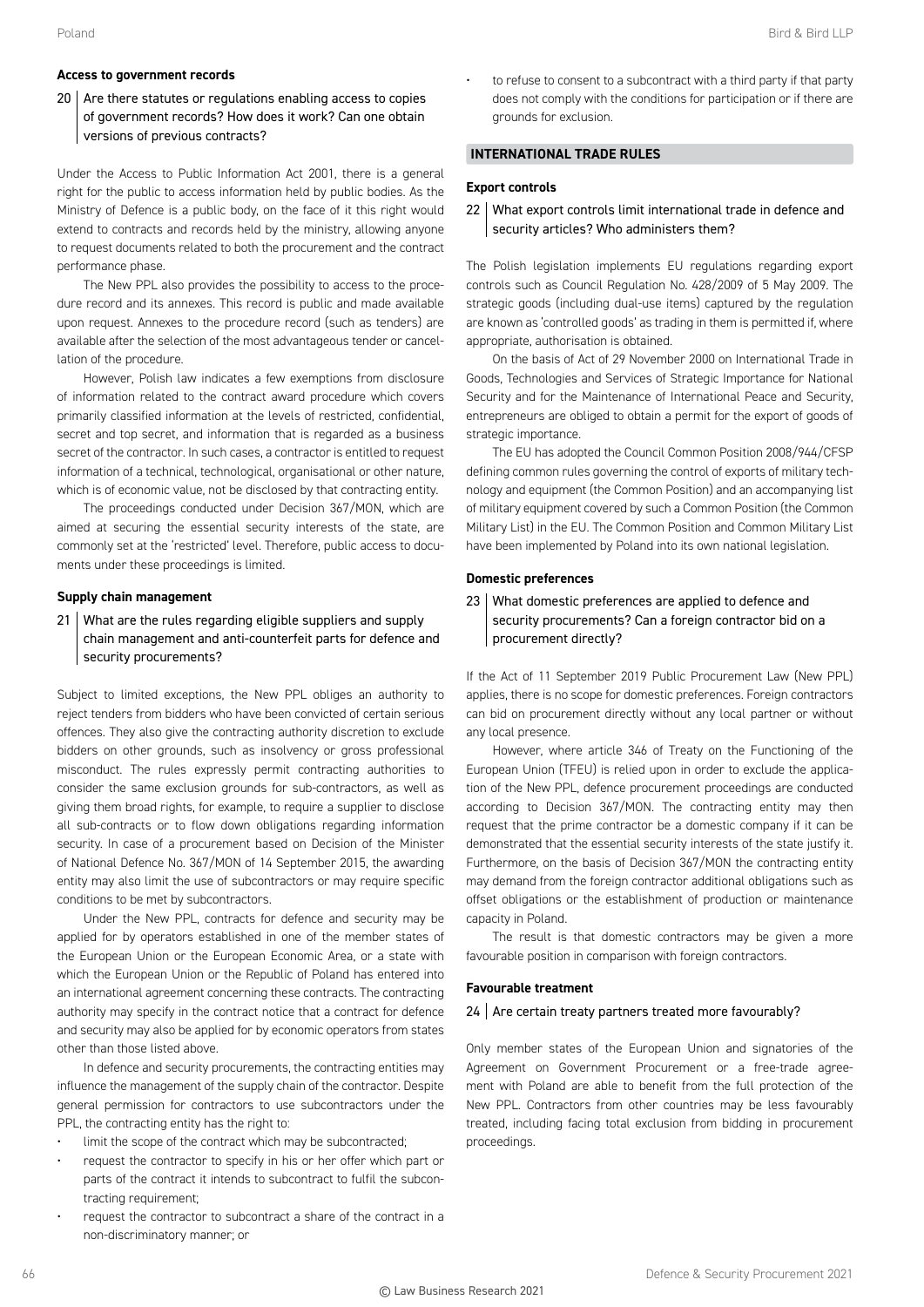# **Sanctions**

# $25$  Are there any boycotts, embargoes or other trade sanctions between this jurisdiction and others?

Poland complies with all EU-implemented embargoes and (financial) sanctions that are imposed by the United Nations or the EU. All of these embargoes and sanctions are implemented through EU regulations, which have direct legal effect in each member state. Poland complies also with the economic and trade sanctions imposed by organisations such as the Organization for Security and Cooperation in Europe and the North Atlantic Treaty Organization.

### **Trade offsets**

# $26$  Are defence trade offsets part of this country's defence and security procurement regime? How are they administered?

Defence trade offsets are part of Poland's defence and security procurement regime. However, the use of offsets is limited to specific cases. They may be required only if both the procurement itself and the related offset are justified by the existence of an essential security interest of the state. Offset requirements apply only to foreign contractors so they can be used as a form of domestic preferential treatment.

The Offset Act is the governing regulation regarding offset agreements and was harmonised with the EU approach to offsets. The requirement for an offset can be justified on the basis of article 346 TFEU, if it is necessary for the protection of the essential security interests of the state.

Offsets are not performed in public procurement proceedings under the New PPL. They are admissible only in proceedings governed by Decision 367/MON or in other procurements that are exempted from the New PPL (eg, G2G agreements). Offsets are negotiated by the Ministry of Defence. Signing an offset contract occurs after a procedure that consists of supplying the contractor with offset assumptions drafted by the ministry and a submission by the foreign contractor of an offset offer that responds to the assumptions.

# **ETHICS AND ANTI-CORRUPTION**

#### **Private sector appointments**

27 When and how may former government employees take up appointments in the private sector and vice versa?

The employment of former government employees in the private sector and vice versa is subject to restrictions stipulated in:

- the Act of 11 September 2019 Public Procurement Law (New PPL)
- the decision of the Minister of National Defence No. 367/MON of 14 September 2015;
- the Act of 21 August 1997 regarding Limitation of Conducting Business by Persons Exercising Public Functions; and
- the Act of 11 September 2003 on Professional Military Service.

Both the New PPL as well as Decision 367/MON state that an economic operator that was involved in the preparation of a given contract award procedure, or whose employee was involved in the preparation of such a procedure, must be excluded from such a proceeding. Under the New PPL, the exclusion is not mandatory if the distortion of competition caused can be remedied by another method than excluding the operator from participating in a procedure.

According to the Act regarding Limitation of Conducting Business by Persons Exercising Public Functions, governmental employees specified in this Act may not be employed or perform other activities for an entrepreneur within one year from the date of cessation of their position

Under the Professional Military Service Act, members of Poland's armed forces cannot be employed nor undertake employment on the basis of another title in businesses conducting activity in the production or trade of defence goods if, during three years prior to the date of his or her dismissal from professional military service, he or she participated in a procurement procedure concerning products, supplies, works and services, or took part in the performance of a contract, related to such business.

#### **Addressing corruption**

# 28 How is domestic and foreign corruption addressed and what requirements are placed on contractors?

Polish law criminalises domestic and foreign corruption practices. Moreover, the New PPL provides for sanctions for contractors who (or whose management or supervisory board members) have been sentenced for corruption by a final judgment. Such contractors must be excluded from the procurement proceedings.

Also, on the basis of Decision 367/MON at the stage of a contract's signing, the contractor is obliged to sign a clause under which the contractor will pay liquidated damages in the amount of 5 per cent of the gross value of the contract in the event of corruption within the procurement involving the contractor or its representatives.

#### **Lobbyists**

# 29 What are the registration requirements for lobbyists or commercial agents?

The Lobbying Act 2005 requires that anyone active in the business of lobbying should be registered with the register of entities conducting lobbying activities held by the minister relevant for administrative affairs.

The rules of professional lobbying activity in the Sejm and Senate are set out in the Sejm's and Senate's regulations. Persons performing intermediation services in executing contracts concerning military equipment need to possess the relevant licence in accordance with the Act of 13 July 2019 on Conducting the Business of Manufacture and Sale of Explosives, Weapons, Ammunition and Technology for the Military or Police.

#### **Limitations on agents**

 $30$  Are there limitations on the use of agents or representatives that earn a commission on the transaction?

Polish law does not provide for such limitations.

# **AVIATION**

#### **Conversion of aircraft**

31 | How are aircraft converted from military to civil use, and vice versa?

Civil aircraft may not fly in Europe unless they comply with the airworthiness regime established pursuant to Regulation (EC) 2018/1139 or, if they fall within Annex I of the Regulation, are approved by individual member states.

Regulation 2018/1139 requires a type of certification process in accordance with certification specifications promulgated by the European Aviation Safety Agency (EASA). Annex I permits EU member states to approve ex-military aircraft, unless EASA has adopted a design standard for the type in question. Moreover, there are separate registers for military and civil aircraft at the national level of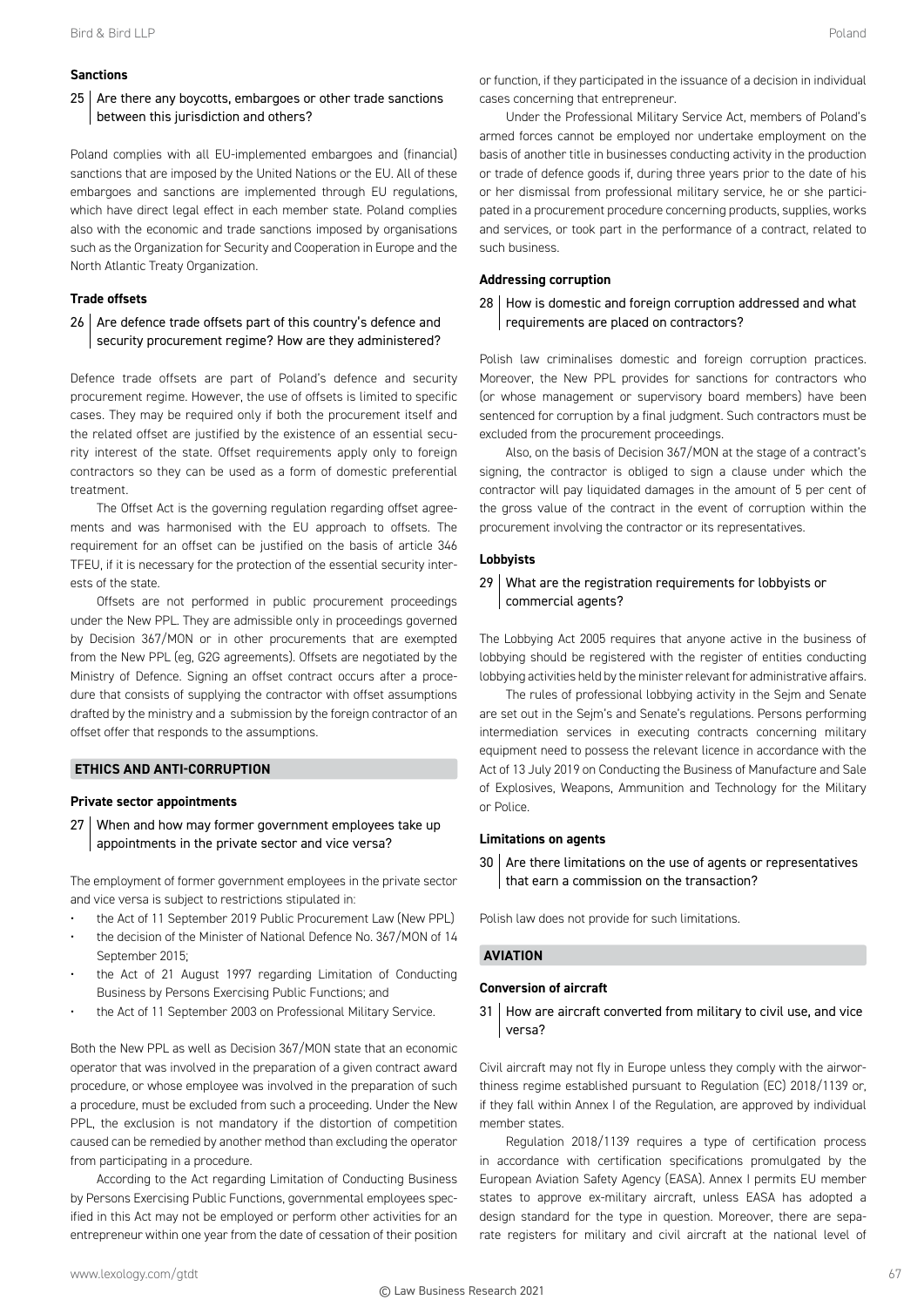legislation. The implementation of the registers of civil aircraft tasks results from the Aviation Law 2002 and the Regulation of the Minister of Transport, Construction and Maritime Economy of 6 June 2013 on the register of civil aircraft and signs and inscriptions on aircraft entered in that register.

The register for military aircraft is maintained by the Ministry of Defence and is mainly based on the regulation adopted in Order No. 3/ MON of the Ministry of Defence dated 11 February 2004 on the keeping of a register of military aircraft. The order contains provisions that suggest that an aircraft cannot be included in both registers at the same time. For example, to include an aircraft in the military register, the application should be accompanied by a certificate of removal from a foreign aircraft register where the previous user was not from the Armed Forces. Until a military aircraft is removed from the military register, it cannot be entered into another aircraft register.

# **Drones**

# 32 What restrictions are there on manufacture and trade of unmanned aircraft systems or drones?

The manufacturing and trade of unmanned aircraft systems (UAS) or drones for the military purposes requires a licence issued in accordance with the Act of 13 June 2019 on conducting business activity within the scope of manufacturing and trade in explosives, weapons, ammunition and products and technology for military or police purposes.

The manufacturing and trade of UAS or drones for other purposes is currently in the process of harmonising the EU regulations. On 11 June 2019, two EU regulations on drones were published to harmonise the law in the EU in this field: the Commission Delegated Regulation (EU) 2019/945 of 12 March 2019 and Commission Implementing Regulation (EU) 2019/947 of 24 May 2019.

From 31 December 2020, the registration of drone operators, who use equipment equal to or greater than 250 grams, or less than 250 grams if the drone is equipped with a sensor capable of collecting data, will be mandatory. On the basis of these new regulations, drone manufacturing and trading will be subject to a number of exploitation requirements and will require qualification within one of the categories proposed by the EU.

# **MISCELLANEOUS**

# **Employment law**

33 Which domestic labour and employment rules apply to foreign defence contractors?

There are no specific statutory employment rules that apply exclusively to foreign defence contractors. If the work is to be performed by a Polish worker or in Poland, the employment contract with the foreign contractor cannot be less favourable to the employee than the rules stipulated in Polish labour law. The choice of a foreign law may therefore, only result in the implementation of more favourable obligations (eg, longer holiday periods). Foreign contractors should also consider tax and insurance-related consequences in relation to the performance of work by employees in Poland.

# **Defence contract rules**

# $34$  Are there any specific rules that contractors, foreign or domestic, are bound by in defence contracts?

The answers above provide the details of the laws, regulations and decisions applicable to the defence contracting authorities and contractors, most notably the New PPL, Decision 367/MON and the Act on Certain Agreements Concluded in Connection with Contracts Essential for

National Security of 26 June 2014 (the Offset Act). Apart from that, there are other mandatory provisions of Polish law with respect to defence contracts provided by acts such as the Industrial Property Law dated 30 June 2000, the Act on Copyright and Related Rights of 4 February 1994 or other legislation governing supervision of military equipment or assessment of conformity of goods.

# 35 Do contractors avail themselves of these rules when they perform work exclusively outside of the jurisdiction?

If a contractor provides goods, services or works to a Polish awarding entity, the regulations detailed above will apply generally to all activities of the contractor related to the performance of the contract. If the work is performed outside of Poland, Polish rules will apply only to the delivery of the results of these works to a Polish awarding entity unless the contract provides otherwise. A Polish awarding entity may, for instance, request the right to audit the production units of the contractor located abroad.

# **Personal information**

36 | Must directors, officers or employees of the contractor provide personal information or certify that they fulfil any particular requirements to contract with a government entity?

Companies will be asked to provide information about their management and supervisory board members as part of the pre-qualification process, and will usually be required to provide the official certificates certifying that management and supervisory board members have not been convicted of certain offences. In addition, the name, place of residence and the information from the criminal records of these persons must be disclosed to the contracting authority. On the basis of this information, the contracting authority makes a decision concerning a contractor's potential exclusion.

# **Licensing requirements**

# 37 What registration or licensing requirements exist to operate in the defence and security sector in the jurisdiction?

The Act of 13 June 2019 on conducting business activity within the scope of manufacturing and trade in explosives, weapons, ammunition and products and technology for military or police purposes provides for specific licensing requirements to operate in the defence and security sector in Poland. These requirements relate to various areas of business activity. For example, one of the criteria is that two members of the management board of the company need to be citizens of Poland or an EU or European Economic Area member state. The licensing authority is the Minister of Internal Affairs.

In addition, a contractor may be obliged to meet additional procurement requirements such as obtaining a necessary licence to operate in the defence and security sector issued by the country of the contractor's residence. The contracting authority publishes specific conditions in the procurement documentation (typically in terms of reference). The defence contractor may be also required to meet other procurement conditions, such as military quality control systems.

# **Environmental legislation**

# 38 What environmental statutes or regulations must contractors comply with?

Contractors producing or supplying goods and services or importing them into Poland will face different environmental legislation depending on their operations, product or service. The most important act in this area is the Polish Environmental Law. Contractors could face regulations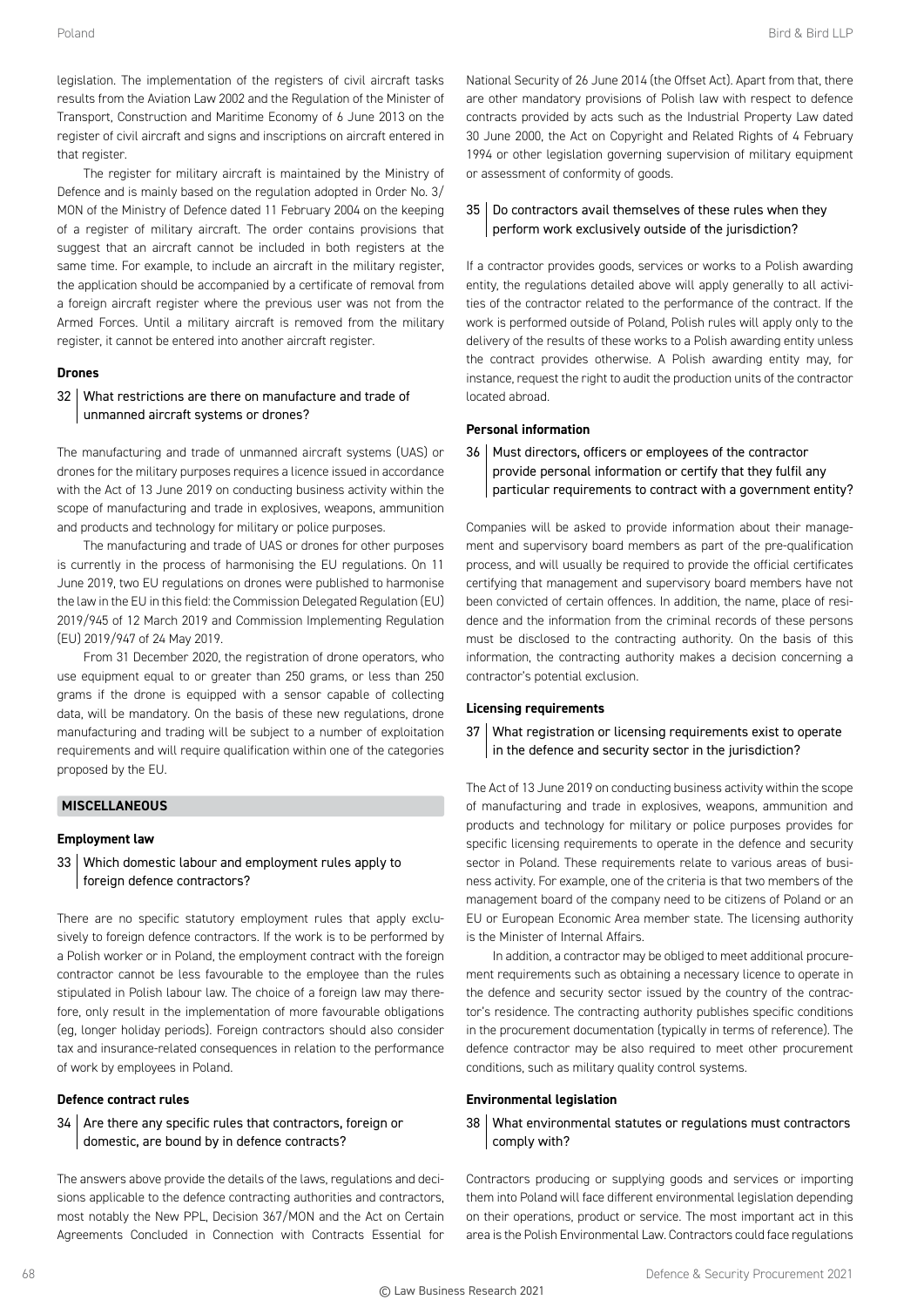encompassing, among other things, air emissions, water discharges, water pollution, noise and waste disposal, and face responsibility for electrical waste and electronic equipment and restrictions on hazardous substances in such equipment. Applicable requirements may also incorporate energy efficiency, carbon emissions and energy consumption.

In some circumstances, there are exemptions, derogations or exemptions from environmental legislation for defence and military operations. One of them is derogation in respect to military aircraft from Regulation (EC) No. 2018/1139 of 4 July 2018 on common rules in the field of civil aviation and establishing the European Union Aviation Safety Agency.

# 39 | Must companies meet environmental targets? What are these initiatives and what agency determines compliance?

The companies may need to meet environmental targets under respective environmental legislation. The contractors may be required to meet environmental targets if their activity has a negative impact on the environment. These requirements are the most important for manufacturers. However, in general, any activity that influences the environment may require relevant environmental permits. In Poland, the authorities conducting inspections and issuing permits are, in particular, the Ministry of Environment and local government administration bodies.

# 40 Do 'green' solutions have an advantage in procurements?

The contracting authorities may include in the procurements 'environmental' parameters such as life-cycle costs of a product or non-price environmental criteria for the evaluation of tenders. If such a requirement is included in the terms of reference then the contractor offering products compatible with such requirement may obtain an advantage. The use of the environmental parameters is recommended by the government however it is not obligatory.

# **UPDATE AND TRENDS**

#### **Key developments of the past year**

41 | What were the key cases, decisions, judgments and policy and legislative developments of the past year?

2020 is referred to as the year of the pandemic. As a result, the Polish government was focused on the health crisis and limiting economic damages. The main goals of the Armaments Inspectorate were a modification of the timetables for the implementation of the contracts and awarding new contracts regarding national defence industry entities. In the course of 2020, the Ministry of Defence concluded agreements with Polish and foreign entities regarding the purchase of military equipment, such as the multi-purpose aircraft F–35A Lightning II and artillery command vehicles using KTO Rosomak chassis.

Meanwhile, both contracting authorities and contractors were preparing for the Act of 11 September 2019 Public Procurement Law (the New PPL) entering into force on 1 January 2021.

One of the most important documents in the fields of defence and security was the new Technical Modernisation Plan for the period 2021–2035, also covering the year 2020, signed by Ministry of Defence in 2019. The plan envisages modernisation expenditure will total 524 billion zloty. The most important programmes included in the plan are:

- Harpia the acquisition of 32 fifth-generation multi-role combat aircraft;
- Narew short-range air defence systems;
- Cyber.mil.pl modern cryptographic and IT hardware, expenditure is to be contained in an amount of 3 billion zloty;
- Wisła medium-range air defence systems;
- Gryf tactical unmanned aerial vehicles;

# Bird & Bird

Tomasz Zalewski tomasz.zalewski@twobirds.com

Karolina Niewiadomska karolina.niewiadomska@twobirds.com

Ks. I. Skorupki Str. 5 00-546 Warsaw Poland Tel: +48 22 583 79 00 www.twobirds.com

- Ważka micro unmanned aerial vehicles;
- Płomykówka maritime patrol aircraft;
- Miecznik coastal defence vessels;
- Orka submarines;
- Regina Krab howitzer squadron fire module elements;
- Rak self-propelled mortars based on the Rosomak armoured personnel carrier;
- Homar long-range rocket artillery;
- Pustelnik light anti-tank guided missile launchers;
- Borsuk infantry fighting vehicles; and
- Mustang high-mobility passenger/cargo vehicles.

# **Coronavirus**

42 | What emergency legislation, relief programmes and other initiatives specific to your practice area has your state implemented to address the pandemic? Have any existing government programmes, laws or regulations been amended to address these concerns? What best practices are advisable for clients?

Numerous acts and regulations have been implemented during the pandemic. The most important acts issued to counteract the covid-19 virus are commonly called 'Anti-Crisis Shields'. The legislator adopted five Anti-Crisis Shields so far and will adopt another to support and regulate the activity of different branches of the economy. In the area of public procurement law, the most notable changes included:

- the obligation of parties to inform each other about the impact of covid-19 on the contract execution process;
- the obligation to amend public procurement contracts (in consultation with the contractor) in the event that circumstances around covid-19 affect the proper performance of that contract;
- a prohibition on deducting contractual penalties under certain circumstances;
- the obligation to pay remunerations in instalments or to make advance payments;
- a reduction to the limit of performance bonds to 5 per cent of the total price quoted in the offer (currently 10 per cent); and
- right to return the performance bond after completion of the part of the order.

Some of these changes applies also to the offset contract that has been signed and are in the execution stage.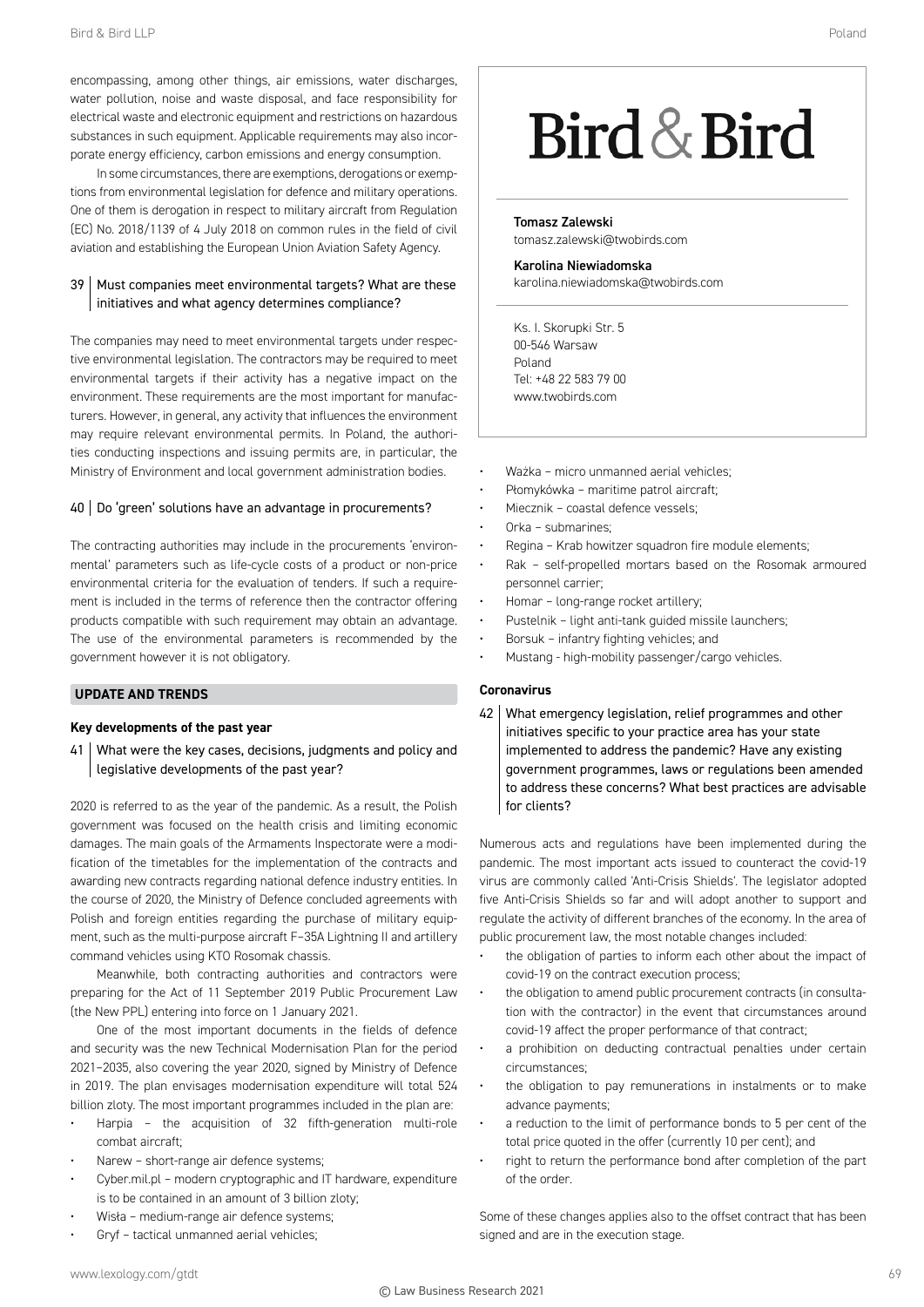# **South Korea**

#### Geunbae Park, Sung Duk Kim, Se Bin Lee and Dae Seog Kim

Yoon & Yang LLC

#### **LEGAL FRAMEWORK**

#### **Relevant legislation**

1 What statutes or regulations govern procurement of defence and security articles?

The primary legislation governing defence and security procurement in Korea is the Defence Acquisition Program Act (DAP Act). The statute is further implemented by the Enforcement Decree and Enforcement Rules thereof. For matters not stipulated in the DAP Act, the Act on Contracts to Which the State is a Party (ACSP) generally applies along with the Enforcement Decree and Enforcement Rules thereof.

The Defence Acquisition Program Administration (DAPA), an executive agency of the Ministry of National Defence, has detailed administrative rules, such as the Defence Acquisition Program Management Regulation (DAPMR), Guidelines for Evaluation of Weapon System Proposals, and Offset Program Guidelines.

The Act on Development and Support of the Defence Industry and the Act on Promotion of Innovation of Science Technology for National Defence have been newly enacted as offshoots of the DAP Act. The former concerns the development of and support for the defence industry, while the latter concerns the development of science technology and acquisition of weapons systems for national defence.

#### **Identification**

#### 2 How are defence and security procurements identified as such and are they treated differently from civil procurements?

Among the articles owned and controlled by the government and the Ministry of Defence, security procurement and civil procurement are distinguished by the identity of the procurer and the nature of the articles being procured. DAPA is the main procurer of defence and security articles. The army, navy or air force is each able to directly procure articles to a total value of up to 30 million won per year. By contrast, civil procurement (ie, procuring articles that are generally not used for defence nor security) is carried out by the Public Procurement Service.

The procurement of items classed as 'weapons systems' is exclusively conducted by DAPA. In addition, DAPA oversees the purchase of certain munitions necessary for operations, training and security, including the items closely related to weapons systems; the items procured in conjunction with equipment for efficient maintenance and management of the equipment; the items which are subject to special security considerations; and the items which have been imported from other countries, to name a few.

However, recent amendments in law have allowed the Public Procurement Service to participate in the procurement of certain defence and security articles. However, in order to enable DAPA to focus on defence force improvement projects, the Public Procurement Service is only in charge of purchasing munitions unrelated to weapons systems.

#### **Conduct**

3 How are defence and security procurements typically conducted?

Defence and security procurements consist of defence force improvement projects and military forces management projects. Procurements for the improvement of defence capacities are the most general procurement of defence and security articles.

Procurements for the improvement of defence capacities is carried out according to the following procedure:

- requests are submitted from each armed force;
- a decision of the joint chiefs of staff is made;
- prior research is carried out;
- a project strategy is established;
- alignment of the project strategy with the Mid-Term National Defence Plan, which is a five-year plan that specifies the annual projects and financing arrangements for implementing the overall defence policy and strategy;
- budgeting;
- a bidding announcement is made; and
- the contract is concluded.

#### **Proposed changes**

 $4$  Are there significant proposals pending to change the defence and security procurement process?

The National Assembly is considering to make the following changes to the defence and security procurement process:

- redefining the scope of 'defence projects';
- converting the concept of 'offset program' to 'industrial cooperation' with a renewed focus on exports of defence and security articles;
- monitoring the employment of former public officials in the defence industry;
- authorising the chairman of the joint chiefs of staff to form testing and evaluation plans for weapons systems and technologies;
- requiring the minister in charge of DAPA to monitor the use of counterfeit and obsolete equipment;
- requiring, by statute, that suppliers and bidders submit cost estimates and imposing criminal sanctions for any misrepresentations or forgeries;
- changing the term 'munitions sales agency' (ie, a broker or an agent that acts on behalf of a foreign contractor) into 'defence program agency', and requiring a defence program agency to be registered;
- expanding the scope of application for integrity pledges;
- inserting agency provisions into the DAP Act;
- requiring DAPA to designate an agency to oversee the standardisation and management of munitions inventories;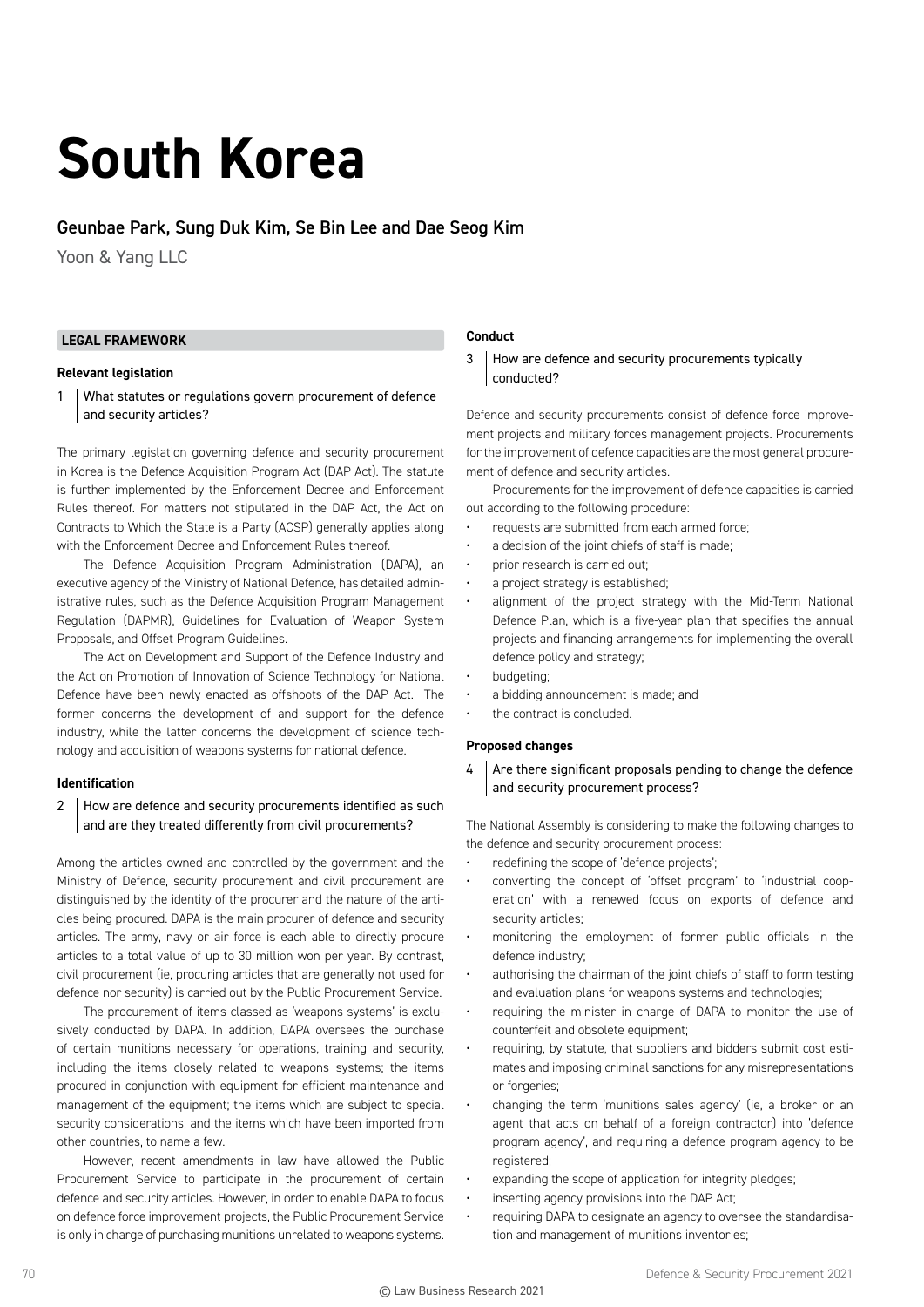- revoking a contract if the contractor is found to engage in the illegal acquisition, use or disclosure of technologies, or leaks or negligently discloses military secrets;
- expediting the procedure for approving exports of munitions;
- providing an end-user certificate to individuals who intend to import munitions for research and development;
- providing preferential treatment to articles made from domestically produced materials; and
- revoking the registration of a munitions sales agency that allows a third party to operate its business under the agency's own name or which transfers or lends its registration certificate to a third party.

#### **Information technology**

 $5$  Are there different or additional procurement rules for information technology versus non-IT goods and services?

Generally, heightened security and interoperability are demanded when procuring IT goods and services. However, frequently the underlying software of IT equipment is inseparable from the hardware, which makes it difficult to treat them differently.

#### **Relevant treaties**

 $6$  Are most defence and security procurements conducted in accordance with the GPA or other treaty-based procurement rules, or does this jurisdiction commonly use the national security exemption to procure them?

Korea is a party to the Government Procurement Agreement within the framework of the World Trade Organization. However, this agreement does not apply when significant national security interests are at stake in connection with defence procurements. As a general principle, defence and security articles manufactured domestically in Korea are preferred over those manufactured overseas. Only those articles that are not available domestically are purchased overseas.

Korea has entered into free trade agreements with Association of Southeast Asian Nations, Australia, Canada, Central America, Chile, China, Colombia, the European Free Trade Association, the European Union, India, New Zealand, Peru, Singapore, Turkey, the United States and Vietnam. There are procurement provisions in these agreements carving out national security exemptions.

#### **DISPUTES AND RISK ALLOCATION**

#### **Dispute resolution**

7 How are disputes between the government and defence contractor resolved?

In principle, a dispute between the government and a defence contractor related to a bidding and procurement contract would be resolved by litigation.

In addition, where the value of the procurement exceeds a certain amount (ie, 3 billion won for a construction project, 150 million won for a commodity contract, and 150 million won for a service contract), parties may opt to use the appeal process under the Act on Contracts to Which the State is a Party (ACSP) or the mediation process provided by the State Contract Dispute Mediation Committee. With respect to penalties for delays, the Defence Acquisition Program Administration (DAPA) provides an internal examination procedure with the support of external experts. A defence contractor may directly file a lawsuit in court without having exhausted available alternative dispute resolution processes. However, in practice alternative dispute resolution processes are infrequently used.

If a contractor has engaged in unfair bidding, misstated costs or has breached their contract, the government may restrict the contractor's eligibility to participate in future biddings by way of an administrative appeal or administrative litigation.

#### 8 To what extent is alternative dispute resolution used to resolve conflicts? What is typical for this jurisdiction?

The DAPA resolves disputes related to procurements of weapon systems through litigation or arbitration. In the case of domestic procurements, the parties generally resolve disputes through litigation. In the case of overseas procurements, it is common to resolve disputes through arbitration. However, in many cases disputes on international procurement do not often turn to alternative dispute resolution procedures; court litigation is the norm.

#### **Indemnification**

9 What limits exist on the government's ability to indemnify the contractor in this jurisdiction and must the contractor indemnify the government in a defence procurement?

There is no particular limitation on the scope of the government's liability toward a defence contractor. The ordinary rules of contractual breach determine the scope of the government's and contractor's liabilities, subject to any particular provisions on the calculation of damages.

#### **Limits on liability**

 $10$  Can the government agree to limit the contractor's liability under the contract? Are there limits to the contractor's potential recovery against the government for breach?

As a general principle, government contracts must comply with all relevant laws and regulations, and contracting officers generally have very little discretion when executing the contracts.

However, certain enforcement decrees limit the extent of a contractor's liability or of their potential recoveries against the government.

For example, the Enforcement Decree of the Defence Acquisition Program Act prescribes that contracts relating to test products for research and development purposes or to the first mass production of weapon systems designated as 'defence material' must limit the amount of liquidated damages to 10 per cent of the contract price. The Enforcement Decree of the Act on Contracts to Which the State is a Party similarly prescribes that the liquidated damages in contracts subject to this legislation must not exceed 30 per cent of the contract price.

The DAPA's general terms and conditions for overseas procurements limit the maximum amount of a delay penalty to 10 per cent of the contract price.

#### **Risk of non-payment**

11 | Is there risk of non-payment when the government enters into a contract but does not ensure there are adequate funds to meet the contractual obligations?

There is little risk that the Korean government will not meet its payment obligations under a procurement contract. The government is required to secure the full budget in advance, before engaging in the procurement of defence and security articles.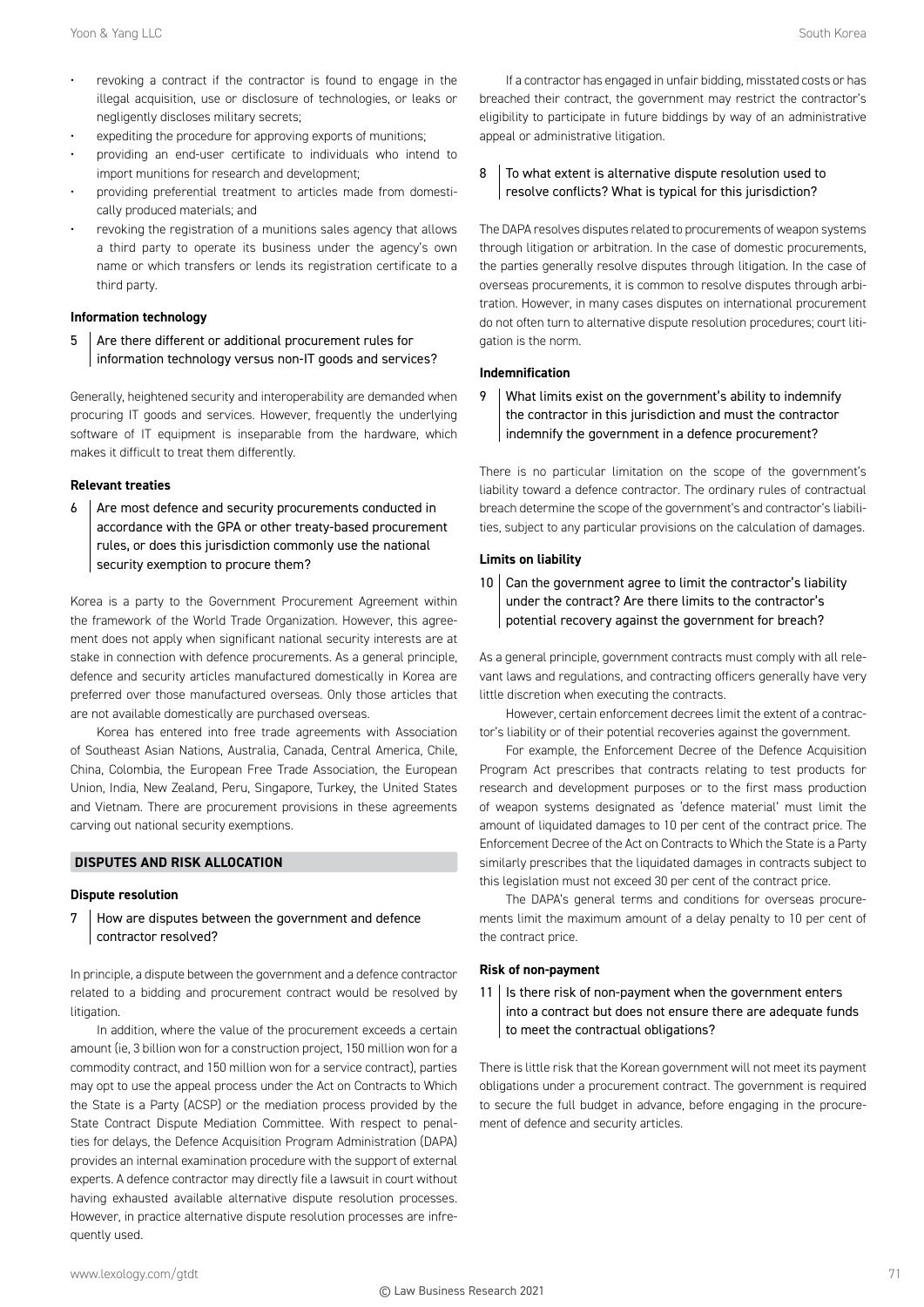#### **Parent guarantee**

#### 12 Under what circumstances must a contractor provide a parent guarantee?

No parent guarantee is required. Instead, the contractor is directly required to pay a performance bond to cover the risk of possible damages. In overseas procurement, for example, the contractor is required to pay a performance bond equivalent to at least 10 per cent of the contract price within 30 days after opening a letter of credit. The performance bond must be paid in cash or by an irrevocable standby letter of credit.

#### **DEFENCE PROCUREMENT LAW FUNDAMENTALS**

#### **Mandatory procurement clauses**

13  $\vert$  Are there mandatory procurement clauses that must be included in a defence procurement contract or that will be read into the contract regardless of their actual inclusion?

The Defence Acquisition Program Administration (DAPA) prescribes the mandatory terms and conditions of procurement contracts.

One mandatory condition is the selection of the Korean law as the governing law for overseas procurements and conformity with the Act on Contracts to Which the State is a Party (ACSP). It is also important that DAPA or a contracting officer execute a procurement contract using the general terms and conditions and the contract form, as prescribed by the administrative rules in existence.

The procurement contract must also expressly stipulate the purpose, price, time period for performance, performance bond, risks and delay penalty.

#### **Cost allocation**

#### 14 How are costs allocated between the contractor and government within a contract?

While the allocation of costs is generally negotiable, the common practice is that the contractor bears the costs of execution. The DAPA's general terms and conditions stipulate that the contractor shall be responsible for:

- the administrative costs, bank charges and other related expenses (such as postal charges) incurred in performing its contractual obligations;
- the costs in obtaining government approval for exports; and
- delivery costs.

#### **Disclosures**

15 What disclosures must the contractor make regarding its cost and pricing?

The contractor must make the following disclosures when bidding for a 'weapons system' procurement contract:

- the total price;
- sub-system prices;
- parts prices and cost factors;
- cost accounting standards and the exchange rate used to convert the contract price from US dollars to Korean won;
- detailed quotation prices for each component;
- proposed prices based on the work breakdown structure; and
- annual operation and maintenance costs.

#### **Audits**

#### 16 How are audits of defence and security procurements conducted in this jurisdiction?

In Korea, audits of defence and security procurements are conducted by the Board of Audit and Inspection. The Board audits DAPA and each armed force involved in a procurement. Where appropriate, the Board also engages administrative agencies to conduct daily audits known as 'prior consulting'.

The DAPA conducts audits of its own too. Its special inspector general for defence acquisition examines each stage of the procurement procedure. The DAPA's auditor's office or its ombudsman, established pursuant to the DAP Act, inspect allegations of misconduct or complaints related to the procurement of defence and security articles.

#### **IP rights**

17 Who gets the ownership rights to intellectual property created during performance of the contract? What licences are typically given and how?

In a 'weapons system' procurement contract, the seller, in principle, retains the intellectual property rights in the same manner as in contracts for the purchase of general goods. However, the seller may choose to transfer technology to the government using a defence offset agreement. In such cases, the relevant technology, equipment and tools are transferred free of charge, and the government receives ownership or a license to use the technology, equipment and tools.

On the other hand, licensing agreements may be concluded with respect to IP rights. For example, the government may obtain a licence to use the technical data and software provided by the contractor within the scope of the purpose of the contract.

The Act on Promotion of Innovation of Science Technology for National Defence states that IP rights arising from national defence research and development projects conducted under contracts or agreements executed by the state with companies, universities and research institutes, etc may be shared between the state and the research and development institute, or other participating institutes, subject to such contracts or agreements, and that a licence may be granted to the relevant companies, universities or research institutes to state-owned IP rights. The act will be implemented on 1 April 2021.

#### **Economic zones**

18  $\vert$  Are there economic zones or other special programmes in this jurisdiction commonly utilised by foreign defence and security contractors for financial or other procurement related benefits?

The Korean government provides free trade zones or free economic zones to foreign defence and security contractors. These zones grant tax cuts and financial support to foreign entities domiciled in them. However, only a few foreign contractors have moved into these zones to date.

#### **Forming legal entities**

19 Describe the process for forming legal entities, including joint ventures, in this jurisdiction.

A company is formed in accordance with the mandatory procedures stipulated in the Korean commercial law. The procedure for establishing a company by a foreigner is generally identical to that used by a Korean citizen. Additional requirements for foreign nationals include submitting a foreign investment notification and registering the company as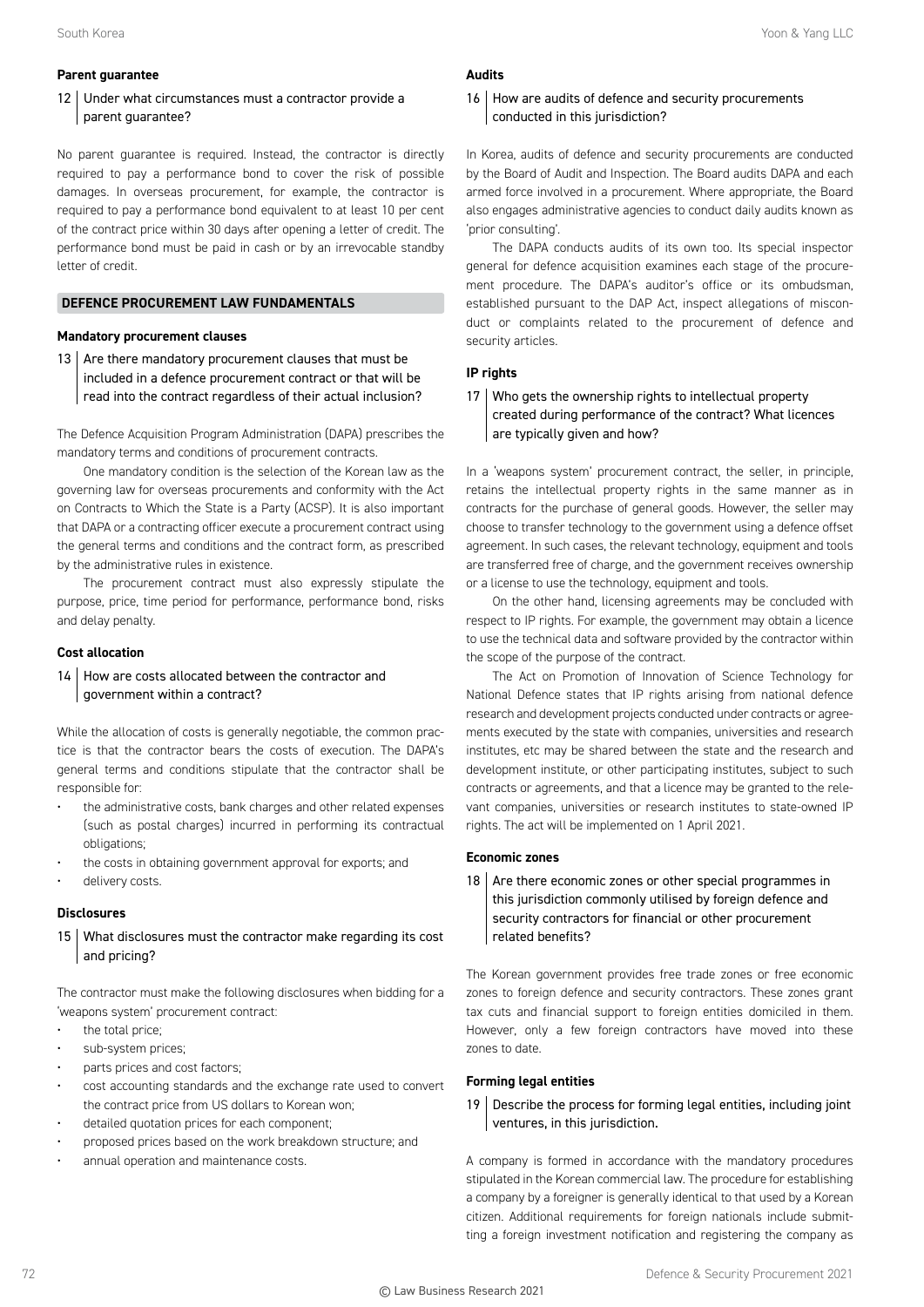a foreign-invested enterprise with the Ministry of Trade, Industry and Energy. This notification is also required for joint ventures between a foreign investor and a domestic investor.

A foreign national who intends to acquire shares or newly issued shares in a company that operates as a defence contractor must obtain permission in advance from the Minister of Trade, Industry and Energy. Violating this obligation is punishable by imprisonment of no more than one year or a fine not exceeding 10 million won.

#### **Access to government records**

 $20$   $\vert$  Are there statutes or regulations enabling access to copies of government records? How does it work? Can one obtain versions of previous contracts?

Public access to government records is permitted under the Public Records Management Act and the ACSP. The records are prepared, integrated, used and maintained by the DAPA, which records every defence procurement under progress from their beginning to end. Bidding announcements, progress and results are available for viewing on the Defence E-Procurement System website, although access to competitors' bids is not permitted.

#### **Supply chain management**

21 What are the rules regarding eligible suppliers and supply chain management and anti-counterfeit parts for defence and security procurements?

Contractors participating in bidding must register as 'procurement contractors', in accordance with the Guidelines on Procurement Contractor Registration Information Management. The DAPA manages suppliers and supply chains using an integrated management system.

Brokers or agents acting on behalf of a foreign contractor must register as munitions sales agents, and report brokerage fees they receive from foreign companies to the DAPA, which enables the DAPA to effectively manage the supply chain.

To protect against counterfeit parts, the government works with the Korea Customs Service to verify original manufacturer's certification documents at every stage of delivery inspection. In the case of domestic procurements, an integrated test report management system is in place to prevent tampering with test reports. Contractors in domestic procurements are also required to check the authenticity of the test reports on products supplied by subcontractors.

#### **INTERNATIONAL TRADE RULES**

#### **Export controls**

22 What export controls limit international trade in defence and security articles? Who administers them?

The Defence Acquisition Program Administration (DAPA) is the agency responsible for administering the exporting of defence and security articles. All exporters must file a report with the DAPA and obtain approval for each export transaction.

DAPA is cooperating with private companies to establish the Defence Export Promotion Centre, which aims to increase exports of Korean defence and security articles.

#### **Domestic preferences**

23 What domestic preferences are applied to defence and security procurements? Can a foreign contractor bid on a procurement directly?

Preference is given to defence and security articles manufactured in Korea. Procurement of foreign articles is pursued only when similar domestic articles are not available.

However, foreign contractors may enter bids for the procurement of certain defence articles with low relevance to national security.

#### **Favourable treatment**

#### $24$  Are certain treaty partners treated more favourably?

In principle, the Korean government does not treat any country more favourably than others regarding the purchase of defence and security articles from foreign contractors.

#### **Sanctions**

#### $25$  Are there any boycotts, embargoes or other trade sanctions between this jurisdiction and others?

In accordance with the United Nations Security Council resolutions, the Korean government does not engage in any defence-related transactions with North Korea. The Korean government has also banned exports of weapons to countries that are under arms embargoes, or countries designated as violating international peace and security.

Furthermore, the Minister of Trade, Industry and Energy has the discretion to prohibit exports or imports if there are justifiable reasons (eg, war, natural disaster) in Korea or in the partner country, or if the partner country refuses to recognise the rights and authority of Korea under international law.

#### **Trade offsets**

#### 26 Are defence trade offsets part of this country's defence and security procurement regime? How are they administered?

The Korean government promotes defence trade offsets when purchasing defence articles of more than US\$10 million from overseas, in order to secure the technology necessary for defence improvement projects, logistics support capability for weapon systems that are to be procured, and the maintenance of the contracting partner's weapon systems. The Korean government may also conduct defence trade offsets for the purpose of participating in the development and production of weapon systems, or facilitating the export of domestic defence articles to foreign countries.

However, legislation is currently pending before the National Assembly that will replace offset programs with projects of 'industrial cooperation' for the purpose of promoting exports of Korea's defence and security articles.

#### **ETHICS AND ANTI-CORRUPTION**

#### **Private sector appointments**

27 When and how may former government employees take up appointments in the private sector and vice versa?

The Public Service Ethics Act prohibits government employees from working in the private sector under certain circumstances for three years following the termination of their public service.

The three-year prohibition applies to government officials of grade four or higher and to military officers of equivalent rank (that is a colonel in the army, air or marine forces, and captain in the navy) who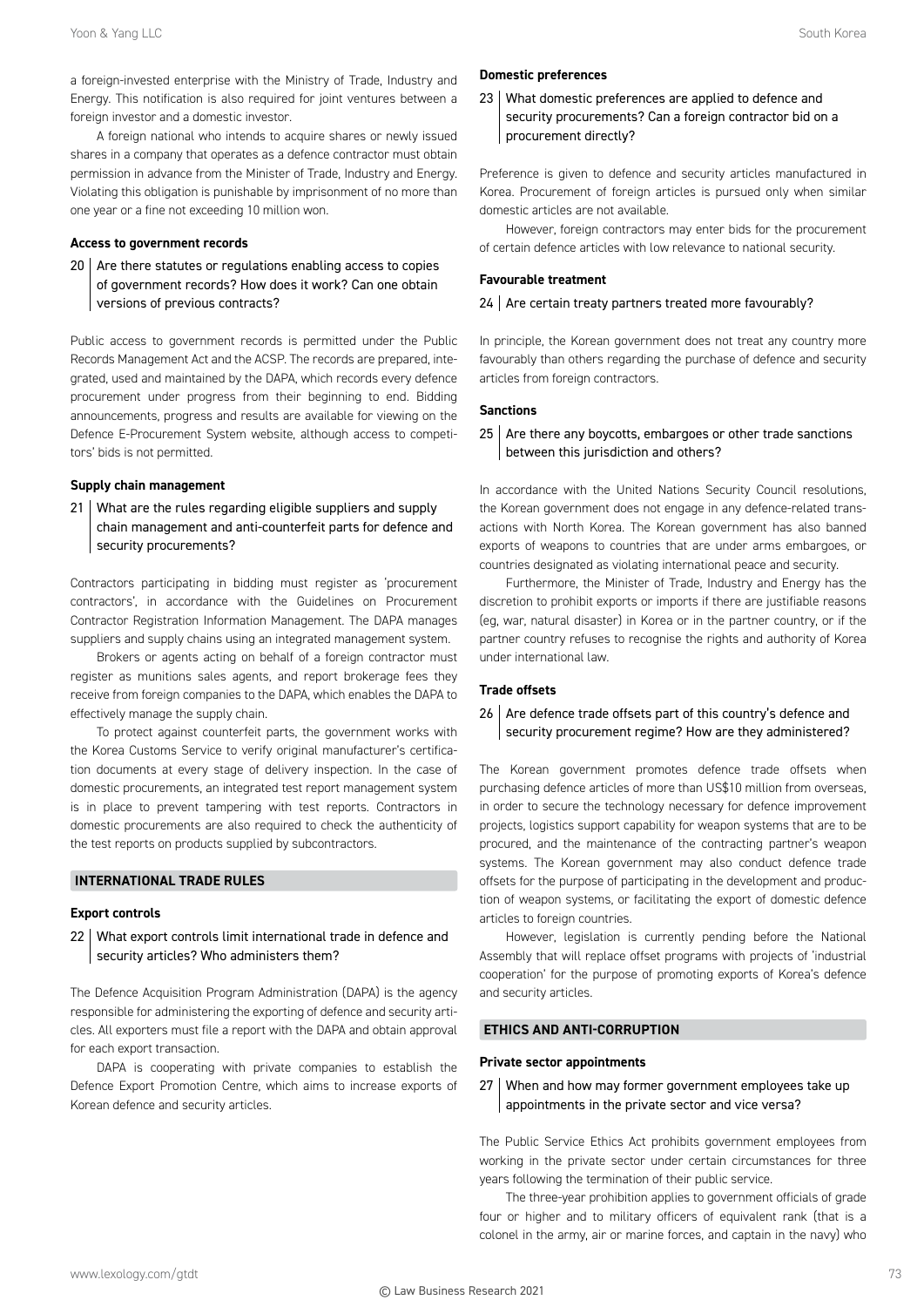seek employment with a defence contractor or a commercial private company with annual sales exceeding 10 billion won and a capital scale exceeding 1 billion won. However, an exemption may be granted if there is sufficient 'screening' of the employee from the work performed under the government (including the Korean armed forces) during the five years prior to retirement and the work currently being performed.

In addition, after the three-year prohibition has lapsed, former government employees are prohibited from engaging in the same duties as they performed during their time in public office, and this rule applies equally to former military officers.

There are no specific regulations restricting a person in the private sector from taking a government appointment.

#### **Addressing corruption**

28 How is domestic and foreign corruption addressed and what requirements are placed on contractors?

Domestic and foreign corruption is addressed by the Criminal Code, the Act on the Aggravated Punishment of Specific Crimes, and the Act on the Aggravated Punishment of Specific Economic Crimes. These laws punish:

- a person abusing their position or authority or violating laws to benefit themselves or any third party in connection with their duties;
- the act of causing damage to public institutions by expropriating public funds, or in acquiring, managing or disposing of public property, or in concluding and performing a contract to which a public institution is a party, in violation of laws and regulations; and
- the act of forcing, recommending, suggesting or inducing the execution or concealment of any of the aforementioned acts.

Bribery to foreign officials is punished under the Act on Combating Bribery of Foreign Officials in International Business Transactions.

Furthermore, defence contractors, their subcontractors, and munitions sales agent (a Korean term for commercial agents working in the defence sector) are required to submit integrity pledges and to fully comply with them. If violated, they will be restricted from future bidding for up to five years.

In principle, bribery of domestic officials is punishable under the condition of reciprocity. However, the Improper Solicitation and Graft Act (commonly called the Kim Young–ran Act) punishes public officials who demand, accept or promise to accept anything valued at 1 million won (per single occasion) or 3 million won (per year) or more, regardless of whether it is connected with their duties.

#### **Lobbyists**

#### 29 What are the registration requirements for lobbyists or commercial agents?

Except for lawyers, no one is allowed to lobby the government, public institutions or public officials on behalf of others for commercial purposes. There is no separate lobbyist registration system.

A commercial agent who works in the defence sector is defined as a 'munitions sales agent' in Korea. A munitions sales agent must be registered with the Defence Acquisition Program Administration (DAPA) in advance by submitting his or her:

- resumes of the representative and officers;
- employment information such as numbers and names of employees; and
- integrity pledge.

Acting as a munitions sales agent without being registered is illegal. Any person who violates this rule is punished by imprisonment of maximum 1 year and/or fines of up to 10 million won. A munitions sales agent who has been sentenced to imprisonment may not register as an agent

for five years following the completion of his or her sentence. Similarly, an agent whose registration of a munitions sales agency business is cancelled by the minister of DAPA may not register again for two years.

#### **Limitations on agents**

#### 30 Are there limitations on the use of agents or representatives that earn a commission on the transaction?

As a general rule, a foreign contractor involved in a procurement exceeding US\$2 million is required to deal directly with DAPA, rather than through a munitions sales agent. However, if the DAPA determines that the foreign company requires the use of a munitions sales agent, then submission of the application via the munitions sales agent is permitted.

As discussed above, a munitions sales agent must register with the DAPA in advance.

#### **AVIATION**

#### **Conversion of aircraft**

31 How are aircraft converted from military to civil use, and vice versa?

For the purposes of research and development, civilian to military mutual technology transfers, technical cooperation and standardisation of specifications, the Korean government encourages the spin-on, spin-off and the dual use of civilian and military aircraft technology. The government may give preference to the purchasing of defence articles developed by civilian-military technical cooperation projects. Such a procurement contract may proceed on a negotiated basis in lieu of competitive bidding.

In the case of transferring defence technology to the private sector, the head of the central administrative agency concerned classifies technologies as military or non-military, prepares a list of technologies that can be mutually transferred, chooses technology transfer projects, and makes relevant technologies available to the private sector.

#### **Drones**

#### 32 What restrictions are there on manufacture and trade of unmanned aircraft systems or drones?

Drones and unmanned aircraft systems are subject to the rules found in the Aviation Act, which reflect the standards and methods adopted by the Convention on International Civil Aviation and Annexes thereto.

The manufacturing and sale of unmanned aircraft is permitted, but the design, manufacturing and maintenance of their physical frames must comply with the certification and airworthiness requirements of aircraft generally. If the weight of the aircraft (excluding fuel) is between 12 and 150 kilogrammes, pilot certificate, owner notification and display of the notification number are required; aircraft weighing less than 12 kilogrammes are exempt. The Act on the Promotion of Utilization of Drones is the general legislation addressing the drone industry and certification in Korea.

Unmanned military aircraft are required to obtain airworthiness certificate issued by the Defence Acquisition Program Administration (DAPA) or by the armed forces under the Military Aircraft Airworthiness Certification Act.

The Act on the Promotion of Utilization of Drones addresses establishing a foundation for, and government support of, a drone industry (eg, financing for startups, provision of outcomes from drone-related research and development, and provision of testing equipment and facilities, etc). The Act also requires the government to relax some requirements for obtaining safety certifications and so on, designate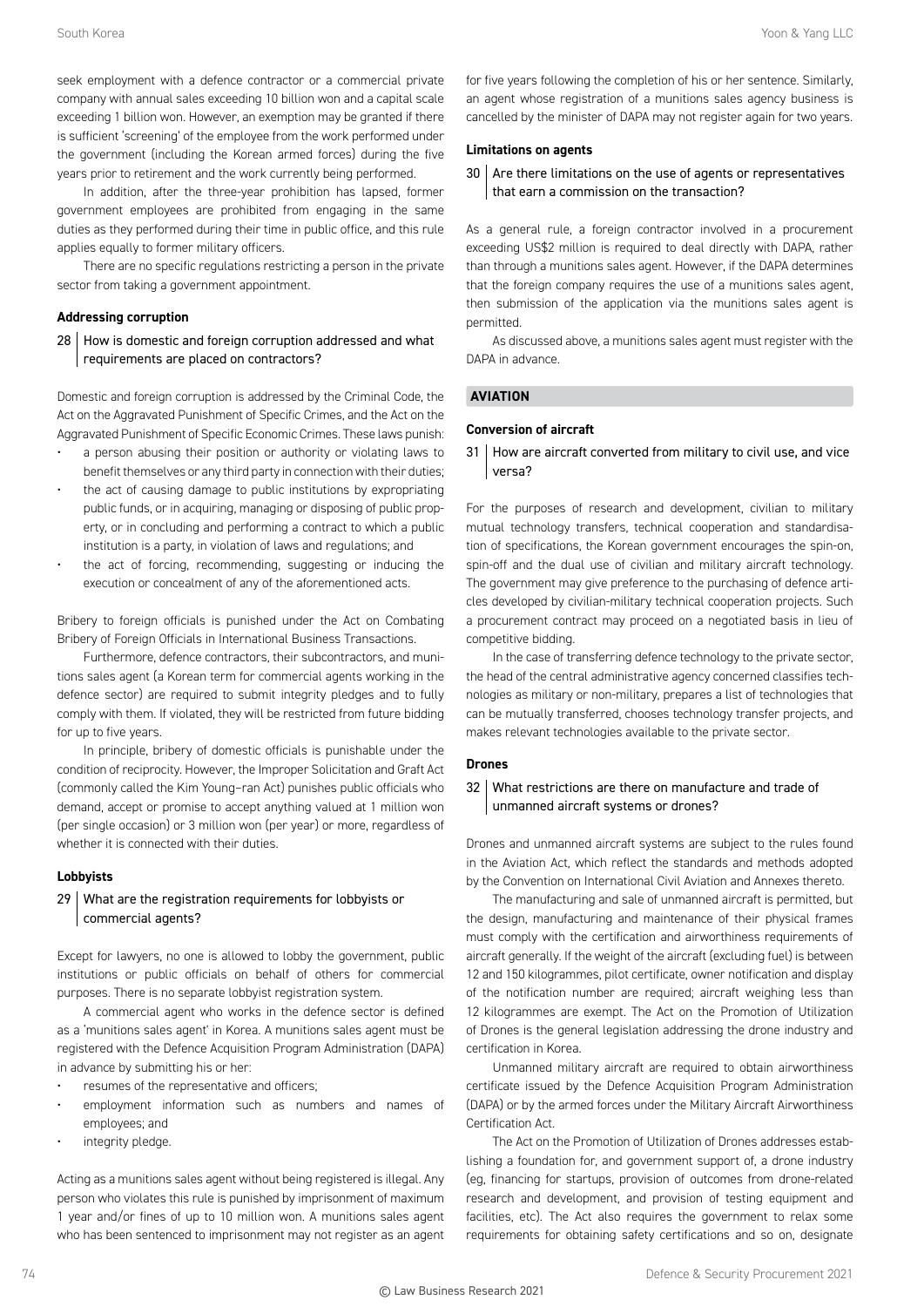advanced drone technologies and support relevant industries (eg, fasttrack safety certifications applicable to drones that use the designated advanced technologies).

#### **MISCELLANEOUS**

#### **Employment law**

33 Which domestic labour and employment rules apply to foreign defence contractors?

Foreign defence contractors must comply with the mandatory labour and employment rules of the place where the employee routinely provides his or her service (eg, Korea), even if the contract's governing law, as chosen by the parties, is a different jurisdiction.

#### **Defence contract rules**

 $34$  Are there any specific rules that contractors, foreign or domestic, are bound by in defence contracts?

The Defence Acquisition Program Act (DAP Act) prescribes the procedures for domestic and overseas procurement. The details are further expanded upon in the Defence Acquisition Program Management Regulation (DAPMR). The Defence Acquisition Program Administration (DAPA) has established standardised special terms and conditions to be used in the case of domestic procurement. Unless there is a special reason, domestic procurement contracts are generally entered into using such terms and conditions. The DAPA has also established general terms and conditions for foreign procurements, and negotiates with foreign contractors based on such terms and conditions.

#### 35 Do contractors avail themselves of these rules when they perform work exclusively outside of the jurisdiction?

Procurement contracts between the Korean government and a foreign contractor must comply with the provisions concerning the formation of procurement contracts under the DAP Act, the Act on Contracts to Which the State is a Party (ACSP) and other relevant legislation. These laws will apply even where the contractor performs work exclusively outside of Korea.

#### **Personal information**

36 | Must directors, officers or employees of the contractor provide personal information or certify that they fulfil any particular requirements to contract with a government entity?

Personal information of directors, officers or employees of the contractor are not required, and there is no particular requirement to satisfy other than the submission of integrity pledges. However, a contractor must register as an overseas source in the Defence E-Procurement System to participate directly in the procurement bidding. To register, a registration application, notarised security pledge and business registration certificate must be submitted.

In cases of registering a domestic branch or a domestic munitions sales agent of a foreign company, the registree submits a domestic business registration certificate, a corporate registry, security measurement results (ie, background checks conducted by Korean intelligence agencies) an integrity pledge and an agency agreement signed by the foreign company.

Furthermore, a civilian, regardless of his or her nationality, who needs to enter facilities or properties of the DAPA or a military unit in connection with the execution of a defence procurement contract for more than one month, may be required to provide personal information for a background check.

#### **Licensing requirements**

37 What registration or licensing requirements exist to operate in the defence and security sector in the jurisdiction?

To register as an overseas source, a foreign company must apply for registration in the Defence E-Procurement System. The application must include a notarised security pledge, a business licence or business registration certification in the foreign jurisdiction, a manufacturer's certificate or a supplier's certificate to confirm the type of industry the registree is involved in, and the employment certificate of the signatory of the procurement contract. Upon the submission of all those required documents, a registration certificate is issued to the foreign company and it will be eligible to participate in procurement bidding in Korea.

If a Korean branch, or a Korean munitions sales agent, of a foreign company wishes to participate in procurement bidding, it must register in the Korean Comprehensive E-Procurement System and the Defence E-Procurement System.

#### **Environmental legislation**

38 What environmental statutes or regulations must contractors comply with?

Contractors operating in Korea must comply with the following environmental laws and regulations, whether they are domestic or foreign entities:

- the Framework Act on Environmental Policy;
- the Natural Environment Conservation Act;
- the Environmental Health Act;
- the Clean Air Conservation Act;
- the Soil Environment Conservation Act;
- the Marine Environment Management Act;
- the Occupational Safety and Health Act;
- the Chemicals Control Act;
- the Nuclear Safety Act;
- the Water Environment Conservation Act;
- the Malodour Prevention Act;
- the Environmental Impact Assessment Act;
- the Environmental Dispute Adjustment Act; and
- the Wastes Control Act.

#### 39 | Must companies meet environmental targets? What are these initiatives and what agency determines compliance?

Companies exporting products to Korea or operating within the territory of Korea must comply with environmental standards prescribed by the Korean government. Environmental standards are established primarily by the Ministry of Environment, which has the authority to investigate breaches of these standards and may file criminal complaints with the prosecution service.

The Ministry of Oceans and Fisheries has the authority to investigate marine pollution.

Hazardous substances that not only affect the environment, but also the working environment of employees, are addressed by the Ministry of Employment and Labour.

#### 40 | Do 'green' solutions have an advantage in procurements?

'Green solutions' provide an advantage in procurements, moreover, they have now become legal requirements in many government purchases of products.

The Act on the Promotion of Purchase of Green Products requires that the national government, government entities, local governments and public institutions purchase products, where available, that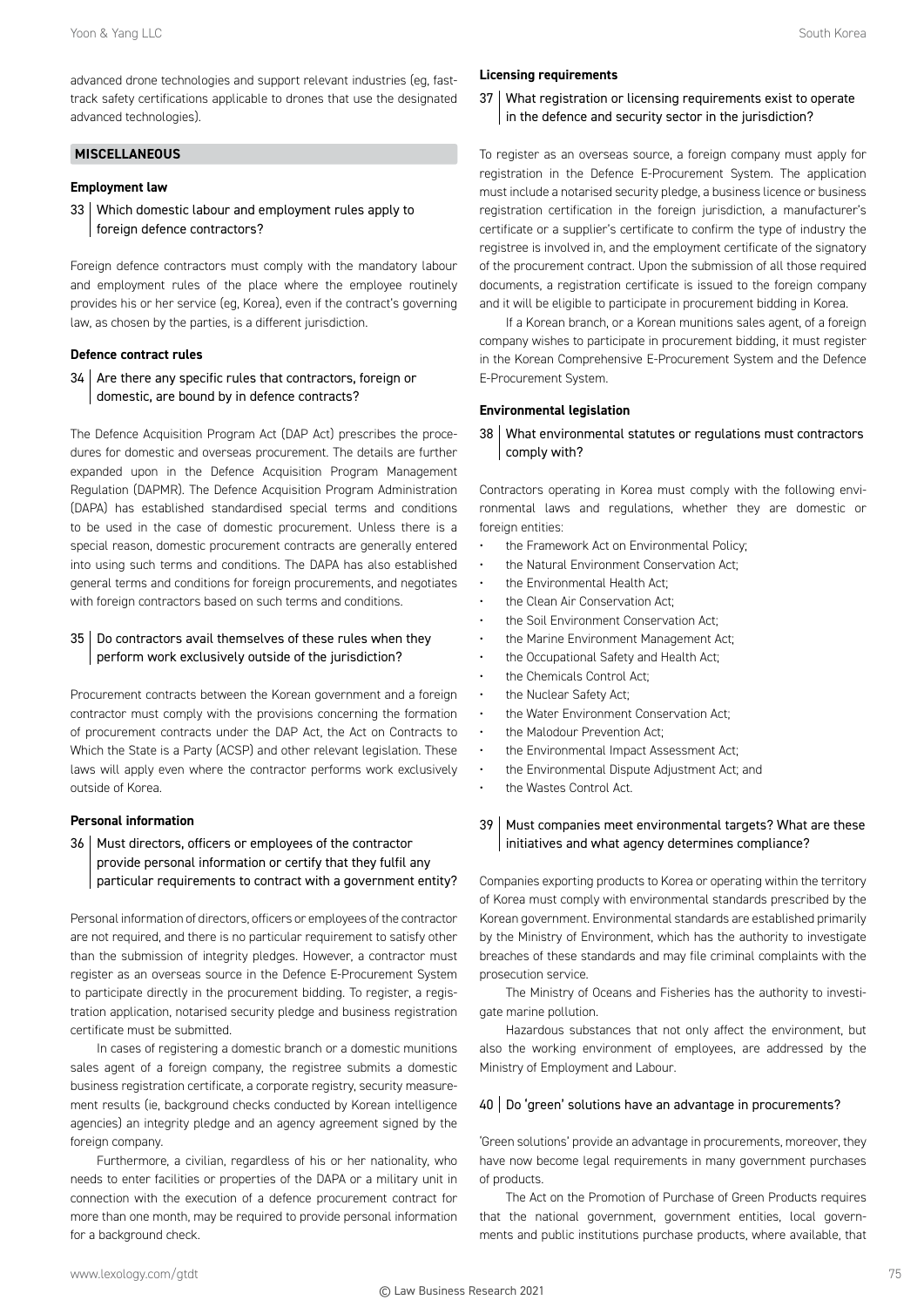minimise emissions of greenhouse gases and pollutants by saving and using energy and resources efficiently.

In addition, the Environmental Technology and Industry Support Act requires that certain products be certified as 'eco-friendly' by the Ministry of Environment or by the Ministry of Trade, Industry and Energy in order to be eligible for purchase by the government. In the case of domestic procurement, eligibility to participate in bidding can be restricted based on whether a defence article to be procured is certified as an environmentally friendly product or an environmentally friendly technology by the Ministry of Environment.

#### **UPDATE AND TRENDS**

#### **Key developments of the past year**

41 What were the key cases, decisions, judgments and policy and legislative developments of the past year?

The National Assembly recently enacted the Act on Promotion of Innovation of Science Technology for National Defence as a way to integrate the new technologies of the Fourth Industrial Revolution into the defence industry, as well as to promote the continuous and systematic innovation, research and development related to science and technology for national defence. Accordingly, previous provisions regarding research and development have been removed from the Defence Acquisition Program Act (DAP Act).

Also, the National Assembly enacted the Act on Development and Support of the Defence Industry as independent legislation with the aim of laying a foundation for developing the defence industry and strengthening its competitiveness around the world. Accordingly, the previous provisions regarding plans and financing for promotion of the national defence industry, and financial support, etc have been removed from the DAP Act.

#### **Coronavirus**

42 | What emergency legislation, relief programmes and other initiatives specific to your practice area has your state implemented to address the pandemic? Have any existing government programmes, laws or regulations been amended to address these concerns? What best practices are advisable for clients?

In response to covid–19, the Korean government has implemented strict policies on disease prevention and social distancing. The government has amended the Infectious Disease Control and Prevention Act to address questions of stockpiling and management of medicines and medical equipment, tracking the spread of infections, access to and disclosure of information on movement, and enhancing the enforcement capacity of government officials.

In addition, the government has established a central headquarters to address the economic issues arising from the covid–19 pandemic. The government has distributed emergency funds to support exporters and the aviation, shipping and other key industries; and it has provided employment subsidies.

The Korean government has temporarily lowered the mandatory share of private investment in National Research and Development Projects from 35 per cent to 20 per cent, which will be applied during the duration of the covid–19 crisis.

In the national defence industry, the government has modified many procedures to reduce face-to-face contacts where possible. For example, a defence contractor was previously required to conduct on-site inspections when renewing a quality management certificate from the Defence Agency for Technology and Quality. However, an examination in writing and any other procedure which does not involve physical contact is now acceptable.



### YOON & YANG 법무법인(유) 화우

Geunbae Park gbpark@yoonyang.com

Sung Duk Kim sdkim@yoonyang.com

Se Bin Lee sbl@yoonyang.com

Dae Seog Kim daeseogk@yoonyang.com

18th, 19th, 22nd, 23rd, 34th floors ASEM Tower 517 Yeongdong-daero Gangnam-Gu Seoul 06164 Korea Tel: +82 2 6003 7000 www.yoonyang.com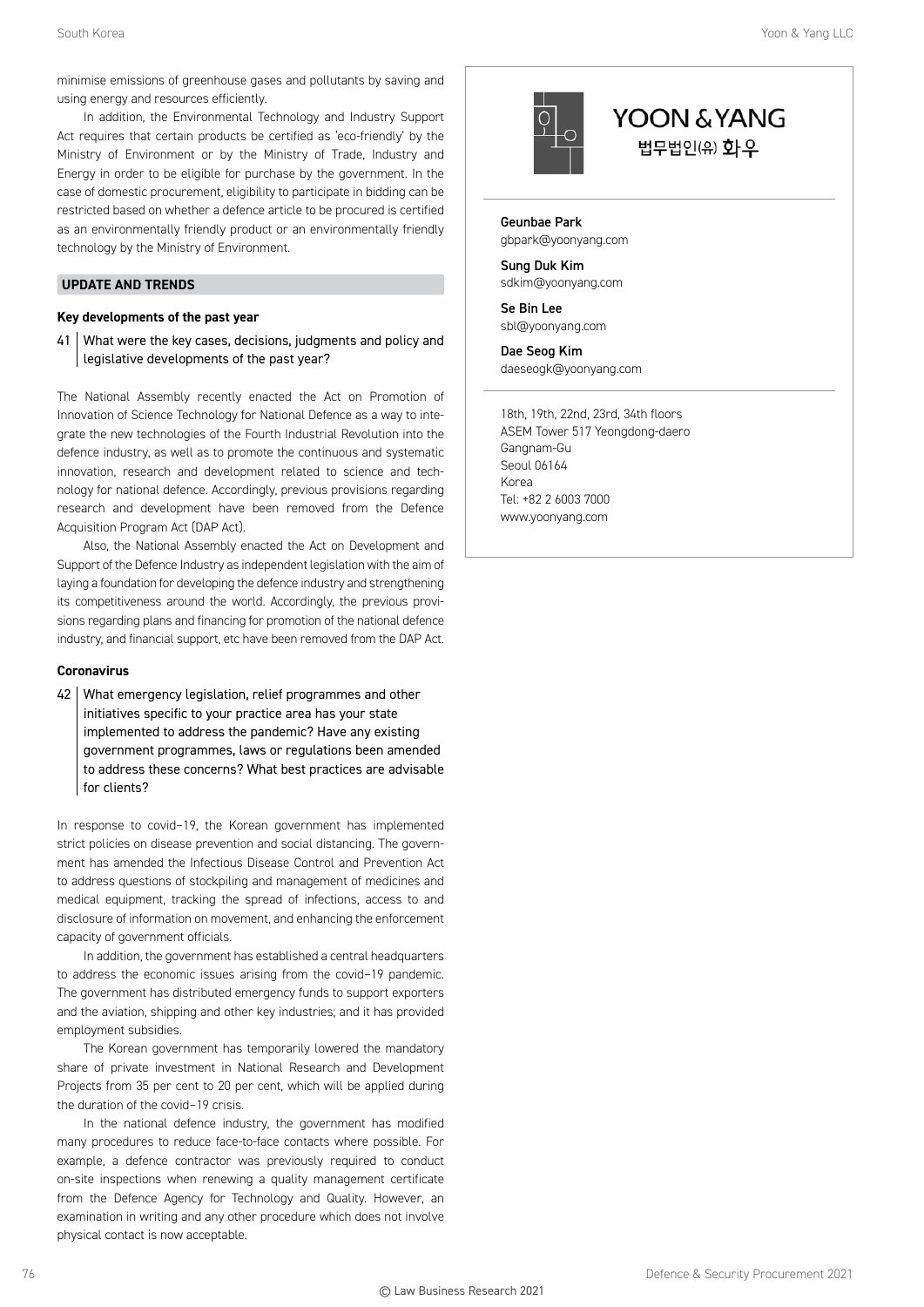## **Sweden**

#### Max Florenius

Advokatfirman Florenius & Co AB

#### **LEGAL FRAMEWORK**

#### **Relevant legislation**

1 What statutes or regulations govern procurement of defence and security articles?

The primary procurement legislation in Sweden regarding defence and security articles consists of the Defence and Security Procurement Act and the Government Procurement Act.

This legislation is based on European Union directives and is a part of the harmonisation process within the Union. More specific laws regarding the procurement of defence and security articles are based on Directive 2009/81/EC of the European Parliament and of the Council of 13 July 2009 (the Defence Procurement Directive). The purpose of the Defence and Security Procurement Directive is to provide a regulatory framework that is more flexible and better adapted to the continuations and needs of the procurement of defence and security articles. Meanwhile, the general legislation regarding public procurements is based on Directive 2014/24/EU of the European Parliament and of the Council of 26 February 2014 (the Procurement Directive).

Since 1994, Swedish procurement legislation has been based on EU directives and several updates have been made since then. In 2008, previous national procurement legislation was replaced by the first Government Procurement Act (2007:1092).

On 26 February 2014, new EU directives on public procurement were adopted by Sweden, and as a result, a new Government Procurement Act entered into force on 1 January 2017. However, the 2007 Government Procurement Act largely still applies to procurements initiated before 2017.

The Defence and Security Procurement Act was introduced into Swedish legislation on 1 November 2011, in the light of the Defence Procurement Directive. This Directive created a special regulation for the procurement of defence and security articles. The introduction of the rules was intended to strengthen the European defence industry and facilitate harmonisation of the EU's internal market of defence equipment.

Over the years, parts of the Defence and Security Procurement Act have undergone changes. The latest changes, which came into force in 2019, are summarised below:

- The definition of 'security classified' was changed due to the creation of a new security law. The definition has been supplemented with a reference to the Security Protection Act containing provisions on the protection of classified information.
- To ensure that the information in advertisements of procurements is reliable, all procurements must be advertised in registered advertising databases, including those that, in accordance with the provisions of EU procurement directives, must be advertised through the European Commission Publications Office and its advertising database.
- References to the 'Terrorism Framework Decision' in laws have been replaced by references to the EU Counter-terrorism Directive 2017/541. And
- Amendments due to the designation of municipalities at the regional level being changed from 'county council' to 'region'.

#### **Identification**

2 How are defence and security procurements identified as such and are they treated differently from civil procurements?

Defence and security procurement is defined as the procurement of the following articles, infrastructural projects and consultancy services:

- military equipment, including parts adherent to the equipment, components, and parts of components;
- equipment of a sensitive nature, including parts adherent to the equipment, components, and parts of components;
- construction contracts, goods and services that are directly related to the equipment in the above bullet points, during the article's entire period of use; or
- construction contracts and services specially intended for a military purpose or construction contracts and services of a sensitive nature.

The main difference between defence and security procurements and civil procurements is the applicable legislation. The Defence and Security Procurement Act and the Government Procurement Act are similar and coherent regarding regulations and structure, but there are some crucial differences. The Defence and Security Procurement Act contains regulations concerning security of supply and information security that are not contained in the Government Procurement Act, but does not contain regulations about competitive bidding and, unlike the Government Procurement Act, it does not contain restrictions regarding when negotiated procurement and selective bidding processes can be considered as acceptable methods of procurement. Even so, the general rule is that procurements should be executed through competitive bidding and published in the EU's Tenders Electronic Daily, an electronic publication in which all procurements within the EU are announced.

Regarding defence and security procurement, regulation concerning subcontractors is far more extensive than it is regarding civil procurement. For example, the contracting authority or entity may require a supplier to use subcontractors in defence and security procurement. The tenderer must, under certain conditions, advertise such a subcontract. A contracting authority or entity may reject a subcontractor selected by the tenderer.

There are some exceptions to the Defence and Security Procurement Act. On example is article 346 of the Treaty on the Functioning of the European Union (TFEU), which gives member states the right to exempt certain defence procurements to protect essential national security interests. The Defence and Security Procurement Act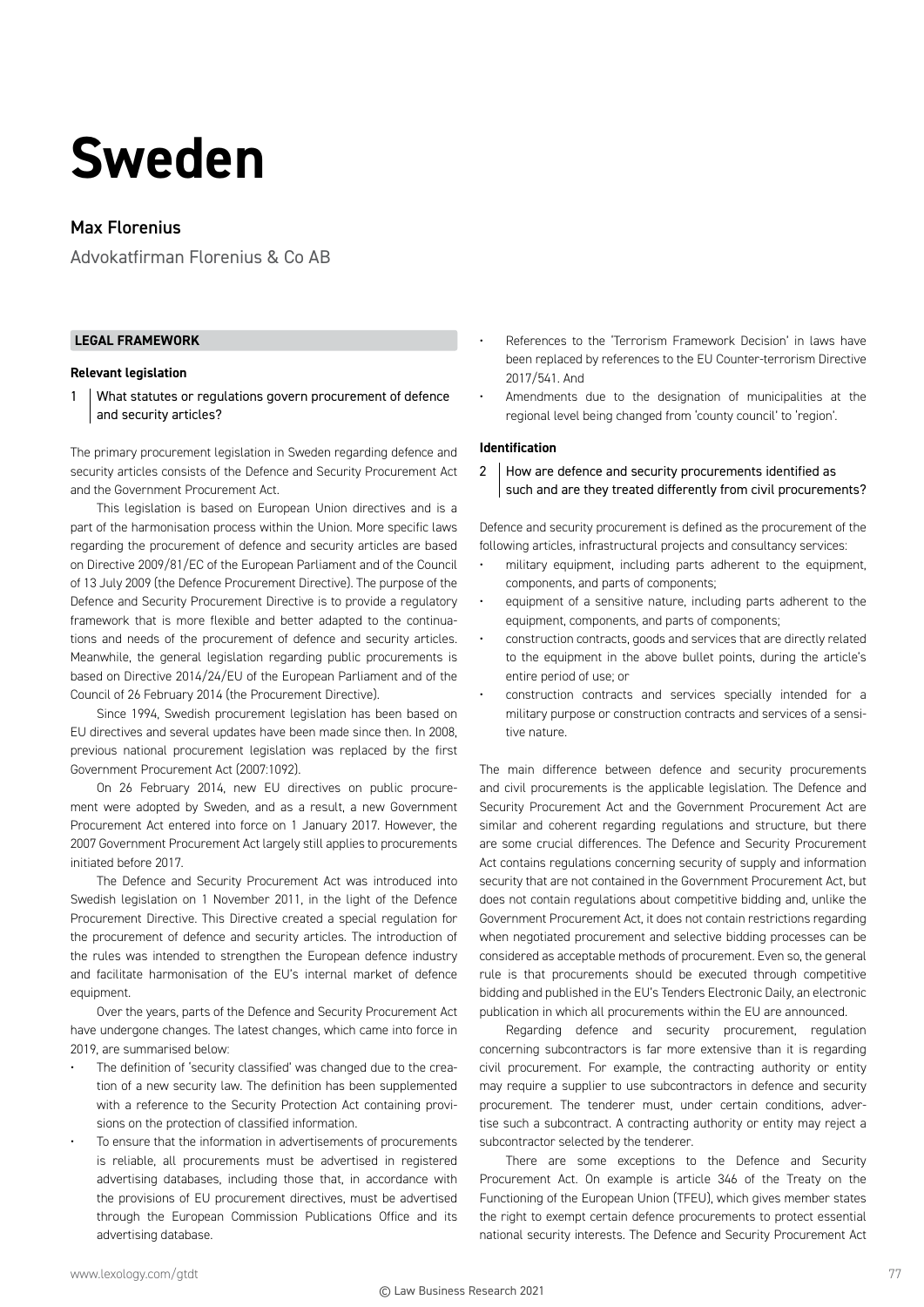states that intergovernmental agreements and procurements with the areas of underwater warfare, combat aircraft and critical parts of command infrastructure (eg, sensors, telecommunications and cryptography) are exempt from the regulations regarding competitive bidding, as are contracts awarded to research and development co-operation programmes between two or more European Economic Area (EEA) member states that aim to develop a new product.

#### **Conduct**

#### 3 How are defence and security procurements typically conducted?

The Swedish Armed Forces and the Swedish Defence Material Administration (FMV) follow a strategy regarding the supply of materiel. The strategy's main pillars are as follows:

- the needs of the Swedish Armed Forces should guide the supply of materiel;
- the supply should be cost-effective from a lifespan perspective and strive for enhanced security of supply;
- the supply should be guided by clear and mindful choices, taking cost, efficiency and discretion into consideration;
- the supply should make efficient use of existing materiel, with consideration of market prospects, and should be coordinated with the formation of new military units;
- international cooperation should be the main alternative regarding development, procurement and maintenance, and international cooperation regarding materiel should be maximised;
- the supply should be conducted in accordance with Swedish Armed Forces' research and development of technology;
- the number of weapon systems should be reduced through enhanced coordination of the systems;
- increased cost efficiency must be sought by reducing the FMV's own operations and giving suppliers greater commitments instead; and
- the supply of equipment shall be managed by a joint authority integrated equipment manager.

Both the FMV and the Swedish Armed Forces make defence and security procurements. Since the first of January 2019, the Armed Forces have had the opportunity to procure security and defence equipment itself regarding storage, servicing and workshops, as well as for maintaining existing weapon systems. However, the FMV is responsible for the majority of the defence and security procurements carried out in Sweden, which is why only the FMV will be referred to as the contracting authority from now on.

There are several methods available for the procuring entity, allowing for various different circumstances.

#### Selective bidding

During selective bidding, all suppliers are welcome to show an interest in a procurement, but only a selected number of suppliers will be invited to bid. The selection of the suppliers must be conducted according to the foundational principles of public procurements.

#### Negotiated procurement

A negotiated procurement is when the procuring entity invites a selected number of suppliers to negotiate for bids in accordance with the specifications advertised for that specific procurement.

'Negotiated procurement without foregoing advertising' is accepted under special circumstances, such as:

- when there has been a failed procurement where no bids were received;
- procurement of goods of proprietary nature, which can be obtained only from the proprietary source; and

when the procurement consists of a supplementary order adherent to a previously conducted procurement.

There is extensive legislation regarding when this alternative procuring method is acceptable and is not an illegal direct contracting procedure.

#### Dialogue of a competitive nature

Competitive dialogue is used when procuring highly specialised types of goods and consulting services, where the procurement cannot be conducted through selective bidding or negotiated procurement. If this process is used, information regarding the goods or service must be included in the advertisement for the procurement. The purpose of the dialogue is to identify and decide how the needs of the procuring entity can best be provided for. Suppliers are requested to submit their final bids after the dialogue has concluded.

#### Direct contracting

Direct contracting is most commonly used when the contractual value is below the set monetary limit. The limit for defence and security procurements is currently 1,142,723 Swedish krona. The monetary limit is not limited to a specific contract, but to all contracts of the same kind procured during one financial year. Direct contracting can also be used if the contract's value exceeds the monetary limit under certain circumstances, provided, however, that the rules for approving negotiated procurement without foregoing advertising are complied with. This requires extraordinary reasons (eg, the opportunity to a very profitable contract or exceptional urgency. If extraordinary reasons exist, such procurements are evaluated on a case-by-case basis).

The advertising (when applicable) and submission of bids is followed by the evaluation of bids and the selection of the winner. The contract cannot be awarded for a period of 10 days following this, to enable time for reconsideration if it is requested. This period is called a 'standstill period' and is applicable in all cases. After the standstill period, the contract can be awarded and signed. The administrative court may request a decision to award a contract be reconsidered. With regard to FMV's procurement within FMV, it is always the administrative court in Stockholm that applies.

#### **Proposed changes**

 $4$  Are there significant proposals pending to change the defence and security procurement process?

The Defence Procurement Directive dates from 2009 and the European Commission has now concluded that it has had a limited effect. In connection with the proposed establishment of the European Defence Fund (EDF), during 2021 the European Commission will carry out an EU-wide review of the Directive's effects. As the Defence and Security Procurement Act is based on EU directives, changes in relevant EU directives will affect the act.

EU member states would be allowed to use the EDF to fund joint defence investments and research projects (research and development is exempt from the Defence and Security Procurement Act), and to procure 'capabilities' (ie, everything that contributes to the performance of a certain task (eg, equipment, knowledge, technology and planning)).

Another factor that may affect the defence and security procurement process is the upcoming review of the Swedish strategy regarding supply of materiel. The review will be a government inquiry that will present a strategy for the Swedish military's need for materiel and related research, technological development and services in peace, crisis and war. This inquiry must be finalised no later than 4 May 2022, and shall, among other things, clarify Sweden's essential security interests, which may affect the exemptions to the Defence and Security Procurement Act.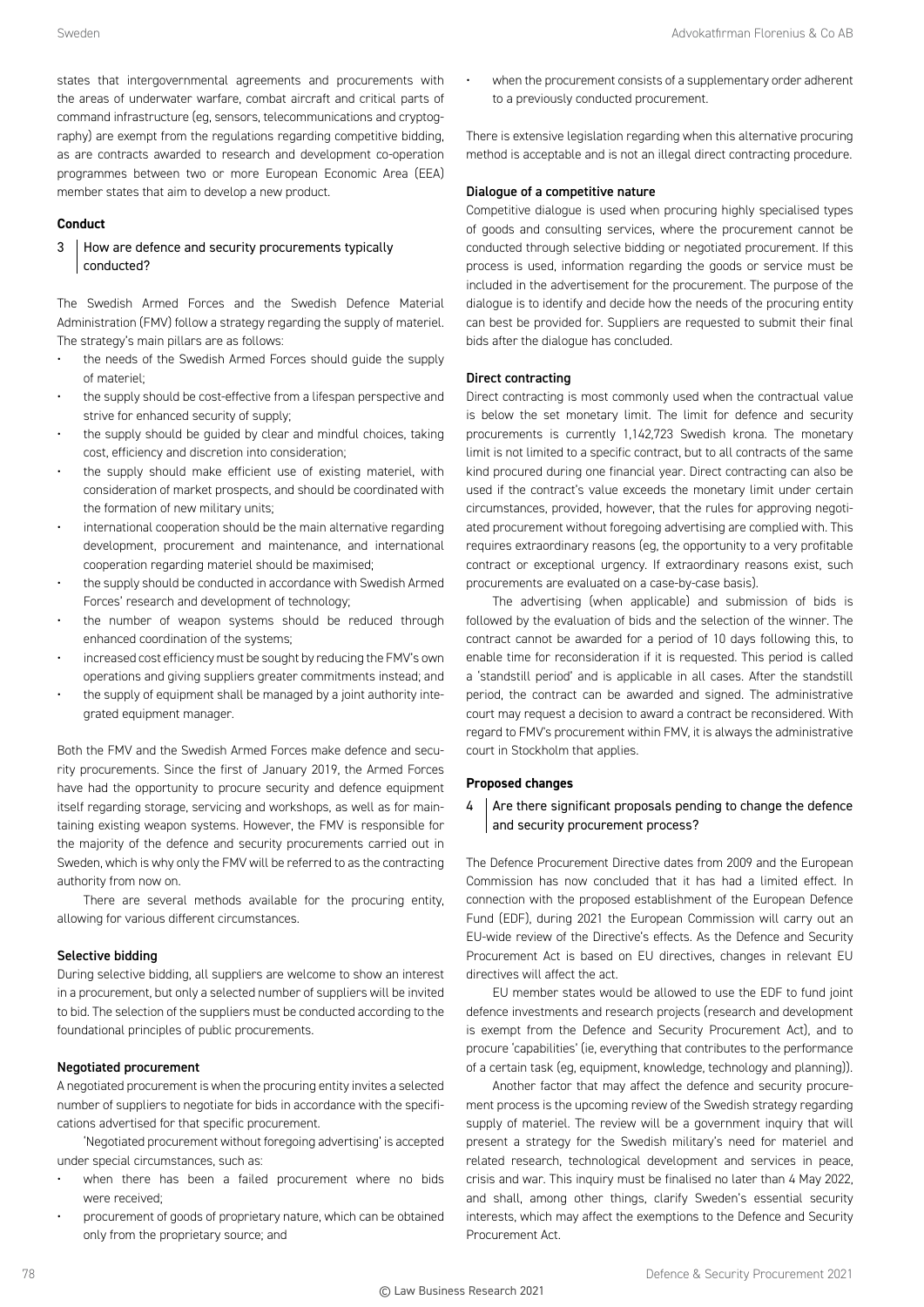#### **Information technology**

5 Are there different or additional procurement rules for information technology versus non-IT goods and services?

There are no exceptions regarding information technology in the Swedish legislation.

However, the security recommendations for public procurement linked to the expansion of fifth-generation mobile networks (5G) will be tightened. In January 2020, EU member states, with the support of the European Commission and the European Union Cyber Security Agency (ENISA), published a toolbox of measures designed to effectively manage risks to 5G networks in a coordinated manner. ENISA's toolbox contains recommended measures to reduce identified risks, for example by requiring risk analyses and the taking of protective measures prior to the procurement of a contractor or equipment. These recommendations are not binding upon member states.

#### **Relevant treaties**

 $6$  Are most defence and security procurements conducted in accordance with the GPA or other treaty-based procurement rules, or does this jurisdiction commonly use the national security exemption to procure them?

The Swedish legislation is a part of the harmonisation process within the European Union. The EU directives, which Sweden's national legislation on defence and security procurement is based on, were revised in accordance with the Agreement on Government Procurement as the EU is a member of the World Trade Organization (WTO). The individual EU member states are also WTO members in their own rights.

#### **DISPUTES AND RISK ALLOCATION**

#### **Dispute resolution**

7 | How are disputes between the government and defence contractor resolved?

The standard form contract of the Swedish Defence Material Administration (FMV) provides that disputes regarding the application and interpretation of the contract should be settled in the district court of Stockholm. When it comes to contracts of higher contractual values, the most common dispute resolution method is arbitration in accordance with the rules of the Arbitration Institute of the Stockholm Chamber of Commerce (SCC). An arbitral tribunal is usually composed of three arbitrators, unless parties in the individual case agree on a sole arbitrator, and the seat of arbitration shall be Stockholm, Sweden. If the arbitration tribunal consists of three arbitrators, the parties each choose one arbitrator and these arbitrators jointly select a chairperson. If there is to be a sole arbitrator to settle the dispute, the parties must agree that there should be a sole arbitrator and who it should be. There is no clear definition of what is regarded as 'contracts of higher contractual values', however, the concept refers to the nature of the contract rather than its contractual value. Factors that may indicate that it is a contact of higher contractual value are, among other things, whether the product or service is to be procured is of a sensitive nature, requires development, and will cost a significant price.

The FMV has a long tradition of using arbitration as its main method of dispute resolution. When the FMV took over procurements from the Swedish Armed Forces in 2013, it continued to use arbitration and its cases were heard at Stockholm's district court. The Swedish Armed Forces have since regained responsibility for procurement and they are keeping their old method of resolving disputes (ie, disputes are heard at Stockholm's district court).

#### 8 To what extent is alternative dispute resolution used to resolve conflicts? What is typical for this jurisdiction?

For smaller contracts, it is more common to use the regular dispute resolution alternative provided in the FMV's standard form contract. The predominant dispute resolution mechanism in larger contracts is arbitration in accordance with the rules of the SCC's Arbitration Institute. There is no clear definition of what is to be regarded as 'small contracts' or 'larger contracts'. These concepts refer to the nature of the contract rather than the contractual volume. Factors that may indicate a small contract are, among other things, the product or service to be procured is a standard product or service, development is not required and the cost is insignificant. When it comes to larger contracts, factors such as whether the product or service is to be procured is of a sensitive nature, requires development or comes at a significant price are crucial.

A contractor may not stop or postpone executing its obligations pursuant to procurement agreement on the grounds that arbitration proceedings have been applied for or are in progress.

#### **Indemnification**

9 What limits exist on the government's ability to indemnify the contractor in this jurisdiction and must the contractor indemnify the government in a defence procurement?

Under Swedish contract law, the FMV, like any other counterparty, has to indemnify the contractor for direct losses arising from a breach of contract by the FMV, provided that the direct losses are reasonably and foreseeably caused by the breach. This also applies to contractors, which have to indemnify the FMV for breaches caused by contractors' actions. The FMV's standard form contract contains language to the effect that the FMV or contractor only becomes accountable for indirect losses if the FMV or the contractor was grossly negligent.

#### **Limits on liability**

 $10$  Can the government agree to limit the contractor's liability under the contract? Are there limits to the contractor's potential recovery against the government for breach?

The limitations on a contractor's and the government's liabilities vary depending on the value of the contract. For smaller procurements, the FMV's standard form contract is used which it provides that liability is limited to 5 million Swedish krona and applies to both parties. When it comes to larger procurements, an open-ended limitation of liability is standard practice. The FMV has traditionally only used open-ended liability limitations but is now willing to negotiate liability level caps with counterparties. There is no clear definition of what is to be regarded as 'smaller procurement' or a 'larger procurement'. These concepts are aimed at the nature of the contract rather than the procurement volume. Factors that may indicate a smaller procurement are, among other things, the product or service to be procured is a standard product or service, no development is required and the price is insignificant. When it comes to larger procurements, factors such as whether the product or service is of a sensitive nature, requires development and comes at a significant price, are crucial.

#### **Risk of non-payment**

 $11$  | Is there risk of non-payment when the government enters into a contract but does not ensure there are adequate funds to meet the contractual obligations?

All procurements conducted by the FMV are based on a pre-decided procurement plan that is approved by the Swedish parliament. The procurement plan consists of specific procurement projects, each of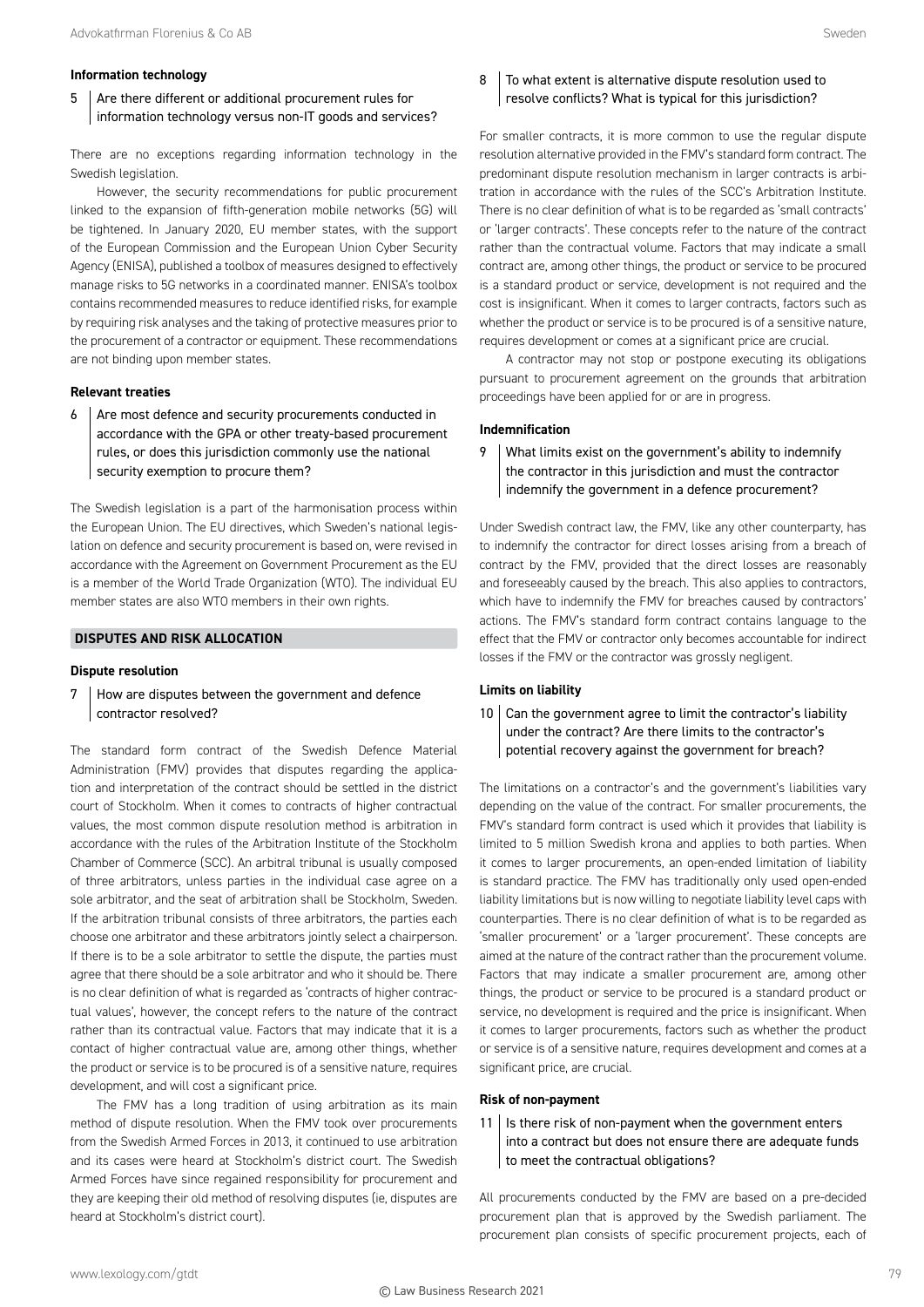which have set budgets. This means that there are always sufficient funds for a desired procurement. The FMV may not enter into a legally binding procurement contract if adequate funds to meet the contractual obligations are not ensured.

#### **Parent guarantee**

12 Under what circumstances must a contractor provide a parent guarantee?

For larger contracts, a parent guarantee is typically required. These types of contracts often require a performance guarantee for the execution of the contract as well. For smaller contracts and smaller suppliers, a bank guarantee from a reputable bank is often sufficient.

#### **DEFENCE PROCUREMENT LAW FUNDAMENTALS**

#### **Mandatory procurement clauses**

13 Are there mandatory procurement clauses that must be included in a defence procurement contract or that will be read into the contract regardless of their actual inclusion?

There are no mandatory clauses that must be included in a defence procurement contract, but some clauses are almost always included. For example, the FMV always requires that Swedish law is applicable. The FMV's right to cancel a contract due to anticipated breach of contract is also always included. Furthermore, the FMV has the right to fully or partly assign contracts to another Swedish government agency.

Swedish contractual legislation contains a fundamental principle of good faith. This principle forms part of all Swedish contractual law. There are also specific clauses that can be read into contracts – for example, compliance with ethical standards and good practice, including in the areas of environment, human rights, working conditions, anticorruption, anti-discrimination, and diversity.

In the procurement document, a distinction is made between criteria that must be fulfilled and criteria that are non-mandatory. The criteria can concern economic status, technology features, etc.

#### **Cost allocation**

#### 14 How are costs allocated between the contractor and government within a contract?

A fixed price for the procured article or services is included within the contract. New negotiations must be conducted if the price is to be altered.

In development contracts, which have been quite rare in Sweden during the last decade, there is usually a mix of elements of open-book or cost-plus pricing. The actual allocation of costs between the FMV and the contractor under these development contracts depends on the language of the individual contract.

#### **Disclosures**

#### 15 What disclosures must the contractor make regarding its cost and pricing?

This depends on how the FMV has decided to procure articles or contract a procurement. The two main ways to follow up on a contractor's costs and pricings are managed through open-book or earned value management (EVM) processes.

In a fixed-price contract, the contractor must account for its costs according to EVM. EVM is a project management technique for measuring project performance and progress in an objective manner that uses data that has emerged during the project to make projections, such as whether the supplier will keep to the agreed timeframe and final price.

#### **Audits**

16 How are audits of defence and security procurements conducted in this jurisdiction?

Audits are conducted by the FMV or a reputable accountant firm (ie, chartered accountants and their assistants) of the FMV's choice. Furthermore, the FMV has the right to call in experts to assist in performing audits.

It is the contractor's responsibility to provide FMV with full insight into its operations. Regarding transparency with subcontractors, FMV has the same right to transparency in the operations as if the work had been performed by the contractor. This presupposes that the subcontractor's work is not of an insignificant nature. Furthermore, the FMV has the right to place its own personal or expert hired by FMV with the subcontractor.

#### **IP rights**

17 Who gets the ownership rights to intellectual property created during performance of the contract? What licences are typically given and how?

In the past, intellectual property rights have vested in principle with the contractors to whom the FMV have granted certain rights. However, the current trend is for the FMV to request more extensive rights over the IP, and therefore these clauses have to be carefully drafted.

FMV's general terms stipulate that the client shall have a timely and geographically unlimited right to, for its own part and for the authorities within the Ministry of Defence's area of activity needs, including participation in international efforts or other intergovernmental collaborations – without special compensation and without prejudice to intellectual property rights – to freely use, and allow others to use, documentation that is created by the supplier or its subcontractors when performing the contract. The right of use also includes documentation that has been produced in another context to the extent that it is necessary to use the product or services in accordance with the objectives and purpose of the contract.

#### **Economic zones**

18  $\vert$  Are there economic zones or other special programmes in this jurisdiction commonly utilised by foreign defence and security contractors for financial or other procurement related benefits?

Not applicable.

#### **Forming legal entities**

19 | Describe the process for forming legal entities, including joint ventures, in this jurisdiction.

#### Limited companies

- A limited company must: establish a memorandum of association and articles of association;
- subscribe and pay for shares;
- apply for a certificate from a Swedish bank that states that the share capital has been paid in;
- sign the memorandum of association; and
- register the company at the Swedish Companies Registration Office.

A public limited company requires share capital of 500,000 Swedish krona and a private limited company requires share capital of 25,000 Swedish krona.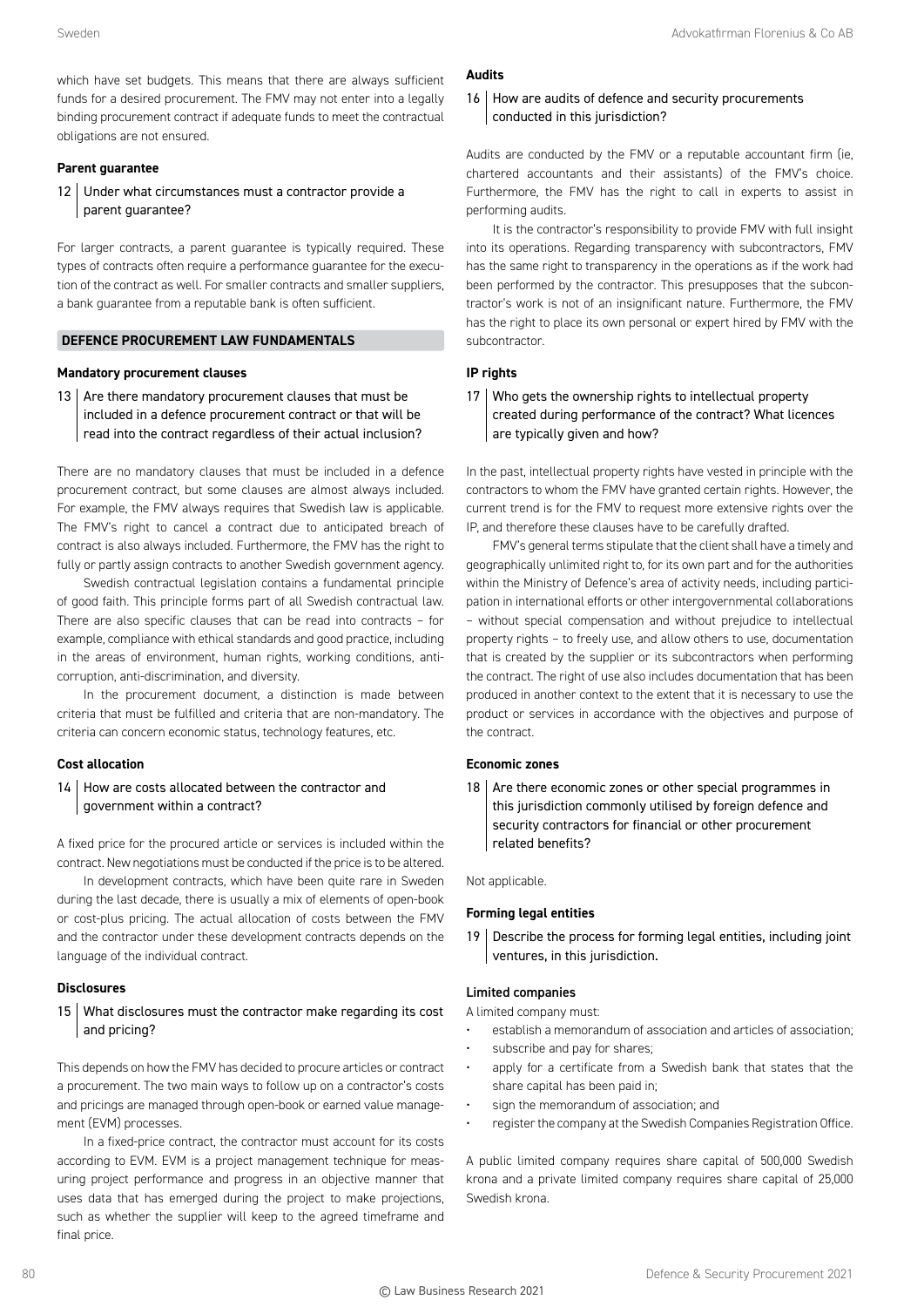#### Trading companies

To establish a trading company, there must be an agreement to jointly conduct business. The partnership must be registered at the Swedish Companies Registration Office.

#### Partnerships

A partnership consists of an agreement to jointly conduct business without the intention to establish a limited company or a trading company. The parties can be either individuals or legal persons.

#### Joint ventures

There are three different types of joint ventures that can be established. A contractual joint venture (or non-corporate joint venture) consists of an agreement between two or more companies to conduct business through collaboration. (Note that the joint venture agreement can constitute a partnership agreement.) A partnership joint venture is when two or more companies decide to form a trading company, and a corporate joint venture is when a new limited company is established between the parties. The two latter forms are conducted according to the Companies Act and Partnership and Non-registered Partnership Act.

#### Licensing

In order to conduct business in the defence and security sector, a licence is required from the Swedish National Authority called the Inspectorate of Strategic Products (ISP). Criteria regarding the quantity of non-Swedish ownership can be attached to the licence. The ISP can also require that the president of the company a certain number of members of its board must be Swedish citizens and be resident in Sweden. The ISP sets such requirements on a case-by-case basis.

#### **Access to government records**

#### $20$  Are there statutes or regulations enabling access to copies of government records? How does it work? Can one obtain versions of previous contracts?

The Swedish jurisdiction recognises the principle of public access to public records. The principle gives both Swedish citizens and foreigners the right to apply for copies of government records that are not classified. Applications are handed to the authority of interest and a confidentiality assessment is conducted. The same rules apply to previous contracts.

The principle of public access to information regarding tenders is expressed in the Public Access and Secrecy Act. The law stipulates that information relating to an ongoing tender may not be requested from anyone other than the natural person or legal person that submitted the tender, nor before a decision to award the contract to a tenderer is made. Until that time, details about the tender cannot be made public and are held in absolute secrecy. However, after the absolute secrecy is lifted some details still cannot be released (mainly concerning information about a tenderers' business or operating conditions) if it can be assumed that the tenderer would suffer damage if the information was to be disclosed.

A contracting authority is not bound by a tenderer requesting confidentiality but is of great importance when assessing whether the tenderer may suffer damage if the information is disclosed and therefore whether confidentiality applies to information in a tender.

#### **Supply chain management**

21 What are the rules regarding eligible suppliers and supply chain management and anti-counterfeit parts for defence and security procurements?

Every supplier that has the legal right within its own jurisdiction to deliver the article of the procurement in question may be included in the procurement process. Swedish legislation also contains a strict non-discrimination principle and a principle of equal treatment. These principles give foreign suppliers the same rights as Swedish national suppliers to take part in the procurement processes.

Regarding subcontractors, the main rule is that the supplier has the right to choose its own subcontractors, with some restrictions. The procuring entity may require that parts of the contract are undertaken by a subcontractor. There may also be requirements regarding the process in which the subcontractors are chosen. For example, the supplier may be required to observe the principles of non-discrimination and equal treatment. The procuring entity has the ability, under certain circumstances, to dismiss a subcontractor chosen by the supplier.

There is no procurement legislation that specifically regulates against the use of counterfeit parts. The most applicable regulations concern intellectual property. Clauses regarding intellectual property feature in procurement contracts.

#### **INTERNATIONAL TRADE RULES**

#### **Export controls**

22 What export controls limit international trade in defence and security articles? Who administers them?

There are regulations regarding manufacturing and supplying defence articles. These regulations can be found in the Military Equipment Act of 1992.

The Inspectorate of Strategic Products (ISP) administrates control and compliance of defence material and dual-use products. The ISP has provided the following guidelines regarding export in defence and security articles:

*A licence to export defence material, or other cooperation arrangements with someone abroad regarding defence equipment, should be permitted only if such exports or cooperation is*

- *considered necessary to meet Swedish defence needs;*
- *otherwise desirable in terms of security policy;*
- *not in conflict with Sweden's international obligations; and*
- *not in conflict with the principles and objectives of Swedish foreign policy.*

The ISP also handles targeted sanctions, including trade restrictions. These sanctions may be based on a decision from the United Nations, the European Union or the Organization for Security and Co-operation in Europe (OSCE) to take collective sanction measures. In addition, Sweden also adheres the 2008 EU Common Position on arms export controls and is a signatory of the UN Arms Trade Treaty.

In 2018, export controls on defence material were tightened. This is the result of a public inquiry that has sharpened Sweden's national political guidelines, which have been given a stricter view of exports of defence material to non-democratic states. The tightened legislation has, for example, led to a democracy criterion being introduced in the Military Equipment Act.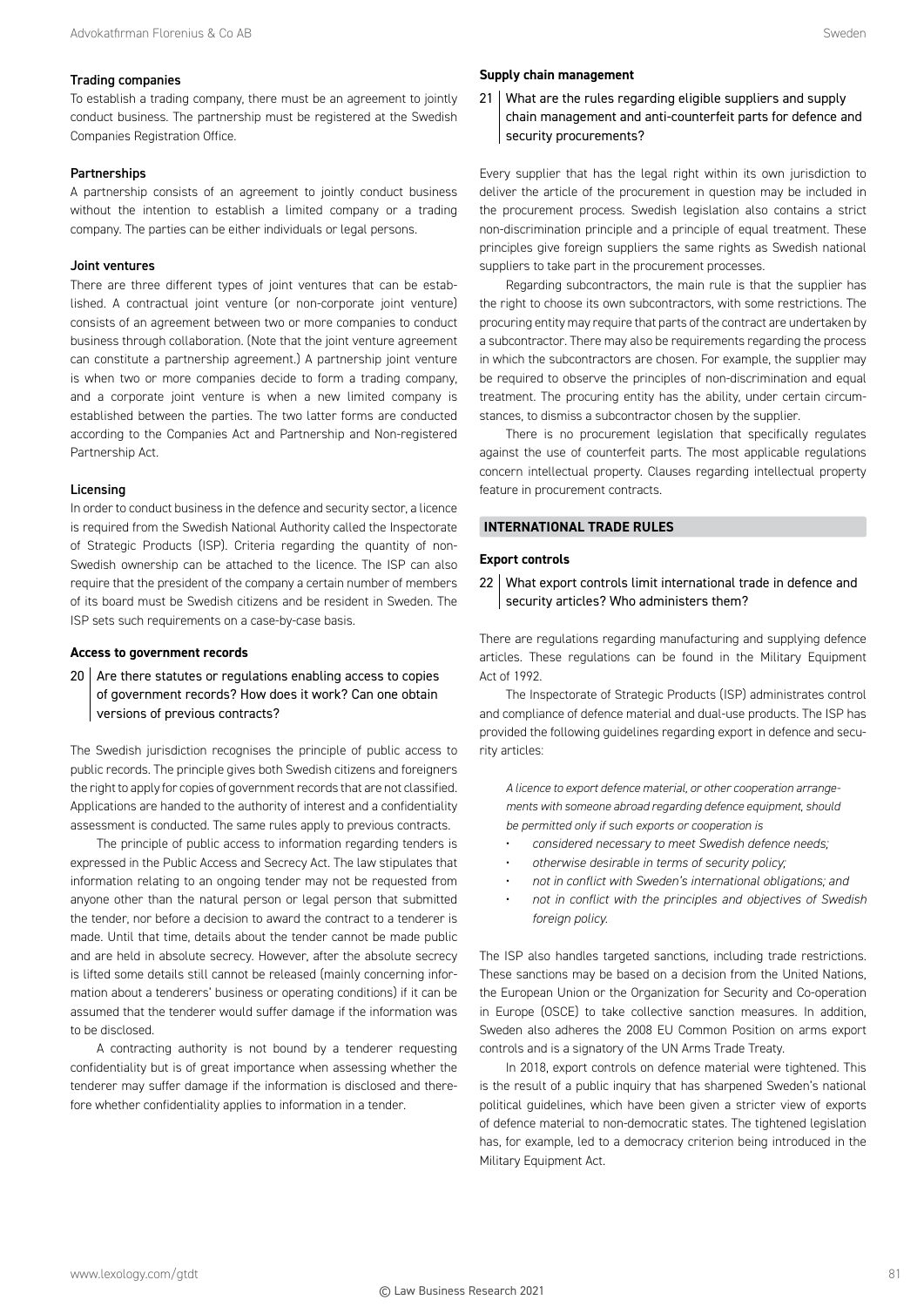#### **Domestic preferences**

23 What domestic preferences are applied to defence and security procurements? Can a foreign contractor bid on a procurement directly?

There are no restrictions in Swedish legislation regarding foreign contractors. On the contrary, the legislation includes a non-discrimination principle and a principle of equal treatment. Every supplier who has the legal right within its own jurisdiction to deliver the article of the procurement in question may not be excluded from the procurement process. However, Sweden has recognised essential security interests within the areas of underwater warfare and combat aircraft, integrity-critical parts of the command area, such as sensors, telecommunications and cryptography, and desires to maintain a national industrial capacity within these areas.

#### **Favourable treatment**

#### 24 Are certain treaty partners treated more favourably?

Generally, Sweden is a promoter of free trade, and has approached trade positively and without restrictions regarding the suppliers' nationality. However, there are rules regarding cooperation within the EU. In the procurement legislation, there are regulations regarding reciprocal acknowledgement for certificates that are issued in another member state of the EU or in another country within the European Economic Area (EEA). There are also some generally issued permissions to export defence and security articles within the EU, where the exporting entity does not need to apply for permission from the ISP.

When it comes to buying defence and security articles from the United States, this can be done through a Foreign Military Sales acquisition. This method has had a positive reaction from the Swedish government and been used on several occasions.

In general, Sweden is interested in international cooperation but rarely enters into a development project without another funding state. In these occasions, there are some countries that Sweden prefers to cooperate with, such as Finland. In December 2020, the Swedish government has decided to authorize the Swedish Defence Material Administration (FMV) to negotiate and enter into international agreements with Finland regarding common procurement of defence material and services. The objective from the Swedish government is to procure larger quantities of defence material and services together with Finland and thereby create cost efficiency among other things.

#### **Sanctions**

#### $25$  Are there any boycotts, embargoes or other trade sanctions between this jurisdiction and others?

Sweden adheres to the following boycotts, embargoes and other trade sanctions provided by the UN, EU or the OSCE regarding defence and security articles.

#### UN weapon embargoes

- Afghanistan (listed entities);
- the Central African Republic;
- North Korea;
- the Democratic Republic of the Congo;
- Iraq;
- Yemen;
- Lebanon;
- Liberia;
- Libya;
- Somalia;
- Sudan; and
- South Sudan.

#### EU weapon embargoes

In addition to the following, the EU implements all weapon embargoes decided by the UN Security Council.

#### Legally binding

- Belarus (including equipment used for internal repression);
- Burma/Myanmar (including equipment used for internal repression);
- Iran (including equipment used for internal repression);
- Libya (including equipment used for internal repression);
- Russia;
- Sudan;
- South Sudan;
- Venezuela (including equipment used for internal repression); and
- Zimbabwe (including equipment used for internal repression).

#### Politically binding

China (Council declaration).

#### Other agreements

- Egypt (including equipment used for internal repression) (Council conclusions); and
- Syria (Council declaration).

Sweden is also party to the OSCE weapon embargo on Nagorno-Karabash, which affects both Armenia and Azerbaijan.

#### **Trade offsets**

#### $26$  Are defence trade offsets part of this country's defence and security procurement regime? How are they administered?

The main concern is that trade offset is to be abolished within the EU as it is not considered to be compatible with the foundational purposes of the EU. Within the EU, there is only one exception in which trade offset may be used, which is when an offset is required to protect a member states' substantial security. Outside EU and EEA trade, trade offset is still an available option. However, in general, Sweden does not use trade offset as a requirement for procuring articles from a supplier outside the EU.

#### **ETHICS AND ANTI-CORRUPTION**

#### **Private sector appointments**

27 When and how may former government employees take up appointments in the private sector and vice versa?

There are no general regulations regarding mandatory garden leave in the Swedish jurisdiction. A government inquiry has been looking into the issue of 'revolving doors' on a generic basis between the public and private sectors. As a result, the Restrictions on the Transfer of Ministers and State Secretaries to Other than State Activities Act has been added.

This legislation introduced a 'restrictions deferred period' and a 'subject restriction'. The 'restrictions deferred period' means that the minister or state secretary may not start a new assignment, employment or business activity for up to 12 months after being terminated from their public service position. 'Subject restriction' means that the individual beginning a new assignment, employment or business activity may not deal with specified issues for a period of up to 12 months after their departure from public service.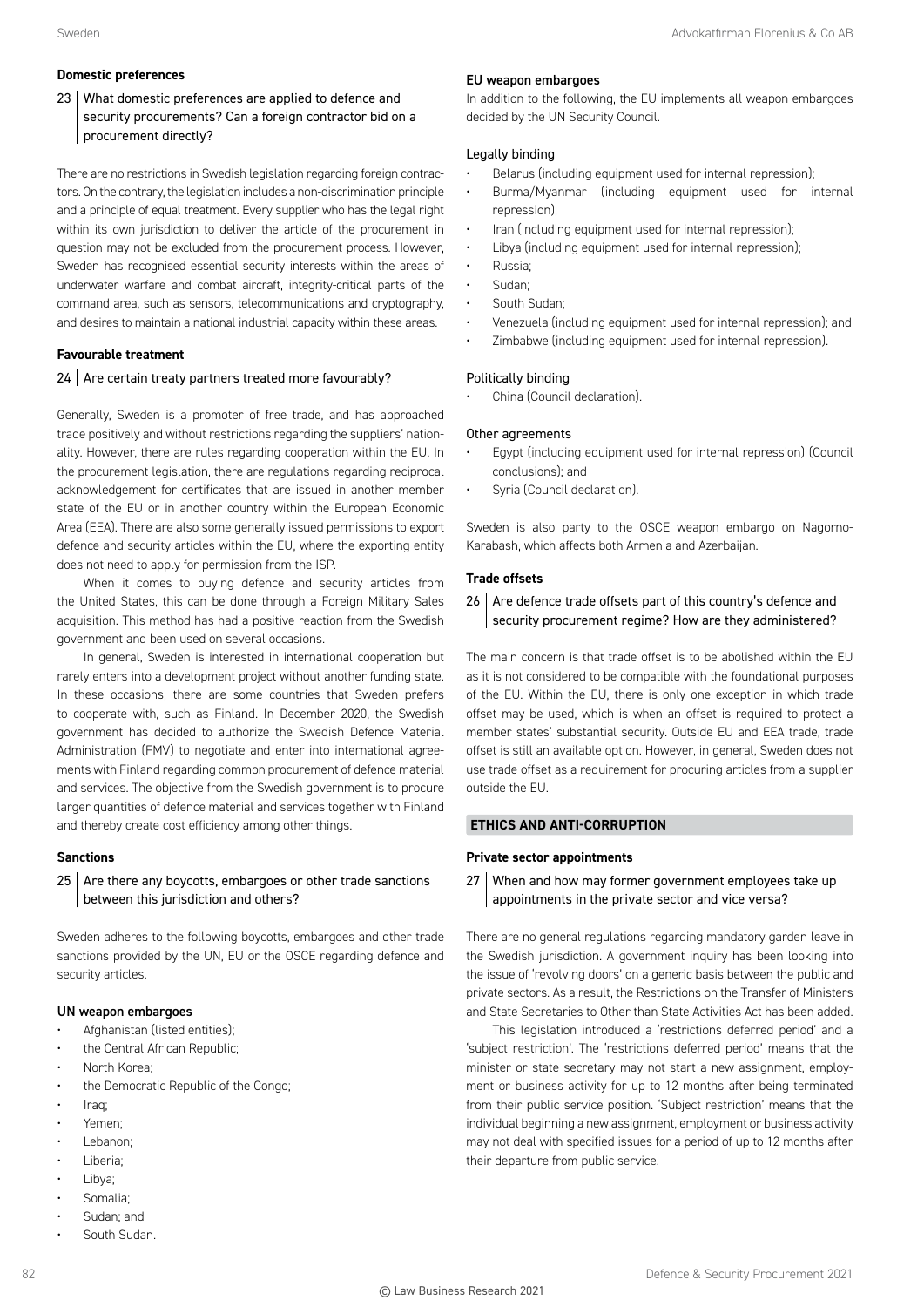#### **Addressing corruption**

#### 28 How is domestic and foreign corruption addressed and what requirements are placed on contractors?

The legislation provides a non-optional rule that states that if a supplier is found guilty of corruption, the supplier must be excluded from the procurement. If the supplier is a legal person, the supplier is considered guilty of corruption if a representative of the supplier is found so. If there are well-grounded reasons to presume that a supplier is guilty of corruption, the procuring entity may require that the supplier offer evidence to disprove the presumption.

Both the passive and the active sides of corruption are punishable. This means that it is a criminal offence both to receive and to offer a bribe. Bribery can be committed by an employee or a contractor. The crime is committed if he or she, for his or her own part or for someone else, receives, accepts a promise of or requests an improper benefit for the performance of their employment or assignment. Criminality also applies if the act was committed before the employee or contractor received his or her position and after it has ceased. The offering of a bribe is committed if someone leaves, promises, or offers an improper benefit to an employee or contractor for the performance of his or her employment or assignment.

The Swedish Defence Material Administration (FMV) provides an extensive code of ethics concerning bribery to its employees. These consist of guidelines concerning suppliers offering to pay for meals and travel expenses or provide loans, etc. Corruption is considered a crime according to the Swedish Penal Code. The FMV's terms and conditions require compliance with anti-corruption regulations and maintain ethical standards from tenderers. FMV has corresponding requirements through, among other things, policies and FMV's status as an authority.

#### **Lobbyists**

#### 29 What are the registration requirements for lobbyists or commercial agents?

There are no requirements regarding registration for lobbyists or commercial agents. Concerning licensing from the ISP, agents that only sell to the Swedish government, or to suppliers that have permission to manufacture, were previously excepted. Since 2018, agents that sell to the Swedish government or to suppliers and have permission to manufacture are required to have a manufacturing licence and a brokering licence.

#### **Limitations on agents**

 $30$  Are there limitations on the use of agents or representatives that earn a commission on the transaction?

There are no such limitations in the Swedish jurisdiction.

#### **AVIATION**

#### **Conversion of aircraft**

31 How are aircraft converted from military to civil use, and vice versa?

All aircraft in Sweden require certification that proves that the aircraft is safe to use. Aircraft are typically only certified for either civil or military use, but there are no restrictions regarding running the two certification processes parallel to each other. In this case, the aircraft will enjoy both certifications and can be put to for both civil and military use. To convert an aircraft from military to civil use, or vice versa, a new certification process is needed if the aircraft does not have both certificates. There are also two different registers for the two types of aircraft, in which individual aircraft are to be registered.

#### **Drones**

#### 32 What restrictions are there on manufacture and trade of unmanned aircraft systems or drones?

There are no specific rules concerning unmanned aircraft systems or drones. These products are subject to the same rules as all other controlled products. The Inspectorate of Strategic Products (ISP) issues licences according to the specific types of articles that can be manufactured or supplied.

#### **MISCELLANEOUS**

#### **Employment law**

#### 33 Which domestic labour and employment rules apply to foreign defence contractors?

If the suppliers' employees are working in Sweden, Swedish labour law is applied. It is prohibited to use child labour abroad, and to import goods manufactured by child labour to Sweden. If a sufficient amount of working hours are executed, a permanent establishment might be considered established. The necessary conditions regarding this are to be found in the Swedish Income Tax Act. These conditions may vary according to taxation treaties.

#### **Defence contract rules**

#### $34$   $\vert$  Are there any specific rules that contractors, foreign or domestic, are bound by in defence contracts?

There are clauses that are included in most of the contracts concerning defence procurements. For example, the Swedish Defence Material Administration (FMV) always requires that Swedish law is applicable. The right for the FMV to cancel a contract due to an anticipated breach of contract is also always included.

Swedish contractual legislation contains a fundamental principle of good faith. This principle impregnates the corpus of Swedish contract law. There are also specific clauses that can be read into a contract regarding compliance with ethical standards and good practice (eg, the areas of environment, human rights, working conditions, anti-corruption, anti-discrimination and diversity).

#### 35 Do contractors avail themselves of these rules when they perform work exclusively outside of the jurisdiction?

This depends on the subject of the contract. For example, the prohibition against child labour applies even if the work is performed outside the Swedish jurisdiction. The choice of applicable law is another example that is still applicable outside Sweden.

#### **Personal information**

36 | Must directors, officers or employees of the contractor provide personal information or certify that they fulfil any particular requirements to contract with a government entity?

There are some situations when a supplier, and its representatives, may be required to provide information regarding certain circumstances. Swedish legislation requires a supplier that is found guilty of corruption, organised crime, money laundering or terrorist offences is excluded from procurements. If the supplier is a legal person, the supplier is considered guilty of corruption if a representative for the supplier is found so. If there are well-grounded reasons to presume that the supplier is guilty of corruption, the procuring entity may require that the supplier offer evidence to disprove the suspicion. The same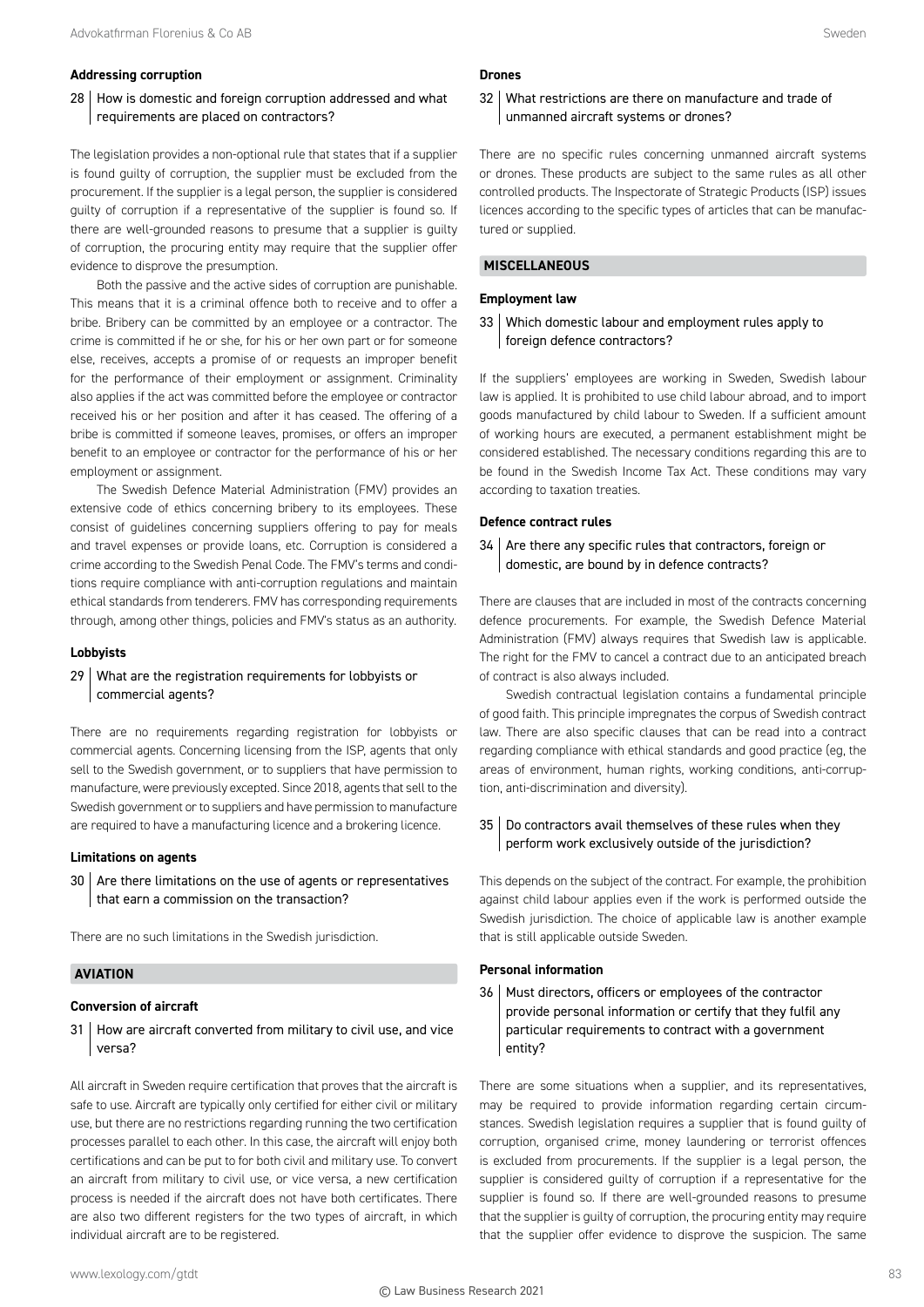principles apply to less severe situations, where the procuring entity may exclude the supplier (eg, bankruptcy and faults in the exercising of their profession).

#### **Licensing requirements**

37 What registration or licensing requirements exist to operate in the defence and security sector in the jurisdiction?

To be able to manufacture and distribute security and defence articles, two licences are required from the Inspectorate of Strategic Products (ISP): a manufacturing licence and a brokering licence.

Criteria limited the amount of non-Swedish ownership of a company may be attached to these licences, and the ISP may also require the company's president and a certain number of the board members to be Swedish citizens and be resident in Sweden.

#### **Environmental legislation**

38 What environmental statutes or regulations must contractors comply with?

The Swedish defence sector authorities have jointly developed 'The Defence Sector's Criteria Document – Chemical Substances, Chemical Products and Articles'. In this document, the suppliers can find environmental requirements and how they may apply to procurements.

For some contracts, the FMV requires that the supplier establish an environmental plan describing how environmental measures will be taken in the course of a project. The plan describes how environmental work or management will be applied in the supplier's commitment to the FMV, and what measures will be taken to ensure and confirm that legal requirements, internal requirements and the FMV's environmental requirements are met.

For some contracts, the FMV will require that a supplier produces a 'recycling manual' for the system in question. The aim of this manual is to provide all the information needed to dispose of the system in a way that minimises effects on people's health and the environment.

In the implementation of projects and the development of products on behalf of the FMV, environmental legislation, such as the Swedish Environmental Code and the European Community Regulation on chemicals and their safe use (EC) 1907/2006, is followed.

#### 39 | Must companies meet environmental targets? What are these initiatives and what agency determines compliance?

The industries operating in Sweden play a large role in meeting Swedish environmental targets, and the targets set up by the European Union and the United Nations. There are specific rules and regulations that must be complied with to run a business in Sweden. These rules can be found in the Environmental Code. The legislation consists of both general environmental goals and more specific rules regarding conducting business that possibly has a negative effect on the environment. The authorities conducting controls and making decisions according to the Environmental Code are the government, county administrations, municipalities, and regional environmental courts, the Environmental Court of Appeal and the Supreme Court of Sweden.

#### 40 Do 'green' solutions have an advantage in procurements?

'Green' solutions do not have advantages in procurements. However, the Swedish National Agency for Public Procurement emphasises that procurement is an important instrument for achieving socio-political aims, such as environmental goals. A contracting authority has, according to the National Agency for Public Procurement, a great opportunity to set far-reaching requirements for what is to be procured.

Due to these circumstances, the FMV may set up extensive environmental requirements for a procurement, which the supplier must be able to meet. The FMV works to set well-balanced and relevant environmental requirements for its suppliers in order to reduce the authority's indirect environmental impact in procurements. When the FMV draws attention to the fact that there is a need for environmental requirements within a work, it works to produce requirements and proposals on how the supplier can report requirements.

#### **UPDATE AND TRENDS**

#### **Key developments of the past year**

41 What were the key cases, decisions, judgments and policy and legislative developments of the past year?

The Swedish defence procurement process is probably one of the most stable and transparent procurement systems in the world. Furthermore, the trend for Swedish defence acquisitions is also increasing, as the Swedish defence budget is set to see a significant increase, even by international standards, over the coming five years (2021-2025). The Swedish defence forces are setting up several new regiments, which have to be staffed and equipped with new infrastructure and defence materiel. We also project that Sweden will engage in joint procurements, at higher levels, with Finland.

The Transatlantic Link continues to be important for Swedish security and defence interests. There is reason to assume that President Biden's administration will foster a deepening of the already ongoing defence and security cooperation regarding procurement and development between Sweden and the United States.

On 1 April 2019, the new Security Protection Act came into force in Sweden. The act sets contemporary requirements for what public and private activities need to do to protect information that is important regarding Sweden's security.

In 2019, the EU adopted Regulation (EU) 2019/452 to examination foreign direct investment (FDI) in the EU that created a legal framework for member states to examine FDI within the EU in the interests of security or public order. Due to this, a new act with supplementary provisions to the EU regulation entered into force on 1 December 2020 in Sweden. The Inspectorate of Strategic Products (ISP) has been commissioned to be the contact point for such investigations and has been empowered to collect certain information from foreign companies intended to invest in Sweden prior to their investment being made, if there is a risk that the transaction may affect Swedish security activities.

#### **Coronavirus**

42 What emergency legislation, relief programmes and other initiatives specific to your practice area has your state implemented to address the pandemic? Have any existing government programmes, laws or regulations been amended to address these concerns? What best practices are advisable for clients?

In Sweden, several general measures have been put in place to mitigate the effects of the coronavirus pandemic (eg, revenue support, shortterm layoffs of employees and various types of tax relief for companies). The main measure that applies to the defence industry, is an exemption to the limitations on state support in the Treaty on the Functioning of the European Union that has enabled several states to assist defence companies manage deficits.

Also, due to the pandemic, companies should review their ability to invoke force majeure clauses. The possibility of invoking such clauses depends on how specific clauses within agreements are formulated, but it is not always obvious how a force majeure clause can be interpreted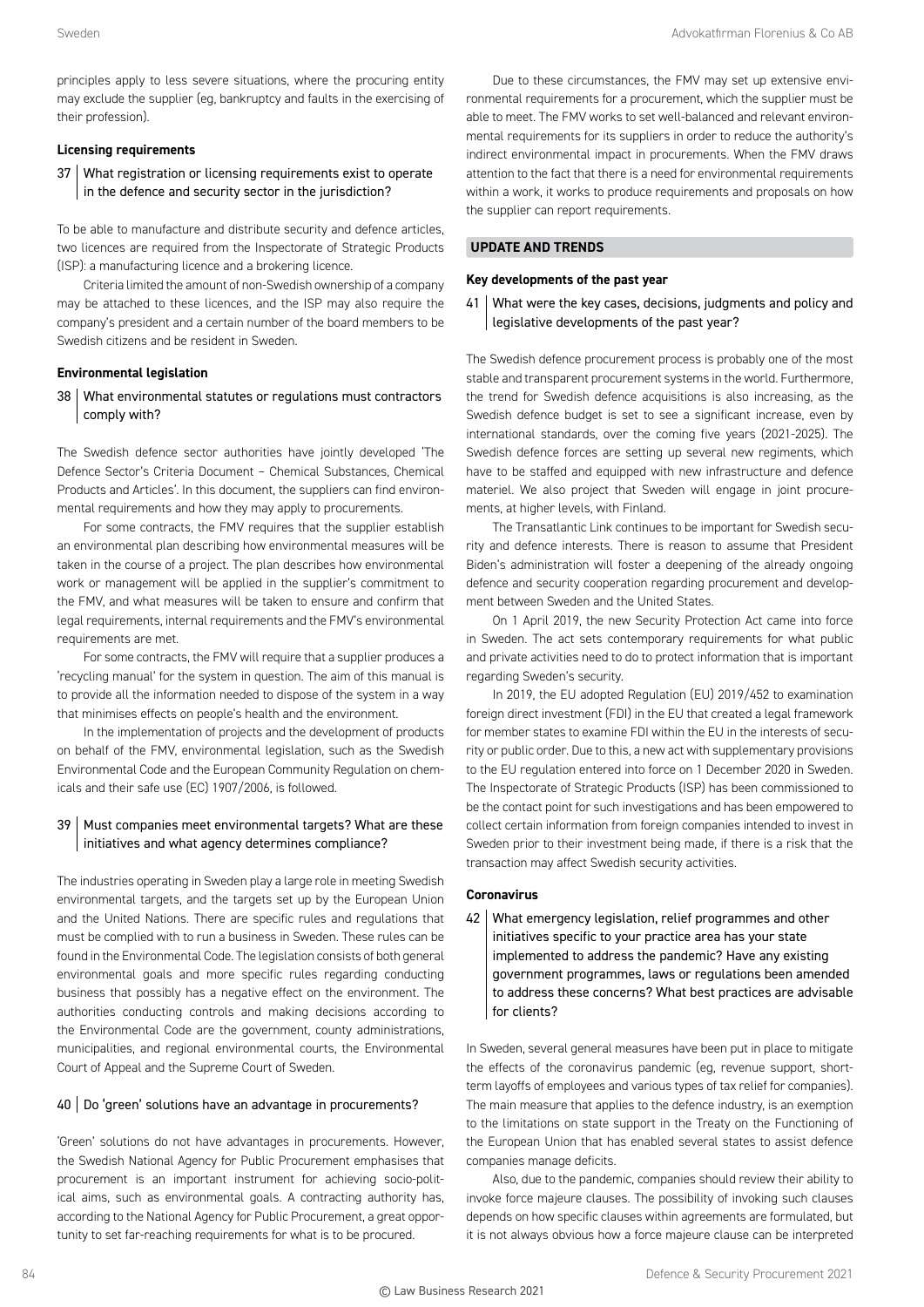and whether it can be applied to the pandemic. Swedish legislation lacks provisions on force majeure. Due to this, there have been recent discussions among the Swedish legal scholars within jurisprudence about other grounds to allow responsibilities to be discharged in the event of a breach of contract due to the pandemic. Among other things, it has been discussed whether the control responsibility that is expressed in the Sale of Goods Act and United Nations Convention on Contracts for the International Sale of Goods can be applied by analogy. In practice, the control responsibility means that the buyer is entitled to damages in the event of the seller's delay if the seller cannot show that the delay is due to an obstacle beyond his control and which the seller could not be expected to have taken into account at purchase and consequences could not be avoided or overcome. It has also been discussed whether it might be relevant to adjust agreements that have been unduly burdensome to one of the parties due to pandemic with reference to the Contracts Act. However, the legal situation is still unclear.

Considering this, our advice is for defence industry companies to review their agreements and act in a timely fashion, and for all future agreements to include pandemic relief in force majeure clauses.



#### Max Florenius

max.florenius@floco.se

Noravägen 1 SE-691 53 Karlskoga Sweden Tel: +46 70 680 05 68 www.floco.se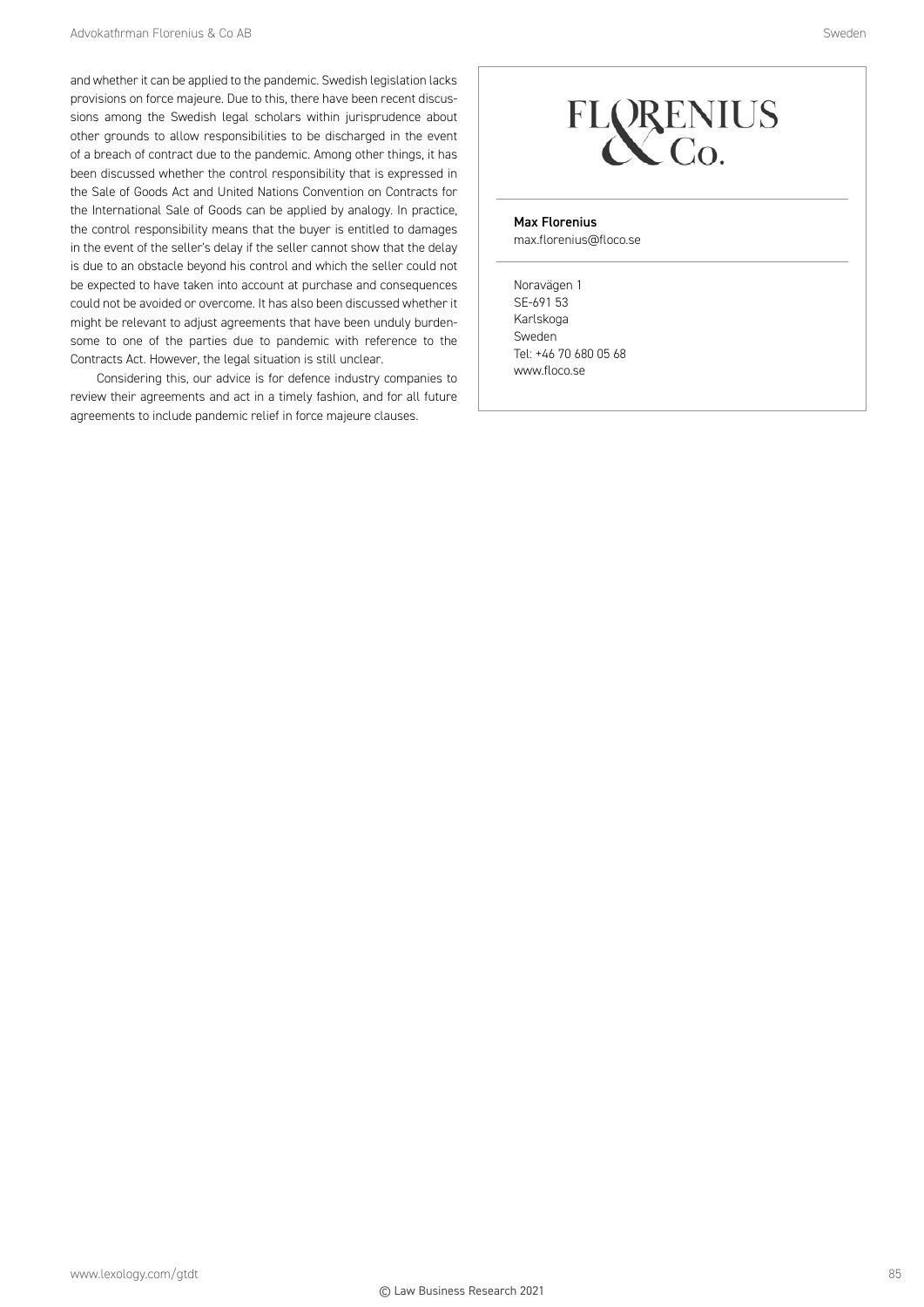# **United Kingdom**

Elizabeth Reid, Brian Mulier, Lucy England, Sophie Eyre, Simon Phippard and Chris Murray

Bird & Bird LLP

#### **LEGAL FRAMEWORK**

#### **Relevant legislation**

1 What statutes or regulations govern procurement of defence and security articles?

Procurement of defence and sensitive security equipment and services by contracting authorities in the United Kingdom is governed by the Defence and Security Public Contracts Regulations 2011 (DSPCR). Domestic and pre-Brexit EU case law is also influential in interpreting the applicable laws. The Single Source Contract Regulations 2014 (SSCRs) apply when the Ministry of Defence (MoD) awards qualifying defence contracts with a value of over £5 million without any competition. They are intended to ensure value for money is achieved even in the absence of competition.

#### **Identification**

2 How are defence and security procurements identified as such and are they treated differently from civil procurements?

Procurement by a UK contracting authority (such as the MoD) falls within the scope of the DSPCR when the contract has a value above the financial threshold (£378,660 for goods and services or £4,733,252 for works) and is for:

- military equipment and directly related goods, services, work and works;
- sensitive equipment (ie, equipment for security purposes involving, requiring or containing classified information), and directly related goods, services, work and works;
- work, works and services for a specific military purpose; or
- sensitive work or works and sensitive services.

From January 2021, procurements will be advertised by way of the UK Government's Find a Tender Service as a procurement under the DSPCR.

The key difference for procurements carried out under the specific defence rules are the mechanisms put in place to protect sensitive information and to ensure defence and security interests are protected. For example, there are specific provisions that are intended to protect sensitive information throughout the supply chain, to ensure security of supply and to give the courts flexibility to consider defence and security interests when considering remedies.

Where a procurement falls outside the scope of the DSPCR, it will be governed by the usual civil procurement rules, with a lower threshold of about £122,976 for goods and services contracts procured by Central Government departments (or £189,330 for sub-Central authorities) and the same threshold for works contracts.

#### **Conduct**

3 How are defence and security procurements typically conducted?

There are three different procurement procedures under the DSPCR and five different procedures under the normal civil rules.

Where the rules are triggered, a formal procurement process is initiated by the publication of a Contract Notice in the UK Government's Find a Tender Service (FTS). Most procurement procedures involve a pre-qualification process, as part of which bidders must demonstrate their financial stability and technical capability, including experience in similar contracts. The way that the procurement proceeds depends on whether the authority has chosen a procedure that permits them to discuss the contract and requirements with the bidders (negotiated procedure with advert, competitive dialogue procedure or, under the civil rules only, an innovation partnership) or not (restricted procedure or, under the civil rules only, the open procedure). It is increasingly common for negotiations on a contract to be limited, with many of the contract terms being identified as non-negotiable.

The evaluation process is undertaken on the basis of transparent award criteria and weightings, which are provided to bidders in advance in the tender documents. Once the winning bidder is selected, there is relatively little scope for further negotiation. Although, in practice, some negotiation is common.

#### **Proposed changes**

 $4$  Are there significant proposals pending to change the defence and security procurement process?

Certain consequential amendments were made to the DSPCR following the UK's exit from the European Union in January 2020. As a free trade agreement was made between the UK and EU following the end of the transition period on 31 December 2020, the DSPCR will likely be amended (potentially substantially) in the near future.

#### **Information technology**

#### 5 Are there different or additional procurement rules for information technology versus non-IT goods and services?

There are no specific or additional rules that relate to IT procurement. Most IT procurement will be undertaken under the civil rules and, in many instances, this is done through centralised framework agreements awarded by the Crown Commercial Service.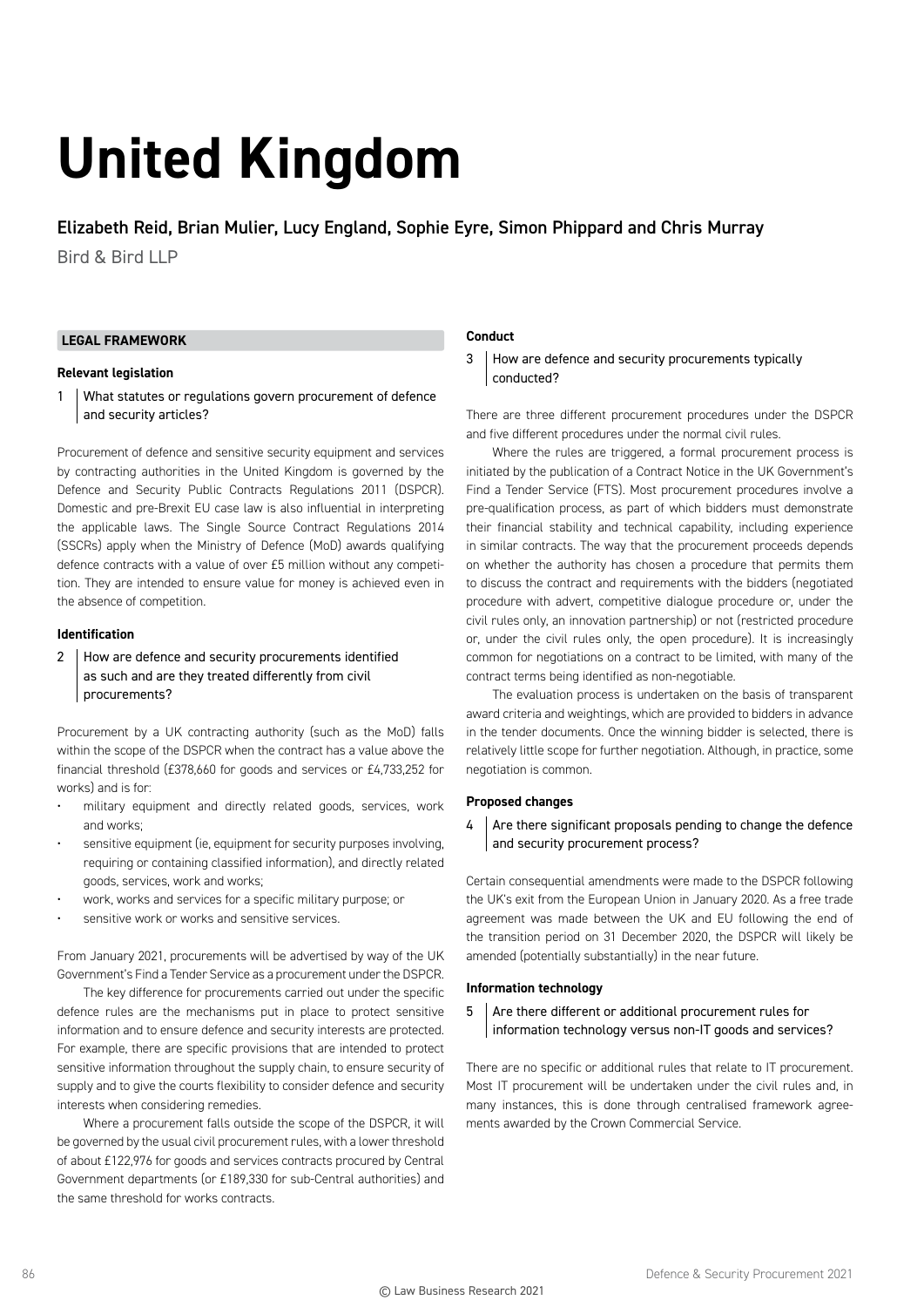#### **Relevant treaties**

 $6$  Are most defence and security procurements conducted in accordance with the GPA or other treaty-based procurement rules, or does this jurisdiction commonly use the national security exemption to procure them?

The majority of defence and security procurements have been conducted in accordance with the Agreement on Government Procurement (GPA) or European Union treaties, but a minority of contracts are still awarded in the context of national security and other exemptions. The MoD published a five-year review of the application of the DSPCR in December 2016. It shows that 25 per cent of its contracts were considered exempt from the normal requirement to compete openly, mostly due to the national security exemption contained in article 346 of the Treaty on the Functioning of the European Union, but that there were also other exemptions (eg, an exemption relating to government-to-government sales). It also shows that since the introduction of the DSPCR there has been a decline in reliance on these exemptions – from 55 per cent to 25 per cent.

#### **DISPUTES AND RISK ALLOCATION**

#### **Dispute resolution**

7 How are disputes between the government and defence contractor resolved?

Disputes between the government and a defence contractor regarding matters of contract performance will be resolved in accordance with the dispute resolution procedure contained in the contract. It is common for a defence contract to incorporate DEFCON 530 (DEFCONs are Ministry of Defence (MoD) defence conditions), which provides for disputes to be resolved by way of confidential arbitration in accordance with the Arbitration Act 1996.

For disputes regarding matters of contract award, how disputes are resolved will depend on which legislative regime the procurement process falls under. Where the Defence and Security Public Contracts Regulations 2011 (DSPCR) applies, there is a formal process under which suppliers may apply to the court to review the actions of the contracting authority during the procurement process, and the remedies available (which differ depending on whether the contract has been entered into or not).

Where the Single Source Contract Regulations 2014 (SSCRs) apply, either of the disputing parties may request that the Single Source Regulations Office (SSRO) makes a binding determination in certain circumstances. This determination will take precedence over any contractual dispute resolution procedure.

#### $8$  To what extent is alternative dispute resolution used to resolve conflicts? What is typical for this jurisdiction?

DEFCON 530 requires the disputing parties to attempt, in good faith, to resolve disputes that may include alternative dispute resolution (ADR) procedures, before commencing arbitration. The most appropriate form of ADR will depend on the size and nature of the dispute but the most common form remains mediation. ADR will remain available once the arbitration is under way.

ADR is also available to parties in disputes concerning a contract award. Under the DSPCR, before proceedings can be commenced, the challenger must provide the contracting authority with details of its claim and its intention to start proceedings, which provides an opportunity for the parties to try to resolve the dispute. However, owing to the short time limits for pursuing a procurement claim (typically 30 days from the date the supplier knew or ought to have known of the grounds giving rise to the breach), time is extremely limited for the parties to

#### **Indemnification**

9 | What limits exist on the government's ability to indemnify the contractor in this jurisdiction and must the contractor indemnify the government in a defence procurement?

The legal limits on the government's ability to indemnify a contractor apply to any business-to-business contract; they are not specific to defence-related agreements. These limitations mainly stem from the Unfair Contract Terms Act 1977, which makes certain terms excluding or limiting liability ineffective or subject to reasonableness. There may also be public policy reasons for an indemnity not to be valid; for example, the government cannot indemnify a contractor for civil or criminal penalties incurred by the contractor if the contractor intentionally and knowingly committed the act giving rise to the penalty.

The MoD also has a commercial policy on when it can give indemnities. This policy says the MoD can offer a limited range of indemnities for specific risks, but that the MoD should not offer indemnities outside of this unless there are exceptional circumstances.

There are no statutory or legal obligations on a contractor to indemnify the government. Indemnities that are given by the contractor result from negotiation, although indemnities included in the initial draft contract issued by the government may not be negotiable depending on which contract award procedure is used.

If the government does request indemnities from the contractor, these are likely to focus on some of the following issues:

- third-party claims for loss or damage to property, or personal injury or death;
- damage to government property;
- product liability claims;
- infringement of a third party's intellectual property; and
- breach of confidentiality.

Some DEFCONs contain indemnities relating to these issues.

#### **Limits on liability**

 $10$  Can the government agree to limit the contractor's liability under the contract? Are there limits to the contractor's potential recovery against the government for breach?

In principle, the government can agree to limit the contractor's liability under the contract. However, the MoD's policy is to not accept a limit unless it represents value for money. The contract award procedure used by the government will determine the extent to which this position is negotiable.

For certain heads of loss not restricted by statute, the government can limit its own liability under contract. This is unusual but would limit the contractor's potential to recover against the government for breach.

#### **Risk of non-payment**

 $11$  Is there risk of non-payment when the government enters into a contract but does not ensure there are adequate funds to meet the contractual obligations?

There is a risk of non-payment, as with all customers. However, the MoD's policy, even if the MoD procures under the DSPCR, is to comply with regulation 113 of the Public Contracts Regulations 2015, which requires public sector buyers to pay prime contractors (Tier 1 suppliers) undisputed, valid invoices within 30 days. Generally, the risk of nonpayment for an undisputed, valid invoice by the MoD is perceived to be very low.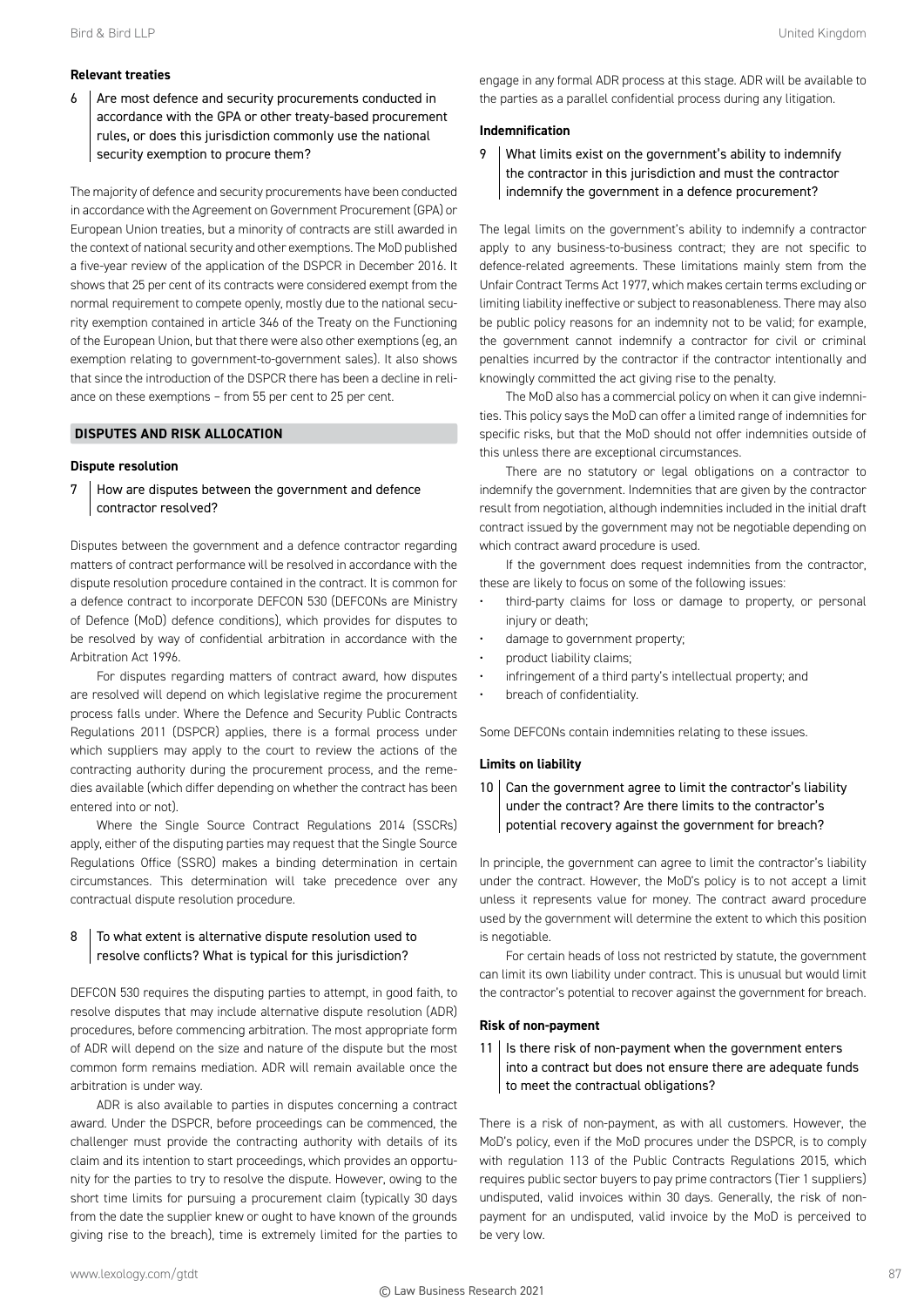#### **Parent guarantee**

#### 12 Under what circumstances must a contractor provide a parent guarantee?

The government should specify in its initial tender documentation whether it may require a parent company guarantee (PCG). If it is not specified in that documentation, the government should not, in theory, be able to ask for one later in the contract-award process. The government will assess a bidder's financial position during the qualification stage and determine whether it believes the company has the economic and financial capacity to deliver and perform the contract. If it does not believe that this is the case (eg, if a bidder is a special purpose vehicle set up specifically for a contract) then when the successful bidder is chosen, the government will determine whether a PCG is required. The MoD's standard-form PCG is set out in DEFFORM 24.

#### **DEFENCE PROCUREMENT LAW FUNDAMENTALS**

#### **Mandatory procurement clauses**

13  $\vert$  Are there mandatory procurement clauses that must be included in a defence procurement contract or that will be read into the contract regardless of their actual inclusion?

There are no mandatory clauses that must be included in a defence procurement contract, and no clauses that will be implied specifically within defence procurement contracts.

However, the Ministry of Defence (MoD) will typically seek to include certain standard clauses in its contracts. Primarily, these are the Ministry of Defence defence conditions (DEFCONs), although the MoD does use other standard forms of contract in certain circumstances. If a particular DEFCON is relevant to the subject matter of a contract, the MoD will typically seek to include that DEFCON.

#### **Cost allocation**

#### 14 | How are costs allocated between the contractor and government within a contract?

Where the Single Source Contract Regulations 2014 (SSCRs) do not apply, allocation of costs under a contract will be contained in a commercial agreement between the parties, with a fixed or firm price being the most common. Gainshare, painshare or value for money reviews are common in long-term contracts to avoid excessive profits or losses occurring.

Where the SSCRs apply, one of the specified pricing models set out in the SSCRs must be used. These pricing methods are:

- fixed price;
- firm price;
- cost plus;
- estimate-based fee;
- target cost incentive fee; and
- volume-driven pricing.

All of these pricing mechanisms are based on the contract price being the allowable costs incurred or estimated by the contractor plus an agreed profit rate. To be allowable, costs must be appropriate, attributable to the contract and reasonable. This will be assessed by reference to the statutory guidance on allowable costs (published by the Single Source Regulations Office (SSRO) as regulator).

#### **Disclosures**

#### 15 What disclosures must the contractor make regarding its cost and pricing?

Where the SSCRs do not apply the cost and pricing information that the contractor must disclose to the MoD is a commercial agreement between the parties. The MoD will often negotiate open-book contractual obligations into its higher value contracts.

Under SSCRs, there are statutory reporting requirements where the contractor is required to report on the costs that it will incur or has incurred in performing the contract. Particularly relevant to contract cost and pricing is the 'contract pricing statement', which is settled on contract signature and sets out the cost information on which the price is agreed. Other reports are also required to be delivered regularly throughout the term of the contract (and at the end) that provide information on the costs actually incurred as the contract progresses.

#### **Audits**

16 How are audits of defence and security procurements conducted in this jurisdiction?

Where the SSCRs do not apply, the MoD will not have a statutory audit right but will be reliant on the open book or audit contractual provisions negotiated into the contract.

Where the SSCRs do not apply the cost and pricing information that the contractor must disclose to the MoD is a commercial agreement between the parties. The MoD will often negotiate open-book contractual obligations into its higher value contracts.

Under SSCRs, there are statutory reporting requirements where the contractor is required to report on the costs that it will incur or has incurred in performing the contract. Particularly relevant to contract cost and pricing is the 'contract pricing statement', which is settled on contract signature and sets out the cost information on which the price is agreed. Other reports are also required to be delivered regularly throughout the term of the contract (and at the end) that provide information on the costs actually incurred as the contract progresses.

Under the SSCRs, there are statutory requirements to keep records in relation to the contract, and the MoD has the right to examine these records.

The MoD's audit right can be exercised at any time, though the MoD guidance sets out when this is likely to be exercised in practice.

#### **IP rights**

#### 17 Who gets the ownership rights to intellectual property created during performance of the contract? What licences are typically given and how?

The MoD's policy on the ownership of intellectual property arising under its contracts is that intellectual property will normally vest with the contractor generating the intellectual property, in exchange for which the MoD will expect the right to disclose, use and have used the intellectual property for UK government purposes (including security and civil defence).

This is achieved through the inclusion of intellectual propertyrelated DEFCONs in the contract. These DEFCONs are currently under review – the MoD intends to replace them with a single intellectual property DEFCON, although this new DEFCON would still align with MoD's policy on intellectual property ownership.

MoD policy does specify certain scenarios when it expects that it should own the new intellectual property created by the contractor but, in such cases, the MoD will not unreasonably prevent the contractor from using the skills and expertise developed in carrying out the work without charge for its internal business purposes.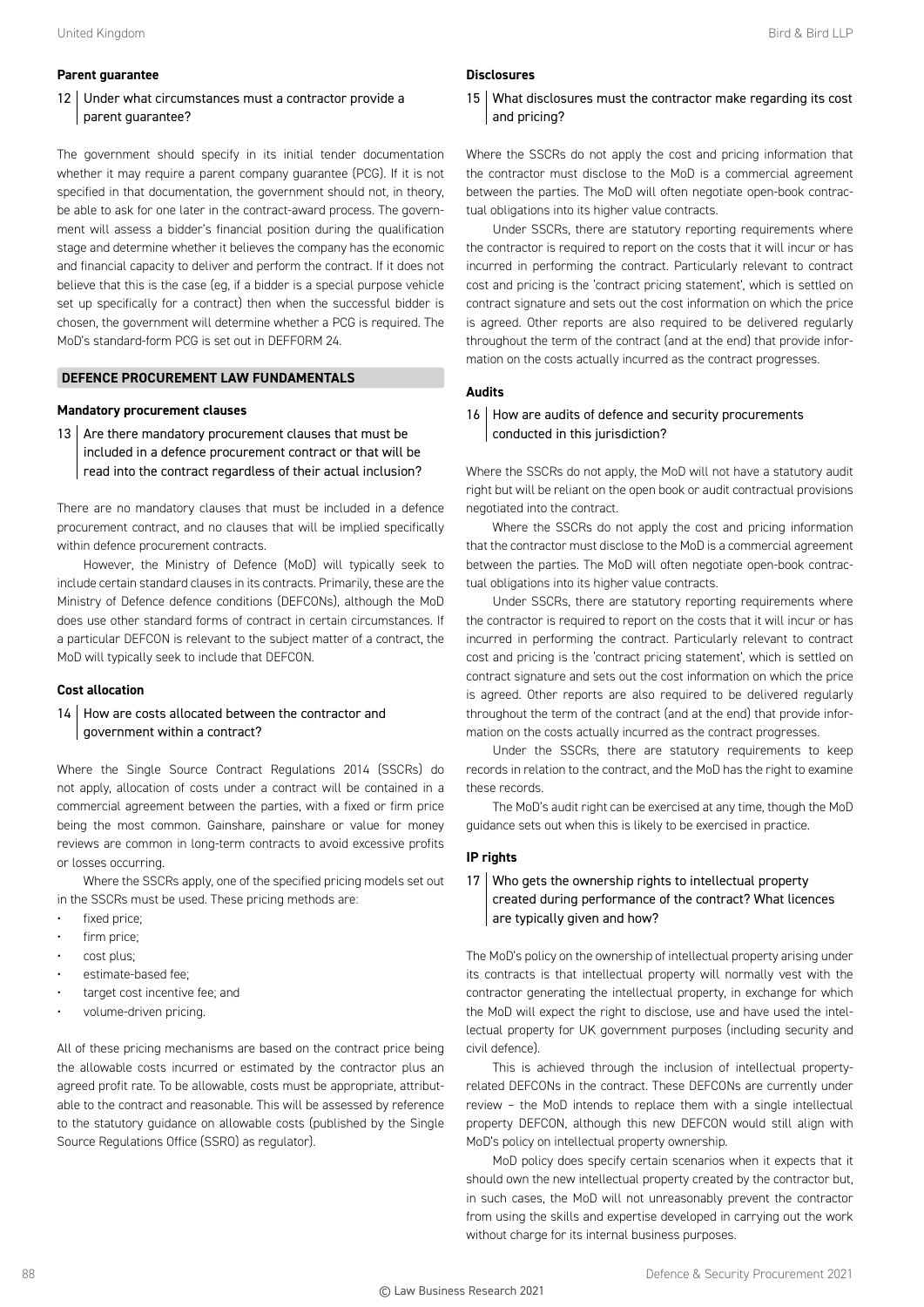#### **Economic zones**

18 Are there economic zones or other special programmes in this jurisdiction commonly utilised by foreign defence and security contractors for financial or other procurement related benefits?

We are not aware of any such economic zones or programmes in the UK.

#### **Forming legal entities**

 $19$  Describe the process for forming legal entities, including joint ventures, in this jurisdiction.

A joint venture could either be a corporate or commercial joint venture.

A corporate joint venture would involve the joint venture parties setting up a new legal entity (likely, a limited company registered in England and Wales), which would be an independent legal entity able to contract in its own right, and which is liable for its own debts. It is relatively straightforward and inexpensive to establish a company: the parties must file a Form IN01 and articles of association at Companies House and pay the applicable filing fee. The company is brought into existence when Companies House issues the certificate of incorporation. The shareholders (joint venture parties) would also likely agree in a shareholders' agreement the roles and responsibilities of each shareholder and their respective obligations to invest capital and resources into the company.

A commercial joint venture does not involve any separate legal entity, and the parties contractually agree each party's roles and responsibilities.

#### **Access to government records**

 $20$  Are there statutes or regulations enabling access to copies of government records? How does it work? Can one obtain versions of previous contracts?

Under the Freedom of Information Act 2000, there is a general right for the public to access information held by public bodies. As the MoD is a public body, on the face of it this right would extend to contracts and records held by the MoD allowing people to request these documents.

There are exemptions from disclosure under the Act (whether they apply depends on the context):

- for 'information provided in confidence', where disclosure of the information to the public would constitute a legally actionable breach of confidence; and
- under 'commercial interests' subject to a public interest test for information that constitutes a trade secret or where disclosure would prejudice the commercial interests of any person.

MoD policy is to consult with companies when disclosure of information supplied by or related to them is being considered under the Act. Should the MoD decide to disclose information against the wishes of the company, it will notify the company of the decision prior to disclosure.

#### **Supply chain management**

#### 21 What are the rules regarding eligible suppliers and supply chain management and anti-counterfeit parts for defence and security procurements?

Subject to limited exceptions, the defence procurement rules oblige an authority to reject tenders from bidders who have been convicted of certain serious offences (such as bribery, corruption and fraud). They also give the authority discretion to exclude bidders on other grounds, such as insolvency or gross professional misconduct. The rules expressly permit authorities to consider the same exclusion grounds

If the MoD has specific concerns around the robustness of the supply chain (eg, supplier fragility or lack of competition) then it will negotiate contractual provisions with the contractor giving it certain controls or involvement in the supply chain strategy. Detailed quality assurance requirements will also be included in a contract and will cover fraudulent and counterfeit material.

#### **INTERNATIONAL TRADE RULES**

#### **Export controls**

#### 22 What export controls limit international trade in defence and security articles? Who administers them?

The Trade etc in Dual-Use Items and Firearms etc (Amendment) (EU Exit) Regulations 2019 retains and transposes the EU Dual-Use Regulation 428/2009 into national UK legislation following the end of the transition period on 1 January 2021.

The fundamental UK legislation implementing export controls is the Export Control Act 2002. The Act provides authority for the United Kingdom's government to extend the export controls set forth in the Act through secondary legislation. The main piece of secondary legislation under the Act is Export Control Order 2008, which controls the trade and exports of listed military and dual-use items (ie, goods, software and technology that can be used for both civilian and military applications).

The military and dual-use items captured by the Order are known as 'controlled goods' as trading in them is permitted as long as, where appropriate, a licence has been obtained. Licences are administered by the UK Export Control Joint Unit within the Department for International Trade (DIT). The UK's HM Revenue & Customs is responsible for enforcing the legislation.

#### **Domestic preferences**

#### 23 What domestic preferences are applied to defence and security procurements? Can a foreign contractor bid on a procurement directly?

If the Defence and Security Public Contracts Regulations 2011 (DSPCR) applies, there is no scope for domestic preferences. However, where article 346 of the Treaty on the Functioning of the European Union (TFEU) has been relied upon to disapply the DSPCR, contracts were commonly awarded to national suppliers.

Within the MoD, the use of article 346 to justify the awarding of a contract without competition required specific approval levels.

#### **Favourable treatment**

#### 24 Are certain treaty partners treated more favourably?

Only member states of the European Union or signatories of the GPA are able to benefit from the full protection of the DSPCR.

#### **Sanctions**

#### $25$  Are there any boycotts, embargoes or other trade sanctions between this jurisdiction and others?

The UK implements embargoes and (financial) sanctions imposed by the United Nations and may also implement autonomous embargoes and sanctions. All of these embargoes and sanctions are implemented through sanctions regulations, which are based on the Sanctions and Anti-Money Laundering Act 2018. The specific sanctions regulation provides for the enforcement of, and penalties for, breaches of the UK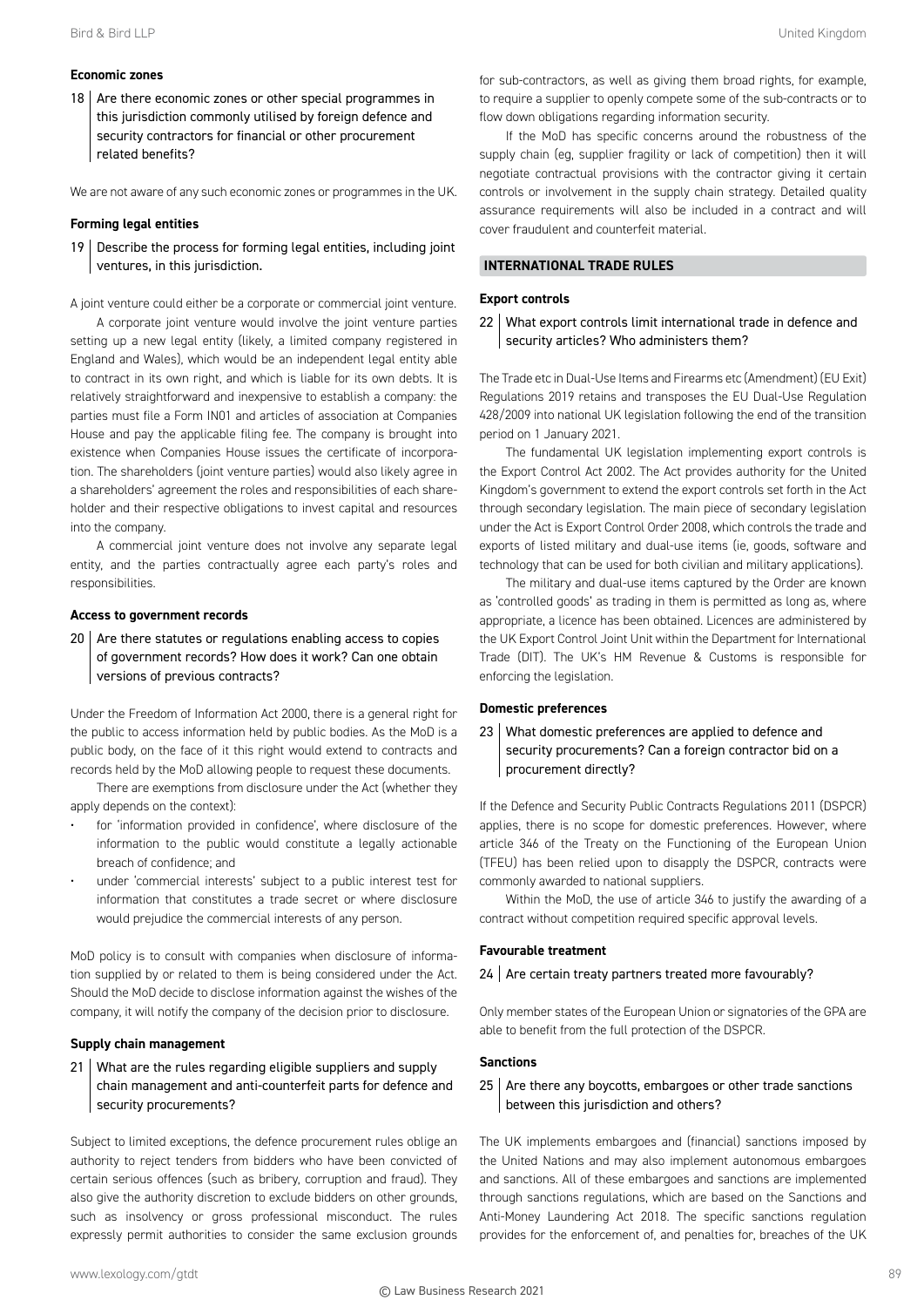embargoes and sanctions and for the provision and use of information relating to the operation of those sanctions.

Embargoes and sanctions, depending on their type and ultimate aim, are targeted at individuals, entities, sectors or countries. The current arms-related and financial sanctions can be found on the UK government website. The Department for International Trade (DIT) implements and enforces trade sanctions and other trade restrictions, whereby it is overseen by the Secretary of State for International Trade. Financial sanctions are implemented and enforced by the Office of Financial Sanctions Implementation (OFSI) which is part of the HM Treasury.

#### **Trade offsets**

 $26$  Are defence trade offsets part of this country's defence and security procurement regime? How are they administered?

The Ministry of Defence does not use offsets in its defence and security procurement.

#### **ETHICS AND ANTI-CORRUPTION**

#### **Private sector appointments**

27 When and how may former government employees take up appointments in the private sector and vice versa?

Civil servants, including those employed by the Ministry of Defence (MoD), wishing to take up an appointment in the private sector are bound by the Business Appointment Rules (the Rules).

For most civil servants, the Rules are triggered in certain circumstances, such as when an individual has been involved in developing a policy affecting their prospective employer, has had official dealings with their prospective employer or has had access to commercially sensitive information regarding competitors of their prospective employer. In these circumstances, the individual must apply for approval from the relevant department before accepting any new appointment for up to two years after the individual leaves the civil service. Approval can be given unconditionally, or can be subject to specific restrictions.

Separate and more onerous obligations apply to senior civil servants (permanent secretaries, SCS3-level employees and equivalents) under the Rules. Similar provisions apply to members of the armed forces, intelligence agencies and the diplomatic service.

These Rules do not have legislative force but, as regulations issued by the Minister for the Civil Service, they are binding on both the government and its employees.

Private sector employees are not subject to any specific regulations governing the commencement of employment by the government. They may, however, be subject to specific restrictions detailed in their employment contracts and should be mindful of any potential conflict of interest.

#### **Addressing corruption**

#### 28 How is domestic and foreign corruption addressed and what requirements are placed on contractors?

The Bribery Act 2010 criminalises domestic and overseas bribery in the private and public sectors. It also provides for the corporate offence of failing to prevent bribery.

Giving, offering or agreeing to give a bribe is an offence, as is accepting, asking for or agreeing to accept a bribe. The bribe may be anything of value, whether monetary or otherwise, provided it is intended to influence or reward improper behaviour where the recipient performs public or business functions and is subject to a duty of trust or good faith. When the recipient is a foreign public official, the impropriety requirement does not apply.

Commercial organisations are strictly liable for any primary bribery offences (except receipt of a bribe) committed by anyone performing services on behalf of the organisation. This almost invariably includes employees, agents, intermediaries and other service providers. The organisation has a defence if it has 'adequate procedures' in place to prevent bribery. The Ministry of Justice has issued guidance on what is 'adequate', identifying six principles of bribery prevention:

- risk assessment;
- proportionate procedures;
- due diligence;
- communication and training;
- top-level commitment; and
- monitoring and review.

Prosecution of bribery offences is handled by the Director of Public Prosecutions or the Serious Fraud Office.

#### **Lobbyists**

#### 29 | What are the registration requirements for lobbyists or commercial agents?

The Transparency of Lobbying, Non-Party Campaigning and Trade Union Administration Act 2014 requires that anyone in the business of consultant lobbying be registered with the Registrar of Consultant Lobbyists. Consultant lobbying includes any personal oral or written communication to a Minister of the Crown or permanent secretary relating to any contract or other agreement or the exercise of any other function of the government. Such a business must then record details of the company and its directors, of any code of conduct that it adopts and, on a quarterly basis, the names of any entities on whose behalf it has actually submitted any communications.

#### **Limitations on agents**

#### $30$  Are there limitations on the use of agents or representatives that earn a commission on the transaction?

Public sector procurement in the UK is based on free and open competition designed to achieve value for money for the taxpayer, with a high level of transparency of the procurement process and tender terms. Part of the objective is to discourage the perceived benefit of using intermediaries to liaise with government procurement officials and thereby put a given supplier at an advantage. As a result, it is uncommon to use success-fee-based agents and intermediaries as in certain other markets, although some suppliers do use external assistance to help them understand the procurement process. However, there is no general prohibition on the use of agents or on their levels of remuneration, although individual tenders may include specific disclosure requirements.

Registration may be required where the agent's activity falls within the requirements of the Transparency of Lobbying, Non-Party Campaigning and Trade Union Administration Act 2014. The 2014 Act requires anyone in the business of consultant lobbying to register with the Registrar of Consultant Lobbyists. Consultant lobbying includes any personal oral or written communication to a Minister of the Crown or permanent secretary relating to any contract or other agreement or the exercise of any other function of the government. Such a business must then record details of the company and its directors, of any code of conduct that it adopts and, on a quarterly basis, the names of any entities on whose behalf it has actually submitted any communications.

A supplier who appoints an agent within the terms of the Commercial Agents' (Council Directive) Regulations 1993 to develop its presence in a given market may be obliged to pay additional compensation on termination. Otherwise, the 1993 Regulations do not prescribe maximum or minimum levels of remuneration.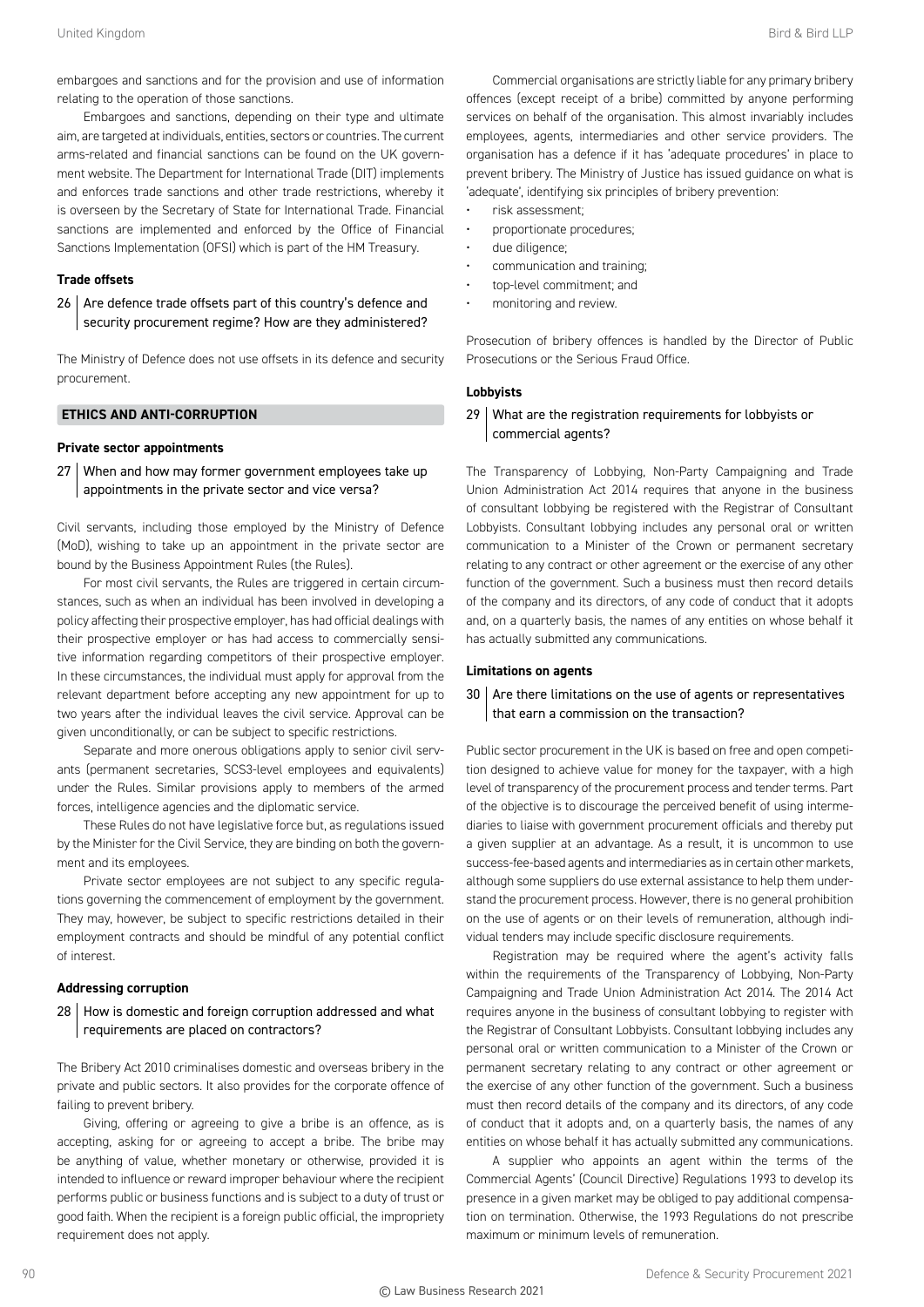#### **AVIATION**

#### **Conversion of aircraft**

31 How are aircraft converted from military to civil use, and vice versa?

Civil aircraft may not fly in Europe unless they comply with the airworthiness regime established pursuant to Regulation (EC) 2018/1139 or, if they fall within Annex I thereto, are approved by individual member states. Regulation 2018/1139 requires a type of certification process in accordance with certification specifications promulgated by the European Aviation Safety Agency (EASA). Annex I permits member states to approve ex-military aircraft unless EASA has adopted a design standard for the type in question. Most military aircraft are designed in accordance with a certification basis that is very different from the civil requirements, so the process of civil certification is often prohibitive. In that event, the Civil Aviation Authority may issue a 'permit to fly' if satisfied that the aircraft is fit to fly with regard to its overall design, construction and maintenance. Ordinarily, such aircraft are unable to conduct commercial air transport operations or to fly outside the United Kingdom. Details governing operations are contained in CAP632 and maintenance standards in BCAR Chapters A8–23 and A8–25, all available from the Civil Aviation Authority.

From 1 January 2021, when the transition period for the UK's departure from the European Union comes to an end, applicable EU law and regulation becomes part of UK law. Regulation 2018/1139 was amended by the Operation of Air Services (Amendment etc) (EU Exit) Regulations 2018 to allow the regime to continue to function and to confer EASA's functions under the regime upon the Civil Aviation Authority from this date.

The UK Military Aviation Authority regulates the certification and maintenance of military aircraft. Since 2010, military processes have been more closely based on the civil airworthiness philosophy than previously, but this is documented and administered separately from the civil process. Accordingly, a similar process is necessary if someone wishes to convert a civilian aircraft for military purposes, whereby the original certification has to be revalidated in accordance with military standards.

#### **Drones**

#### 32 What restrictions are there on manufacture and trade of unmanned aircraft systems or drones?

In September 2018, the new Basic Regulation (EU) 2018/1139 of 4 July 2018 came into force which enabled EASA to assume greater control over the manufacturing and operating of light unmanned aircraft systems (UAS). Hitherto, in Europe, EASA regulation over UAS had been limited to those over 150kg. Those under 150kg were subject to regulation by member states. The Basic Regulation confers powers on the European Commission to adopt implementing and delegated regulations, in accordance with the Essential Requirements at Annex IX to the Basic Regulation, for design, production, operation and maintenance of UAS. These regulations may provide that UAS are not subject to the normal provisions on conventional certification and the role of EASA.

Commission Implementing Regulation (EU) 2019/947 and Delegated Regulation (EU) 2019/945 were published in June 2019, and further amended during 2020. These Regulations establish three categories of UAS operation: open, specific and certified. They concentrate on the details applicable to the open and specific categories. The process for the certified category is expected to borrow heavily from existing manned aircraft standards. The Implementing Regulation contains rules and procedures for the operation of unmanned aircraft including an Annex on UAS operations in the "open" and "specific" categories. The Delegated Regulation prescribes product criteria for UAS for open category use, limits marketing of UAS that do not meet those criteria and governs third-country operators of UAS. Both regulations came into force on 1 July 2019, however, while the Delegated Regulation applies from that date, the Implementing Regulation was initially not to be applied until 1 July 2020. However, as a result of the covid-19 pandemic, application of the Implementing Regulation was postponed until 31 December 2020.

From 1 January 2021, when the transition period for the UK's departure from the EU ends, applicable EU law and regulation became part of UK law. These include the Delegated and Implementing Regulations governing UAS. Regulation 2018/1139 has been amended to allow the regime to continue to function and confer EASA's functions upon the Civil Aviation Authority.

In the UK, most requirements of the Air Navigation Order are disapplied for UAS under 25kg, in favour of the operational rules contained in the Implementing Regulation. Recent changes, on matters such as registration and competency, are compliant with the EU UAS regulations. Additional changes were made to align the UK small UAS regime with the open category of the Implementing Regulation.

UAS specially designed or modified for military use always require a licence for export from the UK. Likewise, a licence is required for export of dual-use UAS as defined in EU and UK regulations. Dual-use UAS include certain UAS designed for beyond line of sight operations with high endurance, with a range over 300km or with autonomous flight control and navigation capability. The general export control regime is supplemented by country-specific measures, such as those in force in relation to Iran.

#### **MISCELLANEOUS**

#### **Employment law**

#### 33 Which domestic labour and employment rules apply to foreign defence contractors?

There are no specific statutory or common law employment rules that apply exclusively to foreign defence contractors, and the parties can choose the governing law that applies to the employment contract. However, regardless of the parties' choice of governing law, certain mandatory laws will apply if the employee habitually works in England or Wales to the extent that they give greater protection than the governing law of the employment contract. These mandatory laws include (but are not limited to):

- the right not to be unfairly dismissed (provided that the employee has two years of service);
- protection from discrimination and from suffering detriments or being dismissed for whistle-blowing (from day one of employment);
- rights to the national minimum wage, a minimum amount of paid holiday and a statutory redundancy payment, where applicable;
- certain maternity and parental rights; and
- rules relating to working hours.

#### **Defence contract rules**

 $34$  Are there any specific rules that contractors, foreign or domestic, are bound by in defence contracts?

The answers above provide the detail of the laws, regulations and policies applicable to the Ministry of Defence (MoD) and defence contractors, most notably the Defence and Security Public Contracts Regulations 2011 (DSPCR) and the Single Source Contract Regulations 2014.

#### 35 Do contractors avail themselves of these rules when they perform work exclusively outside of the jurisdiction?

If a contractor provides goods or services to the UK government, the laws, regulations and policies detailed above will apply even if the work is performed outside the UK.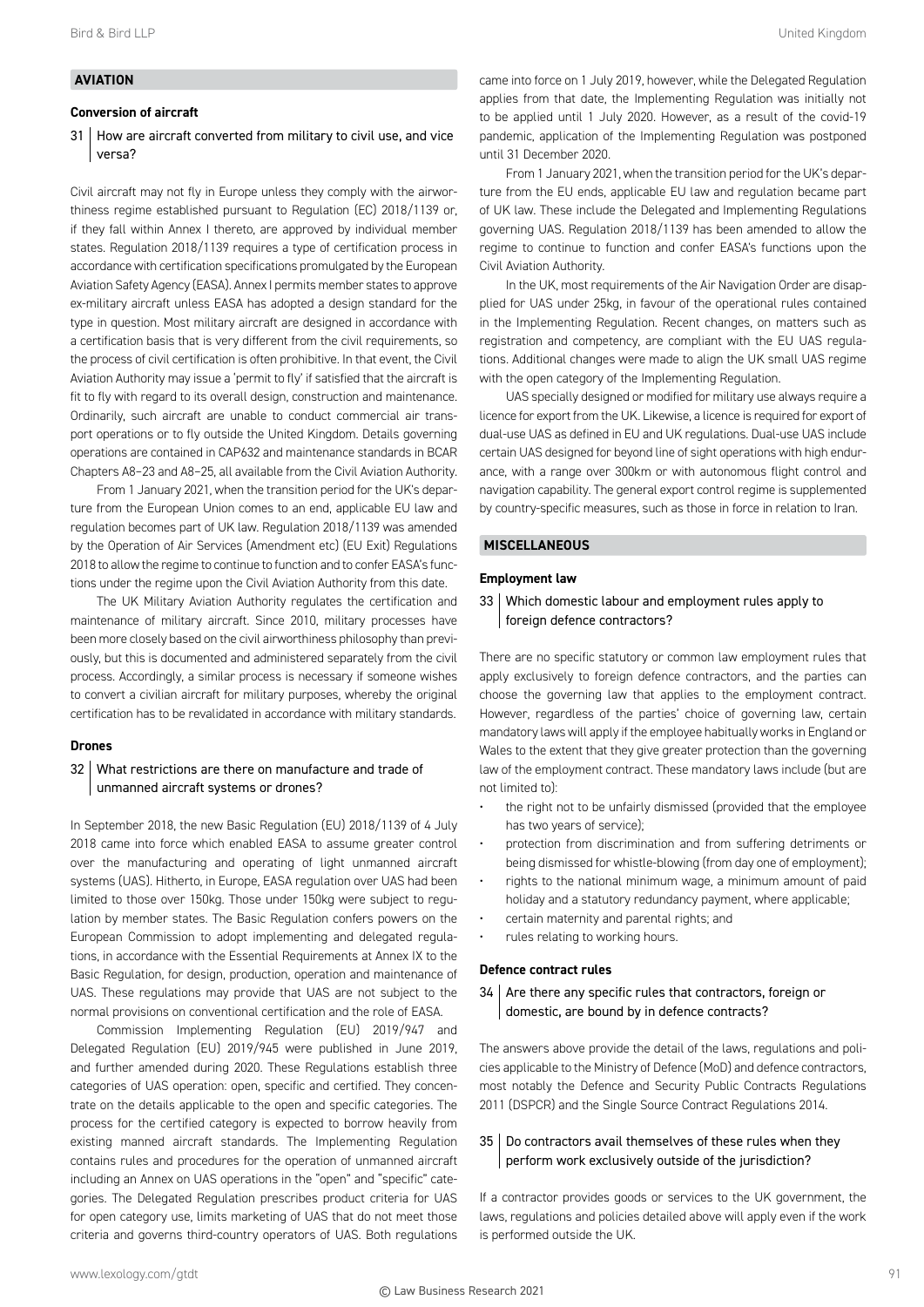#### **Personal information**

36 | Must directors, officers or employees of the contractor provide personal information or certify that they fulfil any particular requirements to contract with a government entity?

Companies will be asked to provide information about their directors and certain other employees as part of the pre-qualification questionnaire process, and will usually be required to sign a 'Statement Relating to Good Standing' certifying that directors and certain other personnel have not been convicted of certain offences.

An awarded contract (or security aspects letter) may require directors or employees to submit to security clearance – so employees' personal information would need to be provided to the MoD in that scenario so that relevant checks could be carried out.

#### **Licensing requirements**

37 What registration or licensing requirements exist to operate in the defence and security sector in the jurisdiction?

There are no specific licensing or registration requirements to operate in the defence and security sector in the United Kingdom.

The MoD may impose security requirements, but this is done by treating projects on a case-by-case basis and stipulating particular requirements depending on the nature of the particular project and its degree of sensitivity. Those requirements will typically be included in a security aspects letter that will bind the contractor upon contract award.

#### **Environmental legislation**

#### 38 What environmental statutes or regulations must contractors comply with?

Contractors producing or supplying goods and services in, or importing them into, the UK will face different environmental legislation depending on their operations, product or service. Contractors could face regulations encompassing, inter alia, air emissions, water discharges, water pollution, noise and waste disposal, and face responsibility for electrical waste and electronic equipment and restrictions on hazardous substances in such equipment. Applicable requirements may also cover energy efficiency, carbon emissions and energy consumption targets and reporting obligations (eg, the Energy Savings and Opportunity Scheme and the Streamlined Energy and Carbon Reporting Regime). Contractors involved with nuclear substances are subject to a separate or additional set of environmental obligations as well as strict nuclear waste disposal restrictions. Finally, in some circumstances, there are exemptions, derogations or disapplications from environmental legislation for defence and military operations.

#### 39 | Must companies meet environmental targets? What are these initiatives and what agency determines compliance?

There are several areas to consider. First, general targets in legislation such as the Climate Change Act and Renewable and Energy Efficiency Directives will indirectly lead to targets for individual operators through more specific legislation and regulation. Next, for example, the Environment Agency leads on the integrated environmental permitting regime – individual permits are required for specific industrial activities and may impose targets and limits for air emissions, water discharges and so on. Also, for example, the EU Emissions Trading System (managed by the Department for Business, Energy and Industrial Strategy) requires participating companies with, for instance, larger generating capacity or heavy industrial operations to cover their

# Bird & Bird

Elizabeth Reid elizabeth.reid@twobirds.com

Brian Mulier brian.mulier@twobirds.com

Lucy England lucy.england@twobirds.com

Sophie Eyre sophie.eyre@twobirds.com

Simon Phippard simon.phippard@twobirds.com

Chris Murray christopher.murray@twobirds.com

12 New Fetter Lane London EC4A 1JP United Kingdom Tel: +44 20 7415 6000 www.twobirds.com

greenhouse gas emissions by surrendering EU Emissions Trading System allowances. Finally, companies may face individual targets (including reducing waste, chemical spills and water consumption) through their own environmental management system or corporate reporting initiatives.

#### 40 Do 'green' solutions have an advantage in procurements?

The UK government has mandatory and best practice government buying standards, and a greening government policy that may be required of applicants to public tenders. The government buying standards mostly look to reduce energy, water use and waste when dealing with contracts for transport, textiles and electrical goods, among other things. Under the DSPCR, only environmental issues relevant to the contract itself can be taken into account – not the supplier's wider efforts. In our experience, green solutions do not tend to gain any significant advantage; they do not carry significant weight in evaluation methodologies.

#### **UPDATE AND TRENDS**

#### **Key developments of the past year**

41 What were the key cases, decisions, judgments and policy and legislative developments of the past year?

Defence contracting was not immune to the impact of covid-19 as global supply chains were disrupted. However, the United Kingdom's government made a public policy decision to help support its contractors by suggesting that contracting authorities should look for alternatives to terminating or penalising contractors if delay or poor performance arose because of the pandemic.

The impact of Brexit will remain an issue for both UK and non-UK entities, as the UK-EU agreement reached could have a far-reaching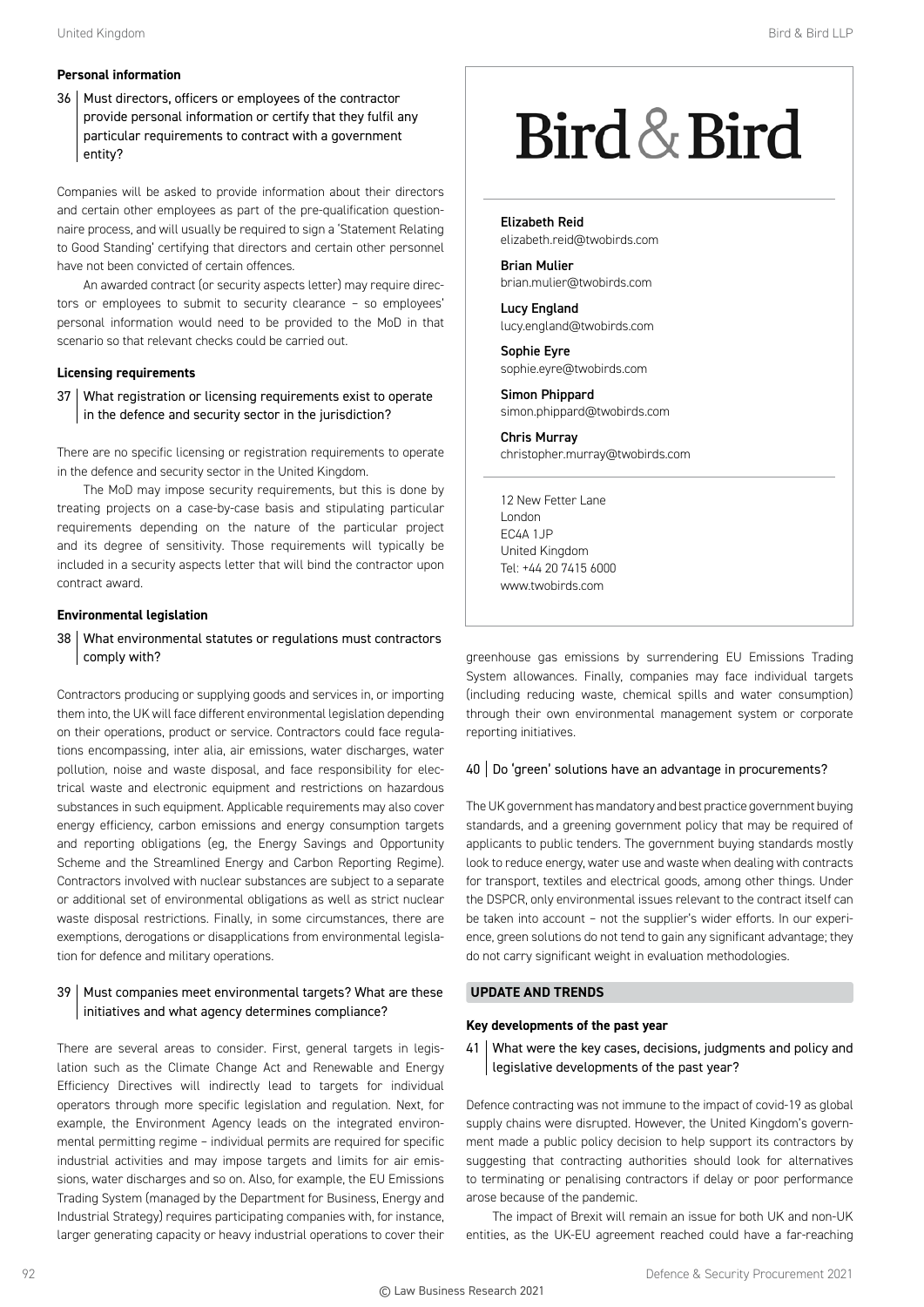impact on many of the topics covered in this chapter – particularly procurement, labour, trade and export, aviation and the environment.

The Single Source Contract Regulations 2014 (SSCRs) remain a topic of interest as the contract profit rate and reporting requirements in those regulations in particular continue to be reviewed and amended.

#### **Coronavirus**

42 What emergency legislation, relief programmes and other initiatives specific to your practice area has your state implemented to address the pandemic? Have any existing government programmes, laws or regulations been amended to address these concerns? What best practices are advisable for clients?

In March 2020, a Defence Procurement Policy Note (DPPN 02/20) was released, highlighting the pro-active measures that were being taken to protect 'at risk' suppliers – especially where there was a threat the supplier's financial viability or ability to retain key capabilities. Contractors were able to submit 'interim relief' proposals, which were agreed on a case-by-case basis with the Ministry of Defence (MoD). Such relief proposals would generally involve:

- continued payment to suppliers (notwithstanding any reduced performance) via relief from key performance indicators and service credits;
- extensions of time (so relief from liquidated damages); and
- prompt payment.

Suppliers were then required to flow any of the above-agreed proposals into their supply chains and operate on an open-book basis to show how monies received are being spent (either productively on on-going operations or on employees on effective furlough).

As well as this, there were exceptions to the national 'lockdown' requirements for defence workers, to ensure the continuity of key defence operations and programmes. Although the government introduced the Coronavirus Job Retention Scheme (CJRS) this was not always beneficial to defence contractors, who can only receive one benefit or relief for the same underlying cost. For example, contractors could not claim employees wages under the above interim relief scheme and the CJRS and CJRS monies could also not be claimed for employees funded by government monies (eg, for employees working directly on government programmes).

These initial measures are likely to be scaled back in line with the reduction in benefits available from other government relief schemes. The June 2020 Procurement Policy note acknowledges that relief provisions may still be appropriate, but calls for authorities and contractors to work in partnership to 'develop transition plans to exit from any relief as soon as reasonably possible'.

Contractors might rely more heavily on contract terms, for example, whether covid-19 or its consequences can be classed as force majeure events (although note that the MoD standard definition of a force majeure event still excludes pandemics). It would also be useful to look to see if other provisions help (eg, Relief Events, Change in Law and service credit relief).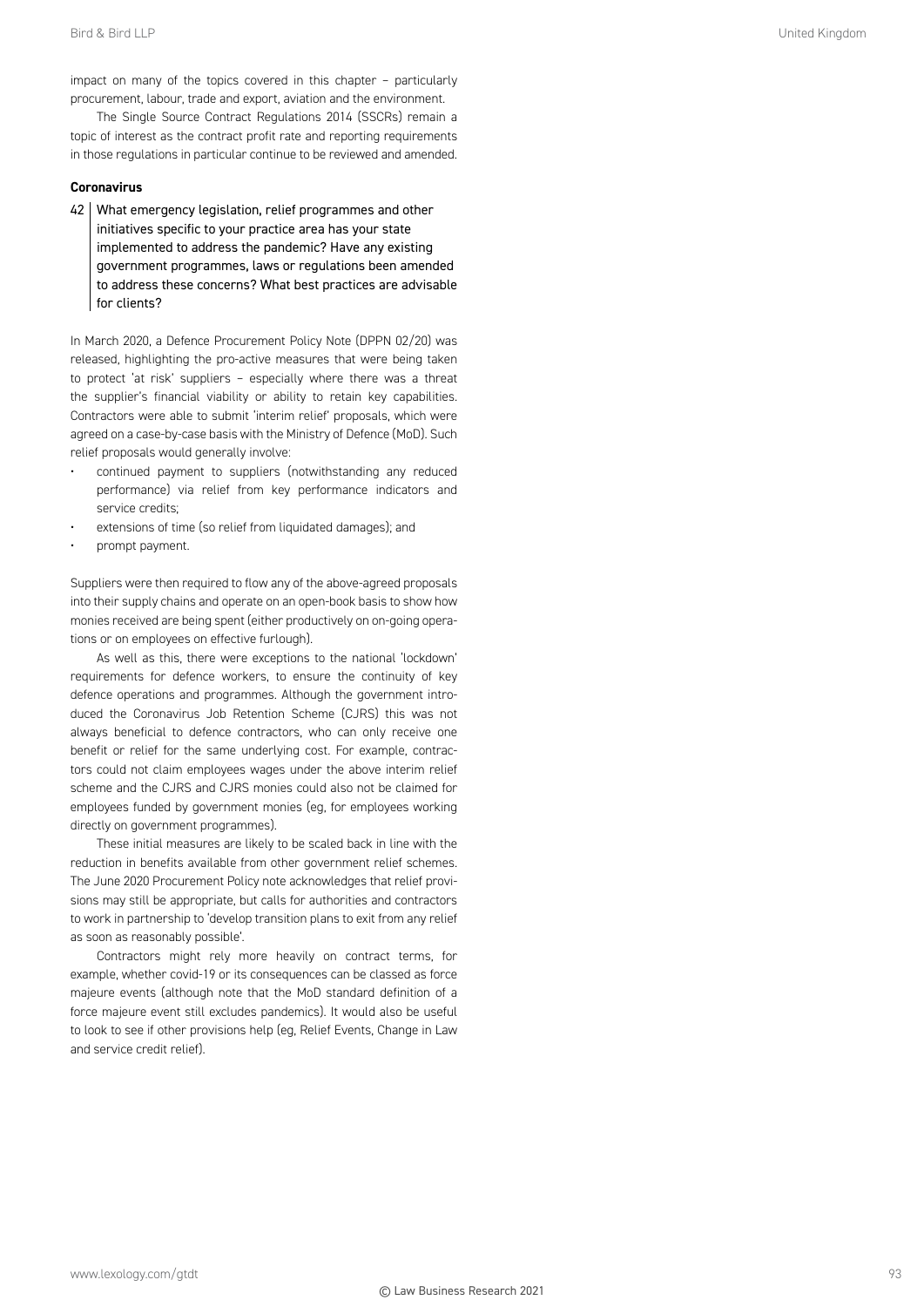#### Other titles available in this series

Acquisition Finance Advertising & Marketing Agribusiness Air Transport Anti-Corruption Regulation Anti-Money Laundering Appeals Arbitration Art Law Asset Recovery Automotive Aviation Finance & Leasing Aviation Liability Banking Regulation Business & Human Rights Cartel Regulation Class Actions Cloud Computing Commercial Contracts Competition Compliance Complex Commercial Litigation **Construction Copyright** Corporate Governance Corporate Immigration Corporate Reorganisations **Cybersecurity** Data Protection & Privacy Debt Capital Markets Defence & Security Procurement Dispute Resolution

Distribution & Agency Domains & Domain Names Dominance Drone Regulation e-Commerce Electricity Regulation Energy Disputes Enforcement of Foreign **Judaments** Environment & Climate **Regulation** Equity Derivatives Executive Compensation & Employee Benefits Financial Services Compliance Financial Services Litigation Fintech Foreign Investment Review Franchise Fund Management Gaming Gas Regulation Government Investigations Government Relations Healthcare Enforcement & **Litigation** Healthcare M&A High-Yield Debt Initial Public Offerings Insurance & Reinsurance Insurance Litigation Intellectual Property & Antitrust Investment Treaty Arbitration Islamic Finance & Markets Joint Ventures Labour & Employment Legal Privilege & Professional **Secrecy Licensing** Life Sciences Litigation Funding Loans & Secured Financing Luxury & Fashion M&A Litigation **Mediation** Merger Control **Mining** Oil Regulation Partnerships Patents Pensions & Retirement Plans Pharma & Medical Device **Regulation** Pharmaceutical Antitrust Ports & Terminals Private Antitrust Litigation Private Banking & Wealth Management Private Client Private Equity Private M&A Product Liability Product Recall Project Finance

Public M&A Public Procurement Public-Private Partnerships Rail Transport Real Estate Real Estate M&A Renewable Energy Restructuring & Insolvency Right of Publicity Risk & Compliance Management Securities Finance Securities Litigation Shareholder Activism & Engagement Ship Finance **Shipbuilding** Shipping Sovereign Immunity Sports Law State Aid Structured Finance & Securitisation Tax Controversy Tax on Inbound Investment Technology M&A Telecoms & Media Trade & Customs **Trademarks** Transfer Pricing Vertical Agreements

Also available digitally

### lexology.com/gtdt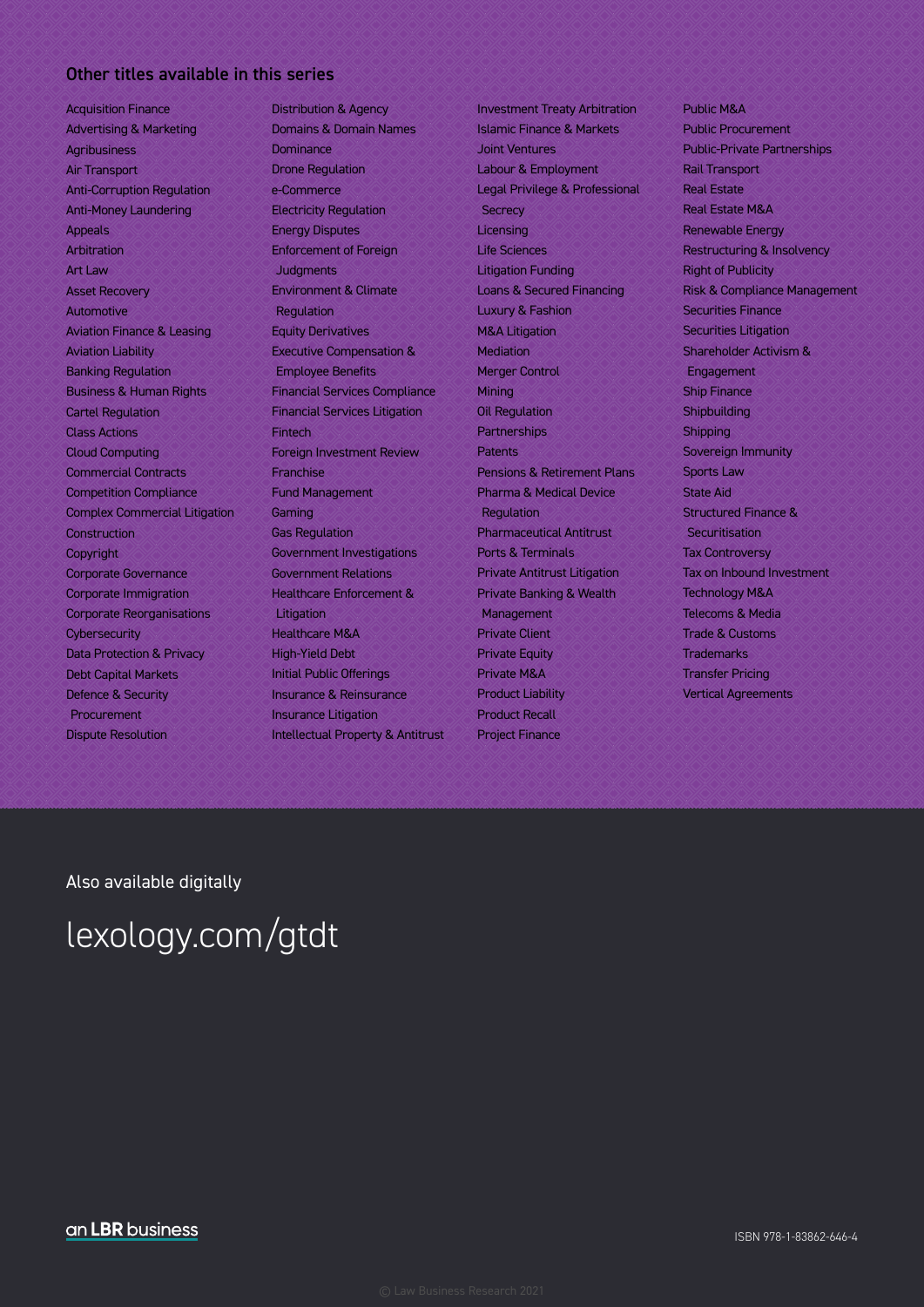# Contact us

Elizabeth Reid Partner

Tel: +442079056226 elizabeth.reid@twobirds.com



Sophie Eyre Partner

Tel: +442074156642 sophie.eyre@twobirds.com



Chris Murray Associate

Tel: +442074156190 christopher.murray@twobirds.com



Tel: +33142686020 jean.michel.communier@twobirds.co m

#### Alia Jenayah Associate

Tel: +33142686738 alia.jenayah@twobirds.com

Martin Conrads Senior Counsel

Tel: +4940460636000 martin.conrads@twobirds.com



Brian Mulier Partner

Tel: +31703538896 brian.mulier@twobirds.com





Tel: +442074156156 simon.phippard@twobirds.com



### Jean-Claude Vecchiatto Partner

Tel: +33142686070 jean-claude.vecchiatto@twobirds.com



Loic Poullain Counsel

Tel: +33142686352 loic.poullain@twobirds.com

### Dr. Alexander Csaki Partner

Tel: +498935816000 alexander.csaki@twobirds.com

Simone Cadeddu Partner

Tel: +390669667007 simone.cadeddu@twobirds.com



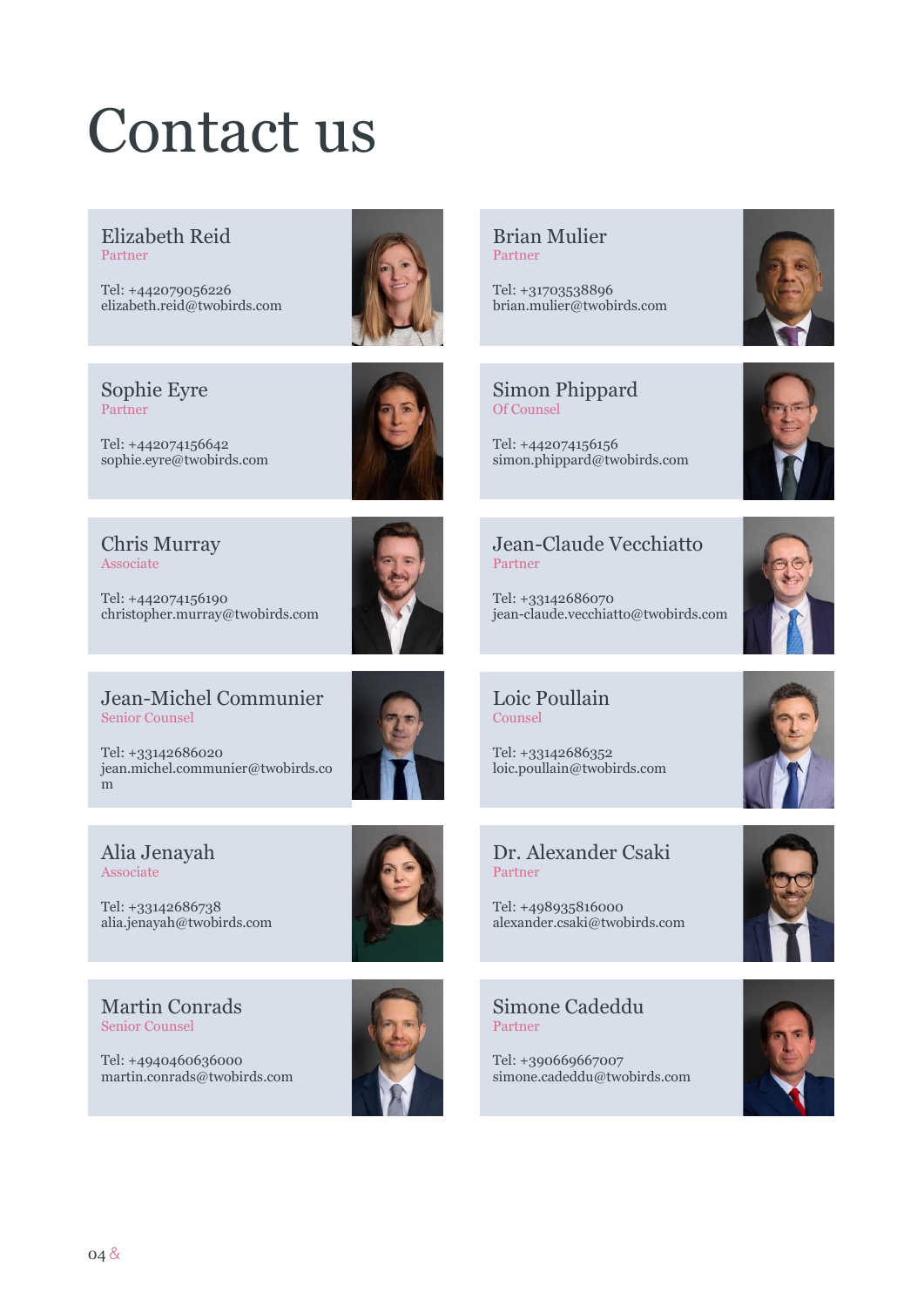Jacopo Nardelli Associate

Tel: +390230356367 jacopo.nardelli@twobirds.com

Maddalena Was Associate

Tel: +390669667032 maddalena.was@twobirds.com



#### Chiara Tortorella Associate

Tel: +390669667026 chiara.tortorella@twobirds.com

#### Tomasz Zalewski Partner

Tel: +48225837946 tomasz.zalewski@twobirds.com





Karolina Niewiadomska Associate

Tel: +48225837936 karolina.niewiadomska@twobirds.co m